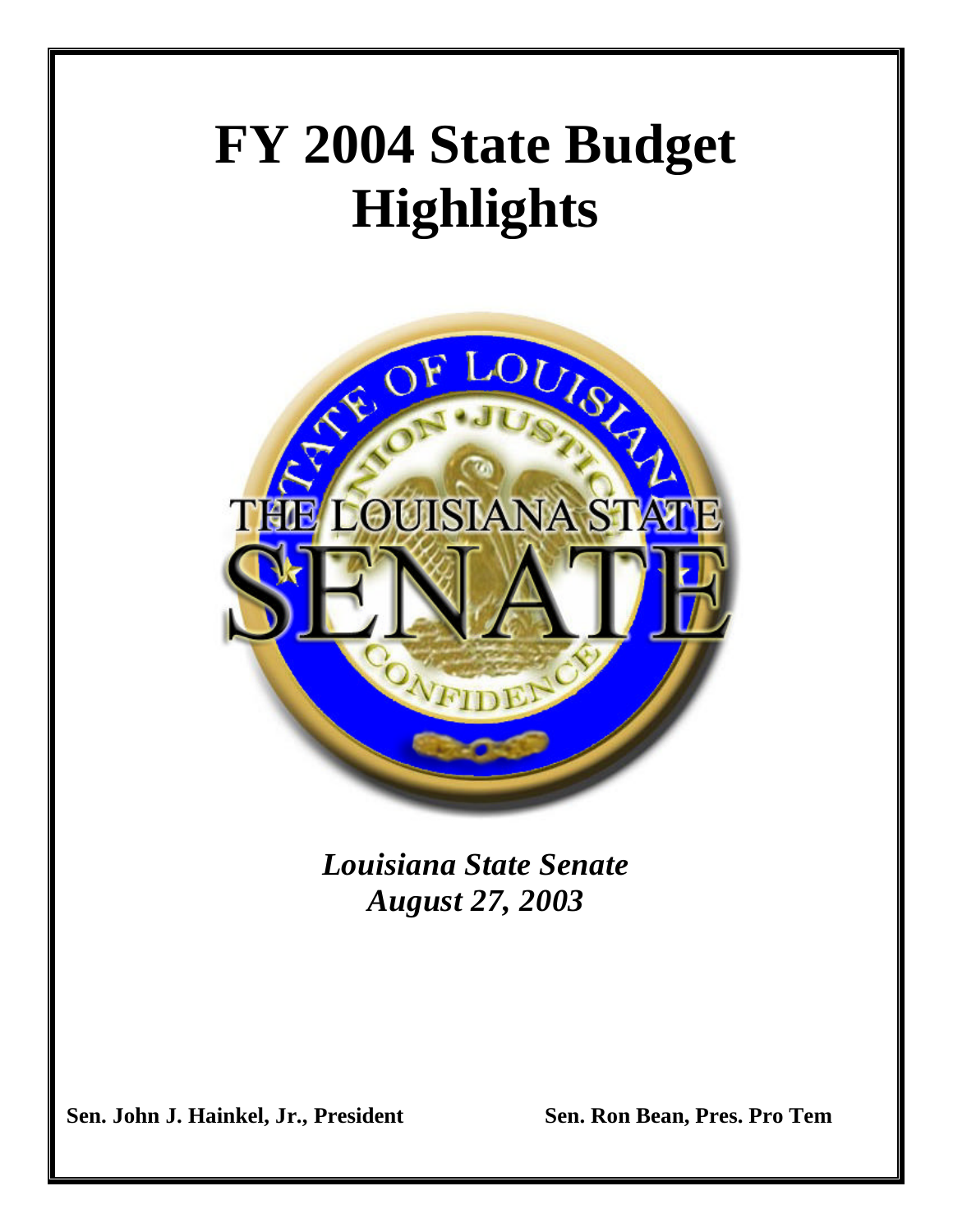## **Table of Contents**

## **Executive Summary**

## FY04 State Budget Highlights

| Non-Recurring Revenue in the FY04 Budget and       |  |
|----------------------------------------------------|--|
|                                                    |  |
|                                                    |  |
|                                                    |  |
| Legislation Passed During the 2003 Regular Session |  |
|                                                    |  |
|                                                    |  |
|                                                    |  |
|                                                    |  |
|                                                    |  |
|                                                    |  |
|                                                    |  |
|                                                    |  |
|                                                    |  |
|                                                    |  |
|                                                    |  |
|                                                    |  |
|                                                    |  |
|                                                    |  |
|                                                    |  |
|                                                    |  |
|                                                    |  |
|                                                    |  |
|                                                    |  |
|                                                    |  |
|                                                    |  |
|                                                    |  |
|                                                    |  |
|                                                    |  |
|                                                    |  |
|                                                    |  |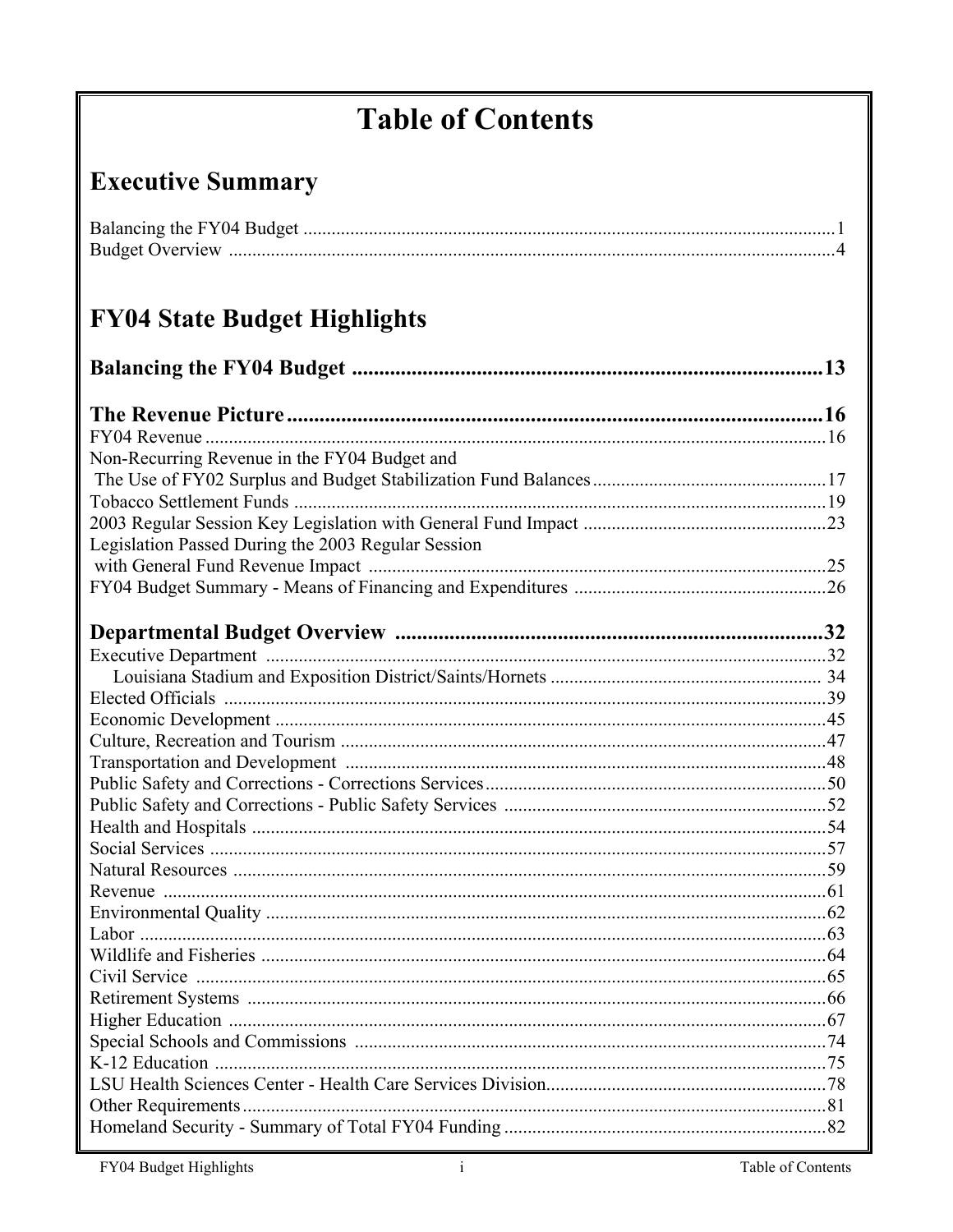| <b>Significant Legislation Handled in Senate Finance Committee</b> |  |
|--------------------------------------------------------------------|--|
|                                                                    |  |
| 2003 Enacted Legislation with an Impact Upon the Joint Legislative |  |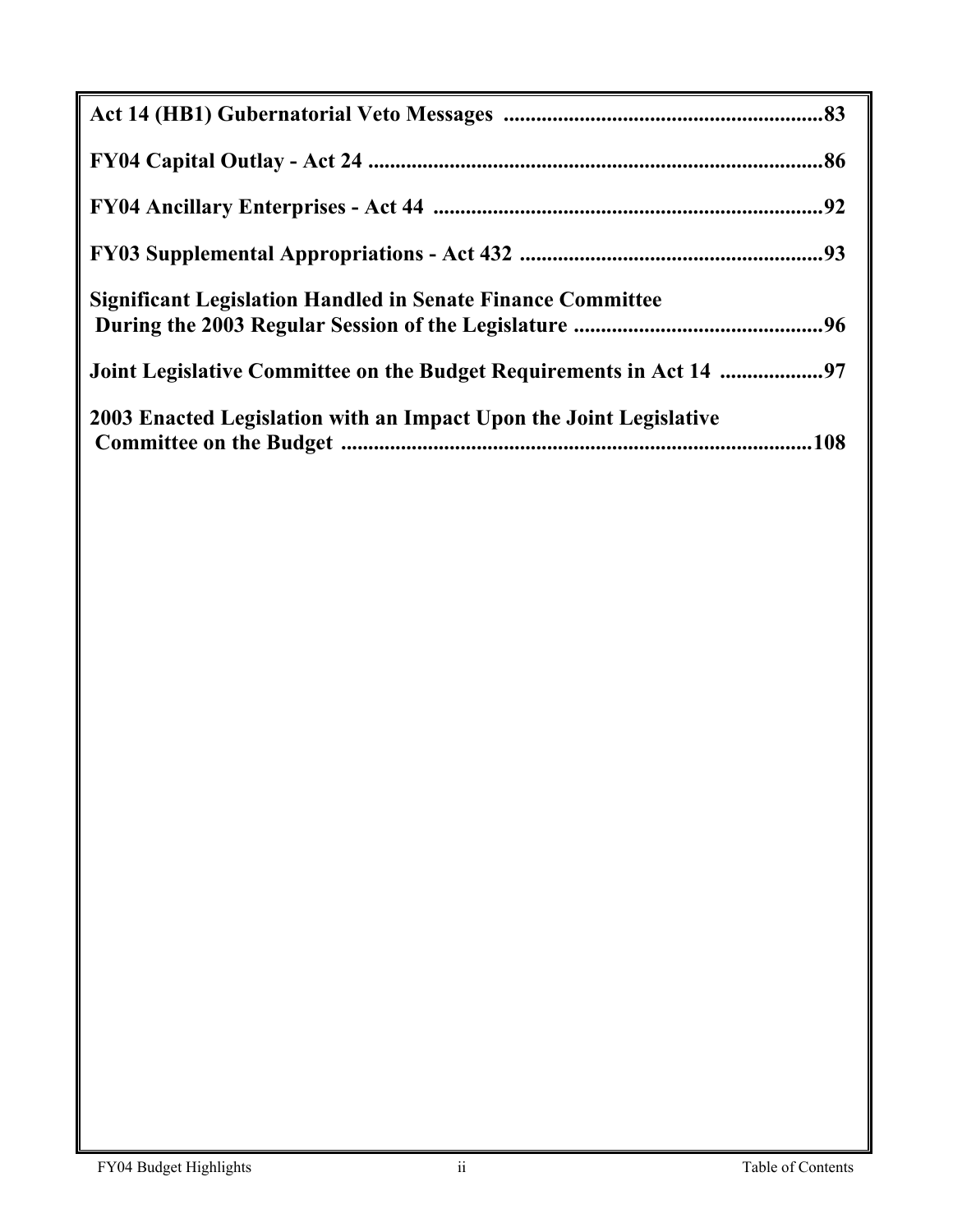# **Executive Summary**

## **Balancing the FY04 Budget**

The total means of financing for FY04 is roughly \$16.8 billion, which includes approximately \$6.5 billion in State General Fund. As the session began, the outlook for the budget was grim at best. The state was facing a significant structural deficit – the difference between available revenue and the continuation budget in this case – of roughly \$600 million.

When the Executive Budget was proposed, the Department of Health and Hospitals (DHH), along with the LSU Health Care Services Division (HCSD), was targeted for the largest percentage of cuts. As proposed, the FY04 budget for DHH would have been \$1.4 billion less than the previous fiscal year. HCSD was short roughly \$100 million. Furthermore, many of the health care and hospital proposals contained in the Executive Budget could not feasibly be implemented within one fiscal year and effect the budgetary savings necessary to keep the budget in balance. Most notably, the proposed budget would have required the closure of a number of public facilities serving the disabled and/or mentally ill, a massive downsizing of the state acute care hospitals, and deep cuts in the reimbursement rates paid to providers such as nursing homes and private hospitals. Conversely, Higher Education contained over \$70 million in budget enhancements for FY04.

As the session progressed and budget negotiations continued, it became obvious that cuts of the aforementioned magnitude would seriously impair the ability of health care agencies to provide vital services and that constructing a "workable" budget would require an additional \$250 million to \$300 million in revenue just to fund minimal budgetary requirements not contained in the Governor's Executive Budget.

On the same day the House Appropriations Committee passed out a very lean budget proposal, which included a 50 percent reduction in the Urban and Rural Affairs Programs, significant budget reductions in Higher Education and Health Care funding, and a one-year defeasance plan, Congress passed a "Temporary State Fiscal Relief" package to assist states in meeting budgetary constraints in the *Jobs and Growth Tax Relief Reconciliation Act of 2003*. The relief package contained nearly \$300 million dollars specifically earmarked by formula for Louisiana. The Legislature proposed utilizing the entire amount of the state's relief package over both the FY03 and FY04 budget cycles mainly to offset potential major budget reductions in DHH and HCSD, commonly referred to as the Charity Hospital System. The "Temporary State Fiscal Relief" package contained two parts -

1. A Temporary Increase of the Medicaid Federal Medical Assistance Percentage (FMAP) – As a portion of the relief package offered to states by the federal government, the federal government would contribute an extra 2.95 percent in the costs states incur operating their Medicaid programs over the final two quarters of Federal FY03 and the first three quarters of Federal FY04.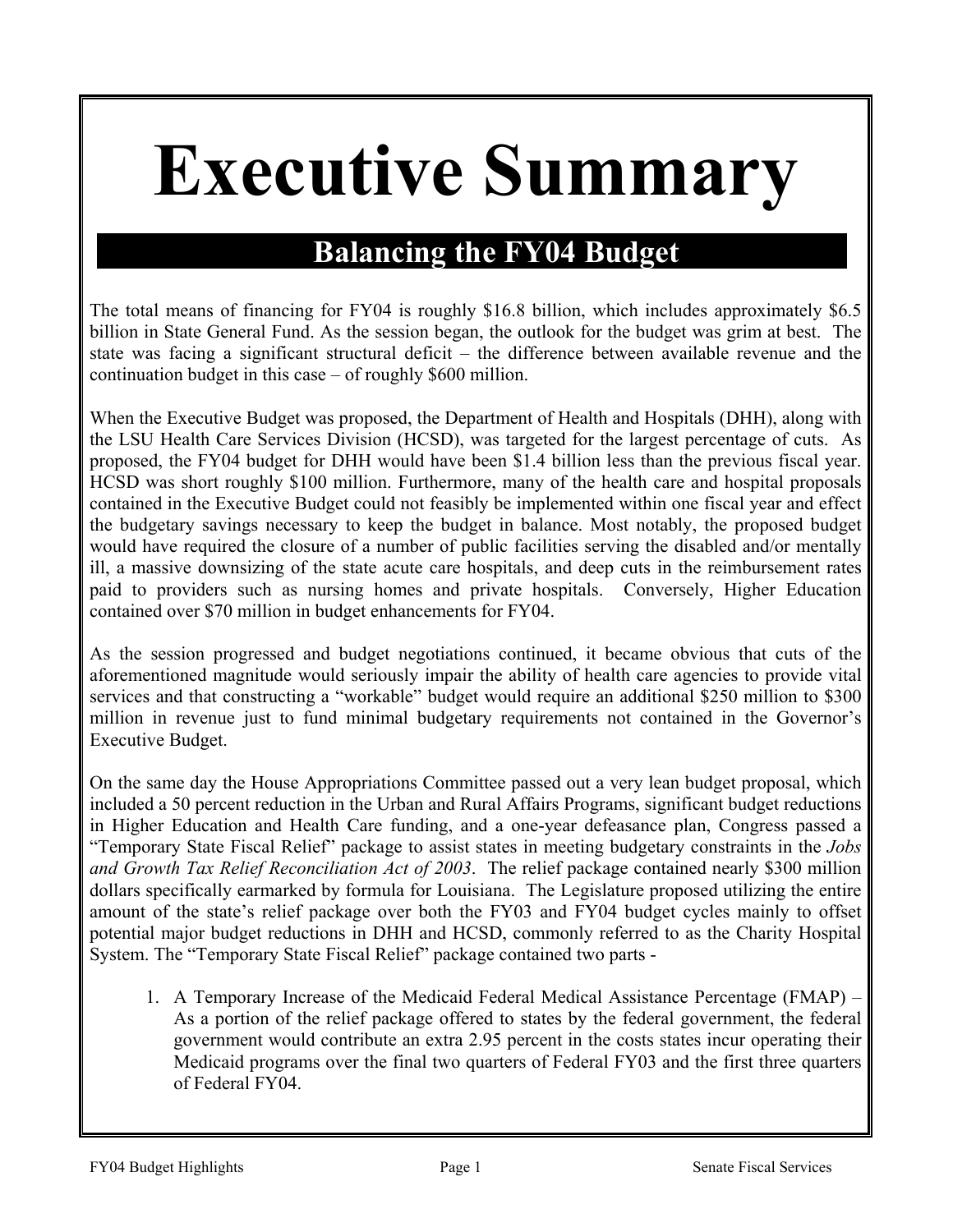- In FY03, this portion of the relief package amounted to an additional \$25.9 million in Federal Funds for the Medicaid program.
- In FY04, the state received an additional \$111.2 million in Federal Funds for the Medicaid program.
- 2. Temporary State Fiscal Relief Grants Based on Population For the second portion of the relief package enacted by Congress, states would receive a set grant amount based on the state's relative population for the provision of general government services and to assist in the costs to comply with unfunded federal mandates in Federal FY03 and Federal FY04.
	- In FY03, this portion of the relief package amounted to an additional \$9.4 million in Federal Funds for the state.
	- In FY04, the state received an additional \$142.6 million in Federal Funds.

As a result of the influx of federal dollars, the state was in a position to adopt a three-year \$95.4 million defeasance plan instead of the one-year or two-year plan in the amount of \$66.4 million. The plan provides for prepayment of debt service on selected bonds for FY's '04, '05, and '06. The defeasance plan will reduce debt service costs that must be paid by the State General Fund in the amounts of \$46.4 million in FY04, \$30 million in FY05, and \$21 million in FY06 (with the actual debt service savings totaling roughly \$97.1 million). Monies utilized to provide for the defeasance include:

- Mineral Audit Settlement Fund \$66.4 million;
- FY02 surplus in the amount of \$13.5 million;
- Non-recurring revenue as recognized by the Revenue Estimating Conference in the amount of \$6.1 million; and,
- \$9.4 million available in State General Fund in FY03 due to the influx of Federal Flexible **Grants**

While the fiscal relief package from the federal government helped to offset significant budget cuts, it was still necessary to strike a balance between Higher Education enhancements, and, in fact, any enhancements, versus base Health Care funding. After numerous adjustments, DHH received a major restoration that left it with moderate budget growth to cover crucial unfunded mandates and the Charity Hospital System received \$35.6 million. Higher Education, which started out in the Executive Budget with approximately \$74 million in enhancements, ended the session with roughly \$57 million in remaining enhancements.

The final budget balancing mechanism implemented was an across-the-board cut of \$17.3 million in State General Fund. This cut translates into a percentage reduction of approximately 0.8 percent. The cut was applied proportionally to all departments based on the amount of discretionary general fund dollars included in their operating budgets.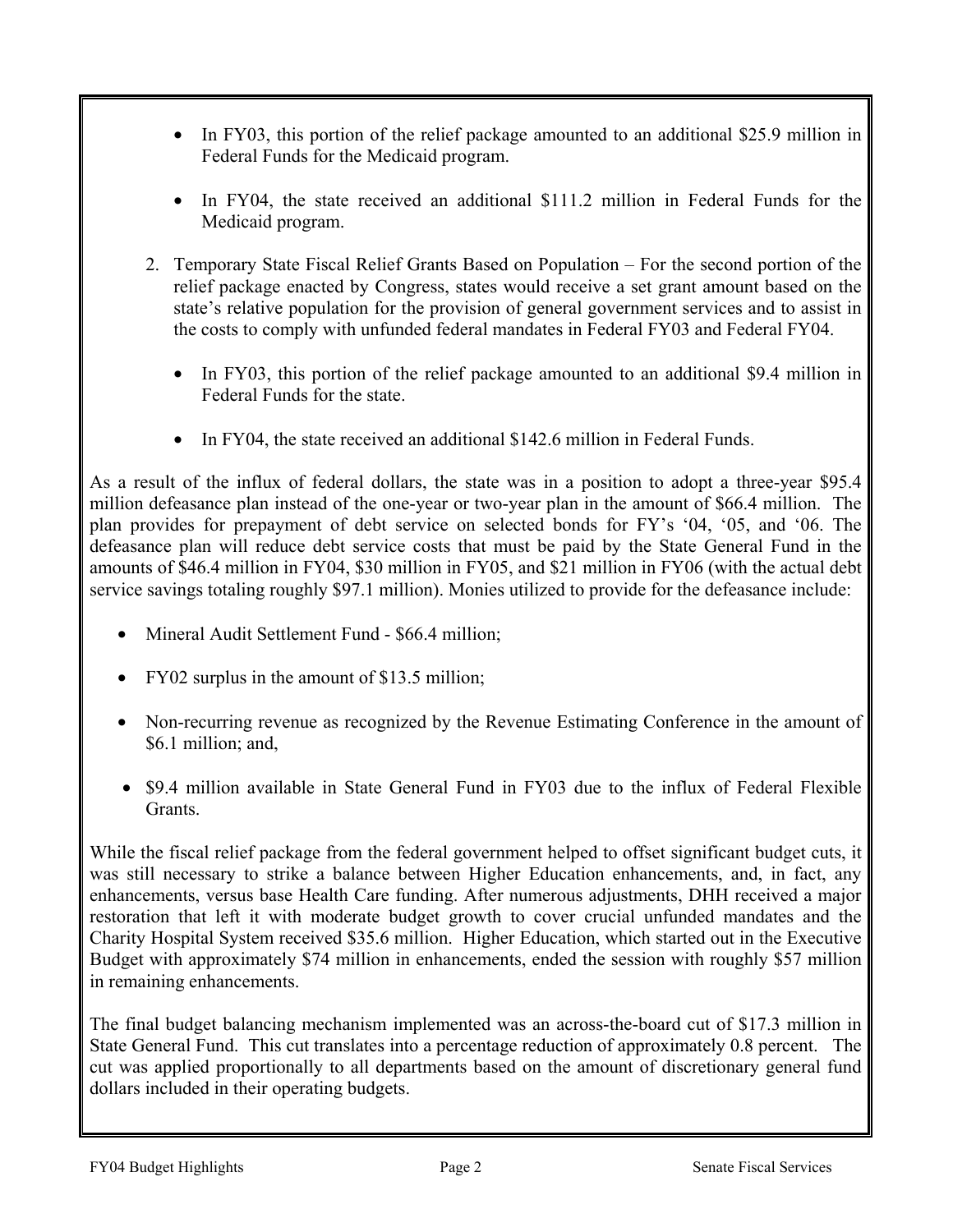A sampling of significant Senate action taken on the FY04 Budget included the following:

- An additional \$30 million for a \$100 million state debt defeasance plan (a compromise plan worked out during conference committee between the House and Senate called for a reduced amount of an additional \$25 million which provided for a \$95.4 million state debt defeasance plan);
- Restoration of \$35.6 million in the LSU Health Care Services Division's budget;
- A total of \$8.7 million, of which \$6 million was State General Fund, in budget restorations for the LSU Health Sciences Center – Shreveport;
- Funding of Medicaid outliers payments to hospitals in the total amount of \$17.5 million (\$4.5) million State General Fund);
- Funding of DNA testing in the amount of \$4 million;
- Restoration of \$500,000 to the Councils on Aging and Senior Centers; and,
- Funding for the operation of regional crime labs in the amount of \$500,000.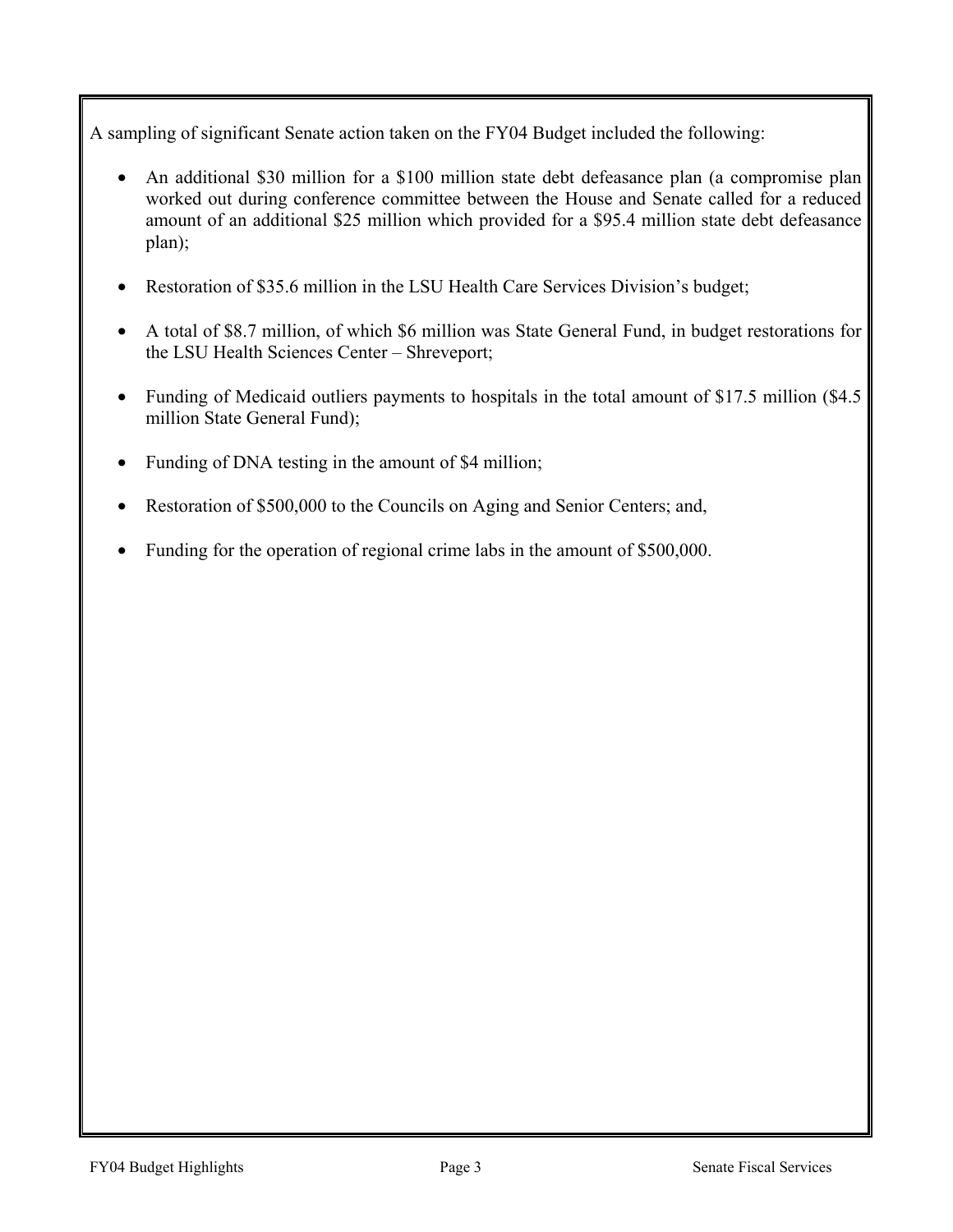## **Budget Overview**

The following sections, in departmental order, highlight some of the major initiatives contained in the FY04 budget.

### **Economic Development**

- DED received enhanced funding for a number of projects in Act 14:
	- \$800,000 for Gene Therapy Lab for operating expenses;
	- \$292,750 for Wet Lab operations in New Orleans and Shreveport;
	- \$641,666 transferred from Temporary Assistance for Needy Families (TANF) Program for the Microenterprise Program;
	- \$100,000 for the Essence Music Festival;
	- \$715,521 in the Marketing Fund for advertising;
	- \$3.5 million in Louisiana Economic Development Fund (LEDF) debt service funding for UNO Center of Excellence at Northrup Grumman Ship Systems Avondale Project (first year of a 20 year commitment); and,
	- \$500,000 for the National Centers for Security Research and Training for chemical and bioterrorism training and research.
- Act 14 contains funding for a variety of other economic development initiatives:
	- \$4.96 million in bond debt for the 7th year of a 20 year commitment for the UNO Research and Technology project at Avondale;
	- \$1.7 million in small business bonding and business development activities;
	- \$4.3 million to the Louisiana Technology Park in Baton Rouge (commitment through FY08);
	- \$1.8 million in sports initiatives;
	- \$2.4 million supporting state, regional, and federal partnerships;
	- \$96,000 for economic development activities associated with the military segment of the state's economy: \$50,000 for a liaison with the federal government and \$46,000 for a study assessment; and,
	- \$302,860 for foreign representatives in the Far East, Europe, and Latin America.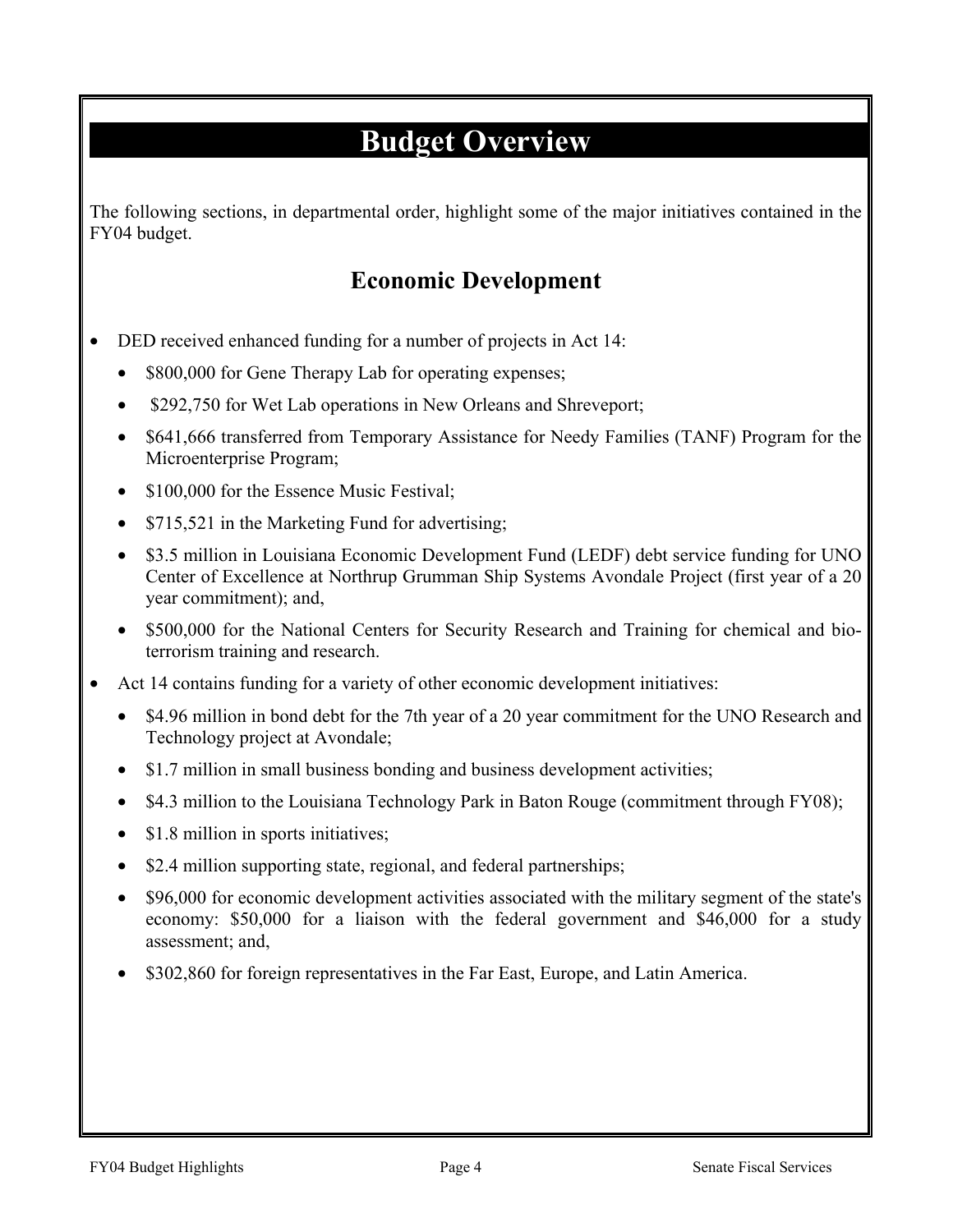### **Corrections**

### **Youth Services**

- The department is scheduled to close 238 beds at juvenile institutions in FY04, with an anticipated reduction of about \$2.5 million State General Fund for FY04 as a result of these various closures. The department is making an effort to shift juveniles from secure facilities to community-based programs, thus resulting in fewer beds needed.
- In the Office of Youth Development Contract Services Program, \$3 million in State General Fund has been built into the base of this office's budget to fund juvenile residential and day treatment programs, which in previous years had been placed in the budget via line-item legislative amendments. The Department will seek competitive bids for services to address these needs.
- The Contract Services Program received \$500,000 in State General Fund for "alternative treatment, residential, and non-residential programs."
- The House of Representatives added \$250,000 in State General Fund in the Office of Youth Development for the New Orleans Youth Foundation.

### **Prison Construction**

- The department has \$2 million in State General Fund built into its budget for two major prison dorm construction projects for FY04.
- A 192-bed dorm at the Louisiana Correctional Institute for Women is scheduled to be completed in December 2003. This dorm will require 47 positions.
- A dorm is also being constructed at Jetson Correctional Center for Youth to replace a dorm that burned down in 2000. This new dorm will contain 72 beds and will require 50 positions.

### **Other Adjustments**

- Act 14 contains \$170,000 in State General Fund for a new district adult probation and parole office to serve Ascension, Assumption, and St. Landry parishes to be headquartered in Donaldsonville.
- Inflation adjustments of 2 percent were provided for both Winn and Allen Correctional Centers. The cost for these adjustments was \$320,982 for each institution.
- The Office of Youth Development will receive \$2 million in Interagency Transfers from the Department of Social Services in Federal Title IV-E Funds. This funding will be distributed to local juvenile courts to assist with the cases of juveniles who meet the requirements for the Federal Title IV-E program (typically non-adjudicated delinquents).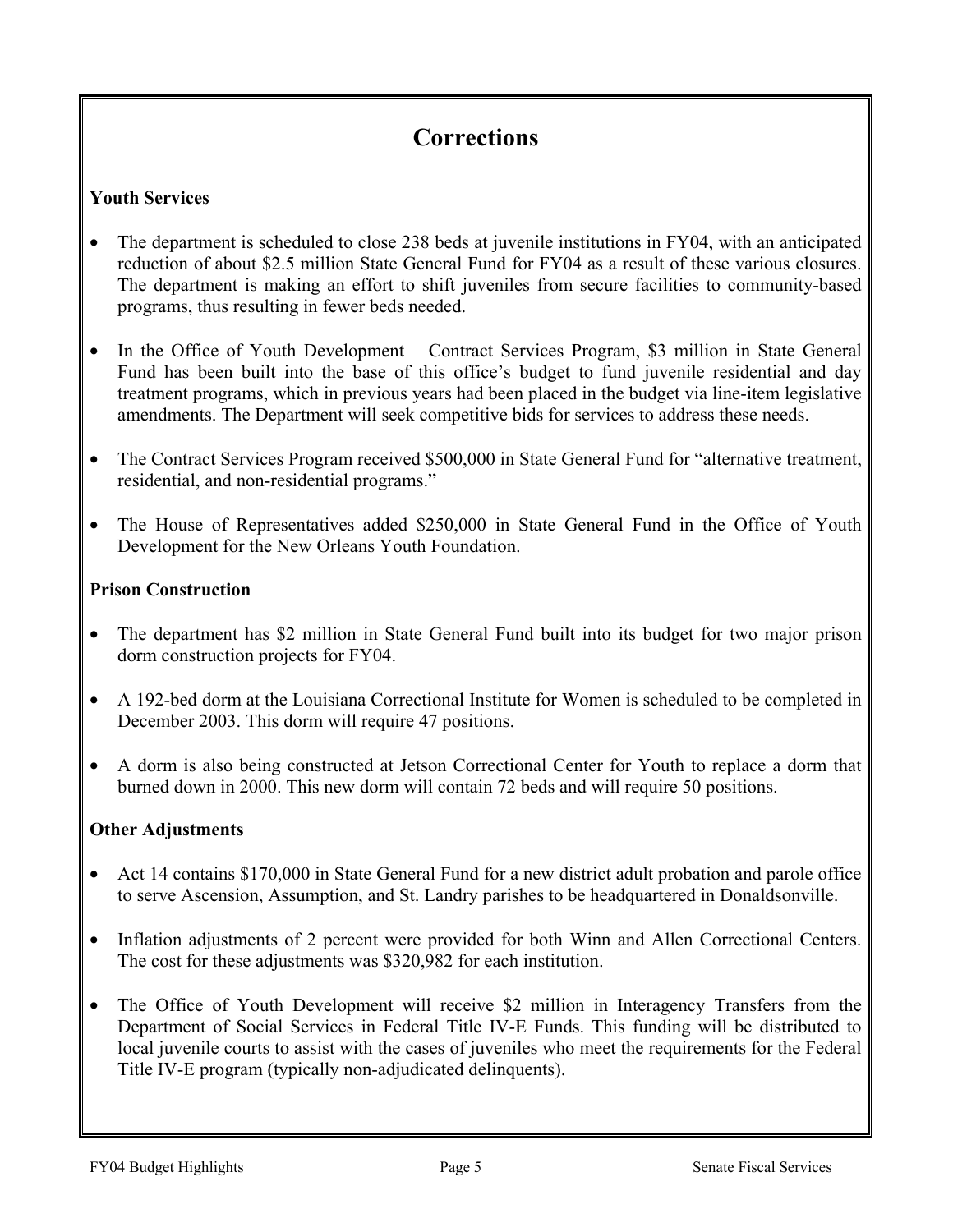## **Public Safety**

### **DNA Testing/Crime Labs**

- Act 14 contains a total of \$11 million of funding for DNA testing and crime labs from the following sources:
	- \$4 million in State General Fund per Act 487 (SB 346) of the 2003 Regular Session of the Legislature for DNA testing of felons;
	- \$3.4 million in state funding (fees and self-generated) built into the base budget for forensic testing and CODIS database samples;
	- \$650,000 from surplus funds from the House of Representatives for "no-suspect rape kits" (1083 samples);
	- \$2.5 million in Federal Funds for "no-suspect backlog kits" (about 2,000); and,
	- \$500,000 in State General Fund to help fund regional crime labs.

### **Other Adjustments**

- Senate Finance Committee added \$1.5 million from the Insurance Fraud Fund for 13 positions in the Office of State Police to perform criminal investigations, per the request of the department. This funding was necessary due to an insufficient number of investigators for insurance fraud cases. The department was investigating 150 cases per year, yet receiving 200 new cases per year. Thus, a backlog of about 50 cases per year has been piling up with no staff available to investigate.
- The Office of State Police also received \$21.3 million in Interagency Transfers from the Department of Military Affairs for homeland security activities and domestic preparedness grants to local governments. (See complete section on Homeland Security for additional details.)

## **Health and Hospitals**

- The overall FY04 budget growth for the Department of Health and Hospitals is approximately 10 percent *(including over \$341 million in Medicaid financing mechanisms)* from a department budget of \$5.45 billion in December 2002 to \$5.98 billion appropriated in Act 14 of 2003.
- The department will experience, from the funding levels described above, a portion of the 0.8 percent cut in discretionary spending amounting to a cut of approximately \$5 million state funds and \$20 million in total funding in a manner to be determined by the department and as approved by the Division of Administration.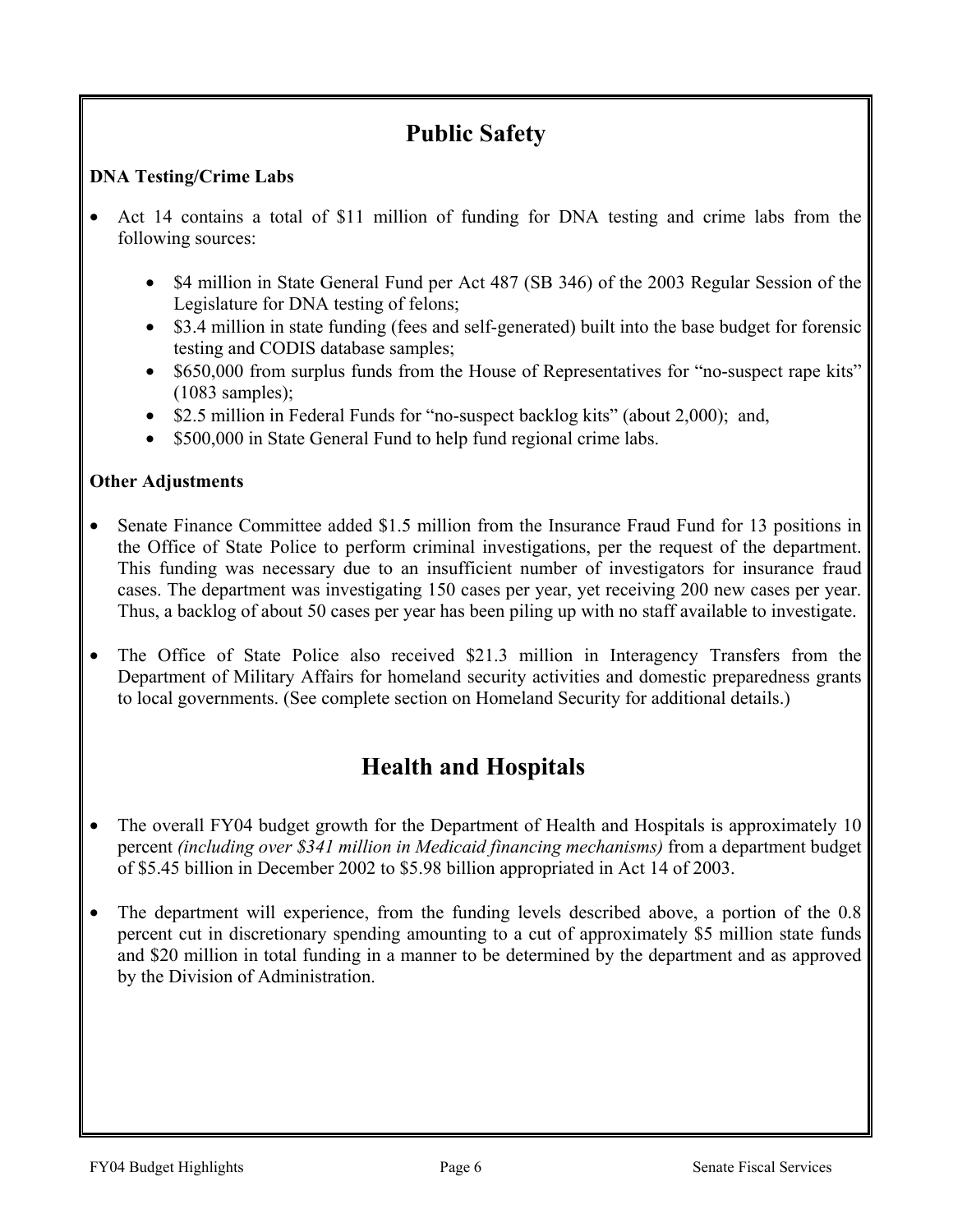### **Medicaid Administration and Services**

- The total budget for Medicaid Administration and Services for FY04 is \$5.0 billion, including \$341 million in financing mechanisms that will generate over \$240 million in state matching funds.
- The Legislature provided \$4.5 billion for the delivery of medical services to Medicaid enrollees and the uninsured in FY04, thereby stabilizing funding in FY04 with a \$184 million or 4 percent increase over FY03.
	- Specifically, the increases/decreases in Medicaid's programs for medical services range from approximately plus 13 percent to minus 21 percent.
		- The Payments to Private Providers Program is increasing by \$278 million (10) percent) to \$3.193 billion.
		- The Payments to Public Providers Program is increasing by \$53 million (10 percent) to \$584 million.
		- The Medicare Buy-Ins Program is increasing by \$13 million (13 percent) to \$117 million.
		- The Uncompensated Care Costs Payments Program is decreasing by \$160 million (minus 21 percent) to \$606 million.
- The FY04 Medicaid budget includes \$28 million for the creation of a new optional state plan service, Personal Care Attendant (PCA) Services, to expand the state's offering of communitybased alternatives to nursing home services per the *Barthelemy v. Hood* lawsuit settlement agreement entered into by DHH. As the Legislature did not agree with the *Barthelemy v. Hood* Settlement Agreement that an expansion of state plan services is best course of action, the Senate amended language into Act 14 directing DHH to seek court approval to provide PCA Services through a controllable waiver program rather than as a state plan option with potentially unlimited enrollment and costs. Further, language added in Act 14 directs DHH to delay PCA state plan service provision until October 1, 2003, if the court does not permit the implementation of the waiver alternative.

### **Public Health Services**

- In FY04, the budget for the Office of Public Health (OPH) will increase by \$28.6 million (11) percent over the FY03 level) to total \$296.1 million.
- The largest portion of this increase is \$16 million associated with the consolidation of the ChildNet program in OPH. ChildNet is a program for at-risk infants and toddlers age 3 and under offering physical, speech, occupational, and other therapies.

### **Mental Health Services**

In FY04, the budget for the Office of Mental Health (OMH) and the three Mental Health Areas will increase by \$8.3 million (3.3 percent over the FY03 level) to total \$253.9 million.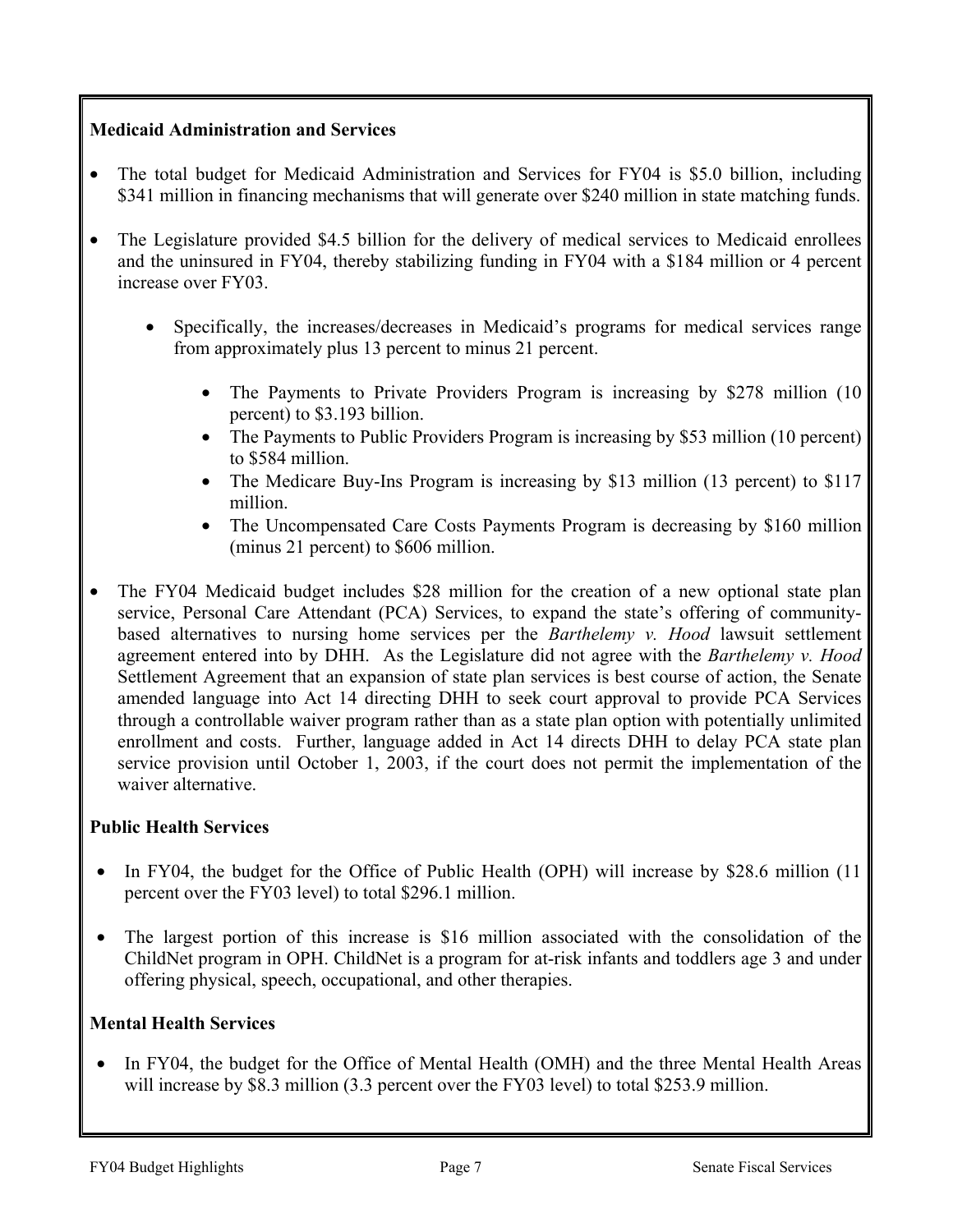### **Developmental Disabilities Services**

• In FY04, the budget for the Office for Citizens with Developmental Disabilities (OCDD) and the various Developmental Disabilities Centers (DD Centers) will increase by \$10.9 million (4.9 percent over the FY03 level) to total \$234.2 million.

### **Addictive Disorders Services**

• In FY04, the budget for the Office for Addictive Disorders (OAD) will remain virtually constant increasing only by \$0.5 million (0.75 percent, over the FY03 level) to total \$69.1 million.

### **Social Services**

### **Child Care Assistance Program**

- The Office of Family Support received \$5 million in State General Fund to match \$16.8 million in federal funds for the Child Care Assistance Program for FY04.
- This funding was necessary to shore up this program, which helps low-income parents afford child care by paying a subsidy towards their weekly or monthly costs.

### **Temporary Assistance for Needy Families (TANF)**

- TANF initiatives are funded at approximately \$117 million for FY04.
- It is important to note that the current fiscal year, FY04, will be the last "big year" for TANF initiatives. The large pot of unexpended funds from prior years that has been used for cash assistance will be gone in FY05.
- As such, more current year TANF money will be needed to pay for cash assistance and less will be available for initiatives.
- The amount of TANF funding available for initiatives for FY05 is expected to be around \$22 million. *(see following chart for list of FY04 TANF initiatives).*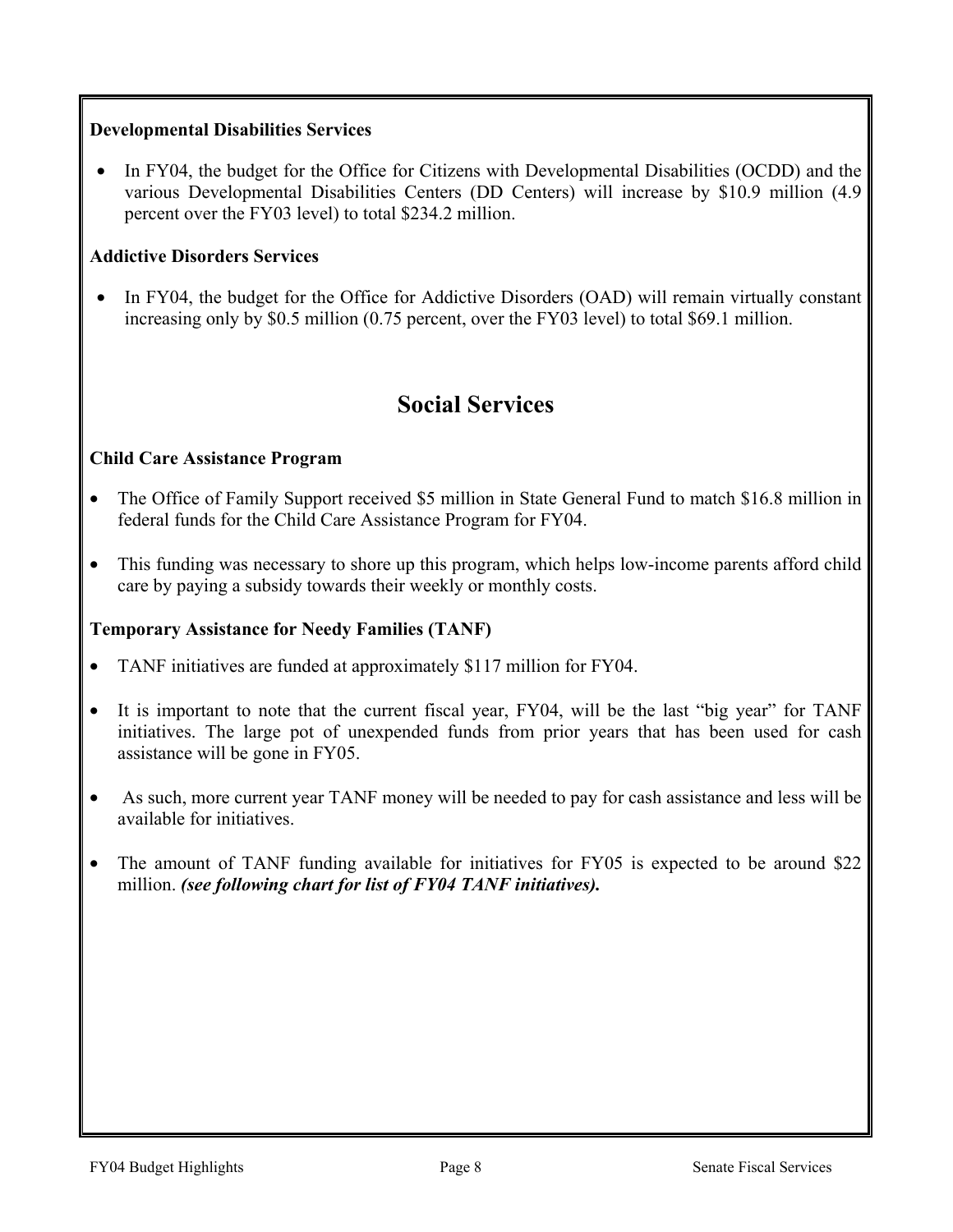| <b>FY04 TANF Initiatives</b>   |                            |             |  |  |  |  |  |
|--------------------------------|----------------------------|-------------|--|--|--|--|--|
| Literacy                       |                            |             |  |  |  |  |  |
| Public Pre-K                   | \$                         | 39,000,000  |  |  |  |  |  |
| Private Pre-K                  | \$                         | 8,500,000   |  |  |  |  |  |
| <b>Drop-out Prevention</b>     |                            | 4,500,000   |  |  |  |  |  |
| After School                   |                            | 9,500,000   |  |  |  |  |  |
| <b>Adult Literacy</b>          |                            | 1,500,000   |  |  |  |  |  |
| Truancy                        | \$<br>\$<br>\$<br>\$<br>\$ | 2,430,193   |  |  |  |  |  |
| <b>TOTAL LITERACY</b>          |                            | 65,430,193  |  |  |  |  |  |
| <b>Employment</b>              |                            |             |  |  |  |  |  |
| <b>Job Skills</b>              | \$                         | 11,750,000  |  |  |  |  |  |
| Microenterprise Development    |                            | 641,666     |  |  |  |  |  |
| <b>Incarcerated Job Skills</b> |                            | 2,000,000   |  |  |  |  |  |
| Post-release programs          | $\frac{1}{3}$              | 4,500,000   |  |  |  |  |  |
| <b>TOTAL EMPLOYMENT</b>        |                            | 18,891,666  |  |  |  |  |  |
| <b>Family Stability</b>        |                            |             |  |  |  |  |  |
| <b>Teen Pregnancy</b>          |                            | 6,500,000   |  |  |  |  |  |
| Domestic Abuse                 |                            | 3,166,666   |  |  |  |  |  |
| <b>Community Response</b>      |                            | 3,000,000   |  |  |  |  |  |
| <b>Fatherhood Initiatives</b>  |                            | 750,000     |  |  |  |  |  |
| <b>Family Strengthening</b>    |                            | 500,000     |  |  |  |  |  |
| CASA                           |                            | 4,830,000   |  |  |  |  |  |
| Drug Courts                    |                            | 5,000,000   |  |  |  |  |  |
| <b>Substance Abuse</b>         |                            | 4,166,666   |  |  |  |  |  |
| At-risk Children/Mental Health |                            | 1,750,000   |  |  |  |  |  |
| <b>Abortion Alternatives</b>   |                            | 1,500,000   |  |  |  |  |  |
| <b>TOTAL FAMILY STABILITY</b>  |                            | 31,163,332  |  |  |  |  |  |
| Other                          |                            |             |  |  |  |  |  |
| DOA Oversight                  |                            | 1,600,000   |  |  |  |  |  |
| <b>Caseworker Training</b>     | Տ<br>Տ<br>Տ                | 750,000     |  |  |  |  |  |
| <b>TOTAL OTHER</b>             |                            | 2,350,000   |  |  |  |  |  |
|                                |                            |             |  |  |  |  |  |
| <b>GRAND TOTAL</b>             | $\overline{\$}$            | 117,835,191 |  |  |  |  |  |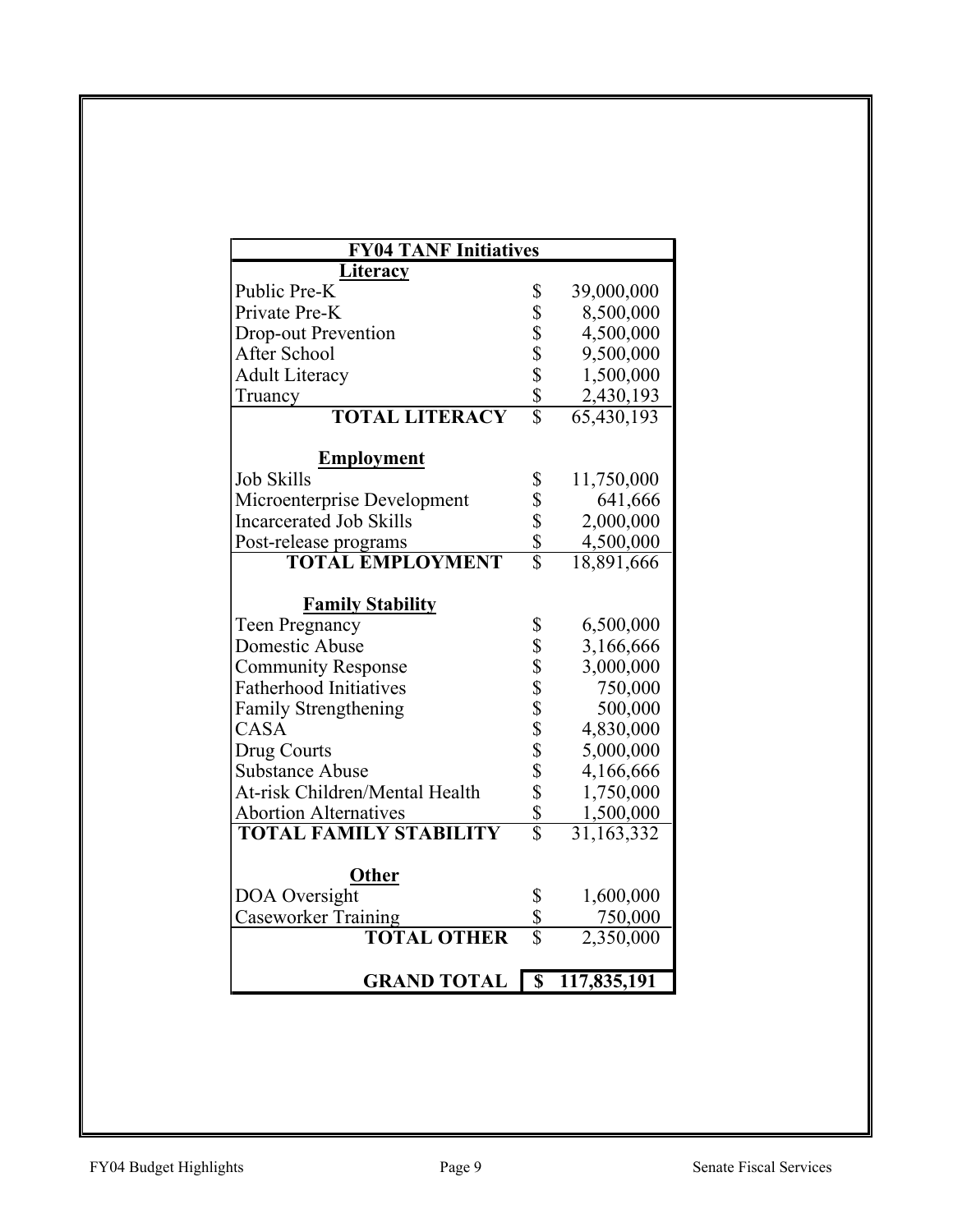## **Higher Education**

- Higher Education was appropriated \$2.1 billion for FY04 or about 5 percent greater than the FY03 budget. The State General Fund appropriation increased by about 7 percent over the current budget.
- This appropriation includes the Board of Regents, the Louisiana State University system, the Southern University system, the University of Louisiana system, and the Louisiana Community and Technical Colleges system.

### **Operating Expenses**

• State General Fund appropriations to Higher Education that are not typically provided to state agencies include: \$3.6 million for the cost to annualize FY03 classified state employee merit increases; \$6 million for FY04 classified state employee merit increases; \$11.2 million for risk management increases; and \$15.9 million for group insurance increases.

#### **Enhancements**

• The major programmatic enhancements to Higher Education funded by State General Fund in FY04 totaling approximately \$57 million are summarized below.

| <b>Higher Education</b><br><b>State General Fund Enhancements in Act 14</b>                   |                             |  |  |  |
|-----------------------------------------------------------------------------------------------|-----------------------------|--|--|--|
| Annualize FY 03 classified state employee merit increases                                     | \$3,622,389                 |  |  |  |
| FY 04 classified state employee merit increases<br>Risk Management adjustment (\$17.1M total) | \$6,037,940<br>\$11,198,942 |  |  |  |
| Group insurance adjustment (\$17.1M total)                                                    | \$15,947,595                |  |  |  |
| <b>Total Statewide Adjustments</b>                                                            | \$36,806,866                |  |  |  |
| HIED Performance Pool (FY03: \$6.4M)                                                          | \$5,250,000                 |  |  |  |
| Endowed Chairs and Professorships (\$6M 8g per year)                                          | \$2,000,000                 |  |  |  |
| Community and Technical College Pool (FY03: \$7.6M Base)                                      | \$5,000,000                 |  |  |  |
| Health Care Workforce Development                                                             | \$2,700,000                 |  |  |  |
| Gene Therapy Research Consortium                                                              | \$610,180                   |  |  |  |
| Barataria-Terrebonne National Estuary Program (State Match)                                   | \$250,000                   |  |  |  |
| Faculty recruitment at LSUHSC at N.O. and Shreveport                                          | \$1,500,000                 |  |  |  |
| Pennington for new bio-imaging center and expansion                                           | \$1,000,000                 |  |  |  |
| LSUHSC-NO for Dept. of Psychiatry (FY03: Sched. 01)                                           | \$310,000                   |  |  |  |
| UL-Monroe for Pharmacy & Health Sciences                                                      | \$1,500,000                 |  |  |  |
| McNeese-Women's softball facility and gender equity                                           | \$150,000                   |  |  |  |
| <b>Total Higher Education Specific Adjustments</b>                                            | \$20,270,180                |  |  |  |
| <b>COMBINED TOTAL</b>                                                                         | \$57,077,046                |  |  |  |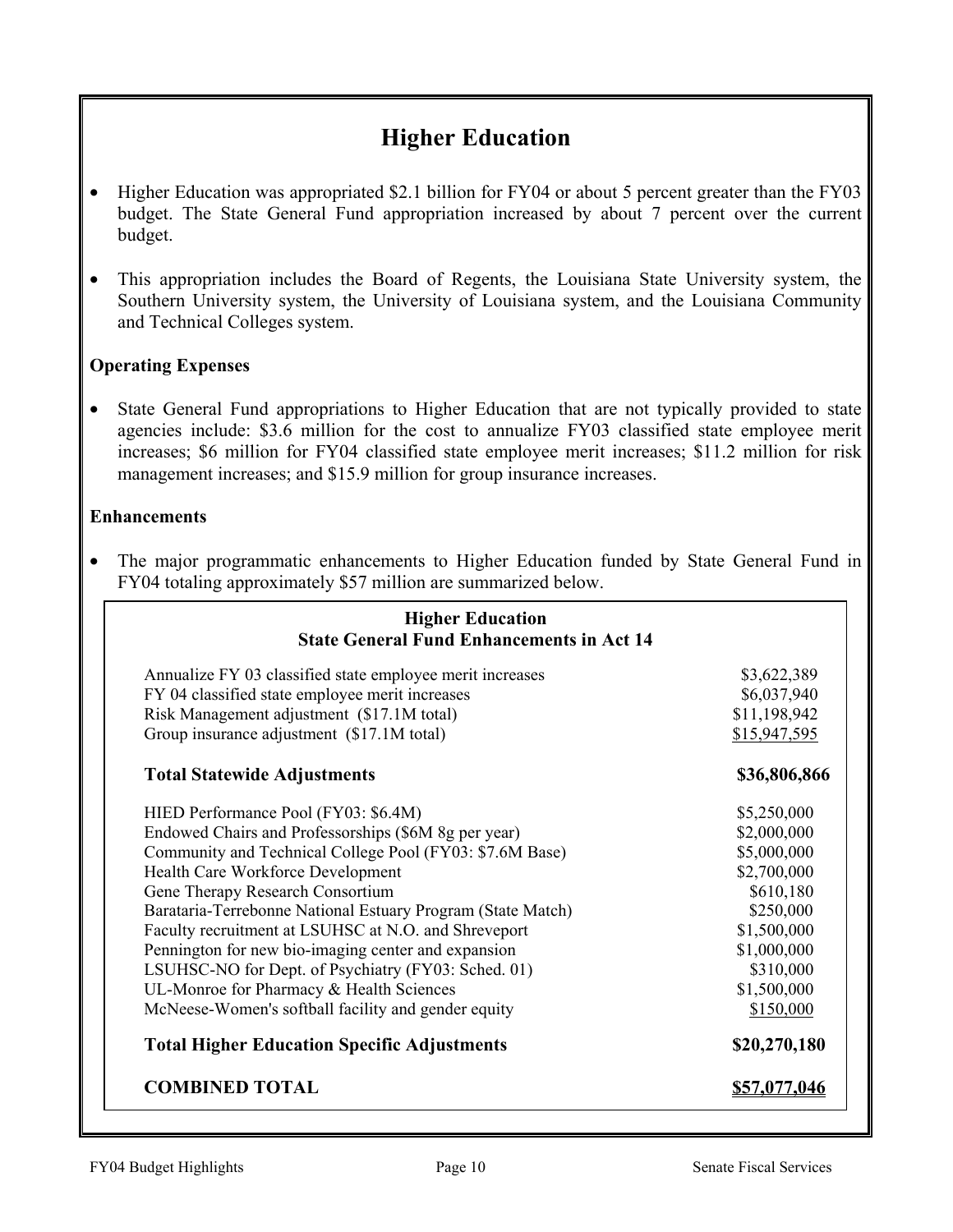### **Other Adjustments**

- The appropriation also continued funding of \$4 million in State General Fund for the Governor's Biotechnology Initiatives.
- Despite the Senate adding \$5.1 million State General Fund and \$3.7 million in additional Medicaid claims in Act 14 to the LSU Health Sciences Center – Shreveport for the operation of University Hospital to offset the reduction from the FY03 base budget, these actions leave HSC-S with a remaining budget problem of roughly \$2.8 million in FY04.
- Under the provisions of Act 872 and Act 906 of the 2003 Regular Session, E. A. Conway Medical Center in Monroe was transferred to the HSC–S on July 1, 2003.
- A total of \$10 million in Fees and Self-generated Revenues was added due to tuition increases and projected enrollment increases at various community colleges.
- The new Louisiana Delta Community College received \$0.4 million for rent and expenses at its location on the University of Louisiana – Monroe campus.

### **Special Schools and Commissions**

• TOPS received an additional amount of \$9.9 million to fund an increase in the number of TOPS awards and to cover the state's portion of a 3 percent annual tuition increase at various colleges and universities.

### **K-12 Education**

### **Minimum Foundation Program (MFP)**

- The budget for the MFP increased by \$64.9 million for FY04.
- Of this amount, \$45.9 million is for normal growth and \$19 million incorporates the FY03 pay raise for support workers into the MFP permanently
- Under the FY04 MFP, if teachers are employed in a school district where teacher pay raises are provided, the state-wide average raise could approach nearly \$350. These are not across-the-board raises. Some districts will receive no funds for raises, and other districts will distribute these funds at their own discretion. The distribution of funds will be based primarily on student enrollment.
- The FY04 MFP utilizes \$142.6 million in federal funds from the state fiscal relief package recently passed by Congress.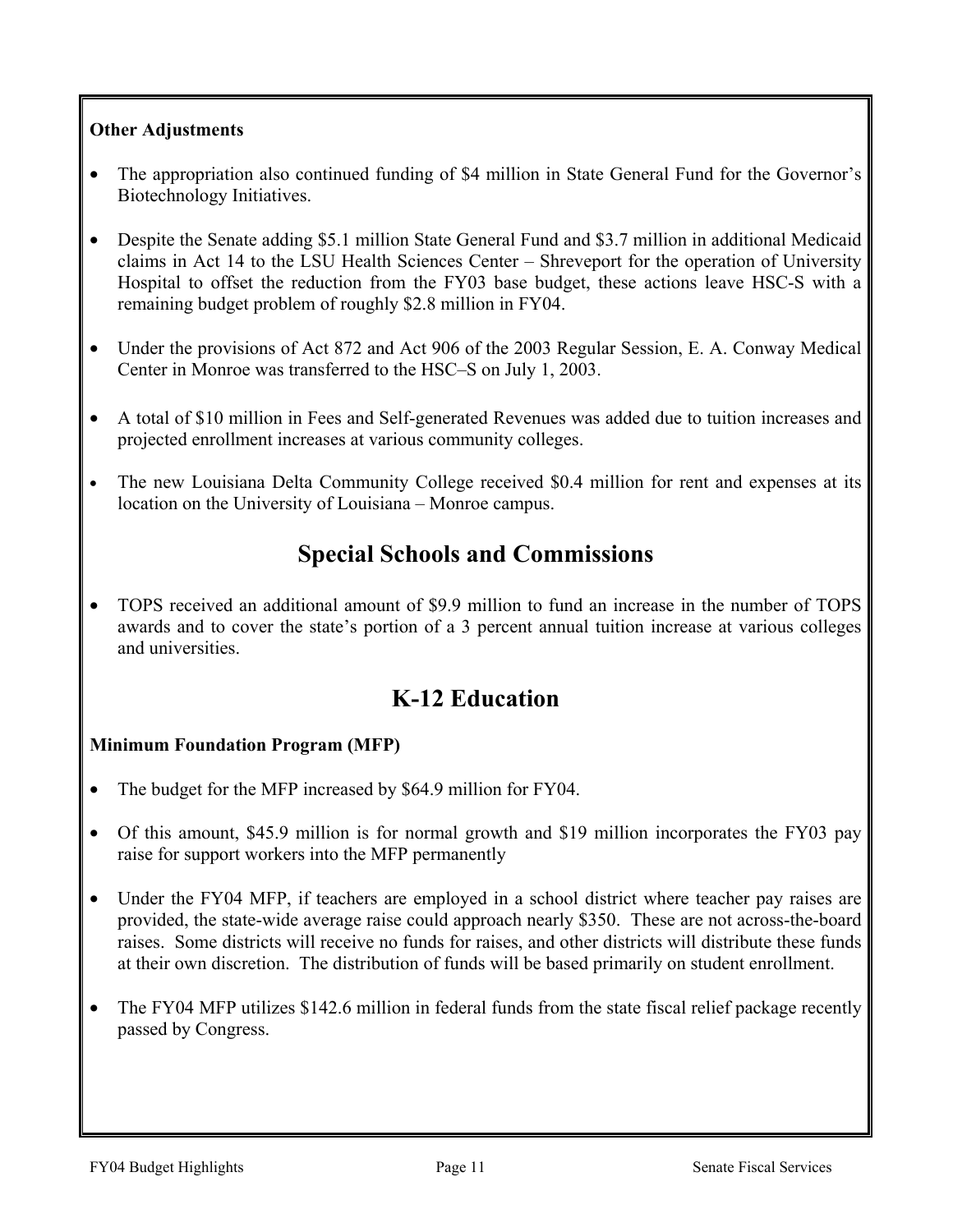### **Accountability**

- Act 14 contains an additional \$5 million for the K-12 Accountability Awards Program.
- Funding for accountability initiatives such as remediation and LEAP 21 tutoring increased by \$2 million for FY04.

### **Other Adjustments**

- The amount of \$1 million was added for the Distinguished Educators Program.
- Act 14 contains an additional \$1 million for the Learning Intensive Networking Communities for Success (LINCS) Program to certify teachers on the web.
- Over \$1 million was added to provide stipends for school counselors, teachers, and school psychologists who receive professional certification.

### **LSU Health Sciences Center – Health Care Services Division**

- HCSD is currently working to finalize a budget for FY04 that will be presented to the LSU Board of Supervisors for approval at its August 2003 meeting.
- Assuming near constant earnings in non-state funded revenues, the preliminary estimate for HCSD's FY04 total budget is \$803 million, including the \$35.6 million State General Fund the Senate added to partially offset the reduction from the FY03 base budget.
- In addition, Act 432 (FY03 Supplemental Appropriation Act, originally HB 1968 of the 2003 Regular Session) restored \$14.4 million to HCSD's restricted account.
- Under the management authority granted in Act 906 of the 2003 Regular Session, HCSD may be able to offset, to a degree, reduced revenues by charging non-indigent patients for care, reduce services up to 35 percent to correspond to anticipated revenue collections, and E. A. Conway Medical Center in Monroe was transferred to the LSU Health Sciences Center – Shreveport on July 1, 2003.
- Another component of HCSD's FY04 budget is \$33 million in State General Fund appropriated to fund the costs of providing medical services to state and local inmates at its facilities.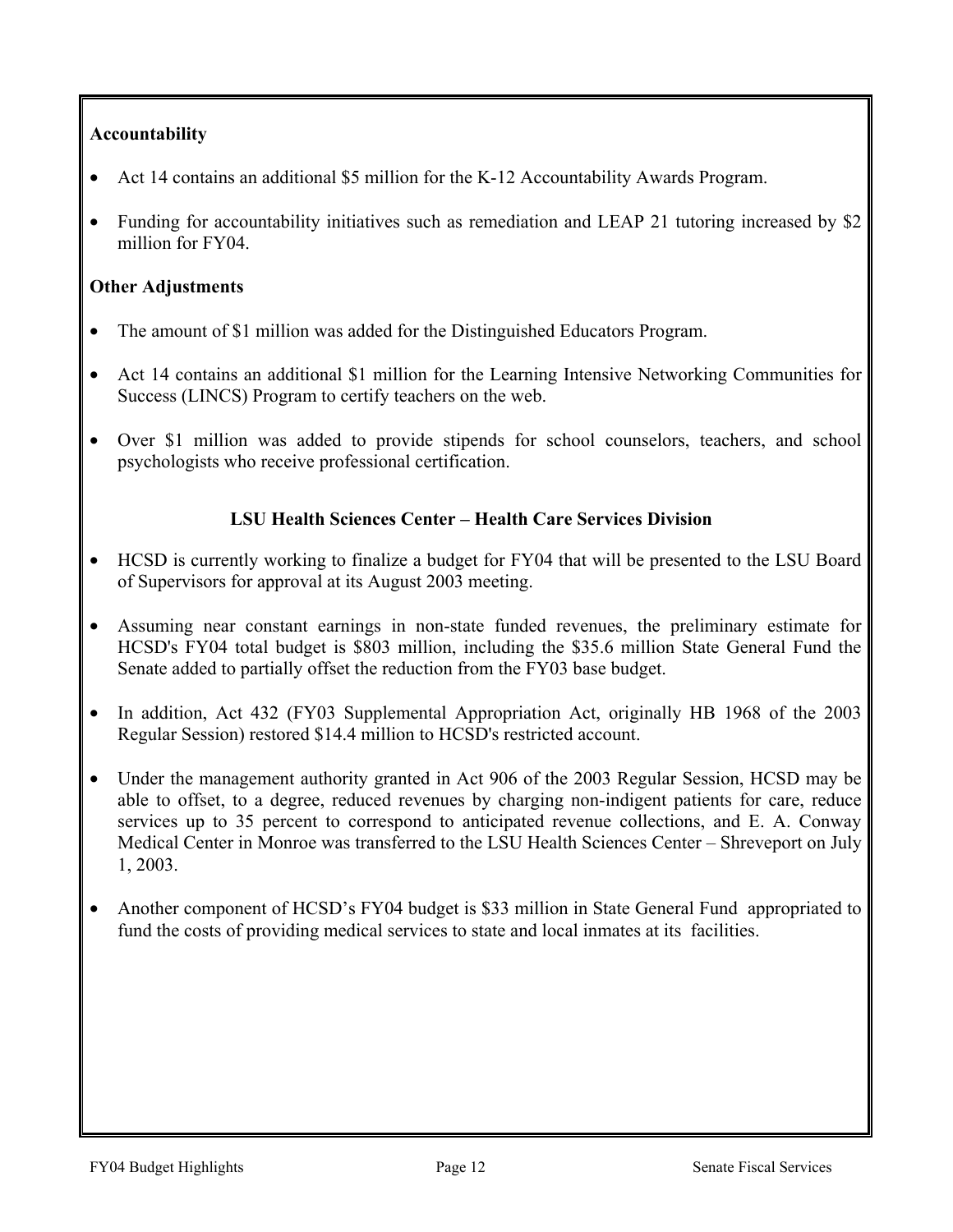# FY04 State Budget Highlights

## **Balancing the FY04 Budget**

The total means of financing for FY04 is roughly \$16.8 billion, which includes approximately \$6.5 billion in State General Fund. As the session began, the outlook for the budget was grim at best. The state was facing a significant structural deficit – the difference between available revenue and the continuation budget in this case – of roughly \$600 million.

When the Executive Budget was proposed, the Department of Health and Hospitals (DHH), along with the LSU Health Care Services Division (HCSD), was targeted for the largest percentage of cuts. As proposed, the FY04 budget for DHH would have been \$1.4 billion less than the previous fiscal year. HCSD was short roughly \$100 million. Furthermore, many of the health care and hospital proposals contained in the Executive Budget could not feasibly be implemented within one fiscal year and effect the budgetary savings necessary to keep the budget in balance. Most notably, the proposed budget would have required the closure of a number of public facilities serving the disabled and/or mentally ill, a massive downsizing of the state acute care hospitals, and deep cuts in the reimbursement rates paid to providers such as nursing homes and private hospitals. Conversely, Higher Education contained over \$70 million in budget enhancements for FY04.

As the session progressed and budget negotiations continued, it became obvious that cuts of the aforementioned magnitude would seriously impair the ability of health care agencies to provide vital services and that constructing a "workable" budget would require an additional \$250 million to \$300 million in revenue just to fund minimal budgetary requirements not contained in the Governor's Executive Budget.

On the same day the House Appropriations Committee passed out a very lean budget proposal, which included a 50 percent reduction in the Urban and Rural Affairs Programs, significant budget reductions in Higher Education and Health Care funding, and a one-year defeasance plan, Congress passed a "Temporary State Fiscal Relief" package to assist states in meeting budgetary constraints in the *Jobs and Growth Tax Relief Reconciliation Act of 2003*. The relief package contained nearly \$300 million dollars specifically earmarked by formula for Louisiana. The Legislature proposed utilizing the entire amount of the state's relief package over both the FY03 and FY04 budget cycles mainly to offset potential major budget reductions in DHH and HCSD, commonly referred to as the Charity Hospital System. The "Temporary State Fiscal Relief" package contained two parts -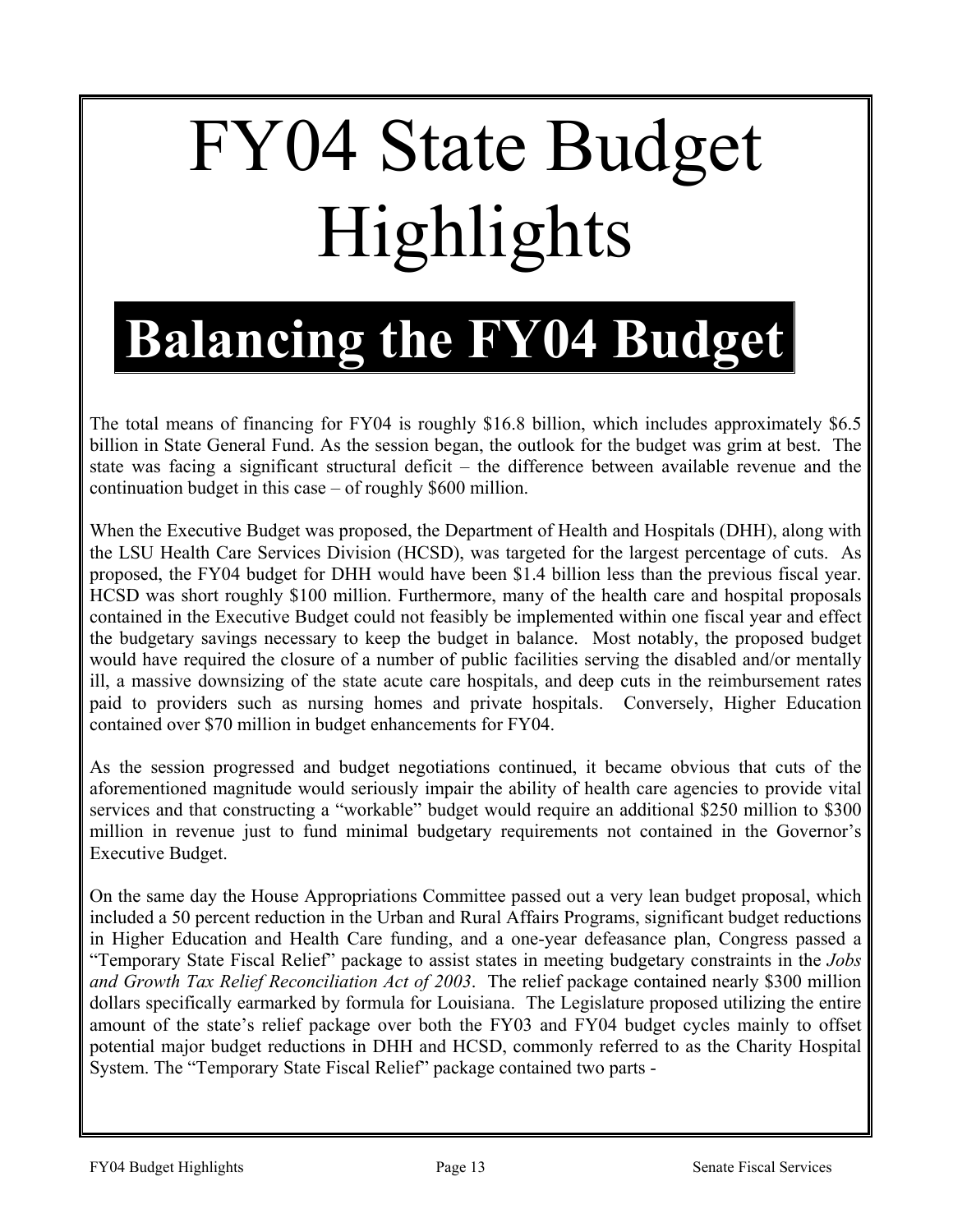- 1. A Temporary Increase of the Medicaid Federal Medical Assistance Percentage (FMAP) As a portion of the relief package offered to states by the federal government, the federal government would contribute an extra 2.95 percent in the costs states incur operating their Medicaid programs over the final two quarters of Federal FY03 and the first three quarters of Federal FY04.
	- In FY03, this portion of the relief package amounted to an additional \$25.9 million in Federal Funds for the Medicaid program.
	- In FY04, the state received an additional \$111.2 million in Federal Funds for the Medicaid program.
- 2. Temporary State Fiscal Relief Grants Based on Population For the second portion of the relief package enacted by Congress, each state would receive a set grant amount based on the state's relative population for the provision of general government services and to assist in the costs to comply with unfunded federal mandates in Federal FY03 and Federal FY04.
	- In FY03, this portion of the relief package amounted to an additional \$9.4 million in Federal Funds for the state.
	- In FY04, the state received an additional \$142.6 million in Federal Funds.

As a result of the influx of federal dollars, the state was in a position to adopt a three-year \$95.4 million defeasance plan instead of the one-year or two-year plan in the amount of \$66.4 million. The plan provides for prepayment of debt service on selected bonds for FY's '04, '05, and '06. The defeasance plan will reduce debt service costs that must be paid by the State General Fund in the amounts of \$46.4 million in FY04, \$30 million in FY05, and \$21 million in FY06 (with the actual debt service savings totaling roughly \$97.1 million). Monies utilized to provide for the defeasance include:

- Mineral Audit Settlement Fund \$66.4 million;
- FY02 surplus in the amount of \$13.5 million;
- Non-recurring revenue as recognized by the Revenue Estimating Conference in the amount of \$6.1 million; and,
- \$9.4 million available in State General Fund in FY03 due to the influx of Federal Flexible grants.

While the fiscal relief package from the federal government helped to offset significant budget cuts, it was still necessary to strike a balance between Higher Education enhancements and, in fact, any enhancements versus base Health Care funding. After numerous adjustments, DHH received a major restoration that left it with moderate budget growth to cover crucial unfunded mandates and the Charity Hospital System received \$35.6 million. Higher Education, which started out in the Executive Budget with approximately \$74 million in enhancements, ended the session with roughly \$57 million in remaining enhancements.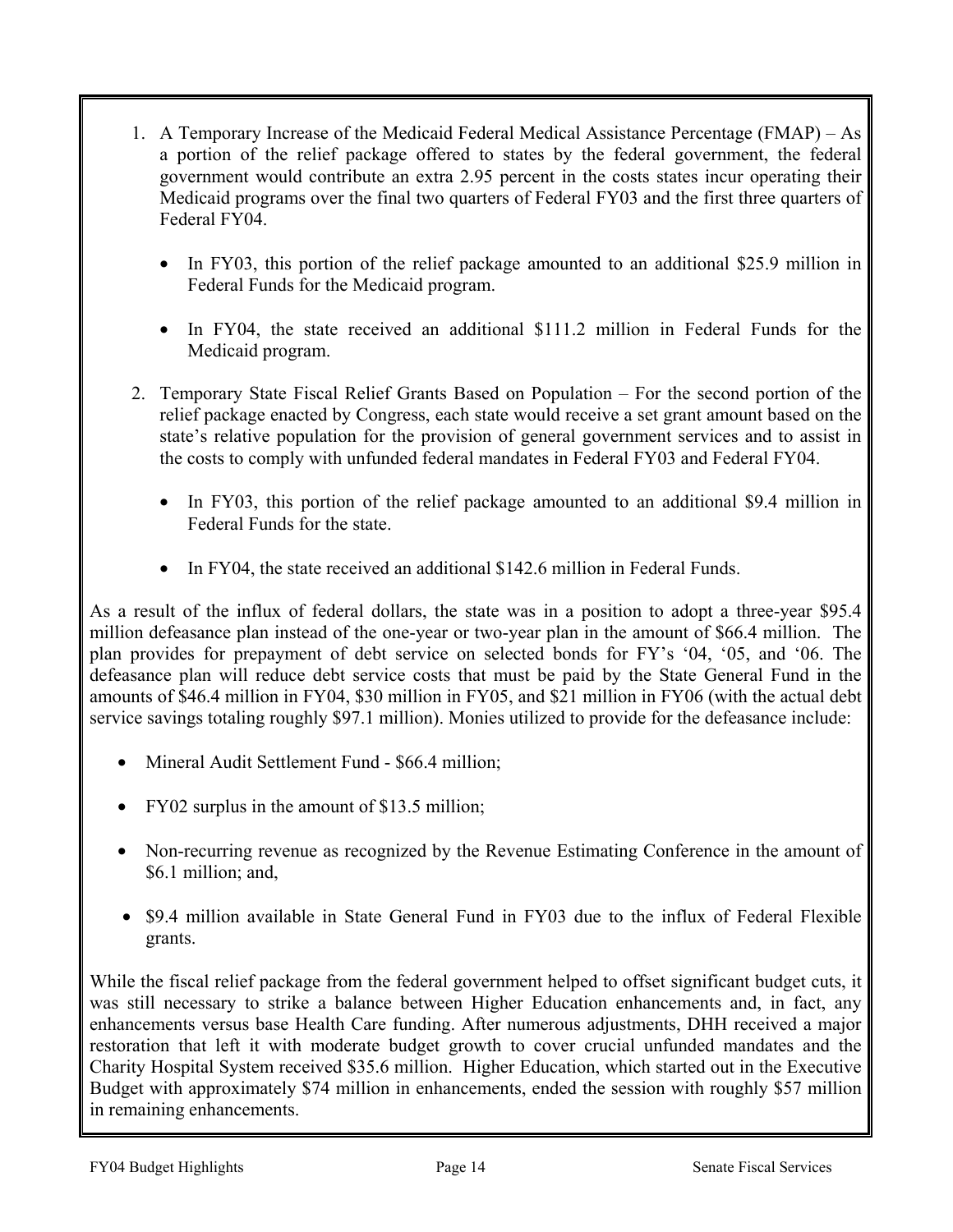The final budget balancing mechanism implemented was an across-the-board cut of \$17.3 million in State General Fund. This cut translates into a percentage reduction of approximately 0.8 percent. The cut was applied proportionally to all departments based on the amount of discretionary general fund dollars included in their operating budgets.

A sampling of significant Senate action taken on the FY04 Budget included the following:

- An additional \$30 million for a \$100 million state debt defeasance plan (a compromise plan worked out during conference committee between the House and Senate called for a reduced amount of an additional \$25 million which provided for a \$95.4 million state debt defeasance plan);
- Restoration of \$35.6 million in the LSU Health Care Services Division's budget;
- A total of \$8.7 million, of which \$6 million was State General Fund, in budget restorations for the LSU Health Sciences Center – Shreveport;
- Funding of Medicaid outliers payments to hospitals in the total amount of \$17.5 million (\$4.5) million State General Fund);
- Funding of DNA testing in the amount of \$4 million;
- Restoration of \$500,000 to the Councils on Aging and Senior Centers; and,
- Funding for the operation of regional crime labs in the amount of \$500,000.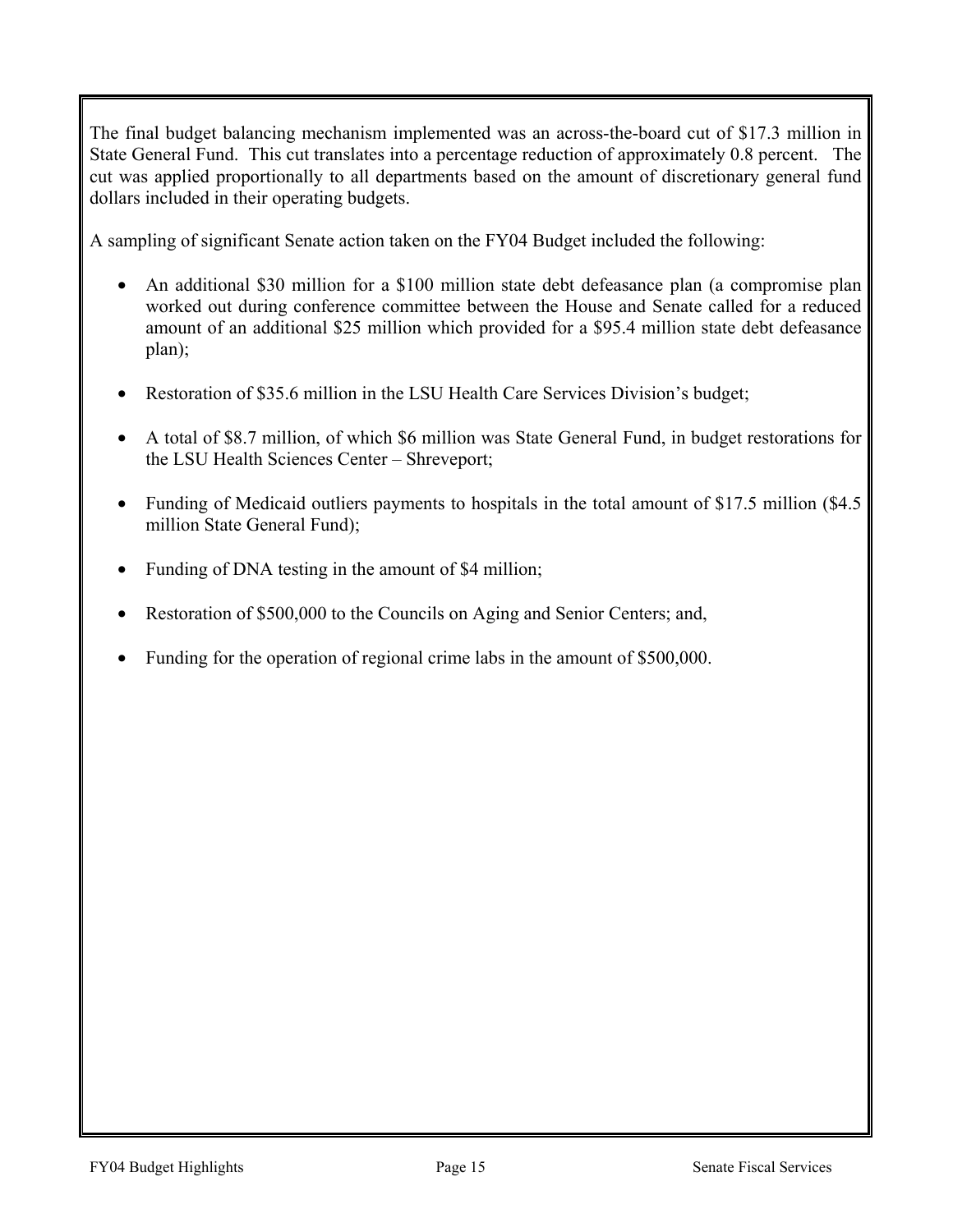## **The Revenue Picture**

## **FY04 Revenue**

- The revenue estimate for FY04 is \$6.479 billion. This forecast is technically \$5 million below the official forecast for FY03, which is \$6.484 billion. The FY03 forecast, however, includes \$86.4 million from the Budget Stabilization Fund. If the "Rainy Day" funds are removed, FY04 recurring revenue is roughly \$82 million more than FY03.
- When the Executive Budget was presented, the Administration included several contingent revenue sources - some of which were utilized and some that were not.

#### **Contingent Revenues Proposed in Executive Budget**

| \$70 million   | Use of Medicaid Trust Fund for the Elderly capital gains and principal            |
|----------------|-----------------------------------------------------------------------------------|
| \$22.5 million | Revise inflation projection on tobacco trust funds (results in more available for |
|                | expenditure)                                                                      |
| \$5 million    | Increase in ICF/MR per bed provider fee                                           |
| \$74 million   | Federal aid to states proposed by President Bush                                  |
| \$200 million  | Federal revenue to be generated by consultants                                    |
| \$46 million   | Debt defeasance using mineral funds for                                           |
|                | $$20.2$ million – Capital Outlay                                                  |
|                | \$10.0 million - Accountability Rewards                                           |
|                | $$7.0$ million - Endowed Chairs                                                   |
|                | $$2.0$ million – Technology Innovation Fund                                       |
|                | $$6.9$ million – IT upgrades and other one-time costs                             |

- The Legislature did not utilize \$70 million in the Medicaid Trust Fund for the FY04 budget.
- The Legislature did use a modest \$6 million in the Medicaid Trust Fund to balance the FY03 budget via the Supplemental Appropriation Bill.
- The Legislature did statutorily define an inflation calculation and formula to be applied against investment earnings relative to the Millennium Trust Fund. Passage of the Act generated roughly \$31 million in revenues for state expenditures.
- The Legislature did not implement the ICF/MR per bed provider fee increase.
- The State did receive State Fiscal Relief from the federal government in the amount of \$289 million.
- The State did not receive \$200 million in federal revenue generated by consultants.
- The Legislature did develop a defeasance plan in the amount of \$95.4 million spread over three fiscal years with a total savings of \$97.1 million in future debt payments – rather than the \$46 million plan spread over two years. Further, the allocation of the funds were spread throughout the budget and were not allocated as originally presented in the Executive Budget.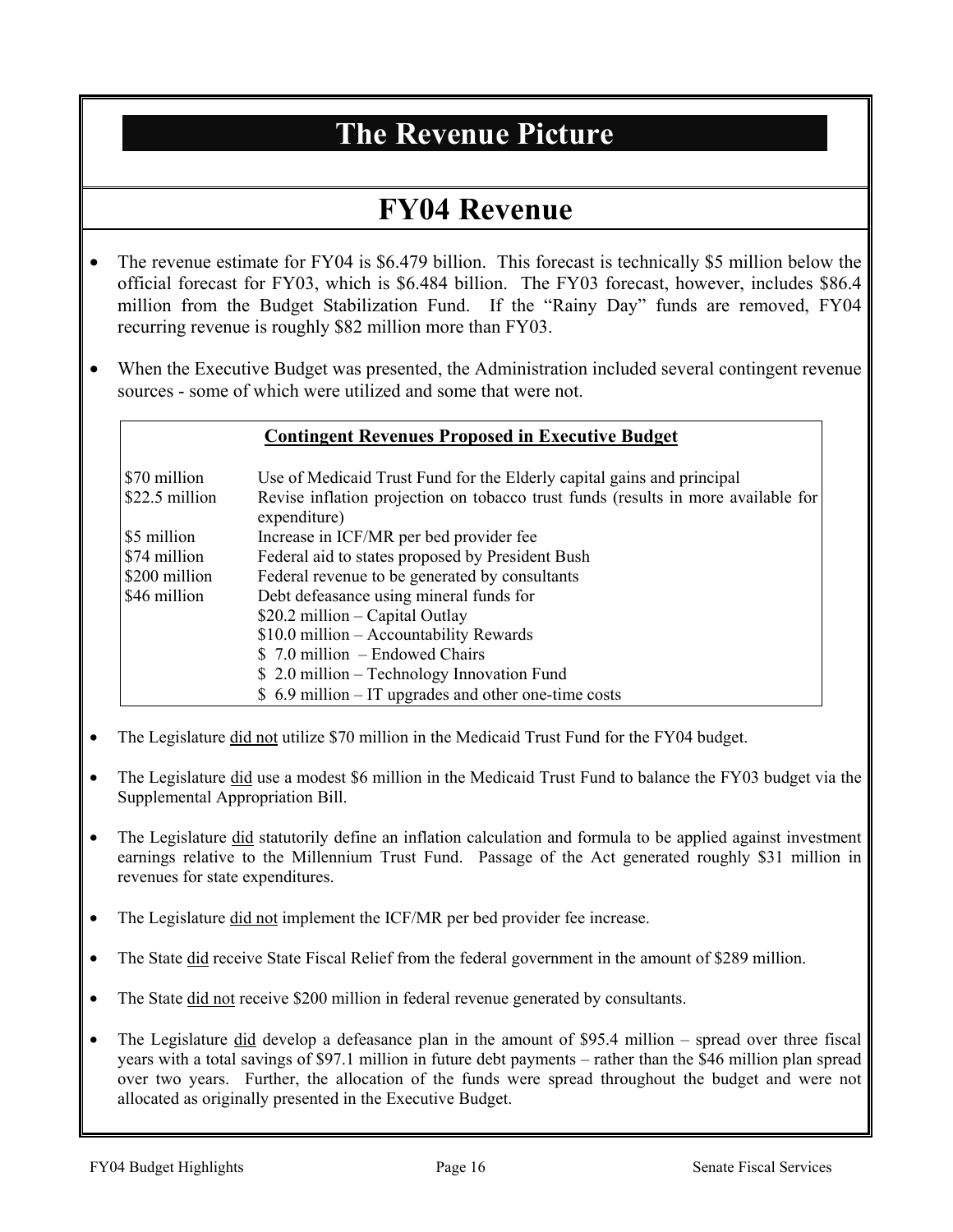## **Non-Recurring Revenue in the FY04 Budget and The Use of FY02 Surplus and Budget Stabilization Fund Balances**

- The FY04 budget contains anywhere from \$300 \$575 million in non-recurring monies depending on who is conducting the classification of recurring vs. non-recurring. Even the lowest estimate is disturbing if one considers that the projected growth in revenue estimated at \$275 million for FY05 is not even enough to cover the minimal amount considered to be non-recurring let alone inflation and statewide workload increases. The bullets below provide a few of the items classified as nonrecurring in the FY04 budget:
	- State Fiscal Relief funds in the amount of \$254 million;
	- Funding associated with the two-year window in federal statutes allowing the payment of 175% of uncompensated care costs in the amount of \$196.8 million in FY04 and FY05;
	- Bond Sale Premium in the amount of \$28.9 million;
	- Use of Fund Balances as contained in Act 560 of the 2003 Regular Session in the amount of \$6 million; and,
	- Use of state general fund via the Louisiana Medical Assistance Trust Fund in the amount of \$9.7 million.
- Another serious issue relative to the use of non-recurring revenue in the budget is the use of Temporary Assistance for Needy Families (TANF) fund balances from previous allocations. In the current fiscal year, Louisiana received and appropriated \$117 million in TANF Funds. Next year, the state is estimated to receive \$22 million – a decline of \$95 million. The summary below details the history of TANF allocations.

### **Temporary Assistance for Needy Families — Non-Recurring Funding Issue**

- In FY01, the state had a TANF carryover balance from prior fiscal years of about \$189 million.
- Beginning in FY02, a total of \$69.95 million in new allocations was provided from TANF for programs designed to prevent low-income families from becoming dependent on government assistance and to help those families already receiving assistance leave the welfare rolls.
- In FY03, TANF initiatives received increased allocations totaling \$125.7 million.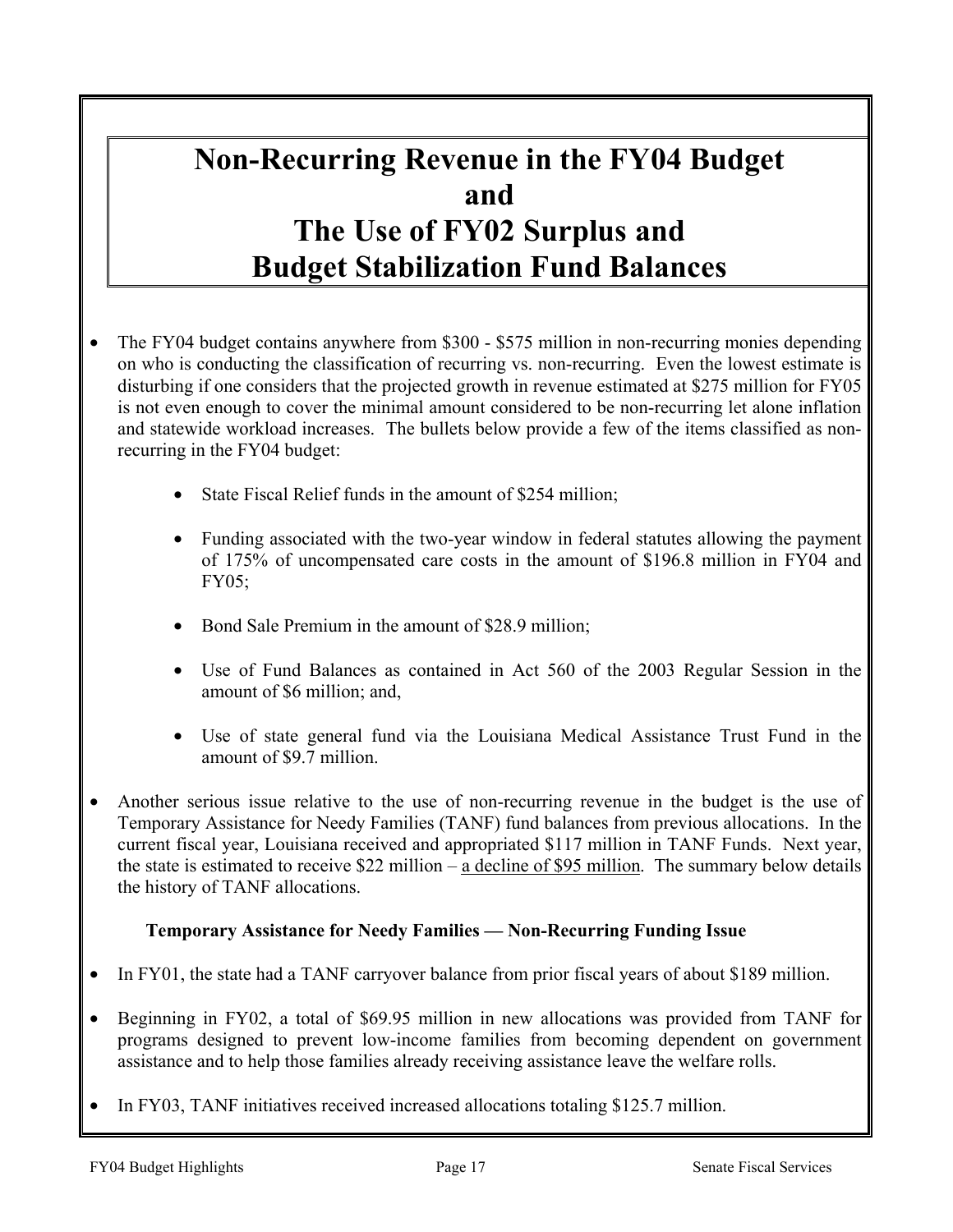- For FY04, the state has allocated \$117.8 million for these initiatives. Over time, some programs, such as Public Pre-K, have seen their allocations increase significantly (from \$15 million in FY02 to \$39 million in FY04), while other programs have been eliminated completely by FY04, such as housing assistance.
- **For FY05, approximately \$22 million in TANF funding will be available for expenditure on initiatives.**
- The dramatic decrease in available funding is due to the fact that the large unexpended balance, which Louisiana was able to build from 1996 to 2001 has been spent down on initiatives. This means that more current year TANF funding will be needed in FY05 and beyond to fund cash assistance payments, thus leaving a comparatively small amount for initiative programs.

\* Note: The amounts allocated for FY02 through FY04 equal more than the \$189 million carryover balance from FY01 because as the state was beginning to spend down its prior years' balance, it was also accruing some portion of its current year funding into the carryover balance up to FY03. Fiscal Year 05 will be the first year with no carryover balance available.

### **Use of FY02 Surplus and Budget Stabilization Fund Balances**

- The FY02 year-end balance indicated a surplus in the amount of \$18.1 million. As required by the Constitution, 25 percent of the surplus was deposited into the Budget Stabilization Fund (Rainy Day Fund) in the amount of \$4.6 million. The remaining amount (\$13.5 million) was utilized in the defeasance plan.
- The deposit of \$4.6 million into the Rainy Day Fund brings the balance of that fund up to approximately \$191 million.

| <b>BUDGET STABILIZATION FUND</b>       |    |               |  |  |  |
|----------------------------------------|----|---------------|--|--|--|
|                                        |    |               |  |  |  |
| Fiscal Year 98-99                      | \$ | 23,604,791    |  |  |  |
| Fiscal Year 99-00                      | \$ | 59,464,829    |  |  |  |
| Fiscal Year 00-01                      | \$ | 196,700,379   |  |  |  |
| Fiscal Year 01-02                      | \$ | 266, 173, 483 |  |  |  |
| Fiscal Year 02-03*                     | \$ | 186,633,366   |  |  |  |
| Fiscal Year 03-04                      | \$ | 191,464,554   |  |  |  |
|                                        |    |               |  |  |  |
| *Note: First withdrawal from the Rainy |    |               |  |  |  |
| Day Fund in the amount of \$86 million |    |               |  |  |  |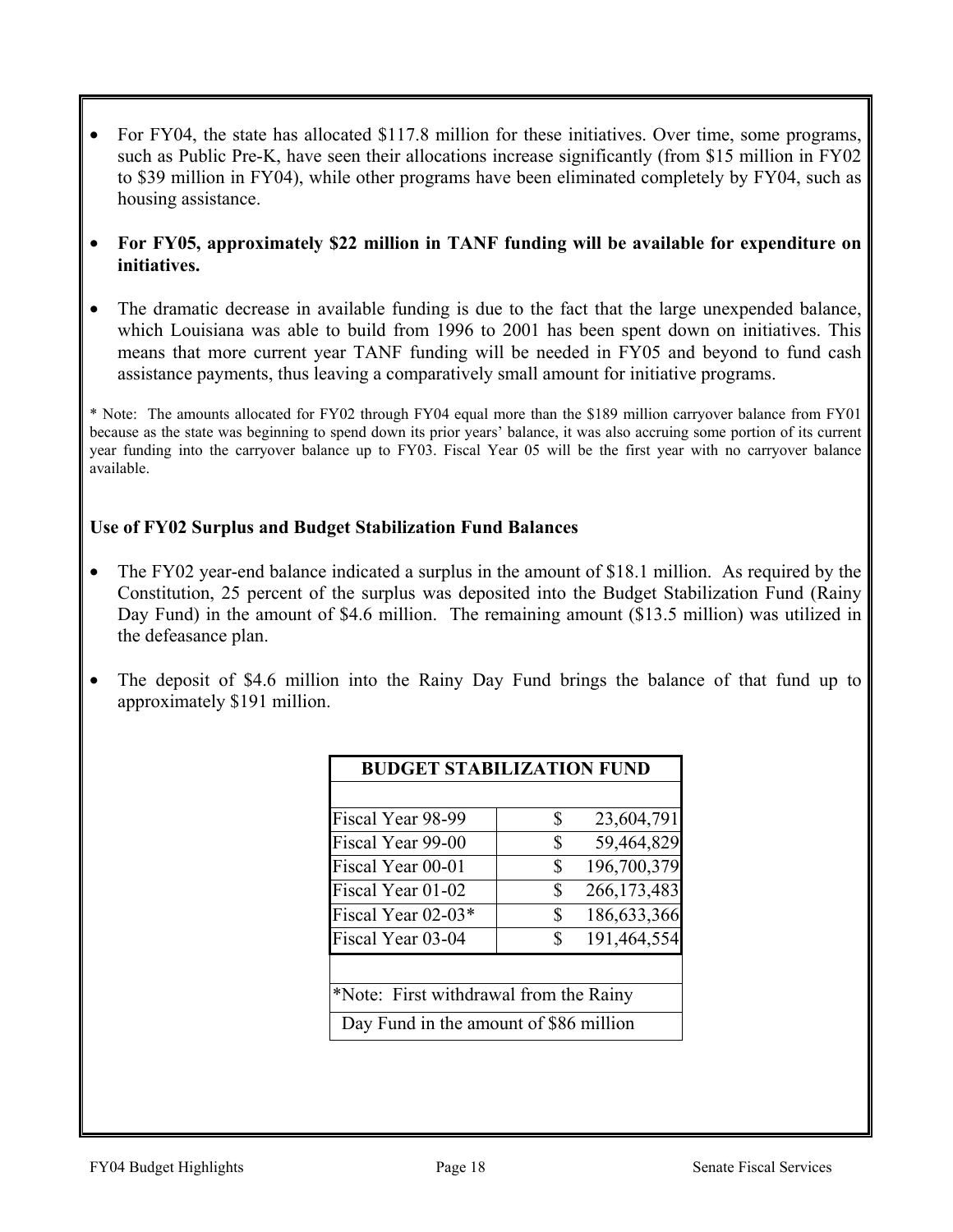## **Tobacco Settlement Funds**

### **Settling the Tobacco Lawsuit**

• In the late 1990's, Louisiana joined in a nationwide suit to sue the tobacco industry for the costs incurred to the states for treating smoking-related illnesses. In 1998, in an unprecedented victory, the states won the suit and are now receiving payments in perpetuity from the tobacco companies as specified in the Master Settlement Agreement.

### **Trusting the Tobacco Settlement Proceeds**

- The Louisiana Legislature proposed a constitutional amendment to trust the monies received from the Master Settlement Agreement similar to the manner in which the state chose to trust monies received in the settlement agreement between the State of Louisiana v. Unites States relative to monies attributable to mineral production activities or leasing activities on the Outer Continental Shelf. Monies from that settlement are deposited in the Louisiana Education Quality Trust Fund, commonly referred to as the 8(g) settlement, which has a current balance of \$953 million.
- The amendment to trust the tobacco settlement proceeds was ratified by the Louisiana voters in October 1999.

### **The Trust Funds**

### **The Millennium Trust**

- The Millennium Trust received and/or will receive the following allocations from tobacco settlement proceeds:
	- In FY01, 45 percent of the total monies received that year.
	- In FY02, 60 percent of the total monies received that year.
	- In FY03, and each year thereafter, 75 percent of the total monies received that year.
	- For FY01 through FY03, 10 percent of the total monies received in the Millennium Trust will be credited to the Education Excellence Fund for various educational purposes.
- The Millennium Trust Fund is divided into three individual funds: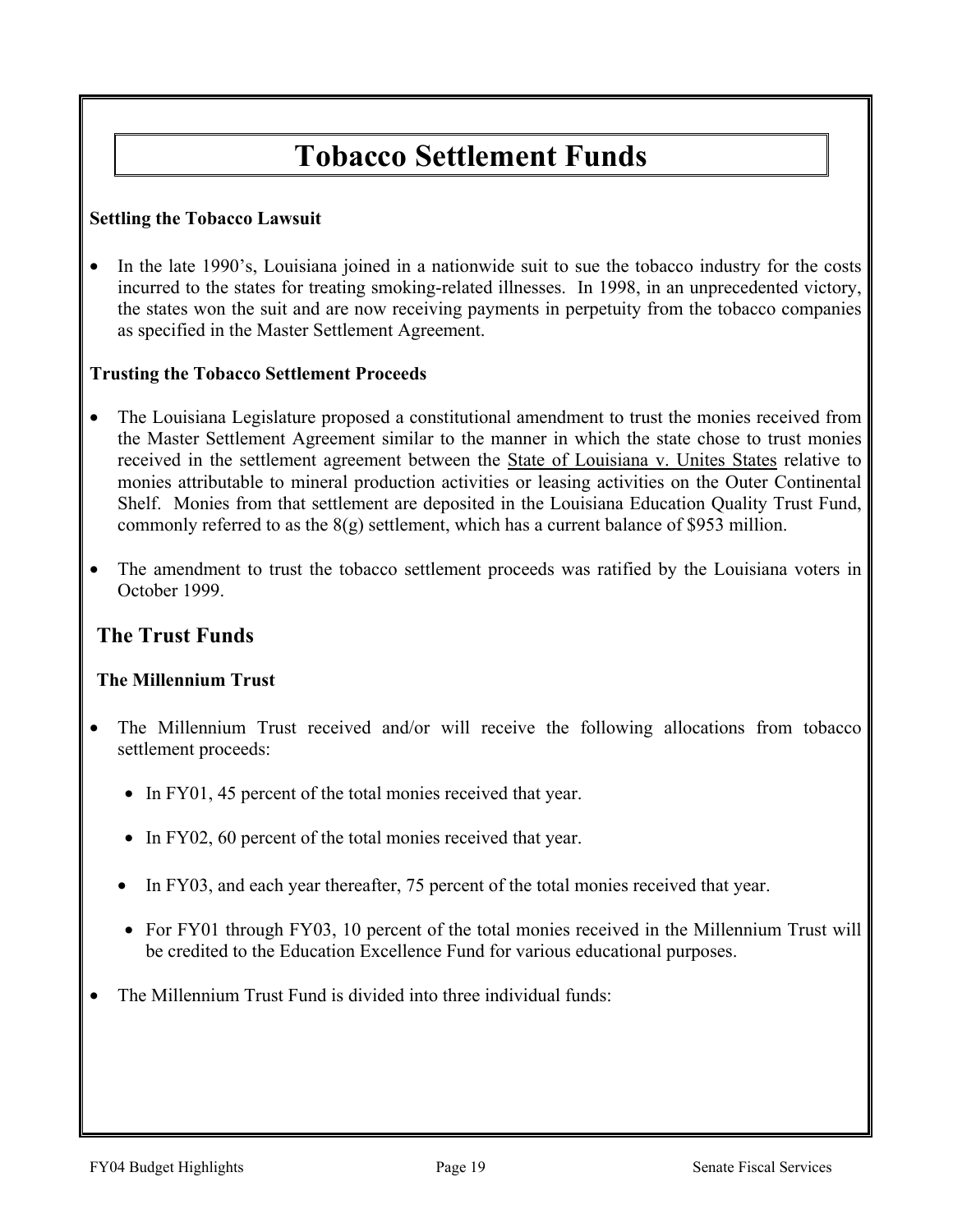- The **Health Excellence Fund** receives one-third of the Settlement Agreement proceeds deposited each year into Millennium Trust and one-third of all investment earnings on the investment of the Millennium Trust. Appropriations from the Health Excellence Fund are restricted to:
	- Initiatives to ensure optimal development of Louisiana's children through the provision of appropriate health care.
- The **Education Excellence Fund** receives one-third of the Settlement Agreement proceeds deposited each year into Millennium Trust and one-third of all investment earnings on the investment of the Millennium Trust. Appropriations from the Education Excellence Fund are restricted to:
	- Initiatives and funding for public and private elementary and secondary schools.
- The **TOPS Fund** receives one-third of the Settlement Agreement proceeds deposited each year into Millennium Trust and one-third of all investment earnings on the investment of the Millennium Trust. Appropriations from the TOPS Fund are restricted to:
	- Support of state programs for financial assistance for students attending Louisiana institutions of postsecondary education.

### **The Louisiana Fund**

- The Louisiana Fund receives all monies remaining after the mandated deposits into the Millennium Trust Fund.
- Appropriations from the Louisiana Fund are restricted to:
	- Initiatives to ensure the optimal development of Louisiana's children through enhancement of educational opportunities and the provision of appropriate health care, which includes, but is not limited to:
		- Early childhood intervention programs targeting children from birth through age four, including programs to reduce infant mortality;
		- Support of state programs for children's health insurance; and,
		- School-based health clinics, rural health clinics, and primary care clinics.
	- Initiatives to benefit the citizens of Louisiana with respect to health care through pursuit of innovation in advances of health care science, provision of comprehensive chronic disease management services and expenditures for capital improvements for state care facilities.
	- Provision of direct health care services for tobacco-related illnesses.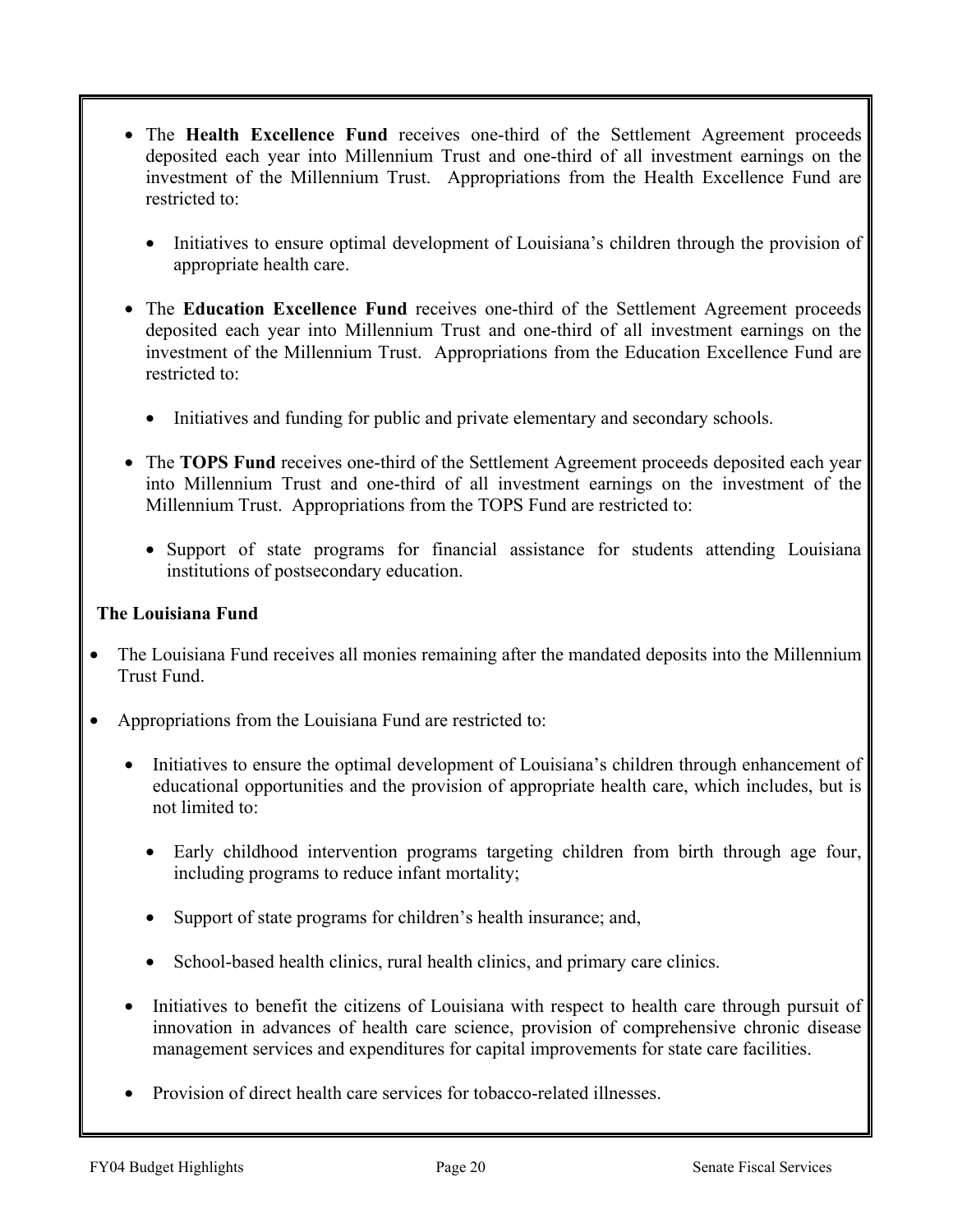Initiatives to diminish tobacco-related injury and death to Louisiana's citizens through educational efforts, cessation assistance services, promotion of a tobacco-free lifestyle and enforcement of the requirements of the Settlement Agreement by the Attorney General.

### **Securitization of the Tobacco Settlement Proceeds**

- Act 1145 of the 2001 Regular Session provided for the securitization of a portion of Louisiana's tobacco settlement. The purpose of securitizing a portion of the monies was to hedge the prospect of tobacco companies going bankrupt and the state losing future prospective earnings.
	- In November of 2001, the state executed the securitization of 60 percent of tobacco settlement monies and netted approximately \$1.2 billion.
	- All proceeds from the sale were deposited into the Millennium Trust and allocated as specified in the Constitution.
- Act 1210 (SB 1025) of the 2003 Regular Session authorizes, after June 30, 2003, the securitization of the remaining portion of the tobacco settlement proceeds subject to the approval of the State Bond Commission, the Joint Legislative Committee on the Budget, and by a majority vote of the Legislature, if the Legislature is in session, or by mail ballot during the interim.
- Act 1136 (HB 1819) of the 2003 Regular Session provides that the maximum amount of security to be posted in all appeals in civil litigation relating to the Master Settlement Agreement also applies to affiliates of a signatory to the agreement and all defendants. In addition, Act 1136 also authorizes the securitization of the remaining portion of the tobacco settlement proceeds subject to the State Bond Commission, the Joint Legislative Committee on the Budget, and by a majority vote of the Legislature, if the Legislature is in session, or by mail ballot during the interim. Act 1136 went one step further than Act 1210 in that Act 1136 directed that all proceeds from such a securitization to be deposited into the Millennium Trust Fund, except for an amount to be deposited in the Louisiana Fund as determined by the state treasurer and commissioner of administration as necessary to fund appropriations from the Louisiana Fund for the impacted fiscal year.
- Act 1300 (SB 213) of the 2003 Regular Session is a constitutional amendment establishing the Louisiana Coastal Restoration Fund that will would be funded with up to 20 percent of the revenues received as a result of a securitization of tobacco settlement proceeds occurring after July 1, 2003, in the event the federal government appropriates funding for coastal restoration from which Louisiana will receive some portion. The amount to be transferred from the Millennium Trust Fund shall be limited to the funding necessary to match the maximum amount of federal funding available to Louisiana and shall not, in any case, exceed 20 percent of revenues realized by the securitization. The transfer shall be spread evenly across the three special funds compromising the Millennium Trust Fund – one-third from the Health Excellence Fund, one-third from the Education Excellence Fund and the final one-third from the TOPS Fund. The electors will vote on this constitutional amendment at the same time as the gubernatorial primary election in 2003 and, if ratified by the voters, will be effective on January 1, 2004.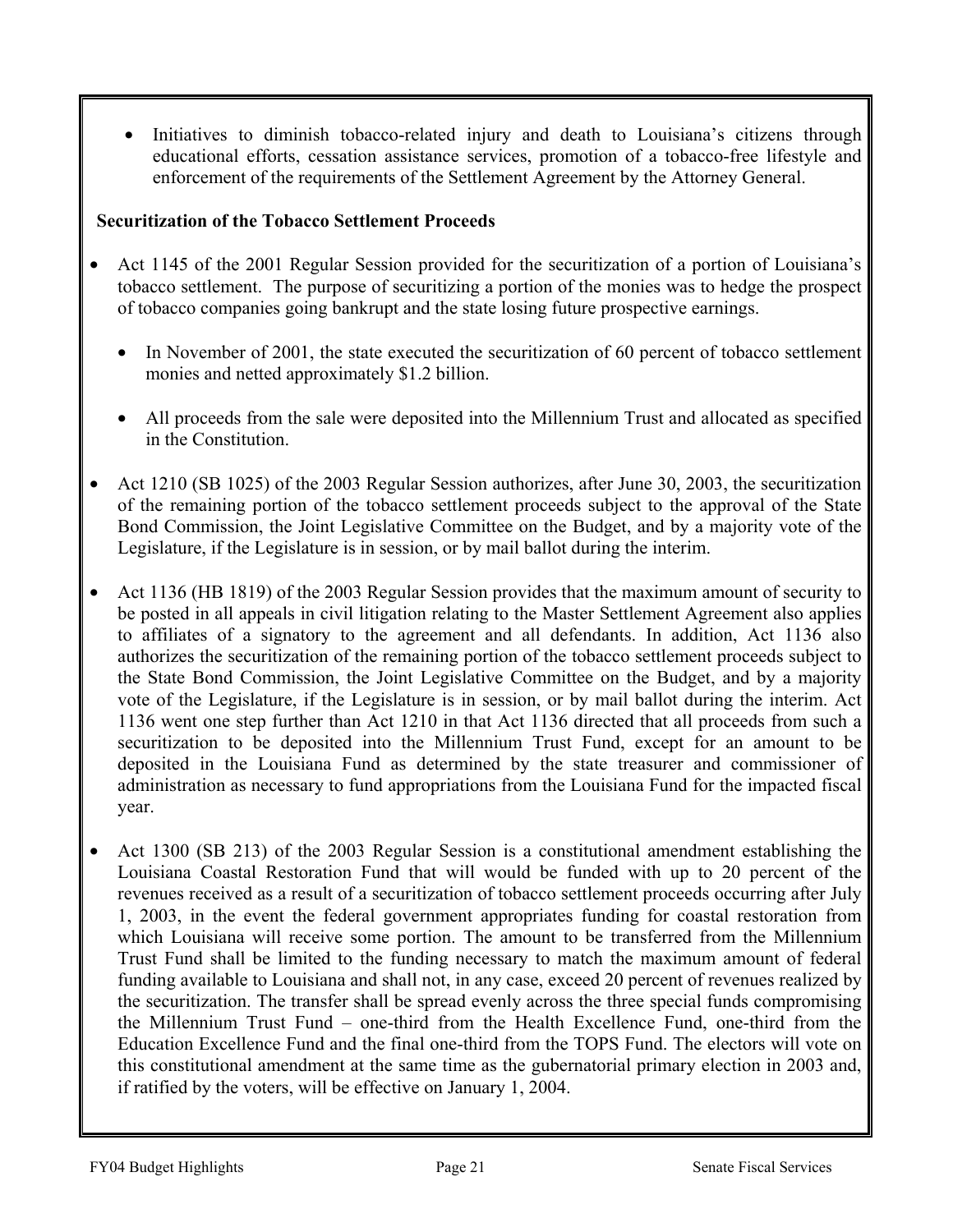| <b>SUMMARY OF TOBACCO SETTLEMENT PROCEEDS EXPENDITURES</b>                                                                   |                   |                            |                         |                   |  |  |  |
|------------------------------------------------------------------------------------------------------------------------------|-------------------|----------------------------|-------------------------|-------------------|--|--|--|
| <b>EXPENDITURES BY FUND</b>                                                                                                  | <b>FY</b><br>2001 | <b>FY</b><br>2002          | <b>FY</b><br>2003       | <b>FY</b><br>2004 |  |  |  |
| <b>LOUISIANA FUND</b>                                                                                                        |                   |                            |                         |                   |  |  |  |
| Settlement Enforcement by the Attorney General                                                                               | \$350,000         | \$350,000                  | \$362,074               | \$341,260         |  |  |  |
| LaCHIP                                                                                                                       | \$13,000,000      | \$15,407,900               | \$374,444               | \$0               |  |  |  |
| Medicaid                                                                                                                     | \$31,000,000      | \$19,222,100               | \$5,800,000             | \$247,033         |  |  |  |
| School-Based Health Centers                                                                                                  | \$5,760,863       | \$6,620,000                | \$6,620,000             | \$6,884,800       |  |  |  |
| Public Health Smoking Prevention and Cessation Grants                                                                        | \$500,000         | \$600,000                  | \$600,000               | \$500,000         |  |  |  |
| <b>Starting Points Preschool Program</b>                                                                                     | \$1,489,137       | \$1,489,137                | \$1,489,137             | \$1,489,137       |  |  |  |
| Higher Education Health Care Science Grants                                                                                  | \$13,165,000      | \$17,767,277               | \$11,340,000            | \$4,905,739       |  |  |  |
| <b>LSU Health Sciences Center - New Orleans</b>                                                                              | \$0               | \$3,100,000                | \$0                     | \$0               |  |  |  |
| <b>LSU Health Sciences Center - Shreveport</b>                                                                               | \$0               | \$3,500,000                | \$0                     | \$0               |  |  |  |
| LSU Health Sciences Center - Health Care Services Division -                                                                 |                   |                            |                         |                   |  |  |  |
| Disease Management Program                                                                                                   | \$0               | \$3,550,000                | \$3,494,000             | \$0               |  |  |  |
| <b>TOTAL</b>                                                                                                                 | \$65,265,000      | \$71,606,414               | \$30,079,655            | \$14,367,969      |  |  |  |
|                                                                                                                              |                   |                            |                         |                   |  |  |  |
| <b>EDUCATION EXCELLENCE FUND</b>                                                                                             |                   |                            |                         |                   |  |  |  |
| <b>Fund Investment Fees</b>                                                                                                  | \$0               | \$0                        | \$257,033               | \$257,033         |  |  |  |
| Per Pupil Allocation to Special Schools Operated by the State                                                                | \$255,000         | \$543,139                  | \$394,349               | \$396,850         |  |  |  |
| K-12 Educational Programs Operated by Local Schools,<br>Includes the Allocations for Public, Private, and Charter<br>Schools |                   | \$14,300,604 \$117,116,671 | \$19,835,160            | \$15,778,302      |  |  |  |
| <b>TOTAL</b>                                                                                                                 |                   | \$14,555,604 \$117,659,810 | \$20,486,542            | \$16,432,185      |  |  |  |
| <b>HEALTH EXCELLENCE FUND</b>                                                                                                |                   |                            |                         |                   |  |  |  |
| <b>Fund Investment Fees</b>                                                                                                  | \$0               | \$0                        | \$257,033               | \$257,034         |  |  |  |
| <b>LaCHIP</b>                                                                                                                | \$0               | \$200,000                  | $\overline{11,389,190}$ | \$0               |  |  |  |
| Medicaid                                                                                                                     | \$0               | \$0                        | \$3,811,443             | \$10,625,094      |  |  |  |
| <b>Higher Education Health Care Science Grants</b>                                                                           | \$300,000         | \$1,400,000                | \$300,000               | \$5,624,261       |  |  |  |
| <b>TOTAL</b>                                                                                                                 | \$300,000         | \$1,600,000                | \$15,757,666            | \$16,506,389      |  |  |  |
|                                                                                                                              |                   |                            |                         |                   |  |  |  |
| <b>TOPS FUND</b>                                                                                                             |                   |                            |                         |                   |  |  |  |
| <b>Fund Investment Fees</b>                                                                                                  | \$0               | \$0                        | \$257,033               | \$257,033         |  |  |  |
| <b>TOPS</b>                                                                                                                  | \$300,000         | \$2,114,941                | \$13,684,158            | \$16,606,511      |  |  |  |
| <b>TOTAL</b>                                                                                                                 | \$300,000         | \$2,114,941                | \$13,941,191            | \$16,863,544      |  |  |  |

Source: Louisiana Office of Planning and Budget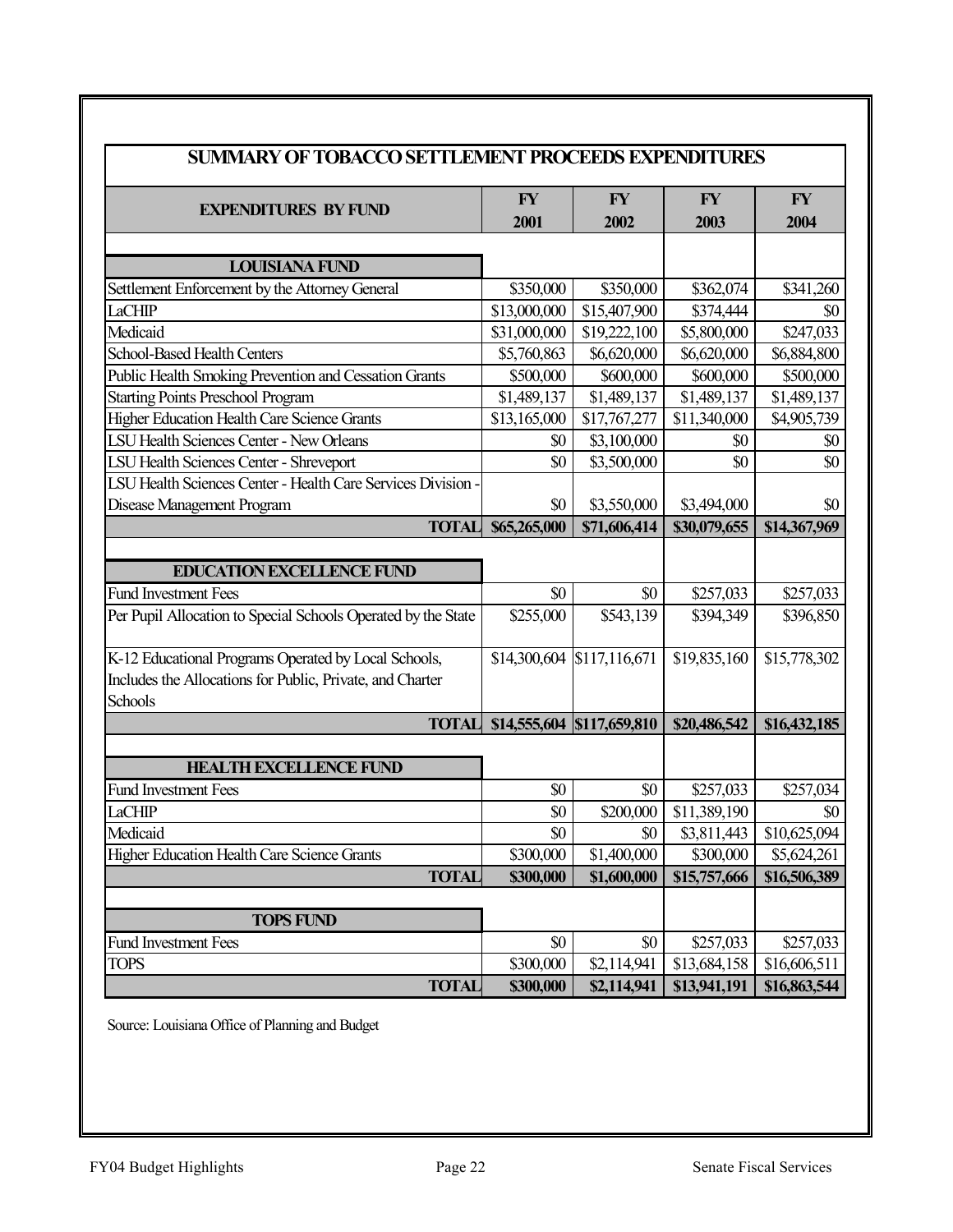## **2003 Regular Session Key Legislation with General Fund Expenditure Impact**

The following chart exhibits legislation passed during the 2003 Regular Session that had a significant impact on State General Fund expenditures. The chart is not inclusive of all legislation passed with a State General Fund impact, but does present those instruments that had a key budgetary effect or were cited in Act 14.

| 2003 Regular Session                                                                         | <b>FY04</b>     | <b>FY05</b>     | <b>FY06</b>     | <b>FY07</b>      | <b>FY08</b>     |
|----------------------------------------------------------------------------------------------|-----------------|-----------------|-----------------|------------------|-----------------|
| <b>Executive Department</b>                                                                  |                 |                 |                 |                  |                 |
| Act 388 - Establishes the Law Enforcement<br>Executive Management Institute in the Office of | (\$114,500)     | (\$113,288)     | (\$115,460)     | \$117,718        | (\$120,067)     |
| the Governor. Fully funded for FY04 in Act 14.                                               |                 |                 |                 |                  |                 |
| Act 848 - Creates the Louisiana Senior Rx                                                    | (\$1,500,256)   | (\$1,560,266)   | $(\$1,622,677)$ | (\$1,687,584)    | (\$1,755,087)   |
| Program in the Office of Elderly Affairs.<br>Funded at \$500,000 for FY04 in Act 14.         |                 |                 |                 |                  |                 |
| <b>Secretary of State</b>                                                                    |                 |                 |                 |                  |                 |
| Act 142 - Establishes the Help Louisiana Vote                                                | $(\$806,455)$   | (\$483,873)     | <b>INCREASE</b> | <b>INCREASE</b>  | <b>INCREASE</b> |
| Fund. This act could result in an increase in                                                |                 |                 |                 |                  |                 |
| State General Fund expenditures for a required                                               |                 |                 |                 |                  |                 |
| federal match in future years. Department of                                                 |                 |                 |                 |                  |                 |
| State is using reimbursement payments from the                                               |                 |                 |                 |                  |                 |
| federal government from voting systems                                                       |                 |                 |                 |                  |                 |
| previously purchased by the state to satisfy the                                             |                 |                 |                 |                  |                 |
| required federal match in FY04.                                                              |                 |                 |                 |                  |                 |
| Act 586 - Establishes the Tioga Heritage Park                                                | (\$78,708)      | $(\$55,196)$    | $(\$56,743)$    | (\$58,352)       | $(\$60,026)$    |
| and Museum within the Department of State.                                                   |                 |                 |                 |                  |                 |
| Funded at \$25,000 for FY04 in Act 14.                                                       |                 |                 |                 |                  |                 |
| <b>Department of Public Safety and Corrections</b>                                           |                 |                 |                 |                  |                 |
| Act 487 - Provides relative to the taking or                                                 | $(\$4,957,559)$ | (\$4,845,331)   | (\$4,845,331)   | (\$4,845,331)    | $(\$4,845,331)$ |
| drawing of DNA samples from arrested or                                                      |                 |                 |                 |                  |                 |
| convicted felons. Funded at \$4,000,000 for                                                  |                 |                 |                 |                  |                 |
| FY04 in Act 14.                                                                              |                 |                 |                 |                  |                 |
| Act 1024 - Authorizes the use of electronic                                                  | <b>INCREASE</b> | <b>INCREASE</b> | <b>INCREASE</b> | <b>INCREASE</b>  | <b>INCREASE</b> |
| monitoring equipment in certain domestic                                                     |                 |                 |                 |                  |                 |
| violence cases. This act could result in minimal                                             |                 |                 |                 |                  |                 |
| increases in expenditures for the Department of                                              |                 |                 |                 |                  |                 |
| Public Safety and Corrections.                                                               |                 |                 |                 |                  |                 |
| Act 1225 - Provides with respect to reform of<br>juvenile justice.                           | <b>UNKNOWN</b>  | <b>UNKNOWN</b>  | <b>UNKNOWN</b>  | <b>UNKNOWN</b>   | <b>UNKNOWN</b>  |
| <b>Department of Health and Hospitals</b>                                                    |                 |                 |                 |                  |                 |
| Act 207 - Requires DHH to create an optional                                                 | $($ \$472,217)  | (S2, 123, 485)  | (S2, 842, 283)  | $($ \$3,291,001) | (\$3,668,001)   |
| Medicaid program allowing the disabled to buy-                                               |                 |                 |                 |                  |                 |
| in Medicaid coverage so as to return to work and                                             |                 |                 |                 |                  |                 |
| maintain eligibility. Funded at \$1.7 million for                                            |                 |                 |                 |                  |                 |
| FY04 in Act 14 with State General Fund and                                                   |                 |                 |                 |                  |                 |
| Federal Funds.                                                                               |                 |                 |                 |                  |                 |
| Act 655 - Authorizes DHH to seek certification                                               | $(\$85,746)$    | (\$175,375)     | (\$179,414)     | \$183,615        | (\$187,984)     |
| as a substance abuse/addiction treatment facility                                            |                 |                 |                 |                  |                 |
| accreditation body. Funded at \$80,000 for FY04                                              |                 |                 |                 |                  |                 |
| in Act 14 with Interagency Transfers and                                                     |                 |                 |                 |                  |                 |
| Federal Funds.                                                                               |                 |                 |                 |                  |                 |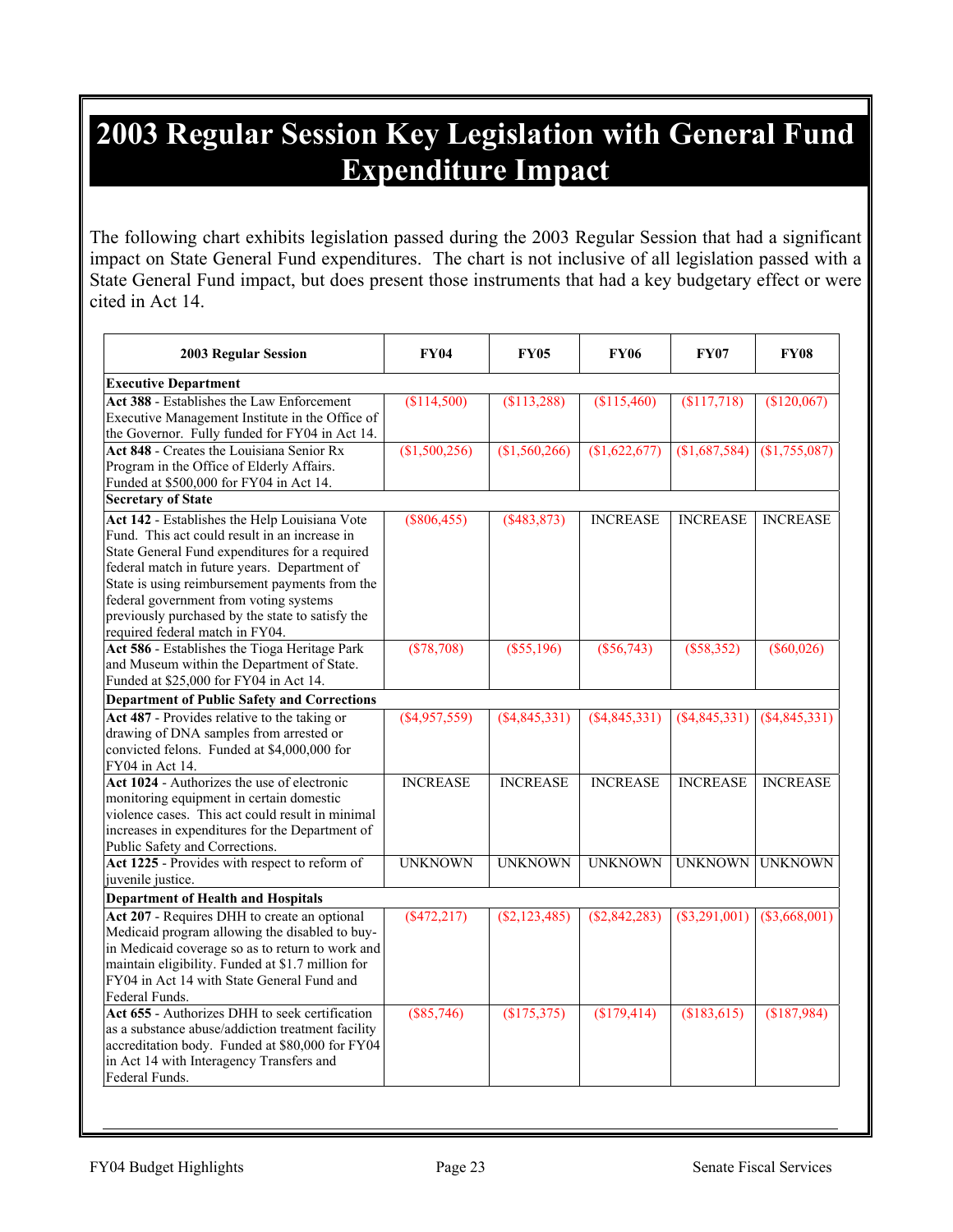| Act 801 - Creates the Louisiana Seniors<br>Pharmacy Assistance Program. This act will not<br>be implemented in FY04 due to lack of funding<br>in Act 14.                                                                                                                                 | <b>INCREASE</b> | <b>INCREASE</b> | <b>INCREASE</b> | <b>INCREASE</b> | <b>INCREASE</b> |
|------------------------------------------------------------------------------------------------------------------------------------------------------------------------------------------------------------------------------------------------------------------------------------------|-----------------|-----------------|-----------------|-----------------|-----------------|
| Act 900 - Grants eligibility for facility need<br>review process for a 50-bed addition at certain<br>facilities with not less than 150 beds and not<br>more than 180 beds.                                                                                                               | (\$101,387)     | $($ \$417,714)  | $($ \$626,571)  | $($ \$645,368)  | ( \$664, 730)   |
| <b>Special Schools and Commissions</b>                                                                                                                                                                                                                                                   |                 |                 |                 |                 |                 |
| Act 982 - Provides for the Teach Louisiana First<br>Program to reduce the shortage of certified<br>teachers in certain public schools. Funded at<br>\$200,000 for FY04 in Act 14 with Federal<br>Funds.                                                                                  | <b>INCREASE</b> | <b>INCREASE</b> | <b>INCREASE</b> | <b>INCREASE</b> | <b>INCREASE</b> |
| <b>Department of Education</b>                                                                                                                                                                                                                                                           |                 |                 |                 |                 |                 |
| Act 511 - Provides a salary supplement to school<br>psychologists who obtain a national certification<br>when funds are available. Fully funded for<br>FY04 in Act 14.                                                                                                                   | $(\$96,000)$    | (\$240,000)     | (\$480,000)     | (\$480,000)     | (\$480,000)     |
| Act 937 - Provides a salary supplement for<br>certain school social workers that have met the<br>requirements and acquired the credential issued<br>by the National Association of Social Workers.<br>This act will not be implemented in FY04 due to<br>lack of full funding in Act 14. | (\$75,000)      | (\$467,500)     | (\$1,500,000)   | (\$1,500,000)   | (\$1,500,000)   |
| Act 944 - Provides for a claims process for<br>payment of earned but unpaid wages and<br>benefits of former employees of the Northwood<br>Preparatory High School. Fully funded for<br>FY04 in Act 14 with unexpended funds<br>reappropriated from FY03.                                 | $($ \$300,000)  |                 |                 |                 |                 |
| Act 952 - Provides a salary supplement for<br>certain school speech-language pathologists and<br>audiologists who have acquired certain<br>credentials. This act will not be implemented in<br>FY04 due to lack of full funding in Act 14.                                               | $($ \$600,000)  | (\$1,500,000)   | (\$3,000,000)   | (\$3,000,000)   | $(\$3,000,000)$ |
| Note: The dash (-) denotes cells intentionally<br>left blank.<br><b>Source: Legislative Fiscal Notes</b>                                                                                                                                                                                 |                 |                 |                 |                 |                 |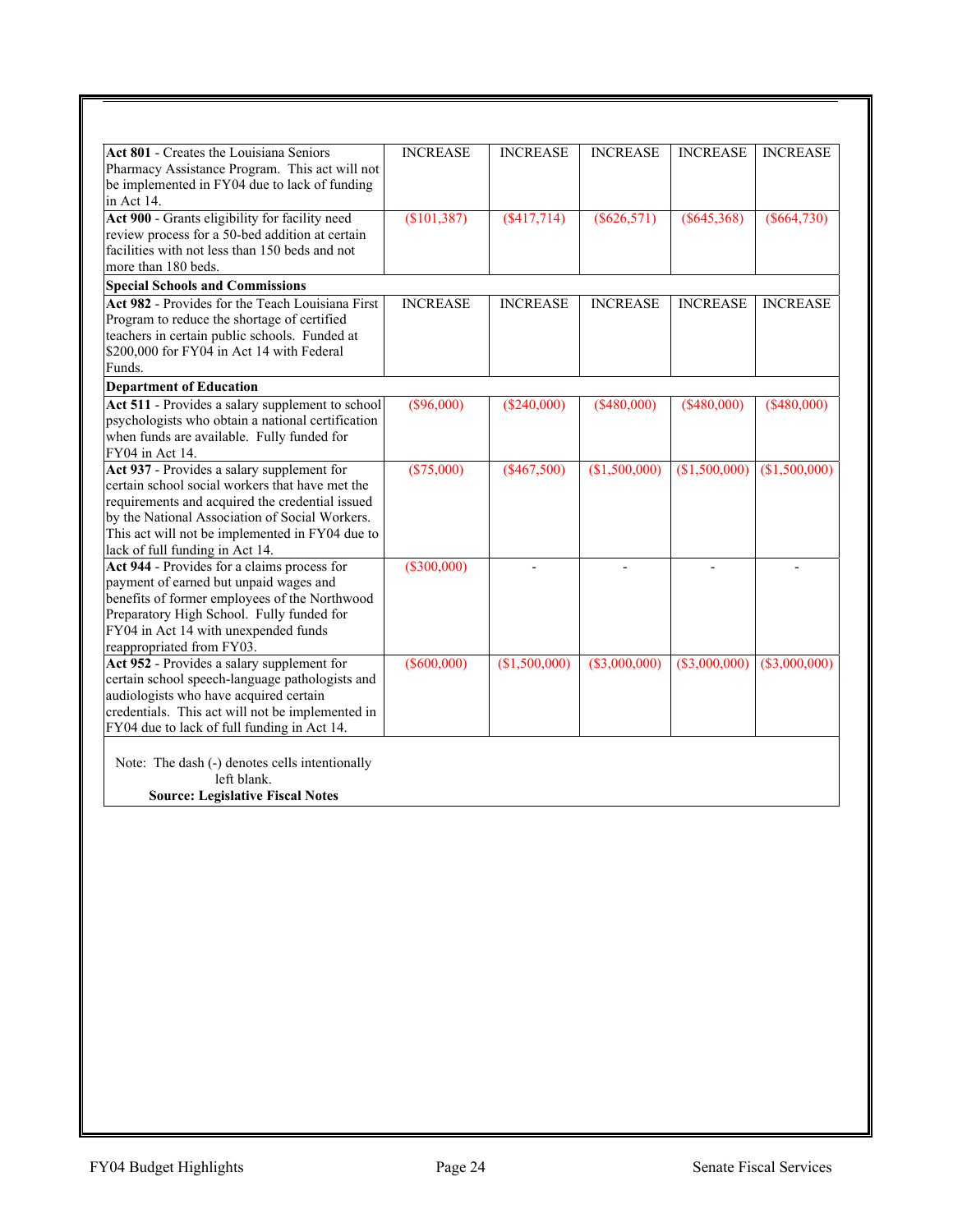## **Legislation Passed During the 2003 Regular Session with General Fund Revenue Impact**

The following chart exhibits legislation passed during the 2003 Regular Session that had a significant impact on State General Fund revenue. The chart is not inclusive of all legislation passed with a fiscal note, but does present those instruments that had a fiscal note estimate of \$500,000 or more. The total fiscal impact of all instruments enacted during the 2003 Regular Session is approximately \$81.4 million dollars in FY04.

| <b>2003 Regular Session</b>                                                                                                                                 |              |                           |                                                                       |             |             |
|-------------------------------------------------------------------------------------------------------------------------------------------------------------|--------------|---------------------------|-----------------------------------------------------------------------|-------------|-------------|
|                                                                                                                                                             | <b>FY04</b>  | <b>FY05</b>               | <b>FY06</b>                                                           | <b>FY07</b> | <b>FY08</b> |
| <b>Tax/Severance Tax</b>                                                                                                                                    |              |                           |                                                                       |             |             |
| Act 1 - Changes the source of price data used to<br>annually adjust the severance tax on natural gas.                                                       | \$50,300,000 |                           |                                                                       |             |             |
| <b>Tax Exemptions</b>                                                                                                                                       |              |                           |                                                                       |             |             |
| Act 141 - Provides for direct payment numbers<br>for private, non-profit, tax-exempt organizations.                                                         |              | $(S570,000)$ $(S570,000)$ |                                                                       |             |             |
| Act 560 - Provides for the reinvestment of cash<br>collateral by the treasurer.                                                                             | \$750,000    | \$750,000                 | \$750,000                                                             | \$750,000   | \$750,000   |
| Gaming                                                                                                                                                      |              |                           |                                                                       |             |             |
| Act 352 - Authorizes slot machine gaming at an<br>eligible live horse racing facility in Orleans Parish<br>and specifies fund dedications in St. Landry and |              |                           |                                                                       |             |             |
| Bossier parishes.                                                                                                                                           |              |                           | $(\$100,000)$ $(\$100,000)$ $(\$100,000)$ $(\$100,000)$ $(\$100,000)$ |             |             |

Note: The dash (-) denotes cells interntionally left blank. **Source: Legislative Ficsal Notes**

Note: Act 11 provides for the method of determination of the amount of estimated aggregate earnings from investment of the Millennium Trust that is available for appropriation. While the legislation did not provide for direct deposit into the General Fund, the legislation did provide an additional \$31.5 million for general expenditures in health care and education.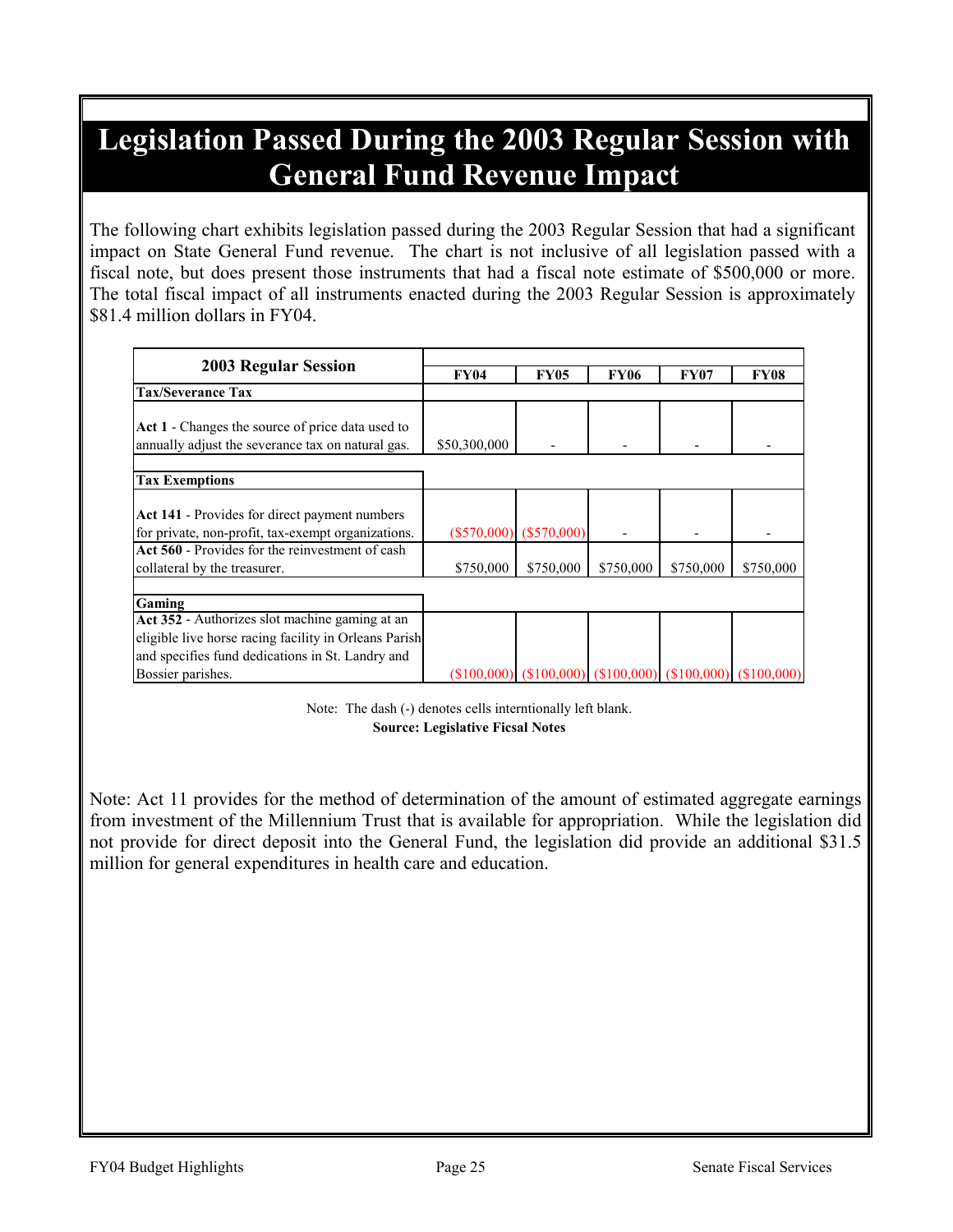## **FY04 Budget Summary Means of Financing and Expenditures**

### **State General Fund Revenue Sources**

The official State General Fund revenue estimate adopted by the Revenue Estimating Conference at its June 20, 2003, meeting is \$6.479 billion. This represents a decrease of \$5 million over the last official forecast for FY03.

Of the \$6.479 billion estimate, sales and use taxes comprise the largest source (36 percent or \$2.4 billion) of monies in the General Fund. Revenues from individual income taxes account for the next largest source generating 34 percent, or \$2.2 billion. Other major sources include mineral revenues, which make up 9 percent, or \$566 million, corporate income tax which accounts for about 6 percent, or \$373 million, and gaming monies which amount to a little more than 5 percent, or \$342 million. (The \$342 million reflected for gaming revenue is only a portion of the roughly \$700 million generated by gaming activities across the state. The difference is deposited into various special funds such as the \$128 million deposited into the Support Education in Louisiana First (SELF) Fund.) A variety of smaller sources provide nearly 10 percent of the total (roughly \$632 million).

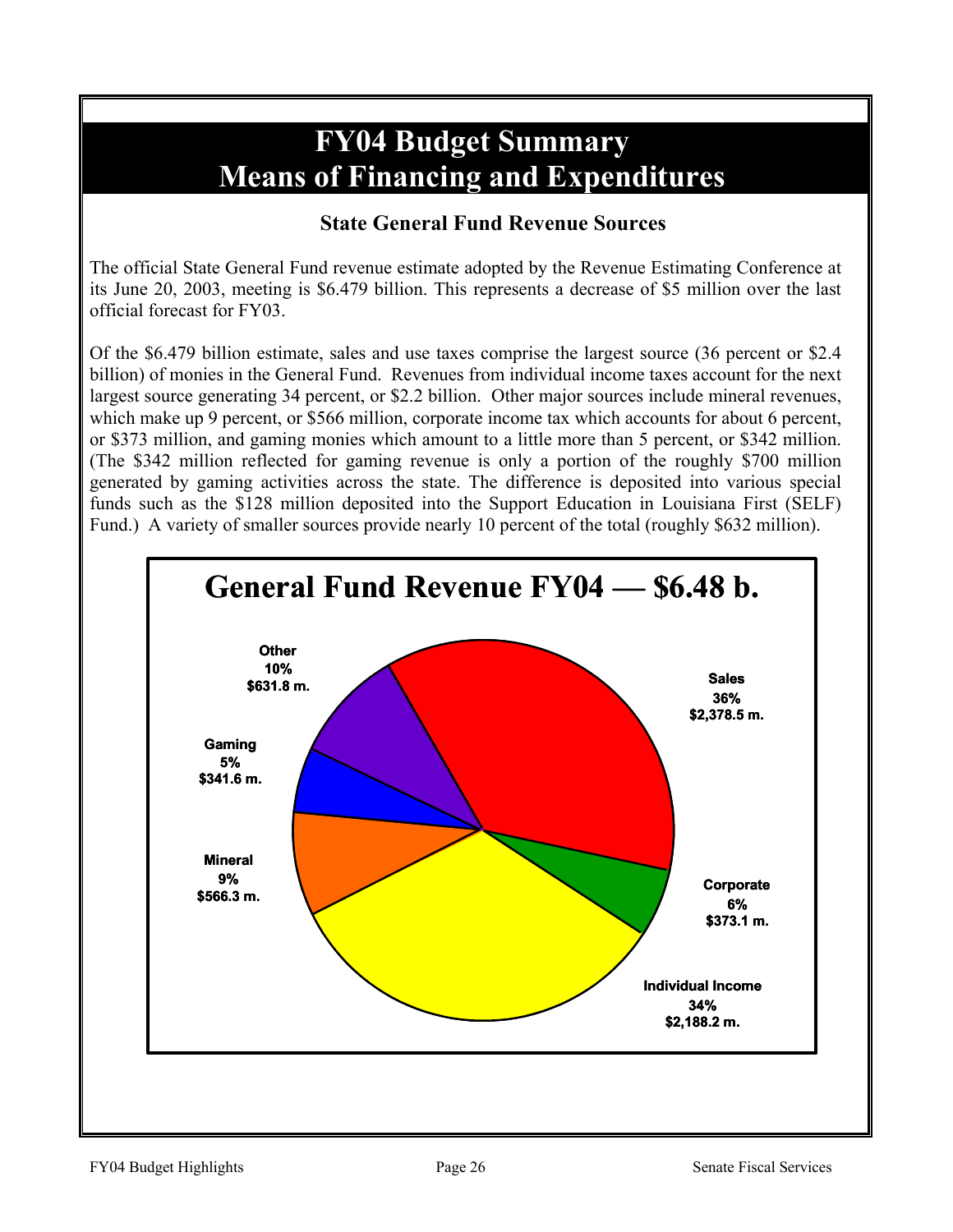### **Total Means of Financing for FY04**

The total means of financing supporting state spending in FY04 is \$16.778 billion, which is an increase of slightly more that \$261 million (1.6 percent) over FY03. State General Fund and Federal Funds account for 77 percent of the monies supporting state FY04 expenditures.

The State General Fund comprises 39 percent or \$6.5 billion of the FY04 total budget. Federal Funds provide 38 percent of the total, or \$6.4 billion. Statutory Dedications make up 16 percent, or \$2.7 billion. The smallest group of monies supporting the budget is Fees and Self-generated Revenues, which amount to 7 percent of the total, or \$1.3 billion.

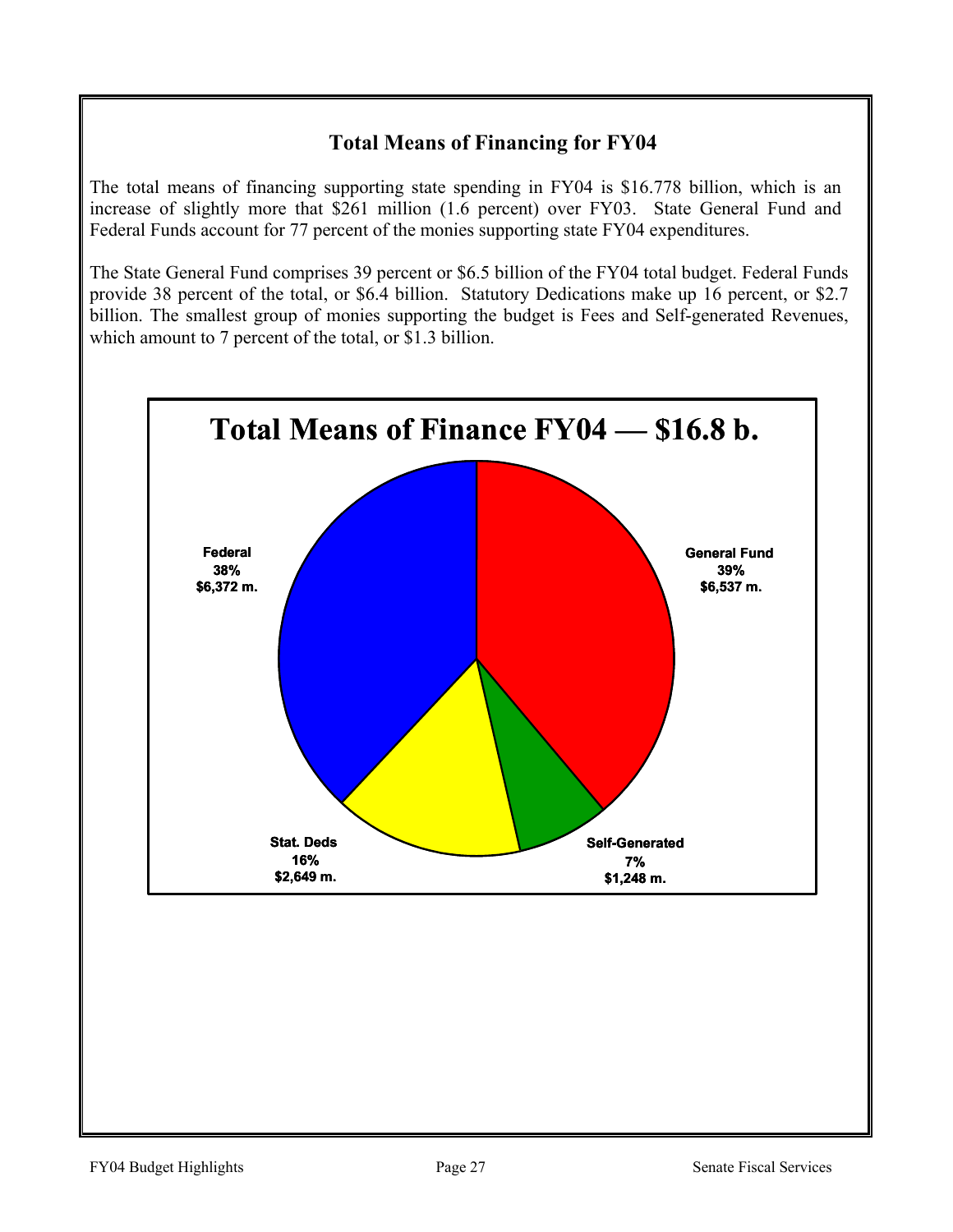### **FY04 Appropriations**

In terms of expenditures, education and health and human services account for the majority of state spending in FY04.

Relative to the \$6.536 billion State General Fund budget, spending on education accounts for over 54 percent, or \$3.5 billion. Slightly more than 20 percent, or \$1.3 billion, of the State General Fund spending is for health and human resources. Spending on general government agencies amounts to 16 percent, or a little more than \$1 billion. Public safety functions cost roughly 7 percent (\$474 million) of the General Fund; and spending on other various functions such as economic development and infrastructure amount to a little more than 2 percent (\$149 million) of the total.

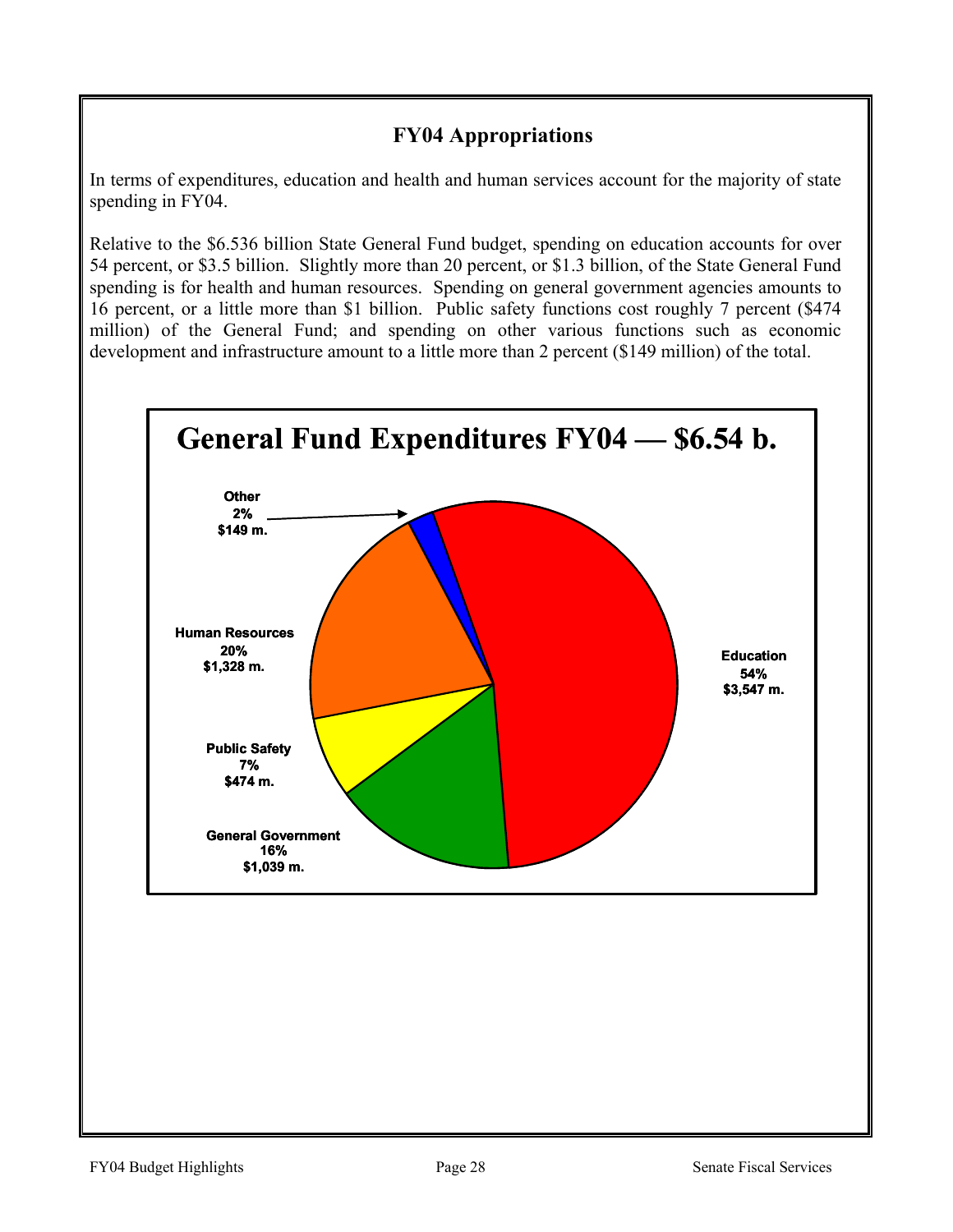### **Total Expenditures FY04**

When considering the total state budget of \$16.778 billion, expenditures for education amount to nearly 36 percent (or \$6.0 billion) and spending on health and human resources accounts for about 34 percent (\$5.6 billion). Spending on general government, public safety functions and other areas is reflected in the chart below.

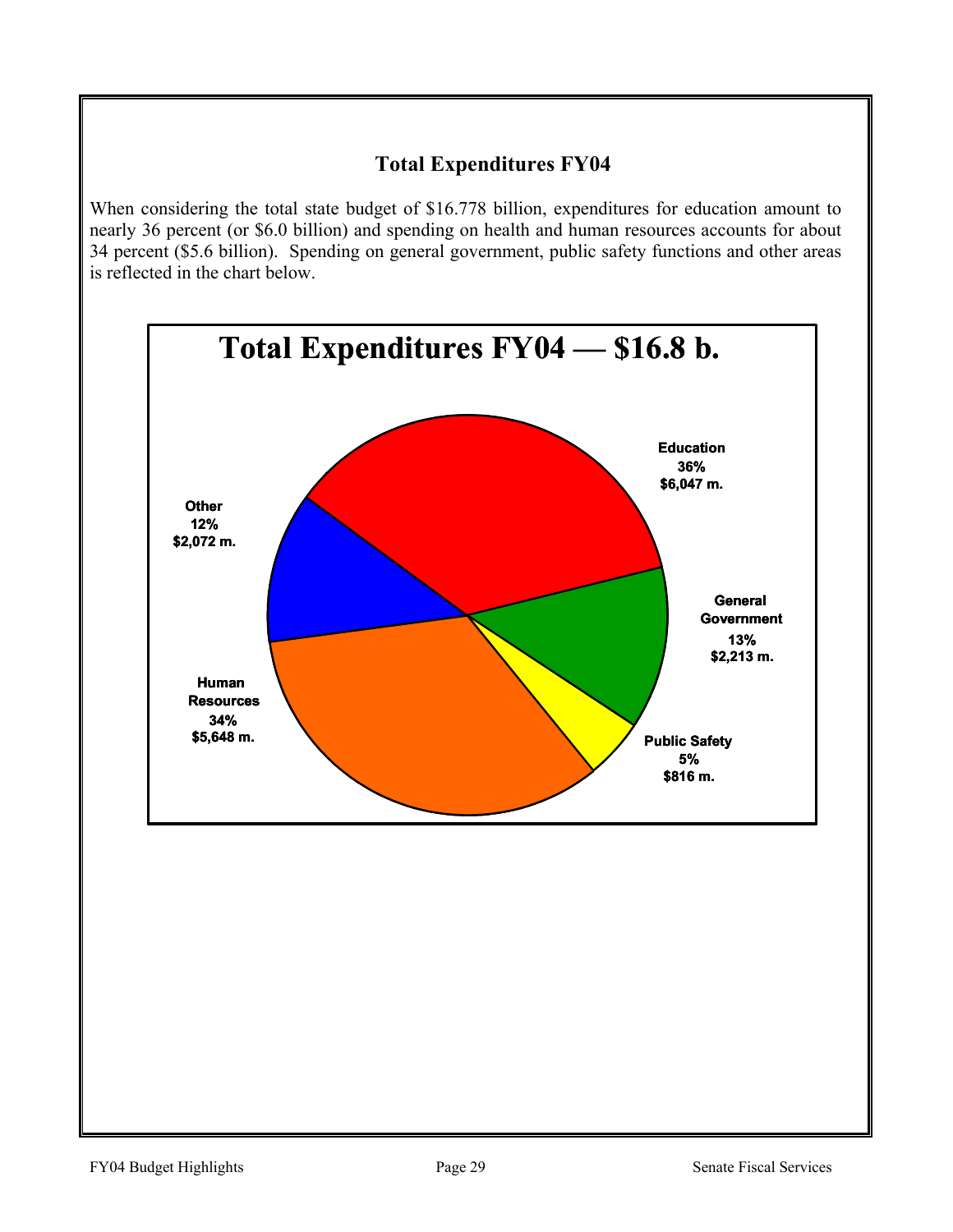### **Discretionary, Non-Discretionary General Fund Expenditures**

The following chart displays the spending associated with the portions of the State General Fund budget which are discretionary (37 percent or \$2.4 billion) and which are non-discretionary (63 percent or \$4.1 billion).

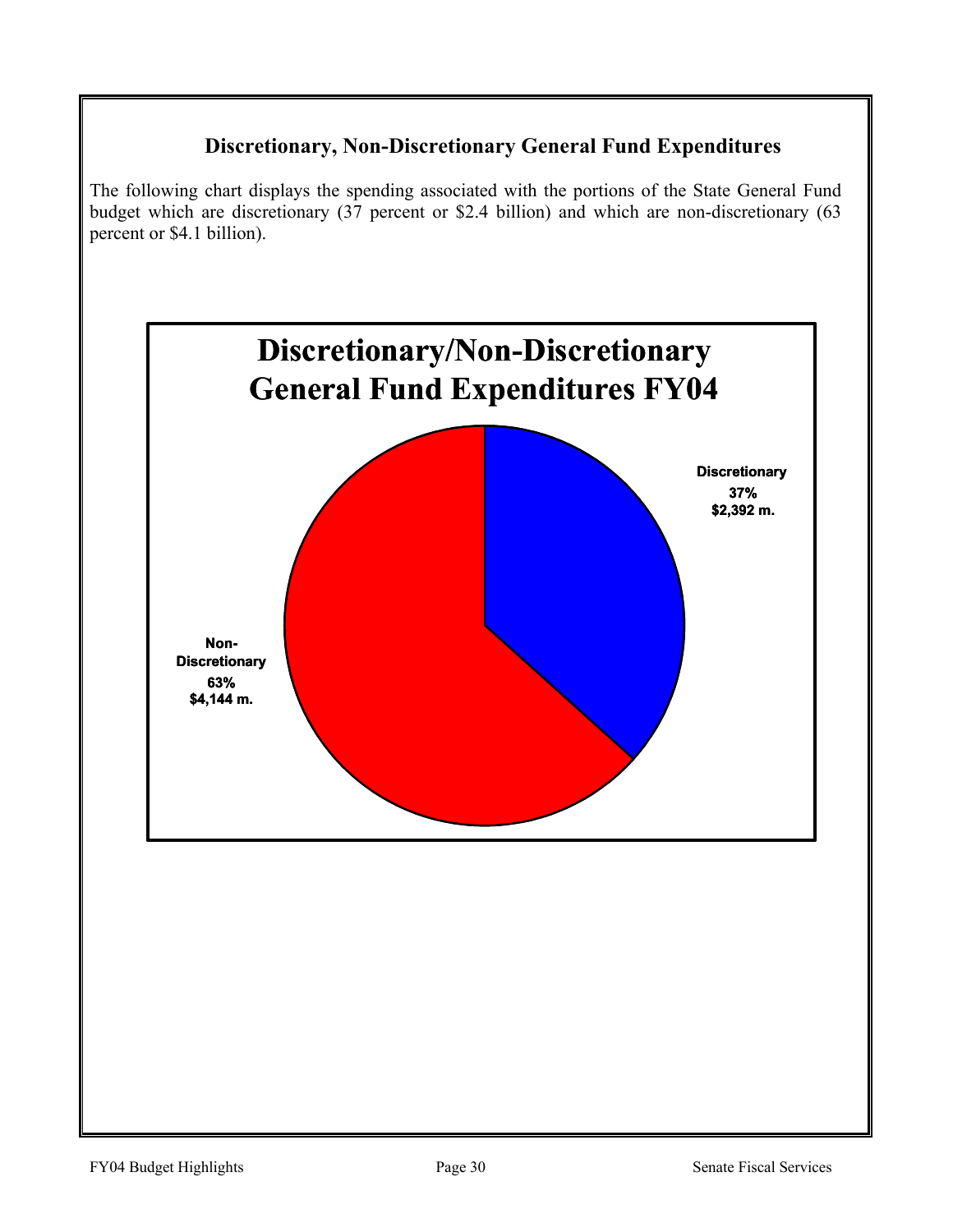Nearly half of the \$2.4 billion in general fund discretionary spending goes to education expenditures (48 percent or \$1.2 billion). The next largest piece, 32 percent or \$765 million, is spent on health care and social services.



Almost 58 percent of the mandated spending in the budget is for education, primarily the Minimum Foundation Program. Health and social services only account for less than 14 percent or \$562 million of non-discretionary spending.

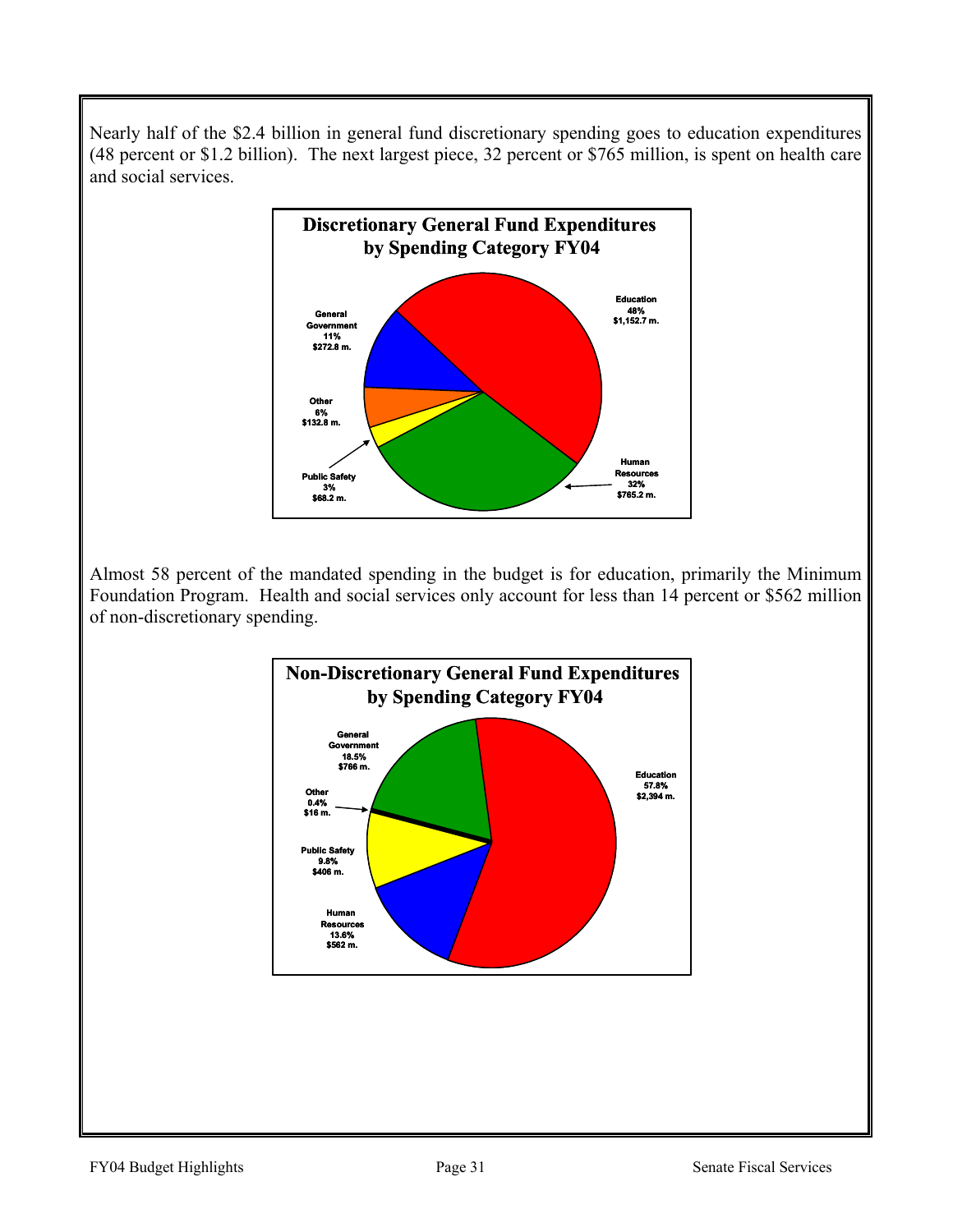## Departmental Budget Overview

## **Executive Department**

### **FY04 Appropriation Level**

Executive **State General Fund** \$134,855,093<br>Total Means of Financing \$549,198,844 **Total Means of Financing** 

The total means of financing for the Executive Department is funded at 85.1 percent of the department's FY03 operating budget.

The department's Table of Organization (T.O.) was decreased by 54 positions to 2,301 for FY04.

### **Executive Office**

- Act 14 contains an additional \$2 million in TANF funding for the Private Pre-K Initiatives. This brings total funding for the program to \$8.5 million.
- \$140,000 was added to the La. Indigent Defense Board for legal services associated with juveniles per the Consent Judgment signed by the Department of Corrections.
- \$110,000 was added for the Louisiana Special Olympics Delegation to attend Summer Games in Ireland.

### **Urban Affairs and Rural Development**

• The FY04 budget includes \$8.2 million in funding for the Urban Grants Program and \$8.9 million for the Rural Development Grants. The funding reflects the continuation of the FY03 budget reduction to the Urban Program and reductions from interest earnings in the Rural Fund.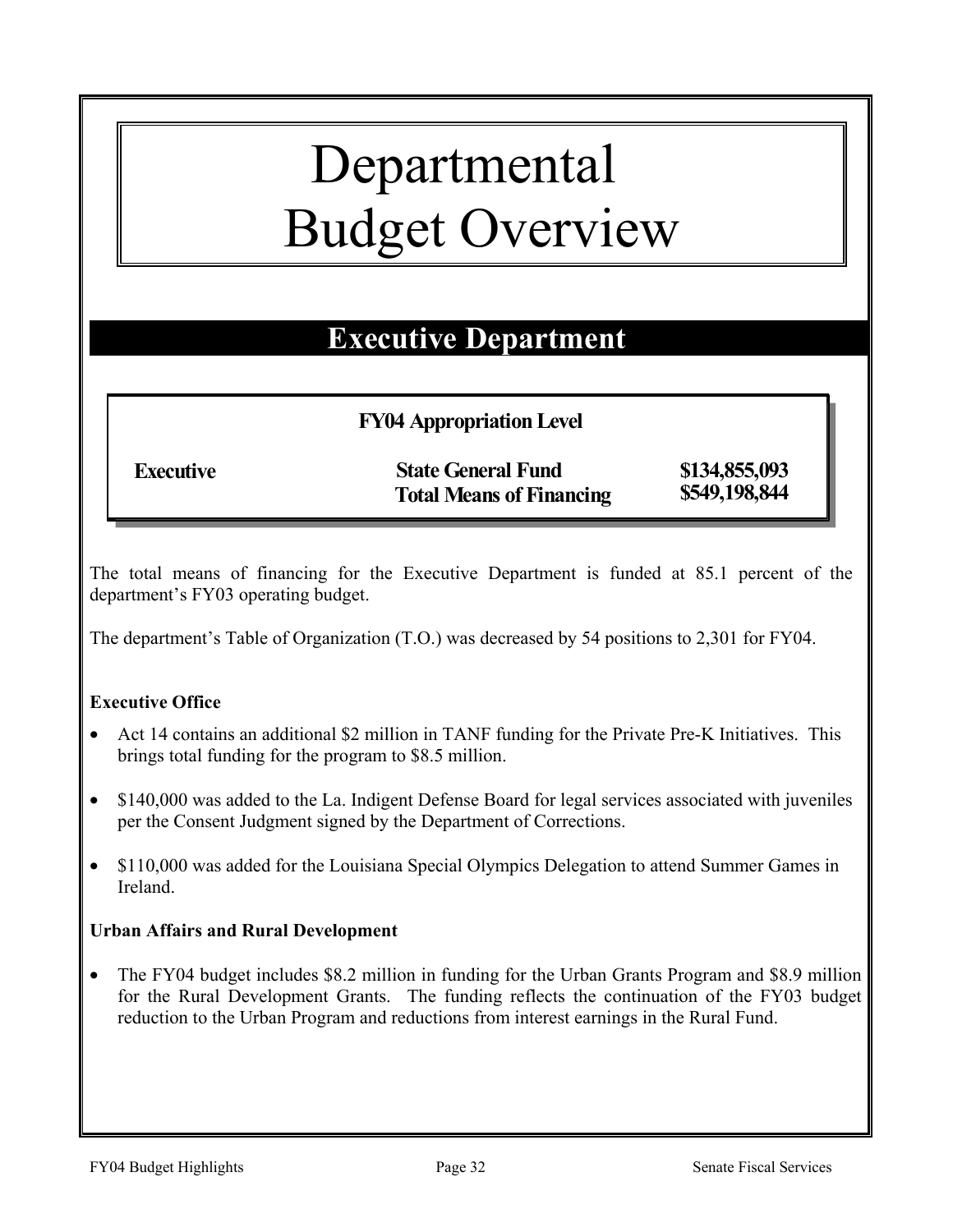### **Division of Administration**

- Office of Facility Planning and Control received an additional \$3.8 million for operation and maintenance as well as security of various state buildings both inside and outside of the Capitol Park.
- The Office of Facility Planning and Control also received an additional \$0.3 million for workload increases as a result of growth in the number of non-state entities' capital outlay projects.
- For FY04, the Louisiana Technology Innovations Fund will receive \$2 million. This is a \$3 million decrease from FY03.
- Information Technology (IT) expenditures will increase \$3.3 million in FY04 for hardware and software upgrades, increases in maintenance contracts, consolidation of IT functions statewide, BRASS database implementation for the Office of Planning and Budget, and increases in statewide e-mail services for participating state agencies.

### **Office of Military Affairs**

- The Office of Military Affairs received \$34.5 million in Federal Funds for homeland security activities. Over \$21 million of this funding will be transferred to the Office of State Police in the Department of Public Safety for homeland security activities and domestic preparedness grants for local entities.
- A total of \$2.1 million in Federal Funds was placed in the Military Affairs Program for facility renovations at the Gillis Long Center to support the Southeast Anti-terrorism Regional Training Academy, including five (5) positions.
- A total of \$11.7 million in Federal Funds was provided for hazard mitigation projects resulting from Hurricane Lili and Tropical Storm Isidore.
- Two line-item amendments from State General Fund were provided: \$40,000 for the Youth Challenge Program and \$200,000 for the Military Base Consolidation Project.

### **Workforce Commission Office**

- Two (2) positions were added to the Workforce Commission per Act 58 (SB574) of the 2003 Regular Session of the Legislature, which created the Strategies to Empower People (or STEP) program in the Department of Social Services. This program will replace the FIND Work program in DSS and will be the mechanism through which welfare recipients will be transitioned to the workforce. These positions mirror two positions added in the Office of Workforce Development in the Department of Labor for the same purpose. All four positions are to be funded from Temporary Assistance for Needy Families (TANF) money.
- A line-item amendment from State General Fund was provided for the Computers for Louisiana's Kids Program in the amount of \$300,000.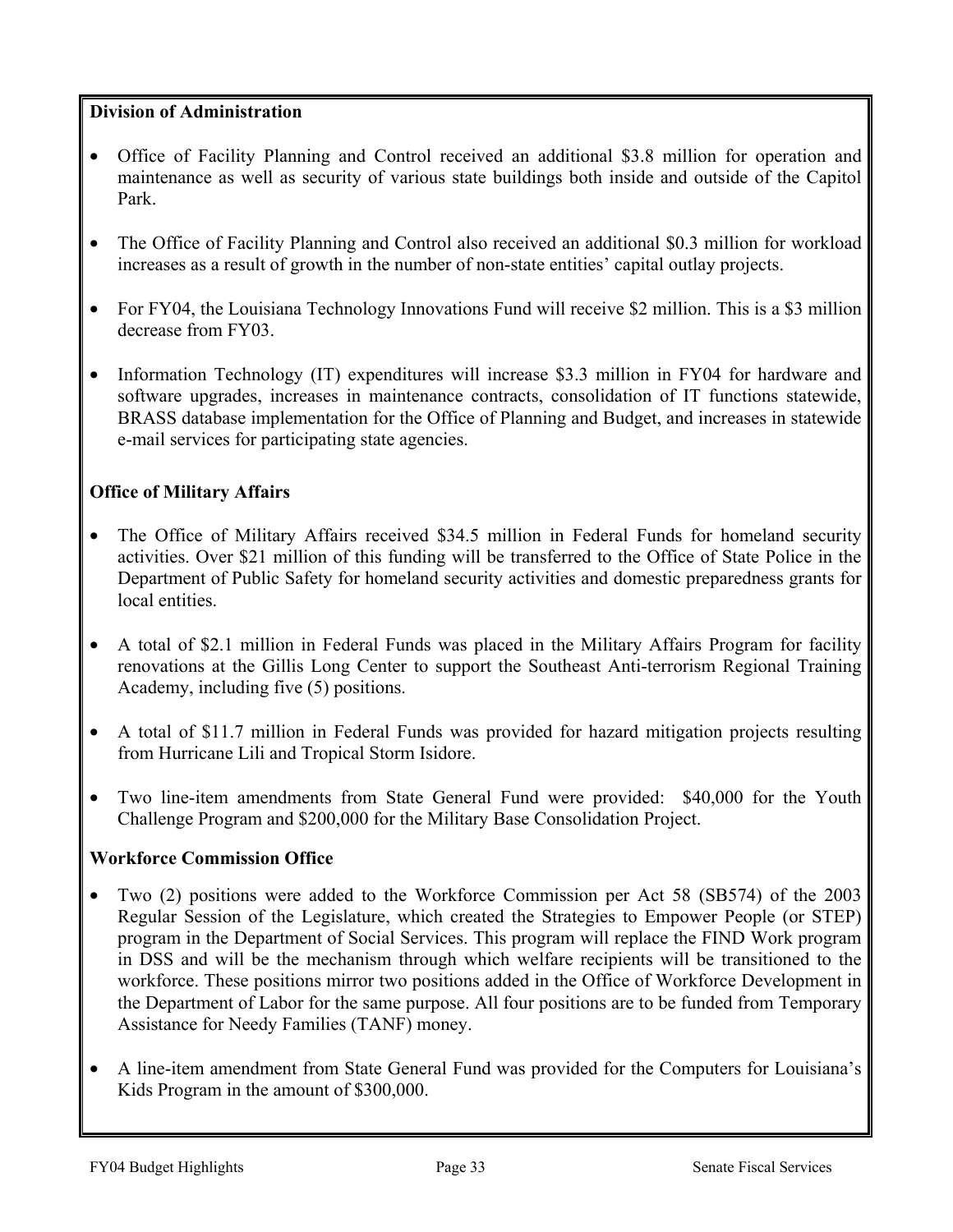### **Office of Women's Services**

• TANF funding for the domestic violence program in the Office of Women's Services is provided at \$1.67 million for FY04. (See the Department of Social Services for a full breakdown of FY04 TANF initiatives).

## **Louisiana Stadium and Exposition District**

### **Budget Status**

- The appropriation to the Louisiana Stadium and Exposition District of \$49.8 million is approximately 8 percent greater than the budget for the prior fiscal year. At the current appropriation level, a deficit of greater than \$4 million is projected for the current fiscal year. A table may be found at the end of this section that provides greater detail regarding District expenditures.
- The main revenues to the District include receipts from a 4 percent hotel occupancy tax levied in Orleans and Jefferson Parishes and self-generated revenues from events held at the Louisiana Superdome and New Orleans Arena. The District also receives funding from both the Sports Facility Assistance Fund (players' tax) and from the New Orleans Sports Franchise Fund (derived from a portion of a one-percent hotel occupancy tax in Orleans Parish).
- The appropriation includes \$1.5 million in estimated players tax revenues from the Sports Facility Assistance Fund. These funds may only be used for renovation of the Superdome, stadium development, development and promotion of the District, and for payment of contractual obligations. Receipts from this fund are derived from the income earned in Louisiana at District facilities by nonresident professional athletes**.**
- The total appropriation includes a line-item appropriation of \$350,000 in State General Fund for the Greater New Orleans Sports Foundation. This expenditure was previously funded through two revenue sources in New Orleans: as a line-item in the District operating budget paid only after all operating expenses are satisfied and from the one-percent hotel tax that now benefits the Sports Franchise Fund.

## **Operating Deficits**

• A budget deficit will directly impact the ability of the State to meet the contractual obligations made with both the New Orleans Saints and New Orleans Hornets sports franchises. Refusal or failure to meet these obligations would jeopardize the agreements made with both franchises.

### FY03 Operating Deficit

- The Louisiana Stadium and Exposition District experienced a \$6.6 million operating deficit for the prior fiscal year.
- The main reasons for the deficit were a 3 percent decline in hotel occupancy taxes, significant increases in insurance costs, and the lack of naming rights proceeds for the Superdome and Arena.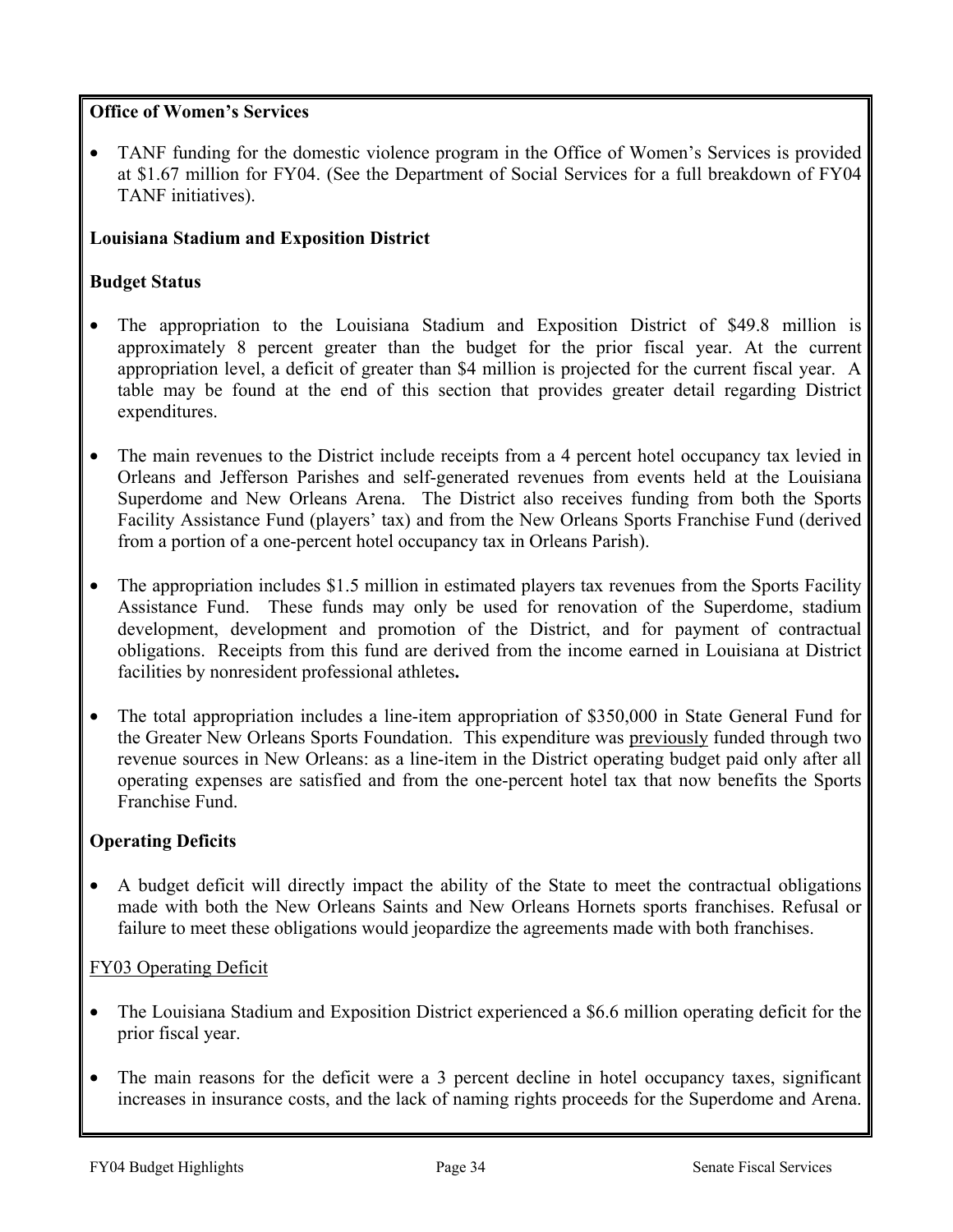Self-generated revenue from events and players tax receipts were, however, higher than originally budgeted.

- In order to reduce the prior year deficit, the District deferred insurance costs, eliminated the annual payment to the Greater New Orleans Sports Foundation, and used the Renewal and Replacement Fund (for capital expenditures). After those measures were taken, a deficit in the \$2 million range remained.
- In June, the Interim Emergency Board moved to allow the Governor to renegotiate the current stadium management agreement. The new contract would allow the state, at its option, to draw up to \$3 million from SMG as a capital contribution from the manager. In return, the new contract would extend SMG management for six years beyond the current contract set to expire on June 30, 2006, and allow SMG to earn back any capital contribution through higher caps on its management fees over the life of the contract. The state subsequently requested \$2 million from SMG to meet FY03 contractual obligations.

## FY04 Projected Operating Deficit

- Although the current year appropriation assumes an 8 percent increase in hotel occupancy tax collections in Orleans and Jefferson Parishes, it is unclear whether that rate of growth will be realized given the rate of current collections and the state of the economy. The prior year collections from the tax are anticipated to be about 3 percent less than actual collections in the previous year.
- *Even with an 8 percent growth rate built into the budget, the District is expecting a greater than \$4 million shortfall in revenues.*
- The factors which may contribute to the magnitude of the deficit will likely include the rate of collections of the hotel occupancy tax, the ability of the District to secure proceeds from the naming rights to the Louisiana Superdome and the New Orleans Arena, and any increase that may realized in risk management premiums.

### **New Orleans Saints**

- The New Orleans Saints are projected to receive inducements from the state in the amount of \$22.6 million from two sources:
	- \$7.6 million in lease related entitlements such as parking, suites, advertising, concessions; and
	- \$15 million from the 2004 Inducement Payment per the agreement approved during the 2002 Regular Session.
- The average attendance at the Louisiana Superdome for New Orleans Saints home games during the 2002 season was 65,847 per game or a 7.9 percent increase over the 61,050 average attendance in the 2001 season.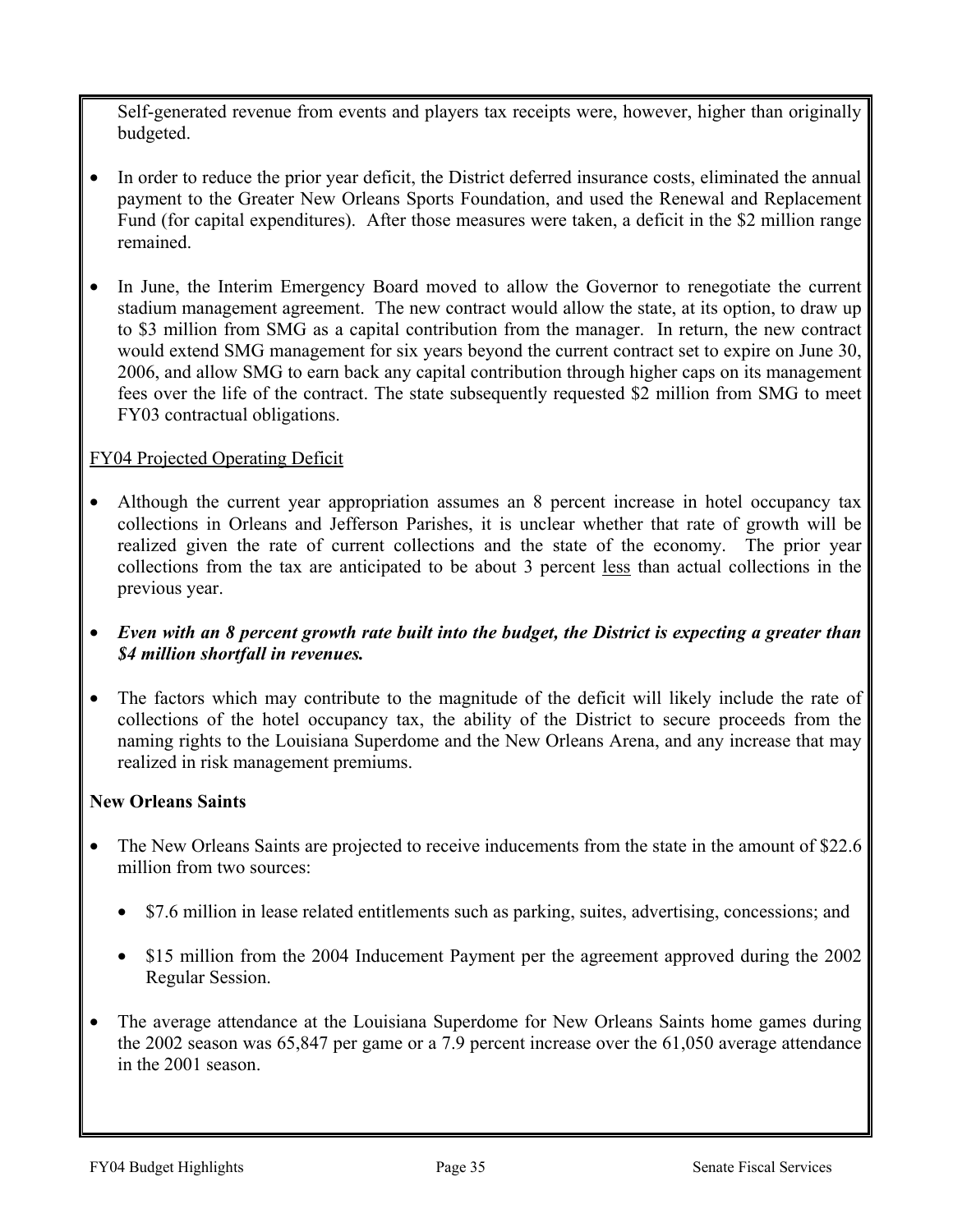The construction of the indoor football training facility for the Saints pursuant to Act 164 of the First Extraordinary Session of 2002 is complete. This facility was offered as part of the agreement reached during the 2002 Regular Session in order to retain the Saints football franchise in New Orleans.

### **New Orleans Hornets**

• The New Orleans Hornets inducement agreement approved during the during the 2002 Regular Session is anticipated to provide the franchise the following incentives in FY04:

| Staffing Costs (43-Game Home Schedule) | \$1,100,000 |
|----------------------------------------|-------------|
| Hornets Lease Entitlements             | \$2,700,000 |
| <b>Guaranteed Naming Rights</b>        | \$1,575,000 |
| <b>Total Cost to State</b>             | \$5,375,000 |

- Actual attendance at the New Orleans Arena during the first season of the New Orleans Hornets was greater than originally projected. The average turnstile attendance for the home game schedule was 15,200 patrons per game, an amount greater than the 11,000 average patrons per game projected for a successful season. The original proposal had also projected that an average attendance of 8,000 patrons or less per game would force the State to forego the \$1 million in rent it would have otherwise received per the guaranteed attendance provisions of the agreement.
- The District expects attendance for the 2003-04 Hornets season to be at or above the levels experienced last season.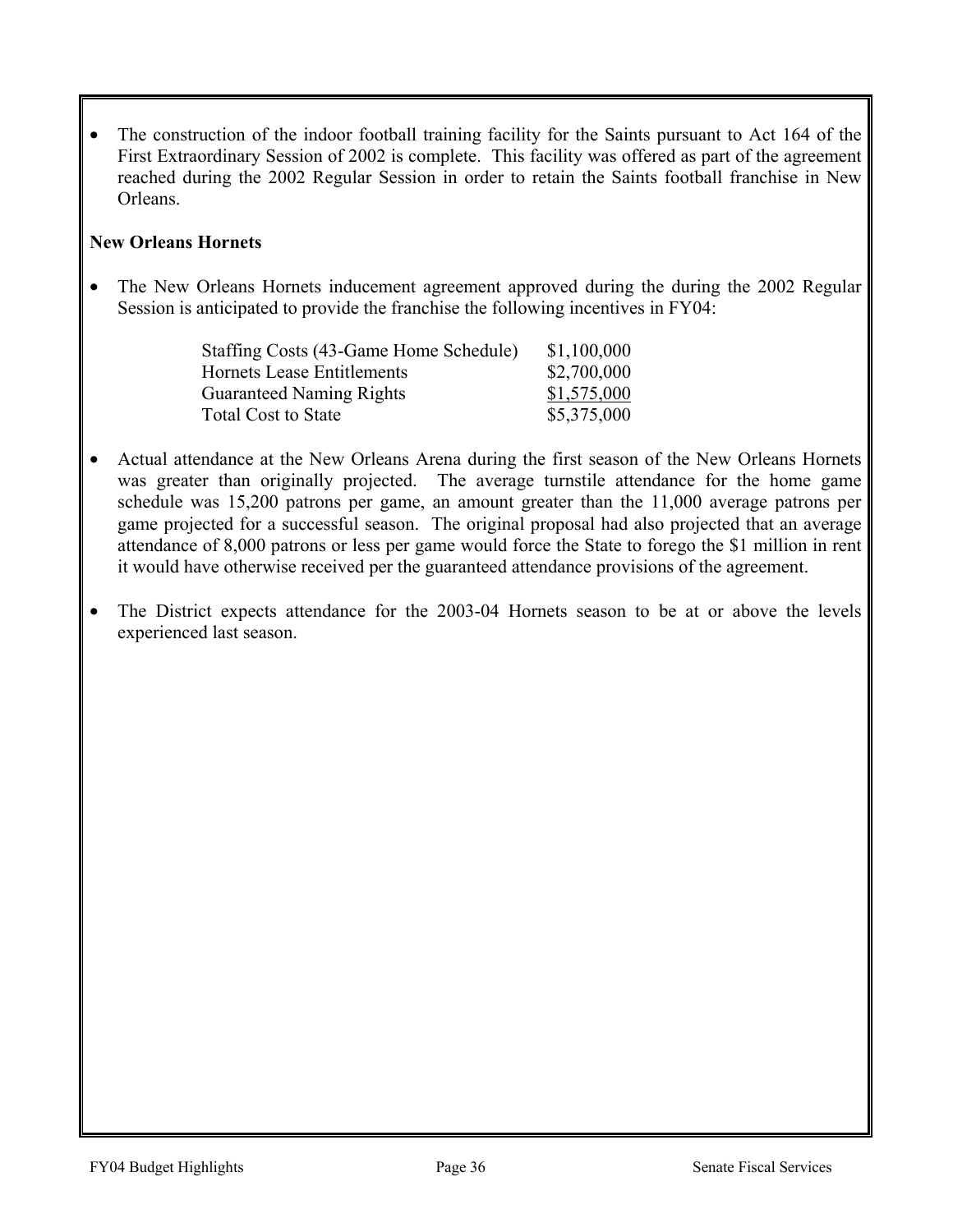### **Louisiana Stadium and Exposition District Summary of FY04 Budget**

|                                                                       | <b>FY 2004</b> |
|-----------------------------------------------------------------------|----------------|
| Salaries and Benefits for Superdome and Arena Operations *            | \$10,300,000   |
| <b>Saints Lease Related Entitlements</b>                              | \$10,593,000   |
| <b>Saints Inducements</b>                                             | \$10,500,000   |
| Hornets Lease Related Entitlements                                    | \$2,580,000    |
| Management Fee                                                        | \$2,500,000    |
| Marketing Fund                                                        | \$2,041,000    |
| <b>Utilities</b>                                                      | \$3,500,000    |
| <b>Other Operating Expenses</b>                                       | \$1,060,420    |
| <b>Contractual Obligations</b>                                        | \$650,000      |
| Advertising and Public Relations for Promoting Events                 | \$270,000      |
| <b>Total Other Charges</b>                                            | \$43,994,420   |
| <b>Risk Management Premiums</b>                                       | \$3,896,181    |
| <b>LSED Operating Expenses</b>                                        |                |
| Legal Services - on-going construction of capital projects litigation | \$389,093      |
| Legal Services - construction of capital projects                     | \$189,562      |
| <b>Legal Services Consultant</b>                                      | \$145,000      |
| Management Consultant                                                 | \$42,745       |
| Financial and Accounting Consultant                                   | \$42,000       |
| Architectural Inspections                                             | \$30,000       |
| <b>Total Professional Services</b>                                    | \$838,400      |
| <b>Other Expenditures</b>                                             | \$1,076,600    |
| <b>Total Budget</b>                                                   | \$49,805,601   |
| Debt Service (Not in Expenditure Authority, Matures 2026)             | \$14,239,000   |
| <b>TOTAL EXPENDITURES</b>                                             | \$64,044,601   |

\* The amount of \$3 million is reimbursable from events held at District facilities.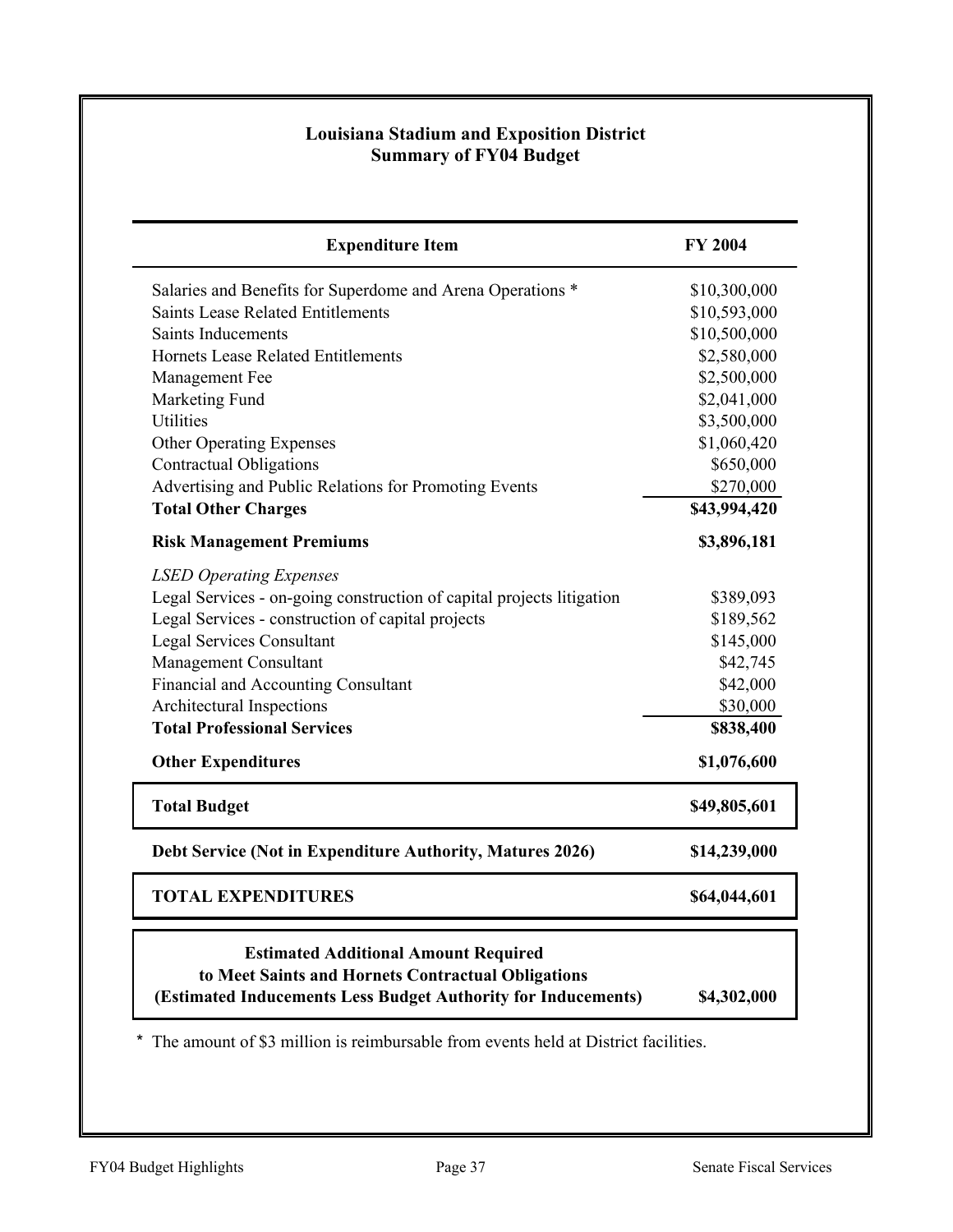## **Louisiana Commission on Law Enforcement and the Administration of Criminal Justice (LCLE)**

LCLE received two line-item amendments in Act 14:

- \$350,000 in State General Fund for the LSA NET homicide investigator training seminars; and,
- \$114,500 in State General Fund for the establishment of the Law Enforcement Management Institute, including one (1) position, per Act 388 (SB 849) of the 2003 Regular Session of the Legislature.

### **Department of Veterans Affairs and the War Veterans Homes**

- The amount of \$50,000 was added to the Department of Veterans Affairs for a Veterans Assistant Counselor for Bienville and Claiborne Parishes.
- Despite the reductions proposed in the Governor's Executive Budget for the two veterans' homes, the budget for Louisiana War Veterans Home will increase 1.1 percent and Northeast Louisiana War Veterans Home by 1.7 percent.
- An initial appropriation of \$400,000 State General Fund and 19 positions was provided for the Southwest War Veterans Home in Jennings that will open in FY05.

## **Office of Elderly Affairs**

The Office of Elderly Affairs received several amendments from State General Fund for a variety of incentives:

- \$75,000 Senior Center Outreach Entity (SCORE);
- \$150,000 Seven Ward/Polet Land Senior Center, Inc., for a weatherization program;
- $$100,000$  Jefferson Parish Council on Aging;
- \$250,000 Restoration of executive order cuts for statewide Councils on Aging;
- \$250,000 Partial restoration of executive order cuts for statewide Senior Centers;
- \$50,000 St. Landry Parish Sheriff's Triad Program for the Elderly;
- \$500,000 Implementation of the Louisiana Elderly Medication Program and one (1) position, per Act 848 (SB 1132) of the 2003 Regular Session of the Legislature;
- \$25,000 LaSalle Parish Council on Aging;
- \$25,000 Franklin Parish Council on Aging;
- \$60,000 Milan Broadmore Senior Transportation Project;
- \$250,000 Renovation and remodeling of homes for the elderly in New Orleans; and,
- \$160,000 Martin Luther King, Jr. Homemaker Program of New Orleans for elderly services.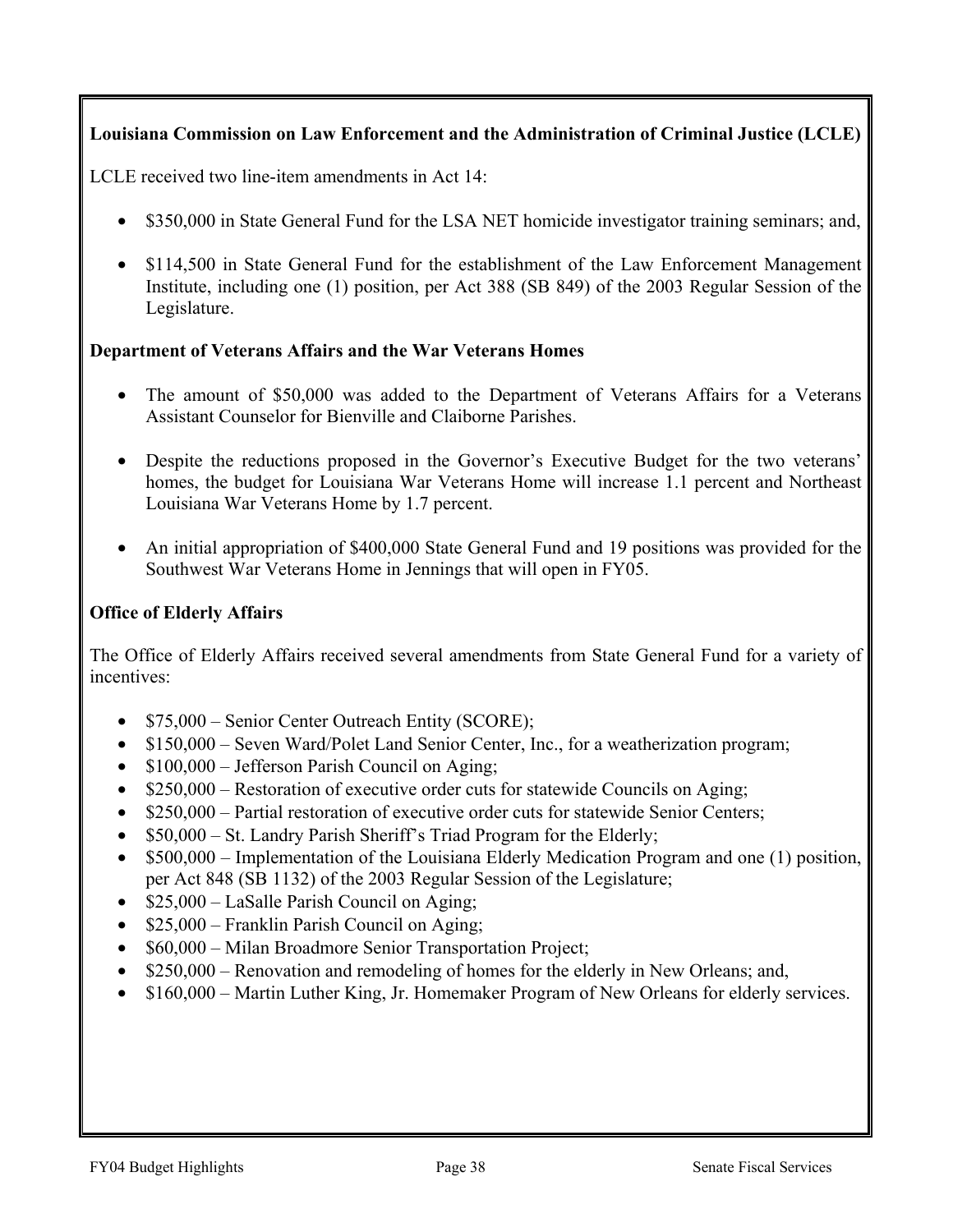# **Elected Officials**

# **Secretary of State**

**FY04 Appropriation Level**

| <b>State</b> |
|--------------|
|--------------|

**State State General Fund \$5,705,765 Total Means of Financing \$42,062,768** 

The total means of financing for the Department of State is funded at 281.7 percent of the department's FY03 operating budget.

The department's Table of Organization (T.O.) was increased by 1 position to 184 for FY04.

## **Help America Vote Act (HAVA)**

- The Department of State's dramatic increase in funding is due to a sweeping reform bill to overhaul federal elections.
- In response to the problems associated with the 2000 presidential election, Congress passed the Help America Vote Act (HAVA) to provide some form of continuity across the states during federal elections. In order to receive an additional \$25.0 million in federal funding in Act 14 to implement HAVA's provisions, the Department of State had to draft a state plan to impose and enforce the new law's following provisions:
	- A computerized statewide voter registration database
	- Polling place accessibility for disabled voters
	- Voting equipment overhaul
	- Minimum standards for voting machines
	- Provisional ballots
	- Fraud prevention measures
	- Complaint processes for voters
	- Poll-worker training
	- Improved voter education
	- Outreach efforts to high school and college students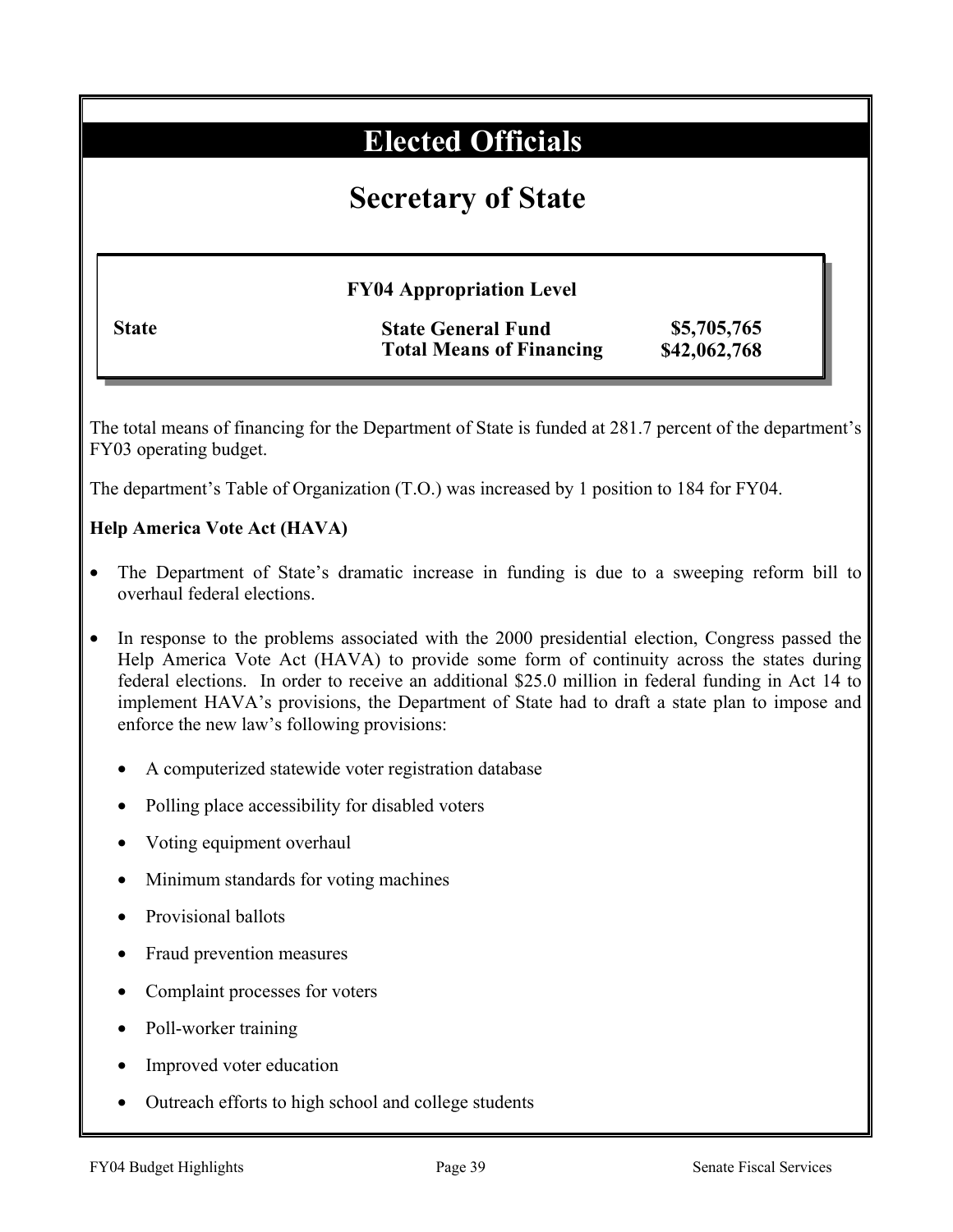• HAVA requires Louisiana to replace lever voting machines in 50 parishes by 2006. Further, the state may have to replace machines in an additional twelve (12) parishes to fully comply with HAVA. Federal funding for HAVA will continue through FY05.

### **Merger with the Department of Elections and Registration**

Pursuant to the provisions of Act No. 451 of the 2001 Regular Session of the Legislature, the Department of Elections and Registration shall be merged with the Department of State no later than January 12, 2004. In order to effect the consolidation of functions required under the law, the following items are appropriated in Act 14:

- \$0.2 million in one-time funding to cover the consolidation of the two agencies' data circuits and replace their routers
- \$0.2 million to renovate office space
- \$0.2 million to convert and rewrite the Department of Elections and Registration's computer program code
- \$0.1 million to relocate the Department of Elections and Registration's phone system

### **Upcoming Election Expenses**

Act 14 provides an additional \$0.7 million for additional election printing costs for the gubernatorial general election in 2003 and the presidential preference primary election in 2004.

# **Attorney General**

|  | <b>FY04 Appropriation Level</b> |  |
|--|---------------------------------|--|
|--|---------------------------------|--|

| <b>Justice</b> | <b>State General Fund</b>       | \$12,938,082 |
|----------------|---------------------------------|--------------|
|                | <b>Total Means of Financing</b> | \$38,083,264 |

The total means of financing for the Department of Justice is funded at 102.3 percent of the department's FY03 operating budget.

The department's Table of Organization (T.O.) was increased by 1 position to 458 for FY04.

• The Office of Attorney General received \$0.4 million for the office's move from the State Capitol to the new Livingston Building in Capitol Park.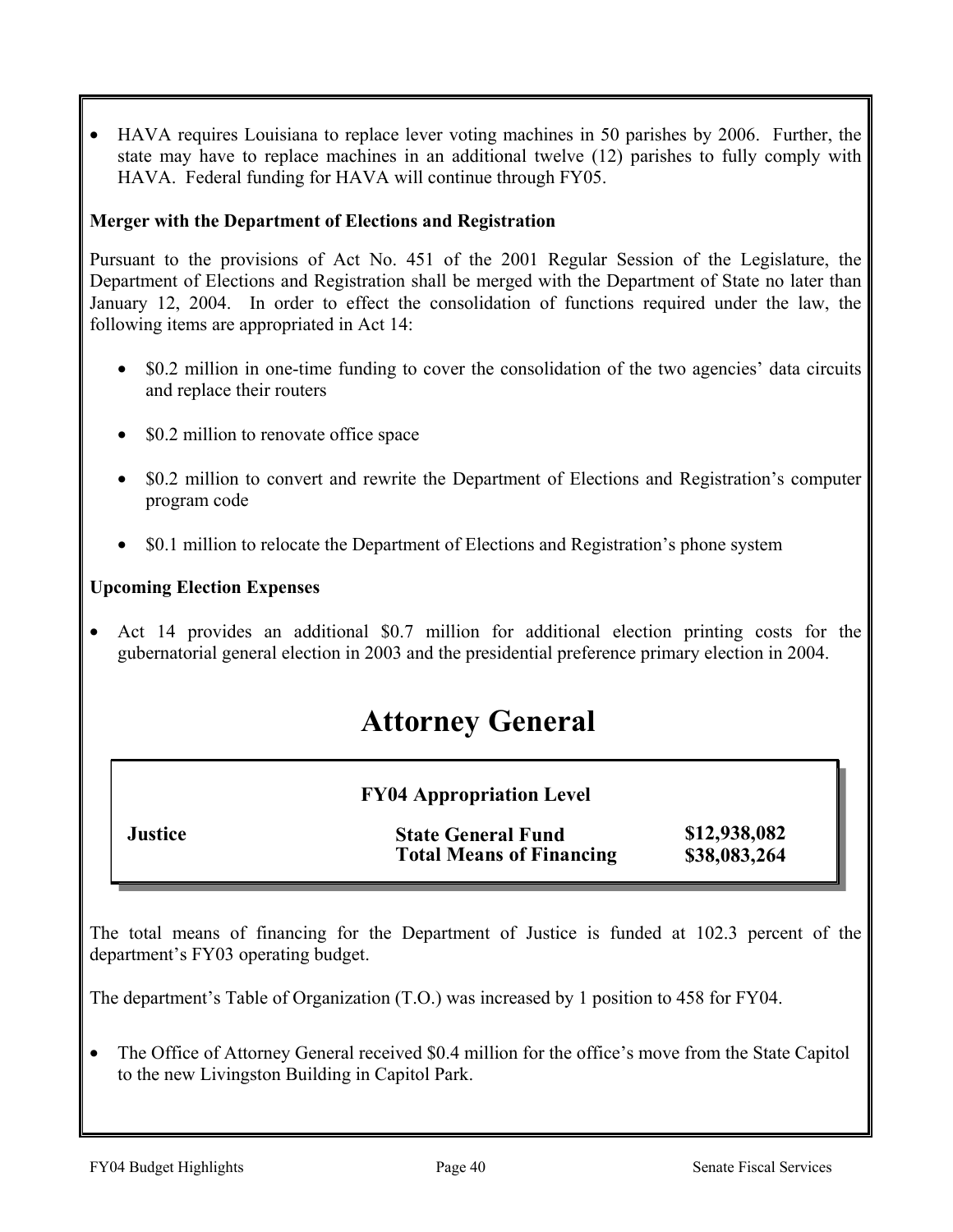• Pass-through funding of \$0.3 million was added for civil legal services for the poor. These funds shall be divided equally among four (4) regional legal services corporations across the state. These funds have previously been appropriated through Schedule 20 - Other Requirements.

# **Commissioner of Elections**

## **FY04 Appropriation Level**

| <b>Elections and</b> | <b>State General Fund</b>       | \$29,605,659 |
|----------------------|---------------------------------|--------------|
| Registration         | <b>Total Means of Financing</b> | \$32,424,618 |

The total means of financing for the Department of Elections and Registration is funded at 106.5 percent of the department's FY03 operating budget.

The department's Table of Organization (T.O.) was decreased by 9 positions to 91 for FY04.

### **Election Expenses**

- The amount of \$2.2 million was added for election expenses related to pay increases for commissioners and commissioners-in-charge as well as new precincts established as a result of reapportionment.
- A total of \$1.2 million was added to pay merit increases, retirement, and overtime expenses for both classified and unclassified employees in local Registrar of Voters' offices across the state.
- A reduction of \$0.4 million was made to non-recur supplies not required for older voting machines that have recently been replaced.

#### **Merger with the Secretary of State**

• Removed from the budget in FY04 was \$0.3 million to non-recur rent, reduce salaries, and eliminate 6 positions.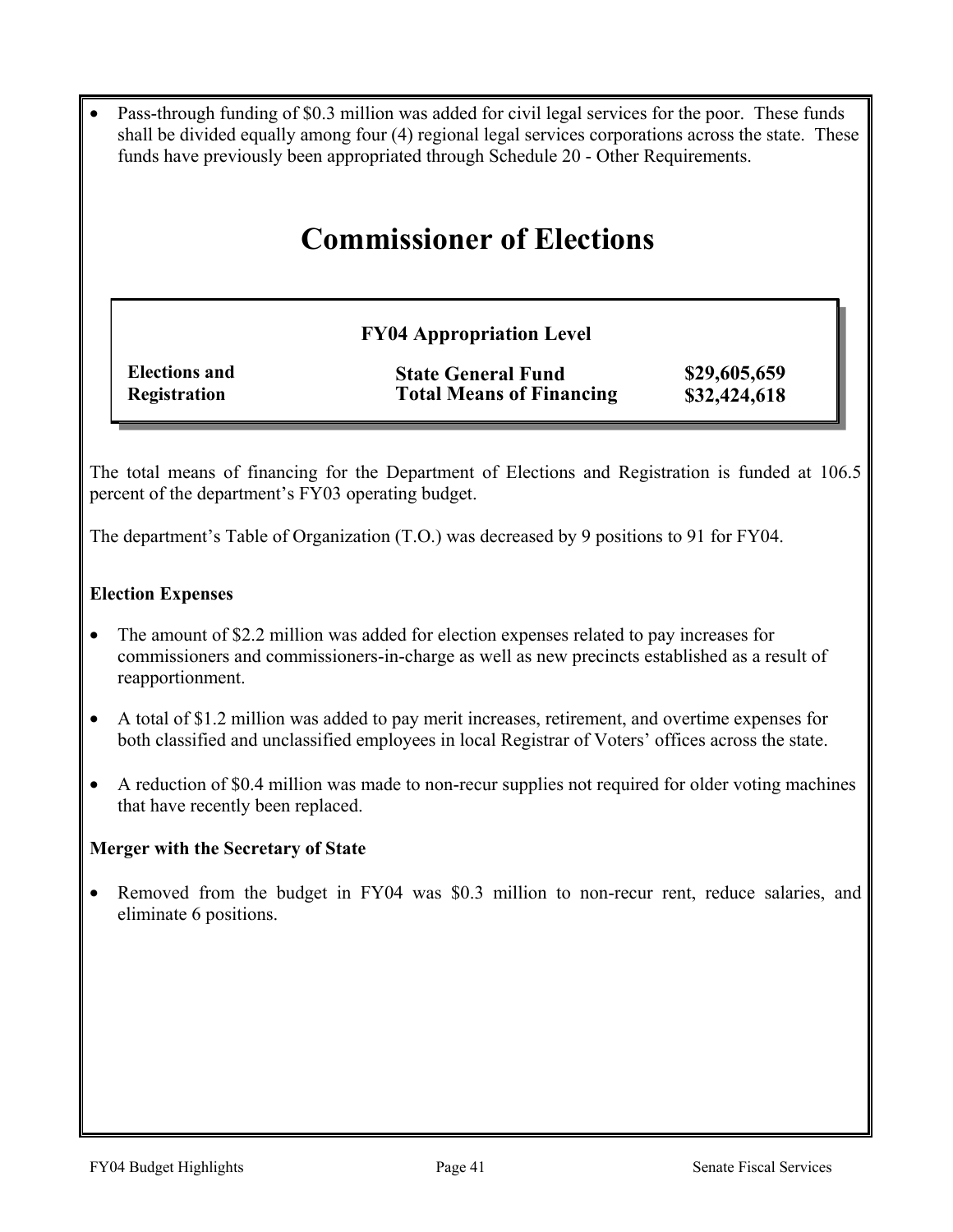# **Lieutenant Governor**

| <b>FY04 Appropriation Level</b>                              |                            |
|--------------------------------------------------------------|----------------------------|
| <b>State General Fund</b><br><b>Total Means of Financing</b> | \$1,097,041<br>\$6,040,429 |
|                                                              |                            |

The total means of financing for the Office of the Lieutenant Governor is funded at 96.6% of the department's FY03 operating budget.

The department's Table of Organization (T.O.) remained the same at 9 positions for FY04.

The small decrease is a net result of increased personnel and operational costs and reductions associated with annualizing cuts made to comply with Executive Order MJF – 2002 – 29 and the removal of funding in the FY03 base budget carried forward from FY02 into FY03.

# **Treasurer**

|           | <b>FY04 Appropriation Level</b>                               |                             |
|-----------|---------------------------------------------------------------|-----------------------------|
| Treasu ry | <b>State General Fund</b><br><b>Total Means of Fina neing</b> | \$1,146,619<br>\$14,438,859 |

The total means of financing for the Department of the Treasury is funded at 98.5% of the department's FY03 operating budget.

The department's Table of Organization (T.O.) was decreased by 1 position to 54 for FY04.

The small decrease is a net result of increased operational costs and reduced personnel costs as well as reductions associated with annualizing cuts made to comply with Executive Order MJF – 2002 – 29.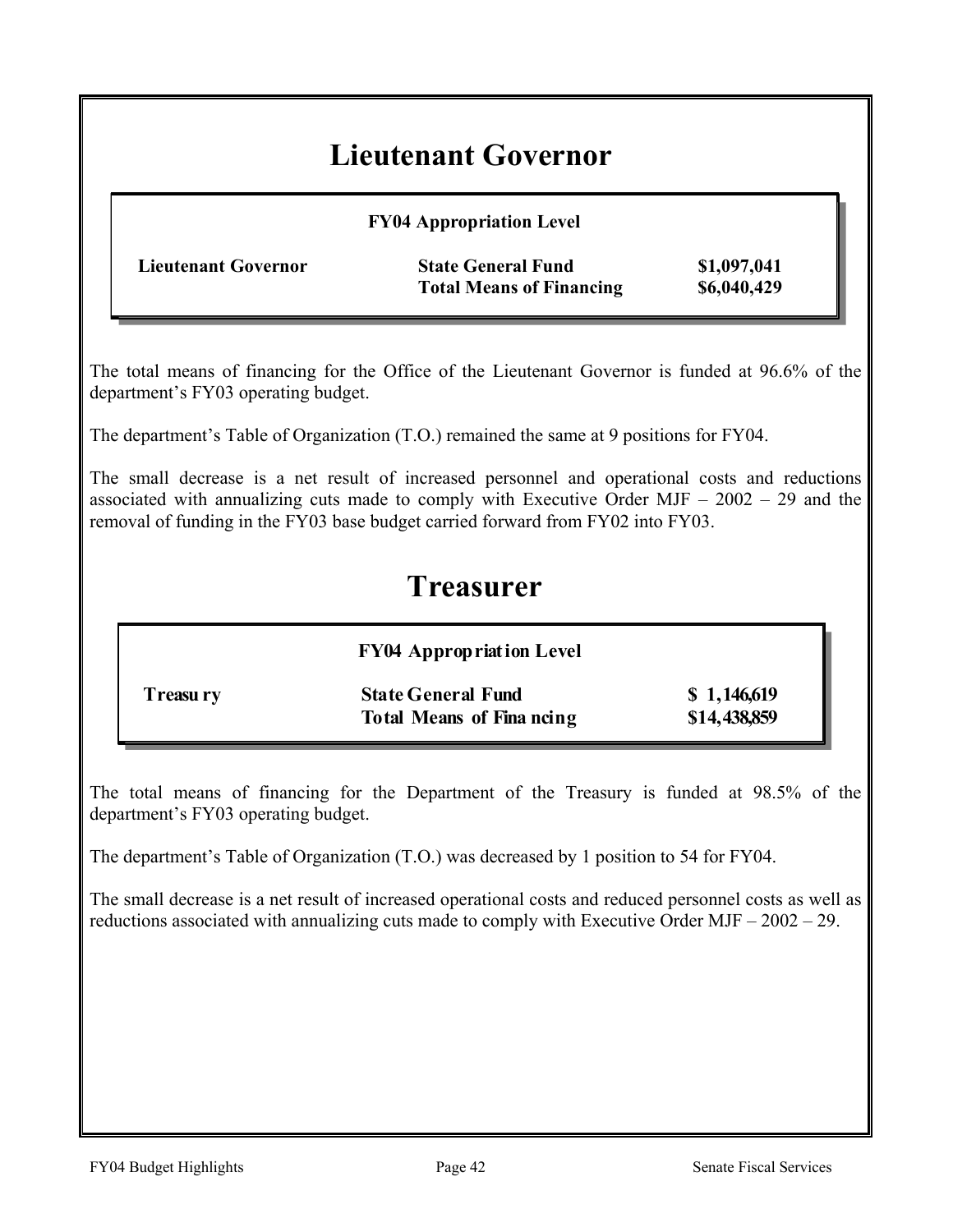# **Pubic Service Commission**

|                       | <b>FY04 Appropriation Level</b> |             |  |
|-----------------------|---------------------------------|-------------|--|
| <b>Public Service</b> | <b>State General Fund</b>       |             |  |
| Commission            | <b>Total Means of Financing</b> | \$7,881,040 |  |

The total means of financing for the Department of the Treasury is funded at 111.2% of the department's FY03 operating budget.

The department's Table of Organization (T.O.) remained the same at 122 positions for FY04.

The increase is associated with growing personnel costs and other statewide/operational adjustments such as payroll, rent, moving expenses, risk management premiums, information technology, and telecommunications management.

# **Commissioner of Agriculture**

|                 | <b>FY04 Appropriation Level</b> |              |
|-----------------|---------------------------------|--------------|
| Agriculture and | <b>State General Fund</b>       | \$26,327,798 |
| Forestry        | <b>Total Means of Financing</b> | \$97,346,802 |

The total means of financing for the Department of the Agriculture and Forestry is funded at 87.8% of the department's FY03 operating budget.

The department's Table of Organization (T.O.) was increased by 1 position to 831 for FY04.

Despite increased funding for personnel and operational costs and an additional \$5 million in State General Fund restored by the Legislature to offset cuts proposed in the Governor's Executive Budget, the overall budget for this department still decreased dramatically due to reductions in a series of statutory dedications –

- \$12.3 million reduction in the Boll Weevil Eradication Fund,
- \$2.3 million reduction in funding for the Formosan Termite Project, and,
- \$1.3 million reduction in the Forestry Productivity Fund.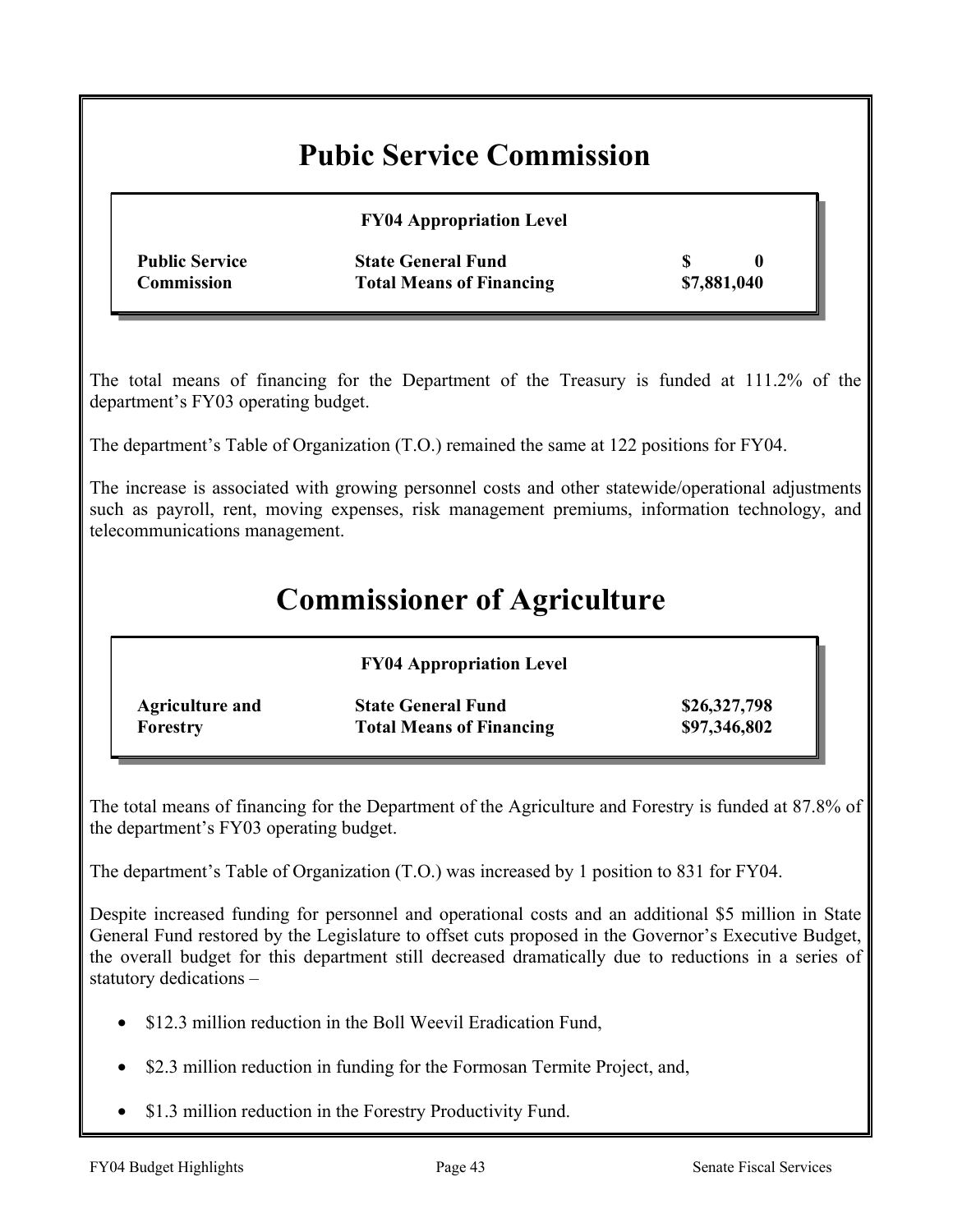# **Commissioner of Insurance**

## **FY04 Appropriation Level**

| Insurance | <b>State General Fund</b>       |              |  |
|-----------|---------------------------------|--------------|--|
|           | <b>Total Means of Financing</b> | \$24,214,359 |  |

The total means of financing for the Department of Insurance is funded at 102.3 percent of the department's FY03 operating budget.

The department's Table of Organization (T.O.) remained the same at 273 positions for FY04.

The small increase is associated with personnel costs and other statewide/operational adjustments such as information technology upgrades and increased costs for telecommunications management.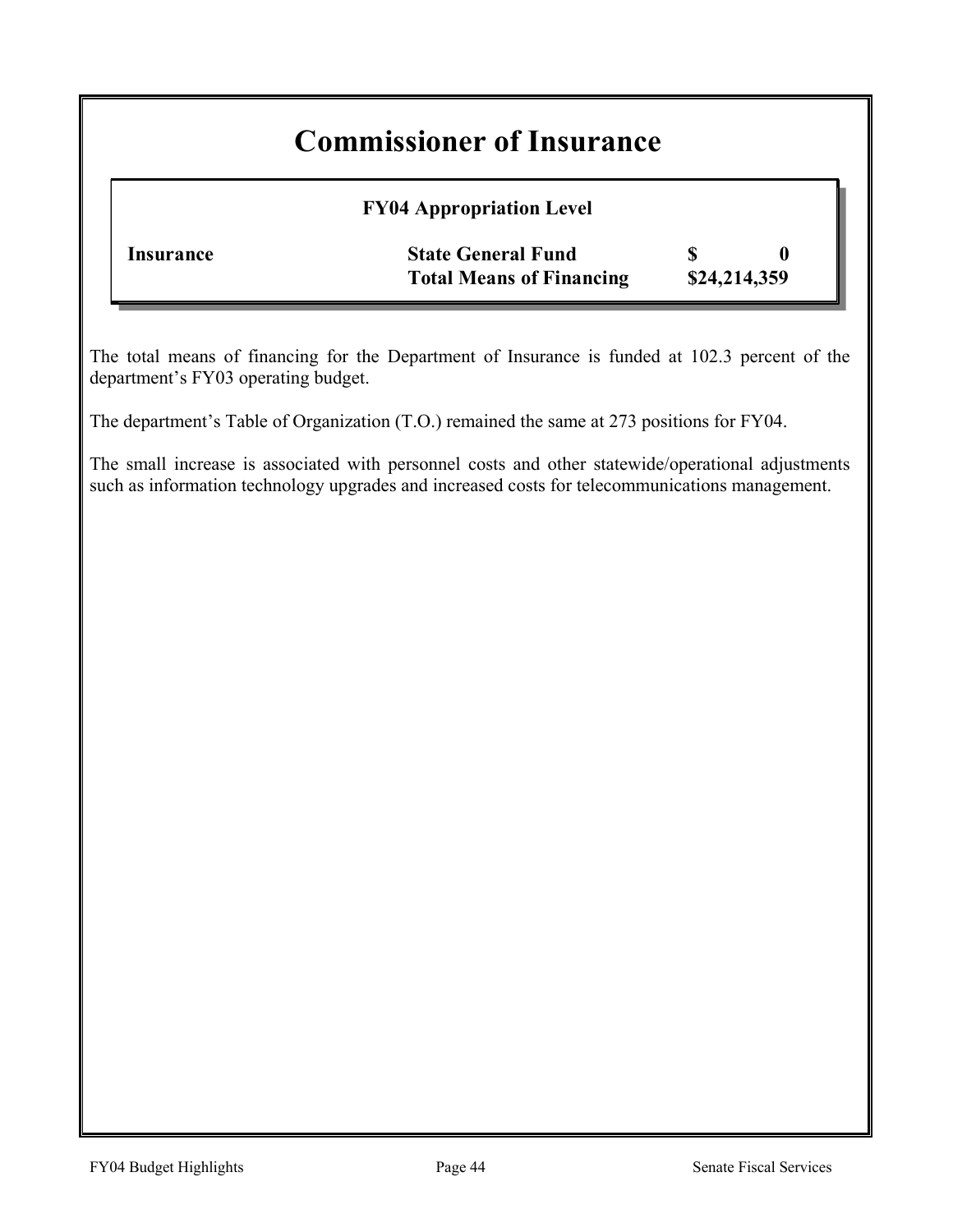# **Economic Development**

|                             | <b>FY04 Appropriation Level</b>                              |                              |
|-----------------------------|--------------------------------------------------------------|------------------------------|
| <b>Economic Development</b> | <b>State General Fund</b><br><b>Total Means of Financing</b> | \$29,332,353<br>\$59,466,362 |

The total means of financing for the Department of Economic Development is funded at 84.2 percent of the department's FY03 operating budget.

The department's Table of Organization (T.O.) was increased by 1 position to 101 positions for FY04.

### **Budget Reductions**

- The funding reductions are largely the result of the completion of multi-year funding commitments or the completion of projects funded with non-recurring prior year monies.
	- Due to the completion of Phase III of the UNO/Navy Project, \$3 million in State General Fund was removed from DED's budget for FY04. This completes the fourth and final year of the state's commitment totaling \$61 million over the three phases of the contract.
	- Further, a reduction of \$14.3 million across various means of financing was made in response to the completion of projects funded by non-recurring prior year monies in the Louisiana Economic Development Corporation (LEDC) Financial Assistance Program, the Economic Development Award Program (EDAP), and the Workforce Development and Training Program.

#### **Budget Enhancements**

- Enhancements funded include (State General Fund unless otherwise indicated):
	- \$800,000 for Good Manufacturing Practices (GMP) facilities at Gene Therapy Labs for operating expenses;
	- \$292,750 for Wet Lab operations in New Orleans and Shreveport;
	- \$500,000 to the National Center for Security Research and Training (NCCSRT) for chemical and bio-terrorism training and research;
	- \$100,000 for the Essence Music Festival;
	- \$715,521 for marketing education, advertising, promotion, and marketing (Marketing Fund); and,
	- \$3.5 million in LEDF debt service funding for the UNO Center of Excellence at Northrop Grumman Ship Systems Avondale Project (first year of a 20 year commitment).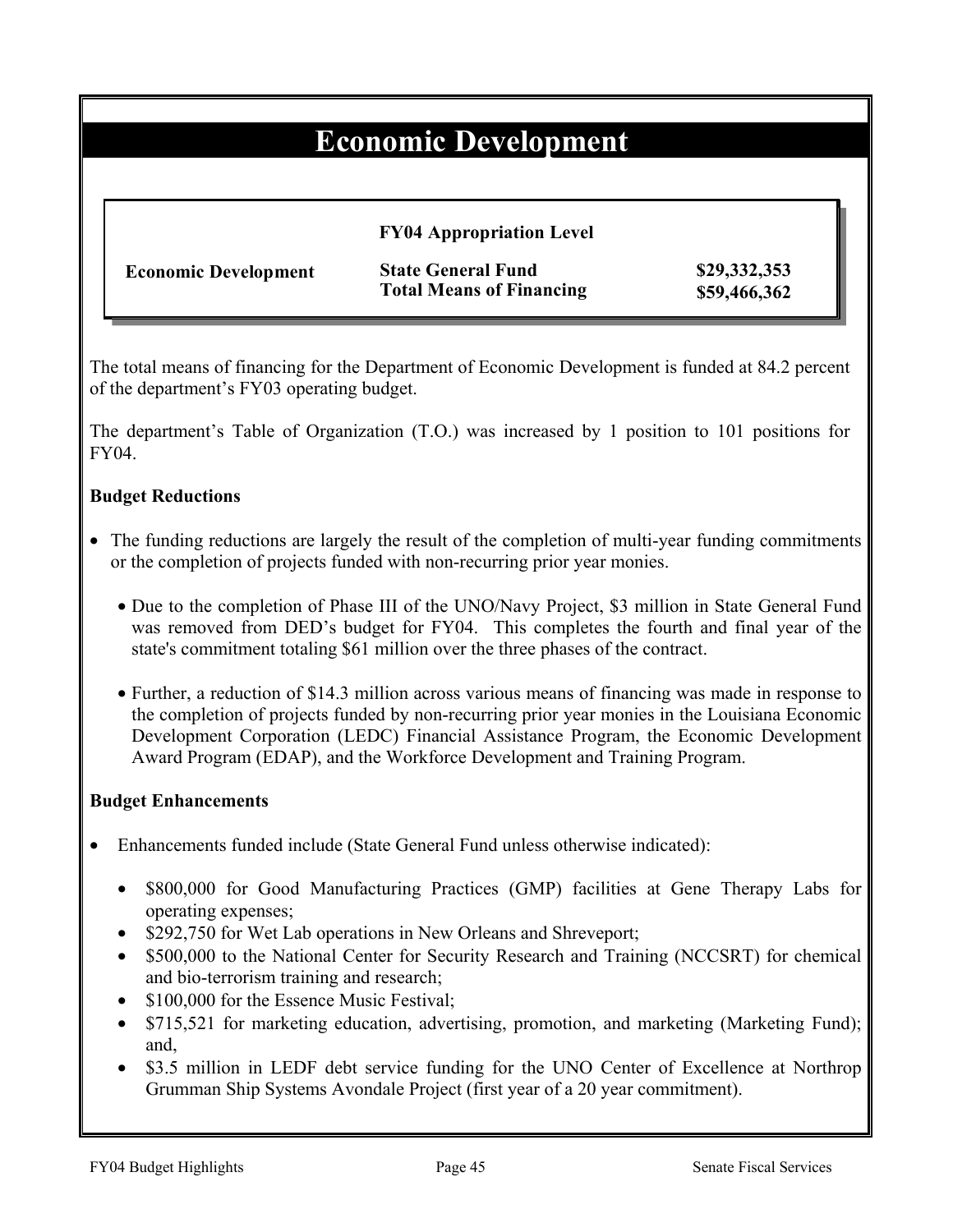- The Louisiana Technology Park (LTP) received \$4.3 million to meet the fourth year of a \$37 million, multiple-year commitment by the state for a commercial data center and technology business incubator located at Bon Carre' in Baton Rouge. LTP and six partners recently purchased Bon Carre' Mall with plans to complete the renovation and redesign of the center. Additionally, Cox Cable has agreed to become a tenant occupying the old Montgomery Ward portion of the mall. Cox will be relocating from the old Rebel Shopping Center location on Florida Boulevard in Baton Rouge. Most recently, Total Football Network (TFN) has finalized an agreement with the Bon Carre' partners, the Tech Park, and the Department for TFN to establish its the base of operations for broadcast and production for the new 24 hours each day, seven days each week football network at the Bon Carre' park.
- Act 24, the FY04 Capital Outlay Act, provides \$4.7 million in funding (\$4.3 in State General Fund) for the Economic Development Award Program (EDAP), including the Louisiana Opportunity Fund for infrastructure program and projects.
- The UNO/Avondale Research and Technology project contract was funded at \$4.96 million for the seventh year of a \$50.2 million commitment to fund the construction of a 200,000 square foot ship design facility for Avondale Corporation.
- Several regional economic development organizations received funding for FY04: MetroVision (New Orleans) – \$450,000; Macon Ridge (Northeast Louisiana) – \$250,000; South Louisiana Economic Council – \$150,000; Southwest Louisiana Partnership for Economic Development - \$250,000; Consortium for Education, Research, and Technology of North Louisiana (CERT) -\$200,000; and Partnership for Greater Baton Rouge – \$350,000.
- Sports initiatives were funded as follows:

| Sugar Bowl                                | \$1,100,000 |
|-------------------------------------------|-------------|
| <b>NCAA Women's Final Four</b>            | \$500,000   |
| <b>New Orleans Bowl</b>                   | \$350,000   |
| <b>Bayou Classic</b>                      | \$100,000   |
| Independence Bowl                         | \$375,000   |
| <b>Red Fish Tournament</b>                | \$37,500    |
| <b>Bass Fishing Tournaments</b>           | \$25,000    |
| <b>Hot Air Balloon Championships</b>      | \$30,000    |
| <b>FORE! Kids Foundation/Golf Classic</b> | \$250,000   |

• The budget includes \$641,666 in federal funding from Temporary Assistance for Needy Families block grant funds for the Micro-enterprise Development Program.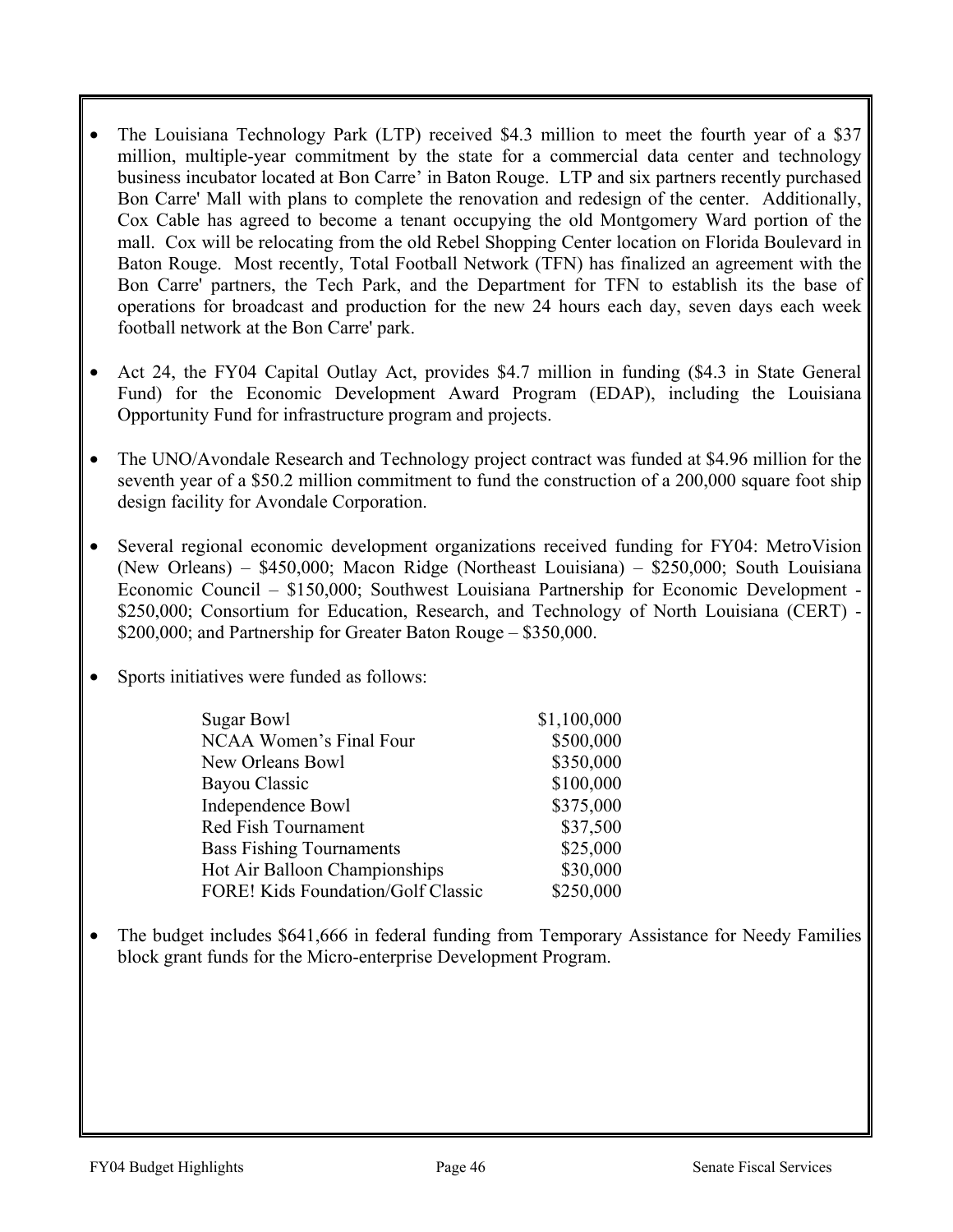# **Culture, Recreation and Tourism**

### **FY04 Appropriation Level**

| <b>Culture, Recreation and</b> | <b>State General Fund</b>       | \$43,379,707 |
|--------------------------------|---------------------------------|--------------|
| <b>Tourism</b>                 | <b>Total Means of Financing</b> | \$66,874,016 |

The total means of financing for the Department of Culture, Recreation and Tourism is funded at 95.1 percent of the department's FY03 operating budget.

The department's Table of Organization (T.O.) was decreased by 5 positions to 689 for FY04.

### **State Library**

The FY04 budget includes a \$1.5 million appropriation for state aid to public libraries.

### **State Parks**

- The costs to annualize funding begun in FY03 for new cabins at both the Lake D'Arbonne and Caney Creek State Parks, the opening of the Poverty Park State Park, and a new visitor center at the Audubon State Historic Site is \$0.9 million in State General Fund for FY04.
- The Office of State Parks will spend an additional \$1.3 million in State General Fund to maintain operations in FY04.

#### **Bicentennial Celebration**

The Office of the Secretary received a \$1.2 million appropriation to support the closing phases of the Louisiana Purchase Bicentennial Celebration.

#### **Tourism**

• Due to reductions in the projections for sales tax collections in the official revenue forecast adopted by the Revenue Estimating Conference, the Office of Tourism will reduce its marketing initiatives by \$2.0 million. These activities are funded by a 0.03 percent sales and use tax levied by the Louisiana Tourism Promotion District.

#### **Cultural Development**

The Arts program is maintained in FY04 with a \$5.8 million appropriation.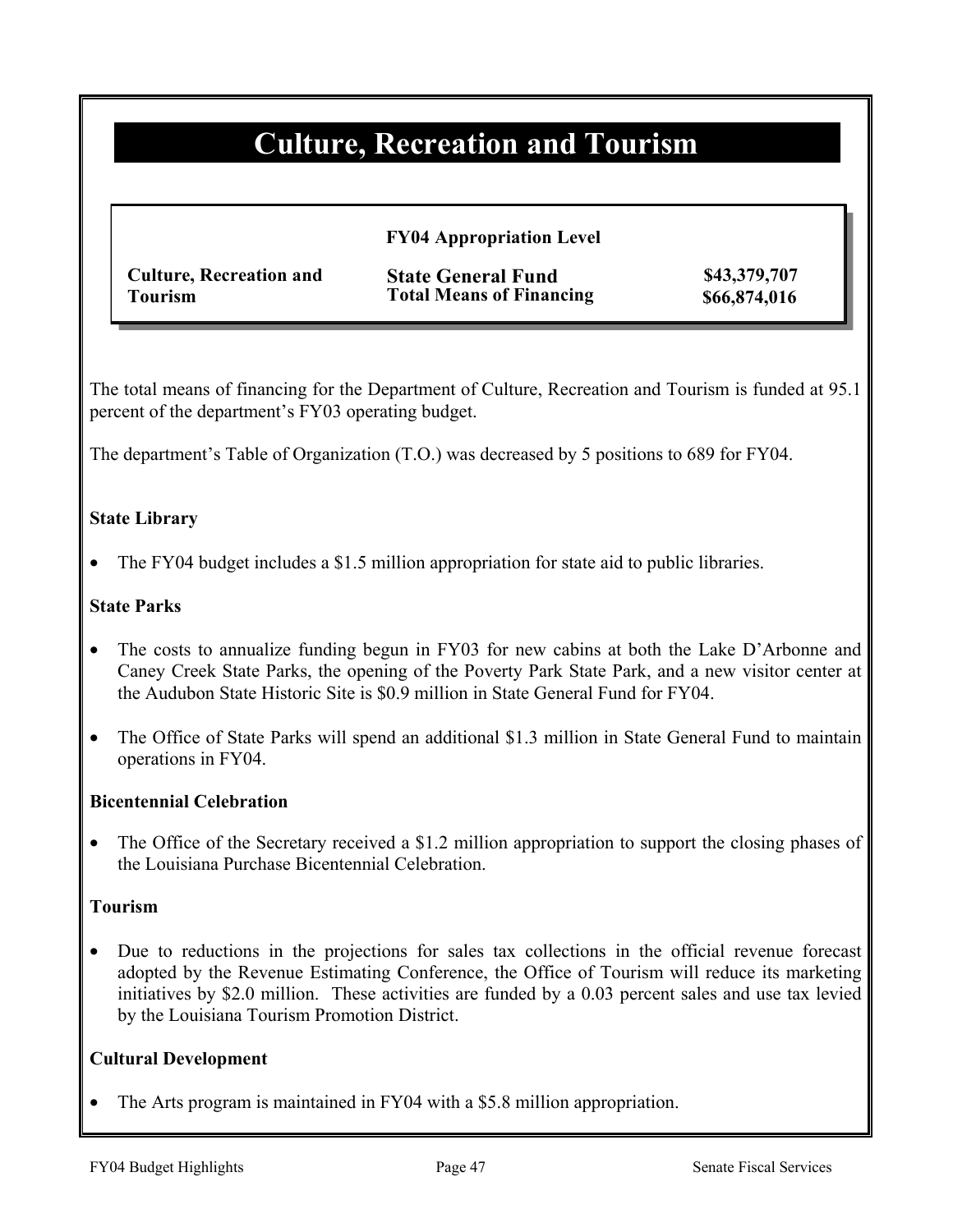# **Transportation and Development**

### **FY04 Appropriation Level**

**Transportation and Development** 

**State General Fund \$ 1,498,671 Total Means of Financing \$396,385,024**

The total means of financing for the Department of Transportation and Development is funded at 99.9 percent of the department's FY03 operating budget.

The department's Table of Organization (T.O.) was decreased by 9 positions to 5,271 for FY04.

- The capital programs administered by the department received a similar appropriation for highways, ports, aviation and flood control compared to the prior fiscal year.
- Some of the major expenditures funded through the general operating budget include: federal transit funds for assistance to the Metropolitan Planning Organizations for transit planning (\$1.6 million), federal transit funds for operating support to the rural transit systems (\$5.5 million), federal transit funds for vehicles for rural transit systems (\$1 million), the Metropolitan Planning Organizations for highway planning (\$5.6 million including a \$2.3 million increase), transportation research activities at Louisiana Universities, \$3.9 million, and city street maintenance, mowing, and rest area security (\$2.9 million).
- The table below provides a comparison of State General Fund expenditure items funded through the Department of Transportation and Development budget in Fiscal Years 2003 and 2004:

| <b>SGF EXPENDITURES</b>                       | <b>FY03</b> | <b>FY04</b> |
|-----------------------------------------------|-------------|-------------|
| Zachary Taylor Parkway Commission             | \$66,721    | \$0         |
| Poverty Point Reservoir Commission            | \$94,166    | \$50,000    |
| <b>Amite River Basin Commission</b>           | \$188,330   | \$200,000   |
| <b>Fifth Levee District</b>                   | \$141,248   | \$150,000   |
| Grand Bayou Reservoir                         | \$137,813   | \$0         |
| St. Landry Soil & Water Conservation District | \$94,166    | \$0         |
| Lafayette Expressway Commission               | \$0         | \$285,000   |
| Relocation of DOTD Bldg. in Livingston        | \$0         | \$200,000   |
| Louisiana Airport Authority                   | \$425,341   | \$425,341   |
| Millennium Port Authority                     | \$188,330   | \$188,330   |
| Executive Order MJF - 2002-29 (Cuts)          | \$82,795    | \$0         |
| <b>TOTAL</b>                                  | \$1,418,910 | \$1,498,671 |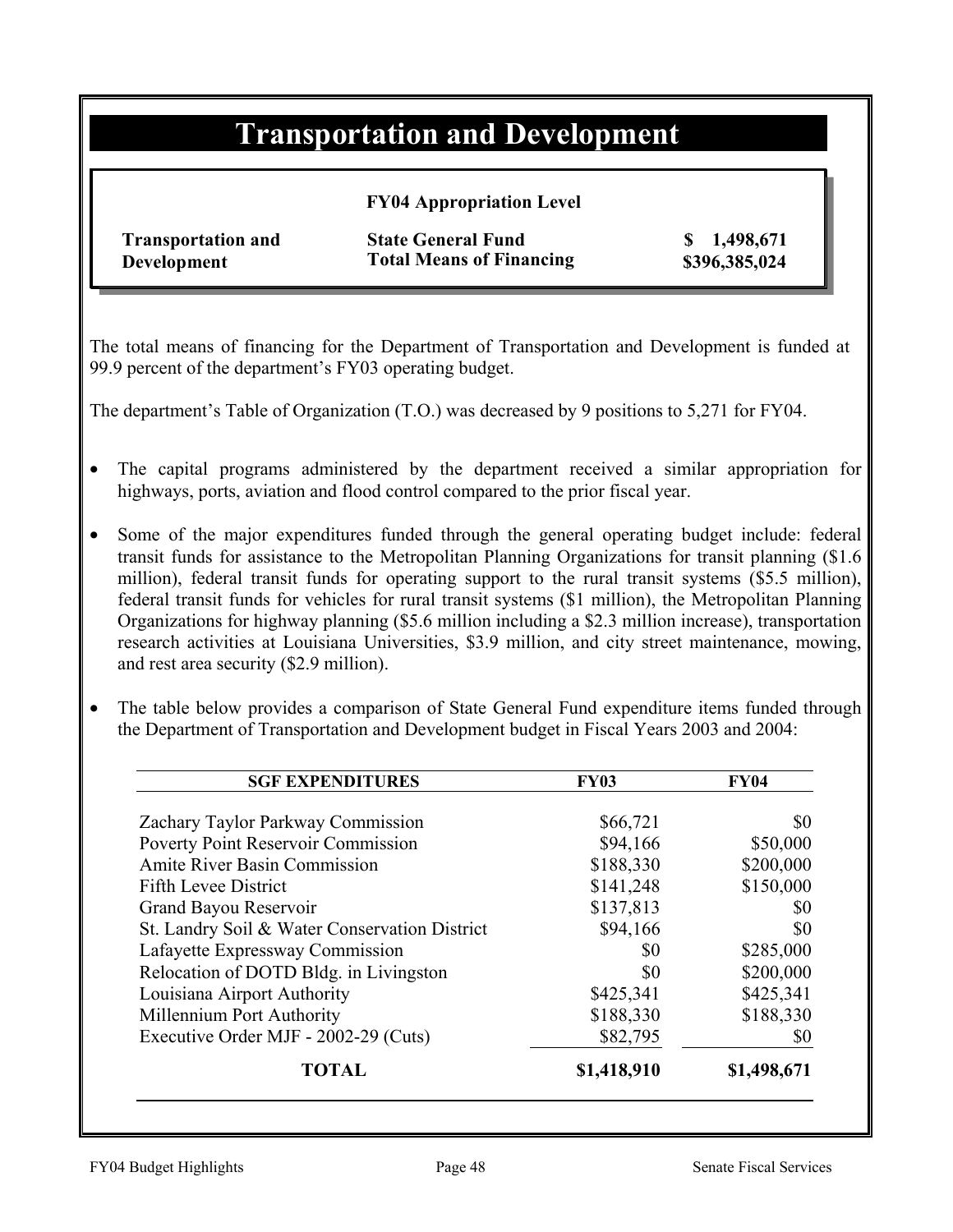- The Parish Transportation Program was appropriated \$39.2 million in Transportation Trust Funds-Regular for the following expenditures: Parish Road Program, \$31.2 million; Mass Transit Program, \$5 million; and the Off-system Roads and Bridges Match Program, \$3 million. The appropriation for each program is identical to the amount provided in the prior fiscal year.
- The Department continued to inform the Legislature about the inability of the current financing mechanism for transportation and development to meet the demands. Construction inflation of about 4.5 percent continues to outpace the growth of revenues to fund the programs (about 2 percent). This is an issue the Legislature may face in future fiscal years.
- The Senate Finance Committee amended the capital outlay budget for certain DOTD priority programs to reflect a reduction in the official forecast adopted last month by the Revenue Estimating Conference. The following table compares the prior year capital outlay program to the program funded for the current fiscal year.

| Program                                               | $\bf{F} \bf{Y}$ 03<br>Act 23 of 2002 | $FY$ 04<br>Act 24 of 2003 |
|-------------------------------------------------------|--------------------------------------|---------------------------|
| Highway Program                                       |                                      |                           |
| TTF-Federal                                           | \$450,000,000                        | \$449,000,000             |
| TTF-Regular                                           | \$102,100,000                        | \$108,400,000             |
| Total                                                 | \$552,100,000                        | \$557,400,000             |
| Secretary's Emergency Fund for Bridge                 |                                      |                           |
| Damages & Other Reimb (SGR)                           | \$9,000,000                          | \$15,000,000              |
| Federal Funds                                         | \$0                                  | \$5,000,000               |
|                                                       | \$9,000,000                          | \$20,000,000              |
| TIMED Program                                         | \$75,100,000                         | \$80,000,000              |
| Hazard Elimination Projects (IAT)                     | \$14,000,000                         | \$16,000,000              |
| Port Priority Program (TTF-Regular)                   | \$20,000,000                         | \$20,000,000              |
| Flood Control Program (TTF-Regular)                   | \$10,000,000                         | \$10,000,000              |
| Aviation Program                                      |                                      |                           |
| TTF-Federal                                           | \$1,000,000                          | \$1,000,000               |
| TTF-Regular                                           | \$4,000,000                          | \$6,700,000               |
| G.O. Bonds - Priority 1                               | \$960,000                            | \$700,000                 |
|                                                       | \$5,960,000                          | \$8,400,000               |
| Rural Devpmnt Bridge & Hwy Repairs                    |                                      |                           |
| Grant Program (SGF-Non-Rec)                           | \$2,000,000                          | \$0                       |
| Rural Parish Road Repair Program (SGF-<br>$N$ on-Rec) | \$6,000,000                          | \$0                       |

#### **Capital Outlay Comparison Major Department of Transportation and Development Programs FY03 and FY04**

N ote: T he FY 03 T T F-Federal appropriation to the H ighw ay Program w as \$335

m illion, how ever, the larger num ber in this table represents the current budget.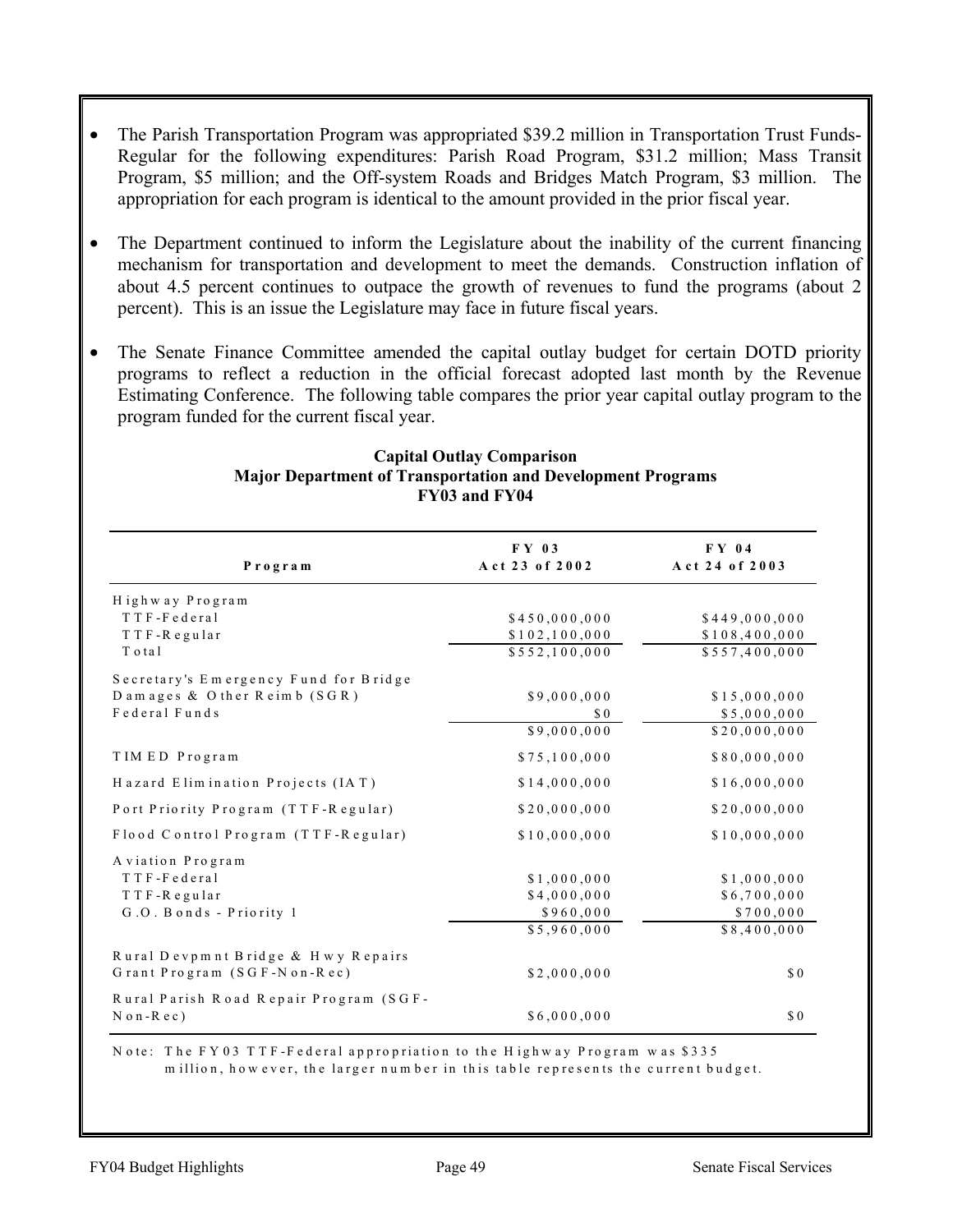# **Public Safety and Corrections - Corrections Services**

**FY04 Appropriation Level** 

|                             | <b>State General Fund</b>       | \$469,797,297 |
|-----------------------------|---------------------------------|---------------|
| <b>Corrections Services</b> | <b>Total Means of Financing</b> | \$532,774,829 |

The total means of financing for the Department of Public Safety and Corrections - Corrections Services is funded at 102.3 percent of the department's FY03 operating budget.

The department's Table of Organization (T.O.) was decreased by 122 positions to 7,918 for FY04.

| <b>Institution or Program</b>               | <b>Total Funding</b> |
|---------------------------------------------|----------------------|
| Administration                              | 43,074,159<br>\$     |
| <b>Phelps Correctional Center</b>           | 16,360,090<br>\$     |
| Louisiana State Penitentiary                | 98,128,497<br>\$     |
| <b>Avoyelles Correctional Center</b>        | \$<br>19,496,093     |
| La. Correctional Institute for Women        | \$<br>17,281,586     |
| <b>Winn Correctional Center</b>             | 16,738,938<br>\$     |
| <b>Allen Correctional Center</b>            | \$<br>16,761,711     |
| Dixon Correctional Institute                | 28,050,181<br>\$     |
| Work Training Facility - North              | 7,478,748<br>\$      |
| <b>Hunt Correctional Center</b>             | \$<br>40,569,717     |
| <b>Wade Correctional Center</b>             | 29,532,939<br>\$     |
| <b>Washington Correctional Institute</b>    | 21,596,995<br>\$     |
| <b>Adult Probation and Parole</b>           | \$<br>45,205,415     |
| Office of Youth Development                 | 129, 132, 134<br>\$  |
| <b>Adult Community-Based Rehabilitation</b> | \$<br>3,367,626      |

### **Adult Services**

- The amount of \$170,000 in State General Fund was appropriated for a new district probation and parole office to serve Ascension, Assumption, and St. Landry parishes. It is to be headquartered in Donaldsonville.
- A line-item amendment was placed in Adult Community-Based Rehabilitation Programs for \$200,385 in State General Fund for the Lafayette Community Correctional Center work release program.
- Two percent inflation adjustments were provided for both Winn and Allen Correctional Centers. The cost for these adjustments was \$320,982 per institution.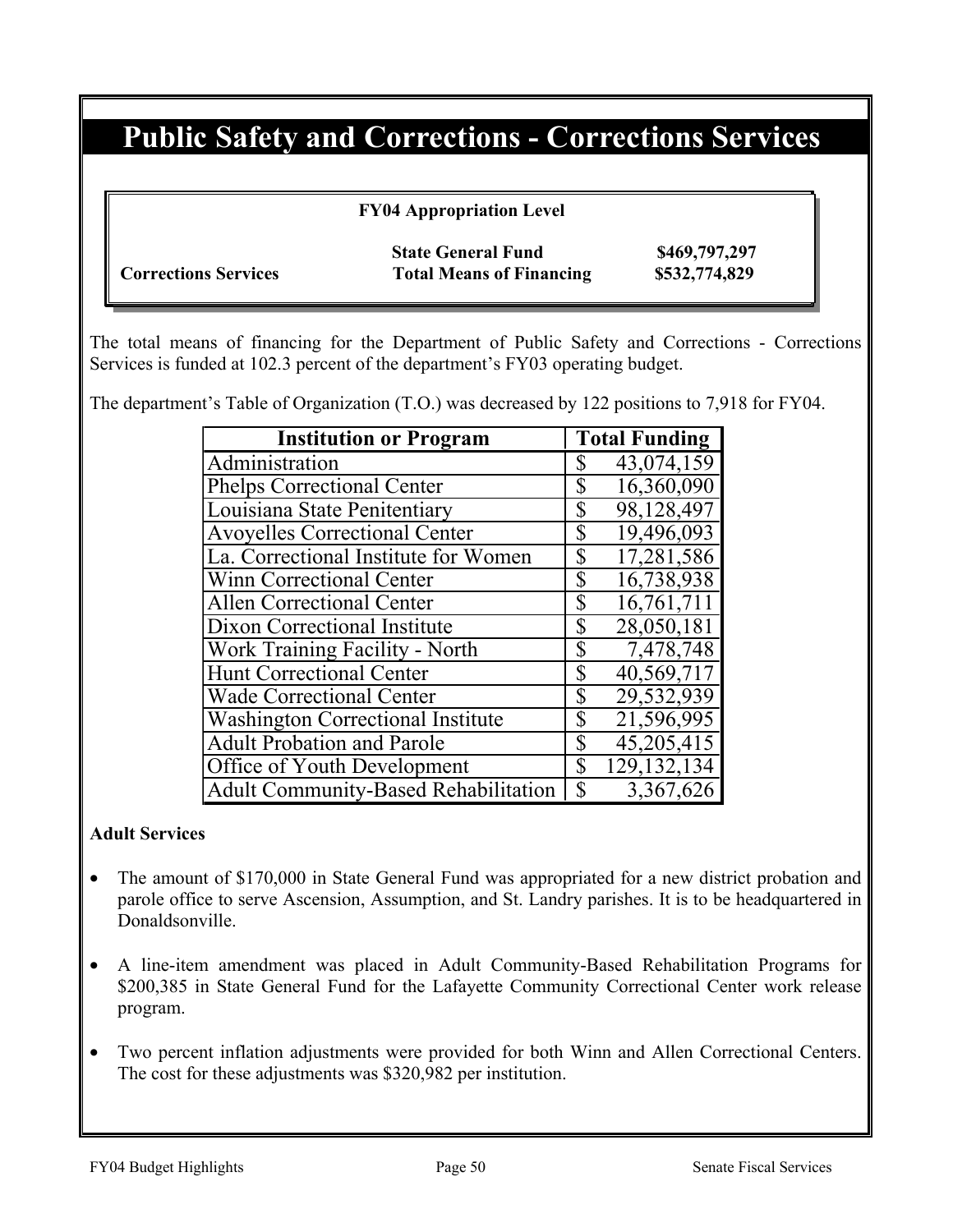## **Youth Services**

- The amount of \$3 million in State General Fund has been built into the base of the Office of Youth Development's budget to fund juvenile residential and day treatment programs, which had previously been placed in the budget via line-item legislative amendments. The Department will seek competitive bids for services to address these needs.
- One line-item amendment for \$250,000 in State General Fund was placed in the Office of Youth Development, however, by the House of Representatives for the New Orleans Youth Foundation.
- The department is scheduled to close 238 beds at juvenile institutions in FY04, with an anticipated reduction of about \$2.5 million Sate General Fund for FY04 as a result of these various closures. The department is making an effort to shift juveniles from secure facilities to community-based programs, thus resulting in fewer beds needed.
- A total of \$2 million in interagency transfers will be received by the Office of Youth Development from Federal Title IV-E Funds from the Department of Social Services. This funding will be distributed to local juvenile courts to assist with the cases of juveniles who meet the requirements for the Federal Title IV-E program (typically non-adjudicated delinquents). Of this funding, \$52,188 was allocated for administrative expenses in the Field Services Program.
- An additional line-item amendment for \$500,000 in State General Fund was also provided to the Contract Services Program for "alternative treatment, residential, and non-residential programs."

### **Prison Construction**

- The department has \$2 million in State General Fund built into its budget for two major prison dorm construction projects for FY04.
- A 192-bed dorm at the Louisiana Correctional Institute for Women is scheduled to be completed in December 2003. This dorm will require 47 positions.
- A dorm is also being constructed at Jetson Correctional Center for Youth to replace a dorm that burned down in 2000. This new dorm will contain 72 beds and will require 50 positions.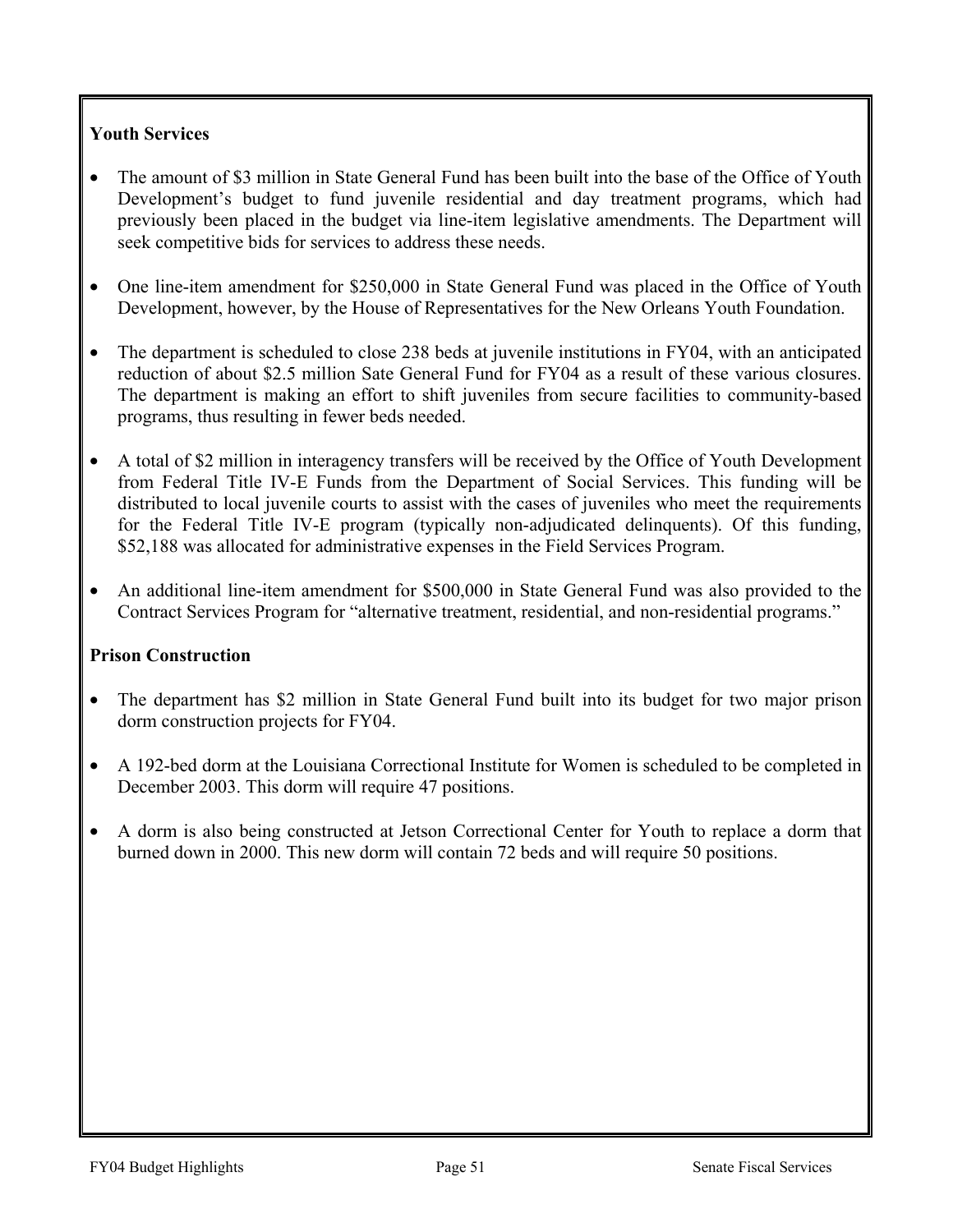# **Public Safety and Corrections - Public Safety Services**

### **FY04 Appropriation Level**

|                               | <b>State General Fund</b>       | \$4,500,000   |
|-------------------------------|---------------------------------|---------------|
| <b>Public Safety Services</b> | <b>Total Means of Financing</b> | \$329,038,387 |

The total means of financing for the Department of Public Safety and Corrections – Public Safety Services is funded at 116.4 percent of the department's FY03 operating budget.

The department's Table of Organization (T.O.) was increased by 20 positions to 2,888 for FY04.

### **DNA Testing/Crime Labs**

- Act 14 contains approximately \$11 million in total funding for DNA testing and crime labs. The funding is broken down as follows:
	- \$3.4 million in state funding (fees and self-generated) built into the base budget for forensic testing and CODIS database samples;
	- \$650,000 from surplus funds from the House of Representatives for "no-suspect rape kits" (1083 samples);
	- \$2.5 million in Federal funds for "no-suspect backlog kits" (about 2,000);
	- \$4 million in State General Fund per Act 487 (SB 346) of the 2003 Regular Session of the Legislature for DNA testing of felons; and,
	- \$500,000 in State General Fund to help fund regional crime labs.

### **Criminal Investigations**

- Senate Finance Committee added \$1.5 million from the Insurance Fraud Fund for 13 positions in the Office of State Police to perform criminal investigations, per the request of the department. This funding was necessary due to an insufficient number of investigators for insurance fraud cases.
- The department was investigating 150 cases per year, yet receiving 200 new cases per year. Thus, a backlog of about 50 cases per year has been piling up with no staff available to investigate.

#### **Other Adjustments**

• The Office of State Police also received \$21.3 million in Interagency Transfers from the Department of Military Affairs for homeland security activities and domestic preparedness grants to local governments funded by a federal grant. Of this funding, \$65,000 was allocated for hazardous materials training activities at the Louisiana State Police Emergency Response Training Center.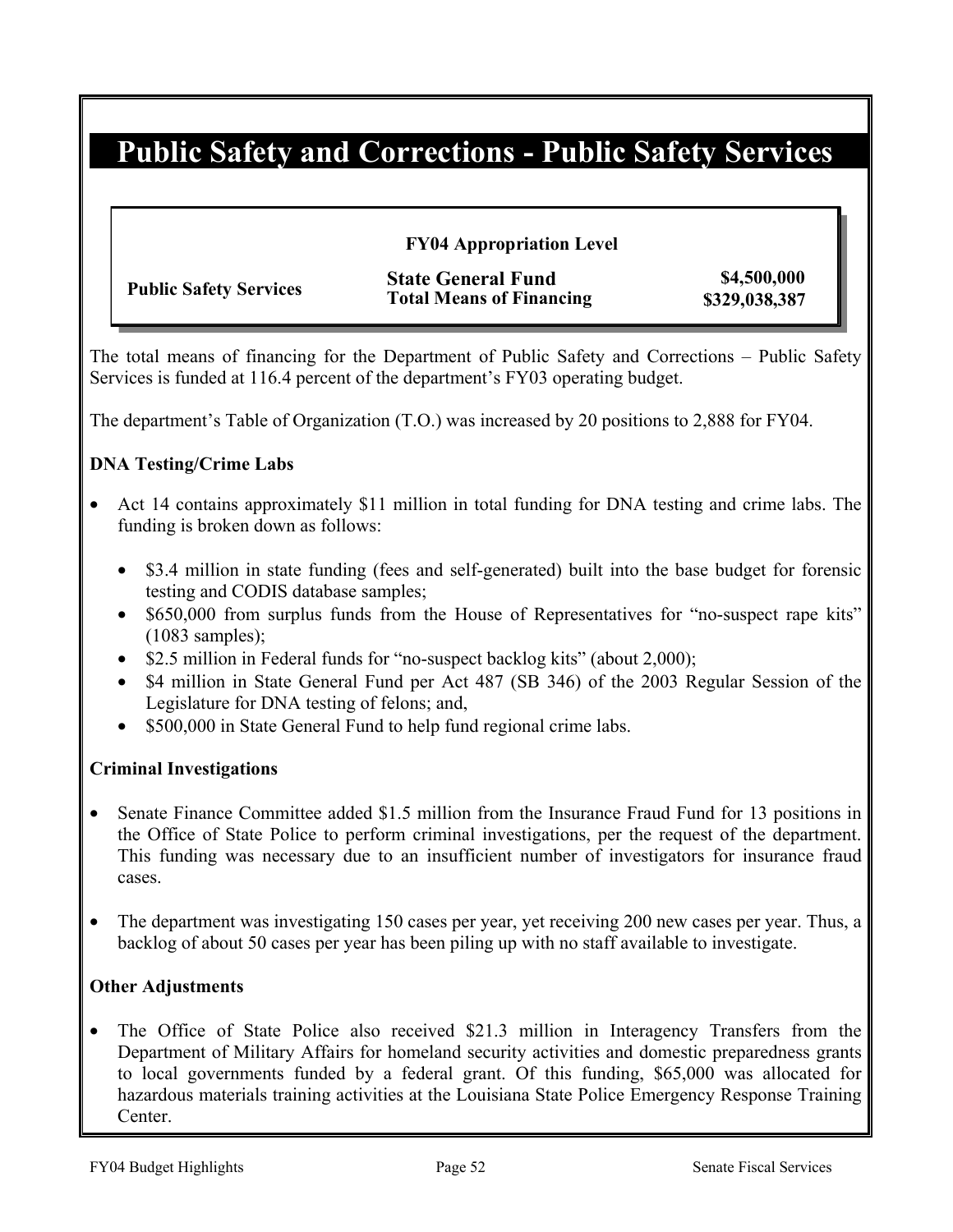- A total of approximately \$3.3 million in Statutory Dedications was added to the Office of State Police for a) expenses related to the Louisiana Downs Racing Facility, including nine positions (\$475,017 from the Pari-Mutuel Live Racing Facility Gaming Control Fund); and b) the purchase of a new video gaming monitor and control system for the Gaming Enforcement Program (\$2.9 million from the Video Draw Poker Fund).
- The Office of State Police also received a small line-item appropriation in the amount of \$78,310 in Federal funds to the Criminal Investigations Program for the acquisition of portable radios and accessories.
- The Office of the State Fire Marshal received a line-item appropriation of \$37,900 in Statutory Dedications from the Louisiana Alarm Regulatory Trust Fund, including one position, for licensing of locksmiths, due to passage of Act 576 (HB 310) of the 2003 Regular Session of the Legislature.
- The Liquefied Petroleum Gas Commission received a line-item appropriation of \$25,219 in Statutory Dedications from the Liquefied Petroleum Gas Commission Rainy Day Fund to provide funding for related benefits in Personal Services.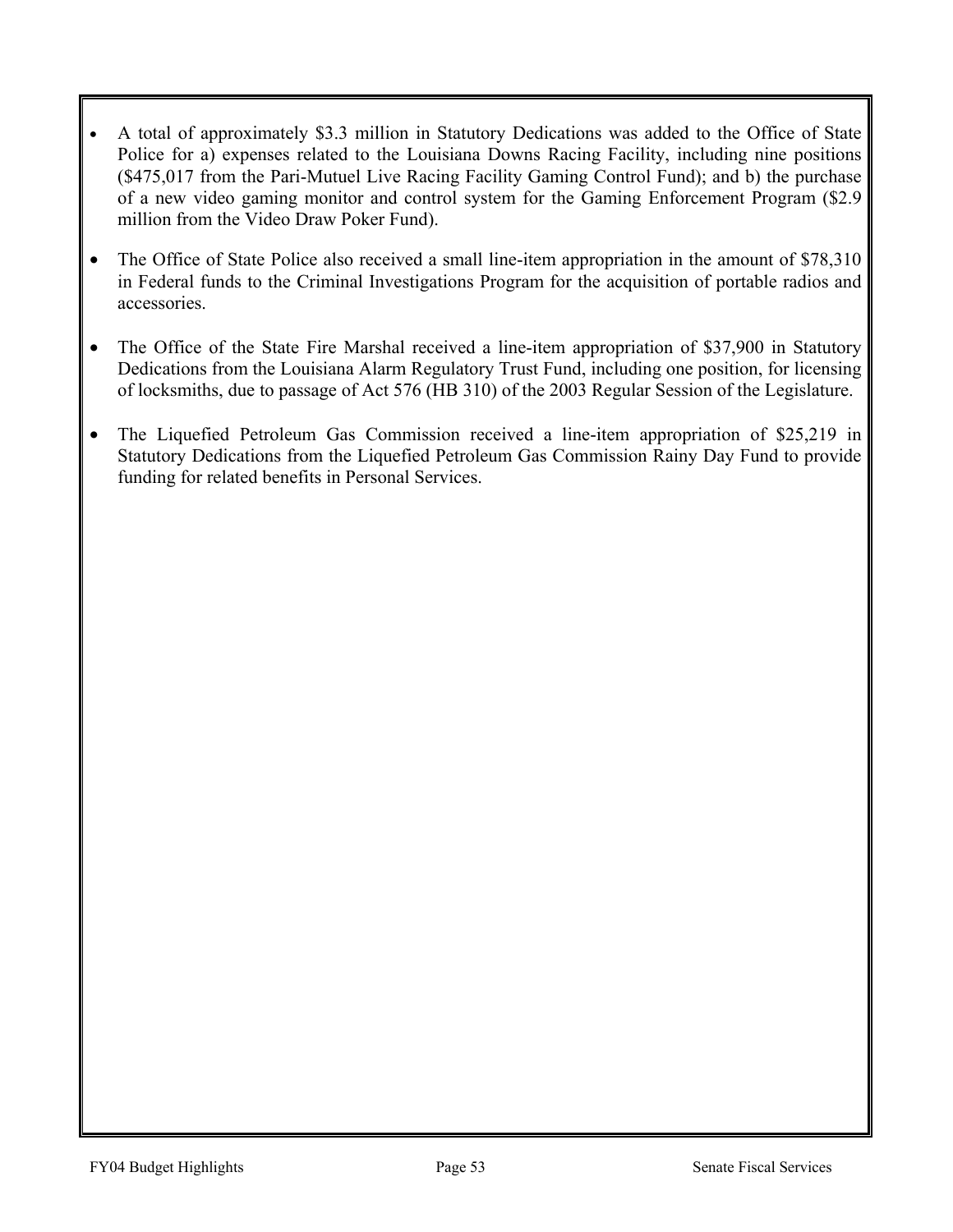# **Health and Hospitals**

|                               | <b>FY04 Appropriation Level</b>                              |                                    |
|-------------------------------|--------------------------------------------------------------|------------------------------------|
| <b>Health &amp; Hospitals</b> | <b>State General Fund</b><br><b>Total Means of Financing</b> | \$1,070,985,353<br>\$5,982,402,706 |

The total means of finance for the Department of Health and Hospitals (DHH) is funded at 109.8 percent of the department's FY03 operating budget (including \$341 million in Medicaid financing mechanisms).

The department's Table of Organization (T.O.) increased by 51 positions to 12,842 for FY04.

### **Louisiana's Medicaid Program**

- The total budget for Medicaid Administration and Services for FY04 is \$5.0 billion (\$794.1 million State General Fund), including \$341 million in financing mechanisms that will generate over \$240 million in state matching funds.
- The amount of \$500,000 has been appropriated to Medical Vendor Administration to develop and submit a proposal to the federal government for the approval of a program to provide health insurance options to the medically indigent via a Health Insurance Flexibility and Accountability (HIFA) Waiver in the Medicaid program.
- The Legislature provided \$4.5 billion for the provision of medical services to Medicaid enrollees and the uninsured in FY04, thereby stabilizing funding in FY04 with a \$184 million or 4 percent increase over FY03:
	- \$61 million for private and public providers of medical services to both Medicaid clientele and the uninsured
	- \$73 million for the various existing Home and Community-Based Waiver Programs MR/DD, Children's Choice, Adult Day Health Care, and Elderly and Disabled Adult
	- \$28 million for the creation of a Medicaid State Plan Optional Personal Care Attendants Services Program
		- This program is a result of the settlement entered into by DHH on the "Barthelemy v. Hood" lawsuit.
		- *Barthelemy* contends that Louisiana's Medicaid program violates the Americans with Disabilities Act (ADA) by not providing viable community-based alternatives to nursing facility services for the elderly and disabled.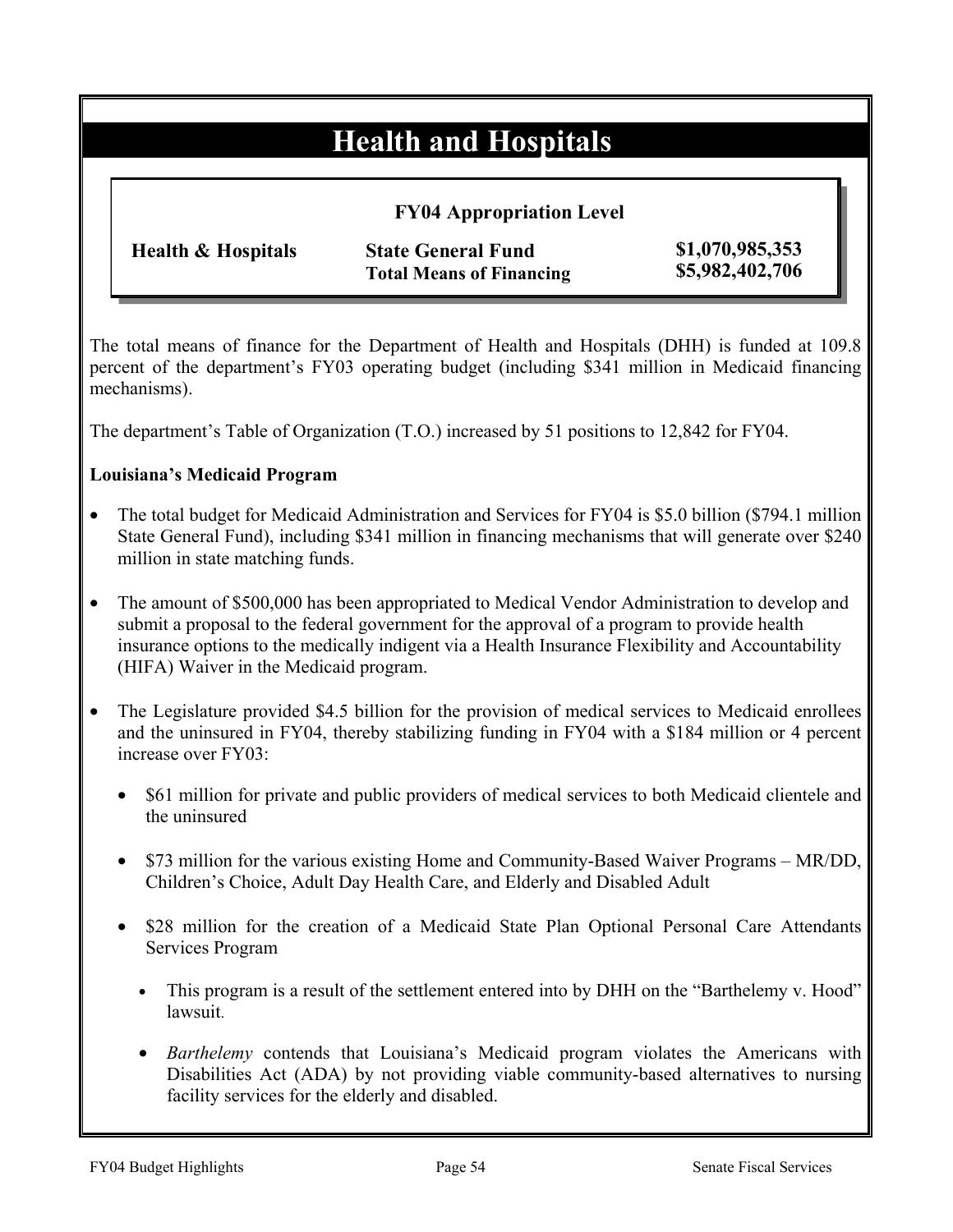- As the legislature was not a party to the settlement of the case, the legislature, via Act 14, has expressed its intent that the state provide waiver services rather than state plan services and has directed DHH to petition the federal court to amend the settlement agreement to spend the entire \$28.2 million on the expansion of home and community-based waiver services, which DHH has already done.
- In any event, Act 14 directs DHH to delay the provision of Personal Care Attendant Services until October 1, 2003.
- \$9 million for the Behavioral Management Program for autistic individuals beginning January 1, 2004
- \$13 million for an increase in the cost of Medicare premiums for the state Medicare Buy-Ins program enrolling Medicaid/Medicare dual eligibles in the Medicare program for primary health insurance.

## **Public Health Services**

- For FY04, the Office of Public Health's budget is \$296.1 million and contains 2,041 authorized positions. This is an increase of \$28.6 million (11 percent) and 15 positions over FY03.
- The largest portion of this increase is the \$16 million increase associated with the consolidation of the ChildNet program in OPH. ChildNet is a program for at-risk infants and toddlers age 3 and under offering physical, speech, occupational, and other therapies.
- OPH anticipates an increase of 7,000 Women, Infants, and Children (WIC) clients in FY04. As such, the budget contains an additional \$6 million for this program.
- In FY04, OPH will expand the Nurse Home Visitation Program statewide at a cost of \$2 million. This program provides the services of nurses to first time "at-risk" mothers throughout their pregnancies and the first two years of the baby's life. The services provided by the nurses focus on educating the mothers on health, parenting, school readiness, and home safety. The program is limited to women with an income less than 133 percent of the federal poverty limit.
- In Act 24, the Capital Outlay Appropriation Act, OPH received \$20.2 million in funding for a new central laboratory - \$6.0 million in Priority 2 and \$14.2 million in Priority 5 General Obligation Bonds.

### **Mental Health Services**

• In FY04, the budget for the office of Mental Health (OMH) and the three Mental Health Areas will increase by \$8.3 million or 3.4 percent over the FY03 level to total \$253.9 million, as reflected in the following table.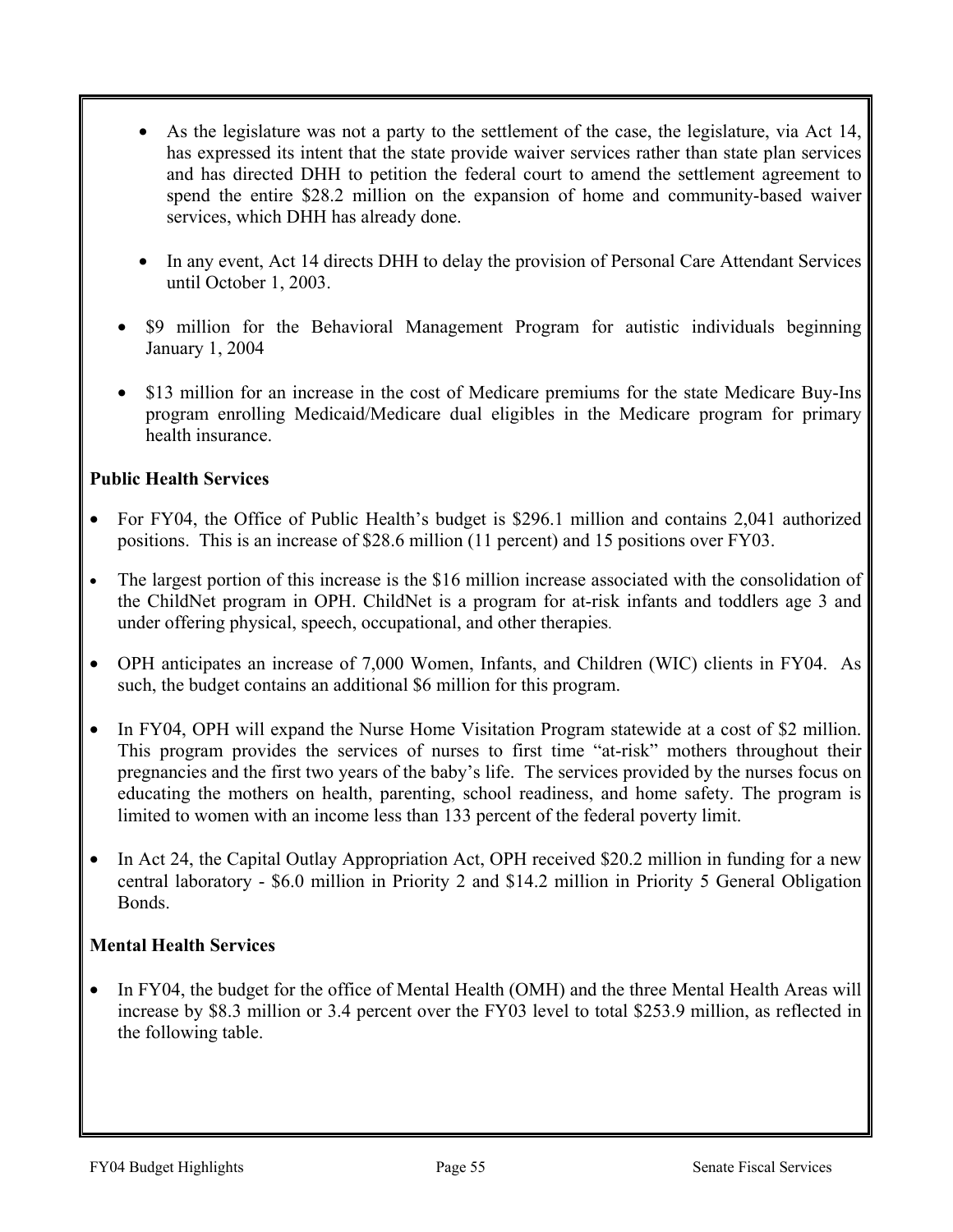|        | <b>AGENCY</b> | FY 2003        |       | FY2004         |       | <b>DIFFERENCE</b> |      | PERCENT CHANGE |          |
|--------|---------------|----------------|-------|----------------|-------|-------------------|------|----------------|----------|
|        |               | <b>Funding</b> | Pos.  | <b>Funding</b> | Pos.  | <b>Funding</b>    | Pos. | <b>Funding</b> | Pos.     |
| 09-330 | <b>OMH</b>    | \$17,589,470   | 61    | \$17,407,679   | 61    | \$181,791         |      | $-1.03%$       | 0.00%    |
| 09-331 | Area C        | \$46,872,562   | 682   | \$48,475,326   | 681   | \$1,602,764       |      | 3.42%          | $-0.15%$ |
| 09-332 | Area B        | \$96,981,665   | ,530  | \$100,416,962  | 1,529 | \$3,435,297       |      | 3.54%          | $-0.07%$ |
| 09-333 | Area A        | \$84,241,552   | .282  | \$87,645,146   | 1,282 | \$3,403,594       |      | 4.04%          | 0.00%    |
|        | <b>TOTAL</b>  | \$245,685,249  | 3,555 | \$253,945,113  | 3,553 | \$8,259,864       |      | 3.36%          | $-0.06%$ |

## **Services for the Developmentally Disabled**

• In FY04, the budget for the Office for Citizens with Developmental Disabilities (OCDD) and the various Developmental Disabilities Centers (DD Centers) will increase by \$10.9 million or 4.9 percent over the FY03 level to total \$234.2 million, as reflected in the following table.

|        | <b>AGENCY</b>              | FY 2003       |       | FY 2004        |       | <b>DIFFERENCE</b> |                  | PERCENT CHANGE |          |
|--------|----------------------------|---------------|-------|----------------|-------|-------------------|------------------|----------------|----------|
|        |                            | Funding       | Pos.  | <b>Funding</b> | Pos.  | Funding           | Pos.             | Funding        | Pos.     |
| 09-340 | <b>OCDD</b>                | \$36,746,926  | 190   | \$35,733,333   | 190   | (\$1,013,593)     | $\theta$         | $-2.76%$       | $0.00\%$ |
|        | Metropolitan DC            |               |       |                |       |                   |                  |                |          |
|        | (Includes Peltier-Lawless) |               |       |                |       |                   |                  |                |          |
| 09-342 | DC)                        | \$31,034,164  | 688   | \$31,961,517   | 688   | \$927,353         | $\overline{0}$   | 2.99%          | $0.00\%$ |
| 09-344 | Hammond DC                 | \$36,828,283  | 802   | \$38,703,351   | 802   | \$1,875,068       | $\theta$         | 5.09%          | $0.00\%$ |
| 09-346 | NW DC                      | \$15,271,207  | 398   | \$16,029,022   | 398   | \$757,815         | $\boldsymbol{0}$ | 4.96%          | $0.00\%$ |
|        | Pinecest DC                |               |       |                |       |                   |                  |                |          |
| 09-347 | (Includes Columbia DC)     | \$83,824,825  | 1,986 | \$91,133,841   | 1,986 | \$7,309,016       | $\theta$         | 8.72%          | $0.00\%$ |
| 09-348 | Ruston DC                  | \$8,157,710   | 218   | \$8,840,428    | 218   | \$682,718         | $\theta$         | 8.37%          | $0.00\%$ |
| 09-349 | SW <sub>DC</sub>           | \$11,424,093  | 271   | \$11,775,226   | 271   | \$351,133         | $\mathbf{0}$     | 3.07%          | $0.00\%$ |
|        | <b>TOTAL</b>               | \$223,287,208 | 4,553 | \$234,176,718  | 4,553 | \$10,889,510      | $\Omega$         | 4.88%          | $0.00\%$ |

### **Services for persons with Addictive Disorders**

• In FY04, the budget for the Office for Addictive Disorders (OAD) will remain virtually constant increasing only by \$0.5 million or 0.75 percent, over the FY03 level to total \$69.1 million and 472 positions.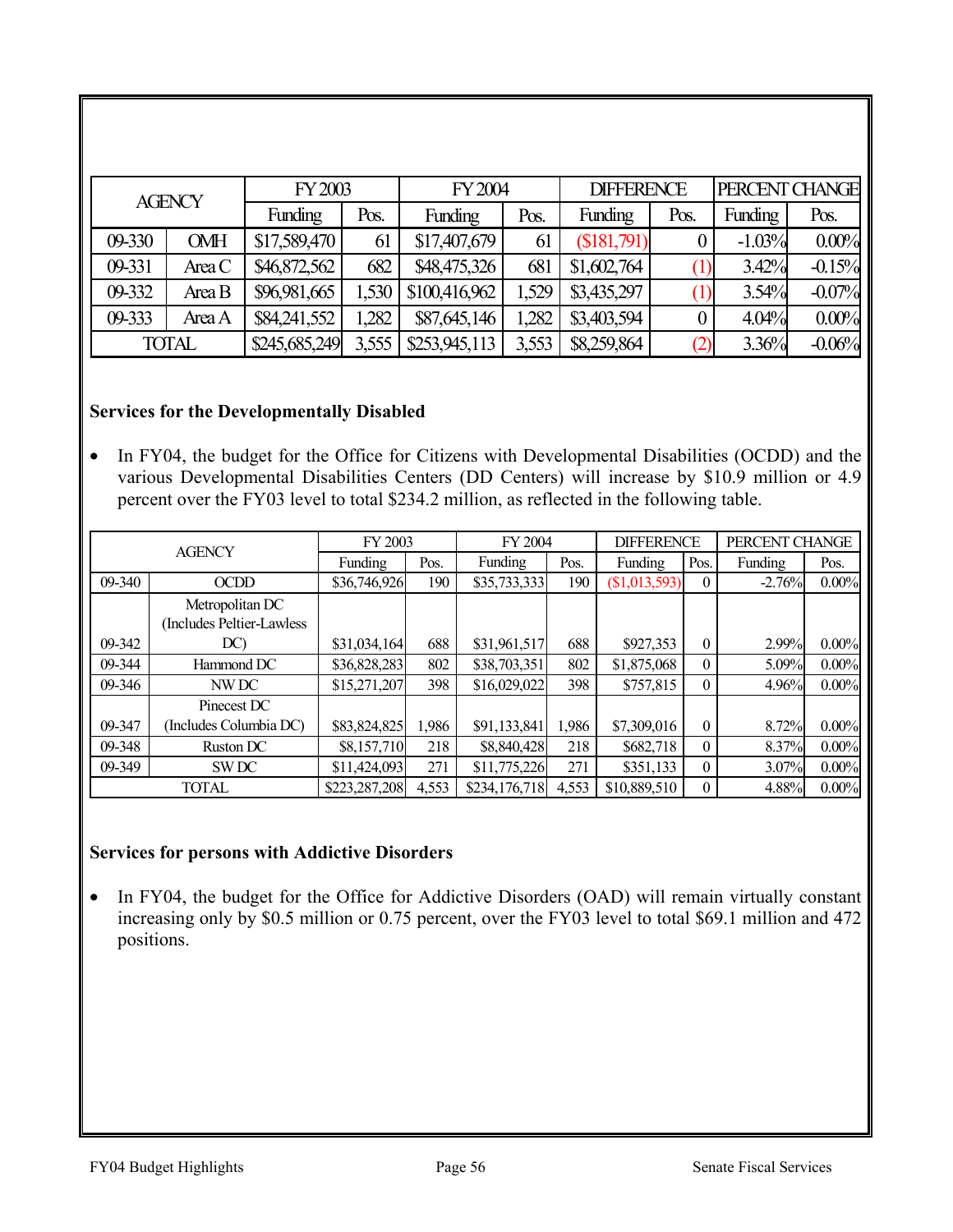# **Social Services**

|                        | <b>FY04 Appropriation Level</b> |               |
|------------------------|---------------------------------|---------------|
| <b>Social Services</b> | <b>State General Fund</b>       | \$188,487,601 |
|                        | <b>Total Means of Financing</b> | \$978,570,334 |

The total means of financing for the Department of Social Services is funded at 84.8 percent of the department's FY03 operating budget.

The department's Table of Organization (T.O.) was decreased by 187 positions to 5,324 for FY04.

### **Significant Budget Items for FY04**

- The Office of Family Support received \$5 million in State General Fund to match \$16.8 million in federal funds for the Child Care Assistance Program for FY04. This funding was necessary to shore up this program, which helps low-income parents afford child care by paying a subsidy towards their weekly or monthly costs. The department's budget had been cut by \$10 million in State General Fund overall in the Governor's Executive Budget, so the \$5 million appropriation restored half of the original cut.
- Three line-item amendments were placed in the Office of Secretary for youth/community programs: \$100,000 for the Louisiana Hope Institute; \$50,000 for Heritage Youth, Inc.; and \$25,000 for the Booker T. Washington Community Outreach Project.
- One line-item amendment was placed in the Office of Family Support for the Berachah Community Development Corporation for the Teen Pregnancy Prevention and Marriage Education Program for \$50,000 in State General Fund.
- One line-item amendment was placed in the Office of Community Services for operational expenses of the Hope House Children's Advocacy Centers in Washington and St. Tammany parishes for \$55,000 in State General Fund.
- Also in the Office of Community Services, \$2 million in Federal Funds was earmarked for transfer to the Department of Corrections for distribution to local juvenile courts. This money will be used to assist with those juveniles who meet the qualifications for Federal Title IV-E money (typically non-adjudicated delinquents).
- One line-item amendment was placed in Rehabilitation Services for personal care attendant services for \$42,465 in State General Fund.
- Act 58 (SB 574) of the 2003 Regular Session of the Legislature created the Strategies to Empower People (or STEP) program in the Department of Social Services. This program will replace the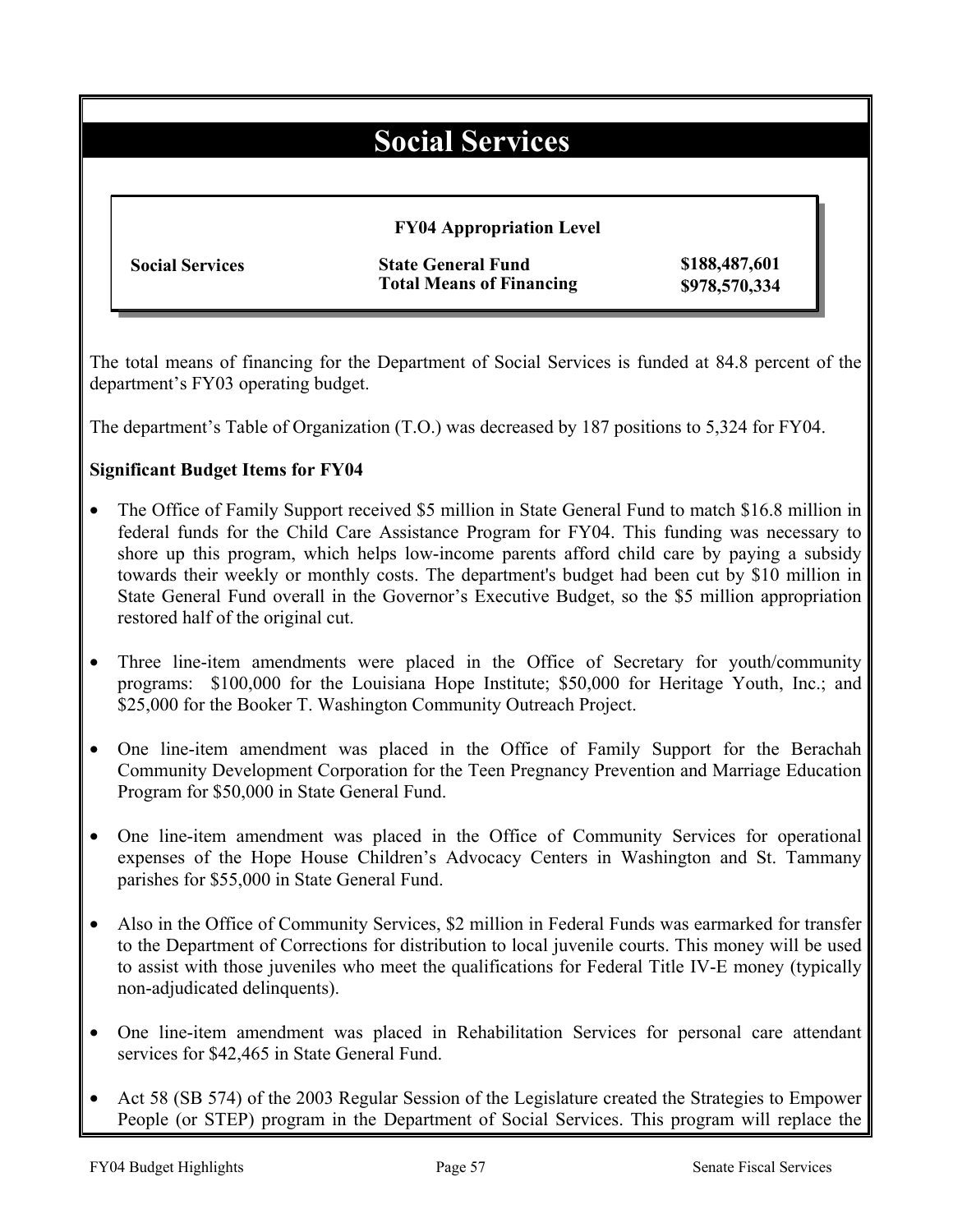FIND Work program in DSS and will be the mechanism through which welfare recipients will be transitioned to the workforce. Two (2) positions were added in both the Workforce Commission and in Workforce Development in the Department of Labor to help administer these new changes. All four positions are to be funded from Temporary Assistance for Needy Families (TANF) money.

### **Temporary Assistance for Needy Families (TANF)**

• TANF initiatives are funded at approximately \$117 million for FY04 (see chart below). It is important to note that FY04 will be the last "big year" for TANF initiatives. The large pot of unexpended funds from prior years that have been used for cash assistance will be gone in FY05. As such, more current year TANF money will be needed to pay for cash assistance and less will be available for initiatives. The amount of TANF funding available for initiatives for FY05 is expected to be around \$22 million.

| <b>FY04 TANF Initiatives</b>   |                            |                           |  |  |  |  |
|--------------------------------|----------------------------|---------------------------|--|--|--|--|
| Literacy                       |                            |                           |  |  |  |  |
| Public Pre-K                   | \$                         | 39,000,000                |  |  |  |  |
| Private Pre-K                  |                            | 8,500,000                 |  |  |  |  |
| Drop-out Prevention            |                            | 4,500,000                 |  |  |  |  |
| After School                   |                            | 9,500,000                 |  |  |  |  |
| <b>Adult Literacy</b>          |                            | 1,500,000                 |  |  |  |  |
| Truancy                        | \$\$\$\$\$                 | 2,430,193                 |  |  |  |  |
| <b>TOTAL LITERACY</b>          |                            | 65,430,193                |  |  |  |  |
| <b>Employment</b>              |                            |                           |  |  |  |  |
| <b>Job Skills</b>              |                            | 11,750,000                |  |  |  |  |
| Microenterprise Development    |                            | 641,666                   |  |  |  |  |
| <b>Incarcerated Job Skills</b> |                            | 2,000,000                 |  |  |  |  |
| Post-release programs          |                            | 4,500,000                 |  |  |  |  |
| <b>TOTAL EMPLOYMENT</b>        | \$<br>\$<br>\$<br>\$<br>\$ | 18,891,666                |  |  |  |  |
|                                |                            |                           |  |  |  |  |
| <b>Family Stability</b>        |                            |                           |  |  |  |  |
| Teen Pregnancy                 | \$                         | 6,500,000                 |  |  |  |  |
| Domestic Abuse                 |                            | 3,166,666                 |  |  |  |  |
| <b>Community Response</b>      |                            | 3,000,000                 |  |  |  |  |
| <b>Fatherhood Initiatives</b>  |                            | 750,000                   |  |  |  |  |
| <b>Family Strengthening</b>    |                            | 500,000                   |  |  |  |  |
| <b>CASA</b>                    |                            | 4,830,000                 |  |  |  |  |
| Drug Courts                    |                            | 5,000,000                 |  |  |  |  |
| <b>Substance Abuse</b>         |                            | 4,166,666                 |  |  |  |  |
| At-risk Children/Mental Health |                            | 1,750,000                 |  |  |  |  |
| <b>Abortion Alternatives</b>   | \$\$\$\$\$\$\$\$\$\$\$     | 1,500,000                 |  |  |  |  |
| <b>TOTAL FAMILY STABILITY</b>  |                            | $\overline{31}, 163, 332$ |  |  |  |  |
|                                |                            |                           |  |  |  |  |
| <b>Other</b><br>DOA Oversight  |                            | 1,600,000                 |  |  |  |  |
| Caseworker Training            |                            | 750,000                   |  |  |  |  |
| <b>TOTAL OTHER</b>             | $rac{1}{3}$                | 2,350,000                 |  |  |  |  |
|                                |                            |                           |  |  |  |  |
| <b>GRAND TOTAL</b>             | \$                         | 117,835,191               |  |  |  |  |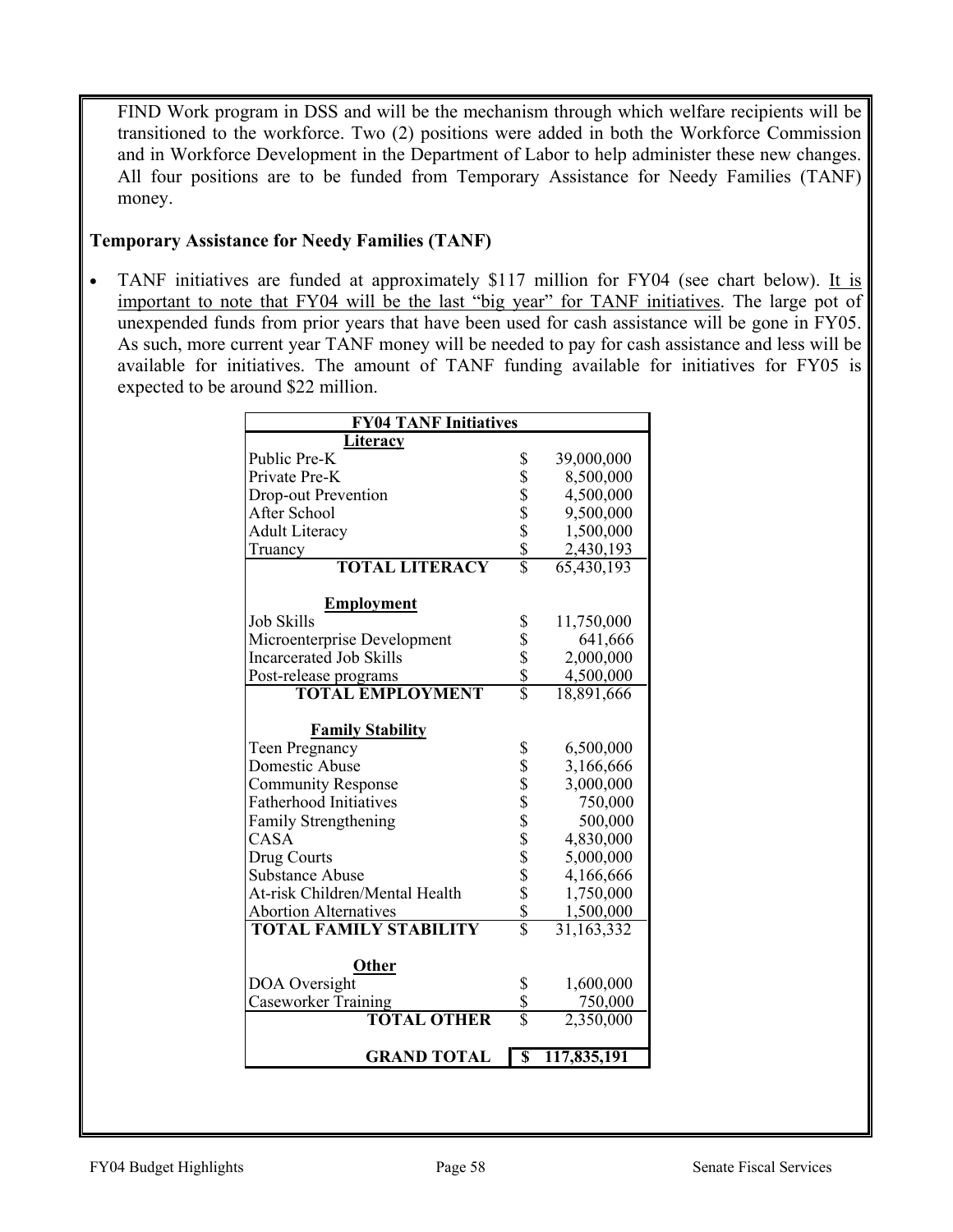# **Natural Resources**

|                          | <b>FY04 Appropriation Level</b> |               |
|--------------------------|---------------------------------|---------------|
| <b>Natural Resources</b> | <b>State General Fund</b>       | \$8,408,213   |
|                          | <b>Total Means of Financing</b> | \$133,970,667 |

The total means of financing for the Department of Natural Resources is funded at 75.8 percent of the department's FY03 operating budget.

The department's Table of Organization (T.O.) was increased by 12 positions to 505 for FY04.

- The decrease in the department's budget is due mainly to non-recurring carry forwards totaling about \$65 million. These non-recurring carry forwards consist of statutory dedications from the Wetland Conservation and Restoration Fund and federal dollars from the Coastal Wetlands Planning Protection and Restoration Act (CWPPRA) as several coastal restoration projects were completed in FY03.
- Act 14 restored the Office of State Lands back to the Division of Administration, along with its full funding of \$3.5 million in Fees and Self-generated Revenues and 24 positions. The House of Representatives had placed an amendment transferring \$3.5 million in Fees and Self-generated Revenues to move the State Lands Office from the Division of Administration to the Office of the Secretary, including 23 positions. One position had been deleted.
- A recurring theme during the 2003 Regular Session of the Legislature was the need for more emphasis to be placed on restoration of Louisiana's coastline. An amendment was placed in Act 14 for a total of \$30.7 million (\$23 million in Statutory Dedications from the Wetland Conservation and Restoration Fund and \$7.7 million in Federal Funds) for expenses related to implementing a coast-wide feasibility study, including nine 9 positions.
- A total of \$315,103 in State General Fund and four 4 positions was restored to the Ground Water Resources Commission in the Office of Conservation in Act 14.
- Other significant budget items include the following amendments:
	- A line-item amendment for \$53,891 in State General Fund in the Office of the Secretary for expenses related to an increase in coastal projects, including 1 position.
	- An amendment for \$62,055 (\$32,560 in Statutory Dedications from the Oil and Gas Regulatory Fund and \$29,495 in Federal Funds) in the Office of Conservation for 1 position for enforcement of the Integrity Management Program for Hazardous Liquids Operators due to passage of Act 711 (HB 1323) of the 2003 Regular Session of the Legislature.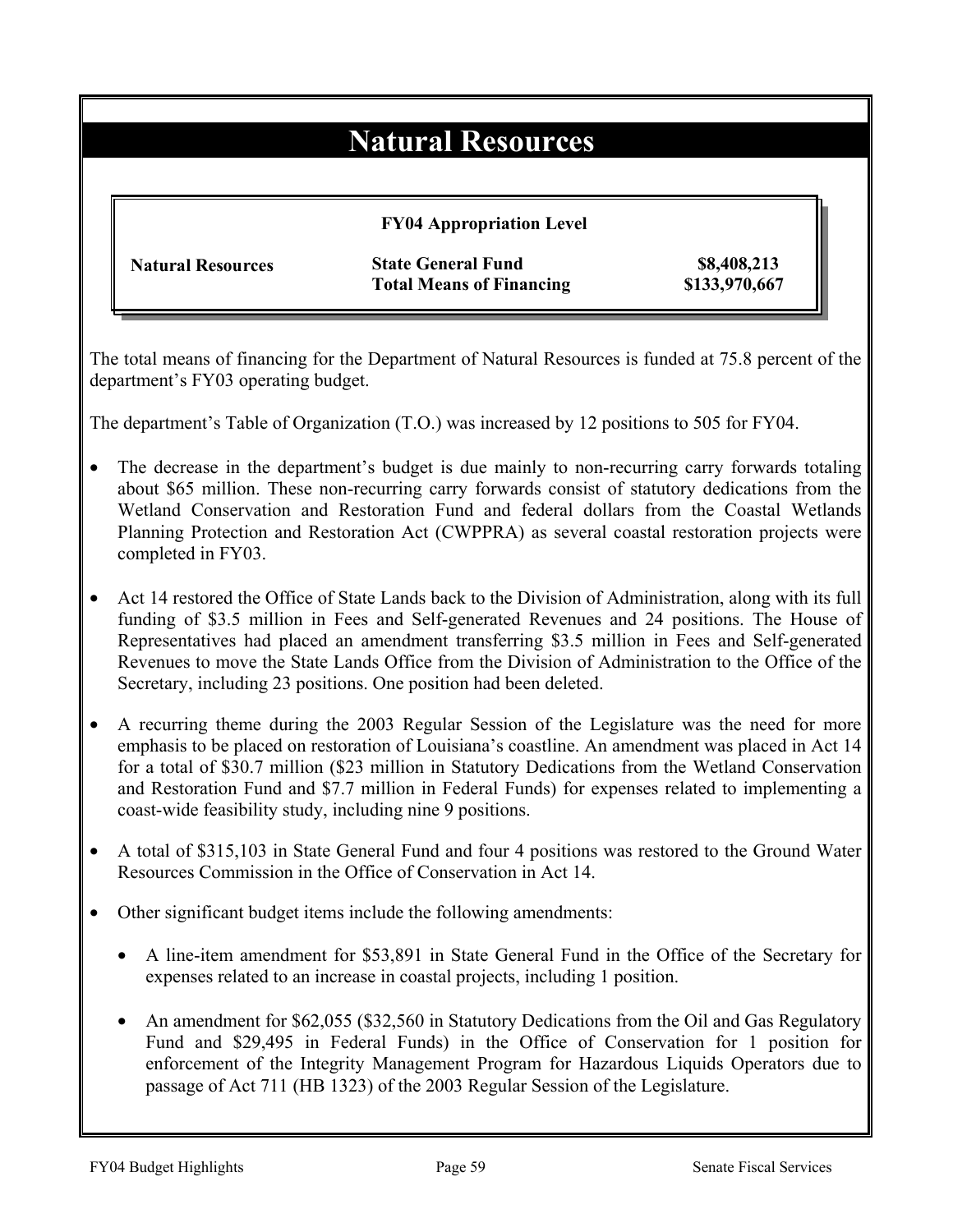- An amendment for \$490,780 (\$340,400 in Statutory Dedications from the Oil and Gas Regulatory Fund and \$150,380 in Federal Funds) in the Office of Conservation for 4 positions for review and assessment of pipeline operators' risk analysis and integrity management plans for intrastate pipelines located in Louisiana due to passage of Act 879 (HB 1327) of the 2003 Regular Session of the Legislature.
- An amendment for operational expenses and 5 positions in the amount of \$175,899 in Statutory Dedications from the Mineral Resources Audit and Collection Fund in the Office of Mineral Resources.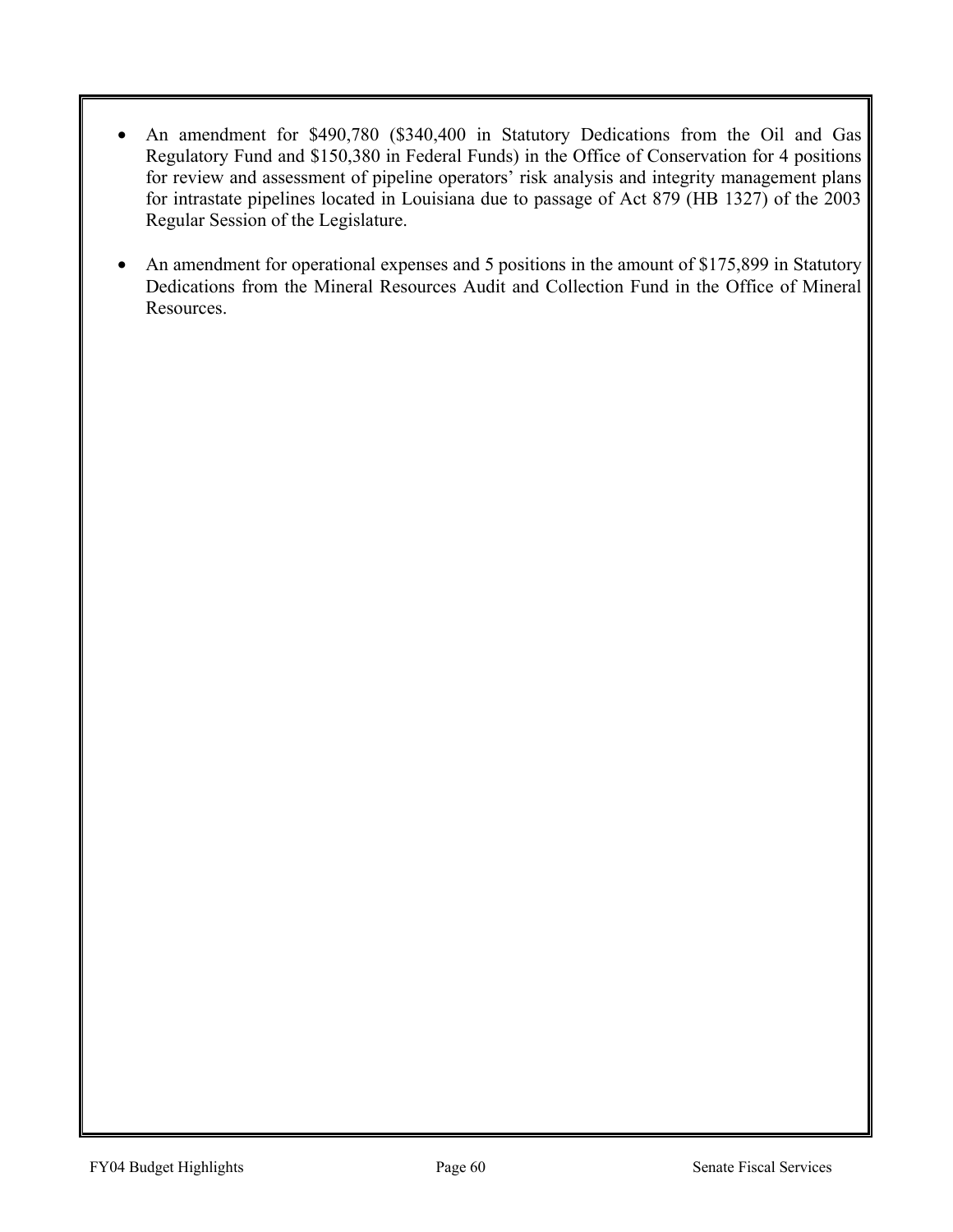# **Department of Revenue**

| <b>FY04 Appropriation Level</b> |                                                              |                              |  |
|---------------------------------|--------------------------------------------------------------|------------------------------|--|
| Revenue                         | <b>State General Fund</b><br><b>Total Means of Financing</b> | \$42,143,474<br>\$81,147,757 |  |

The total means of financing for the Department of Revenue is funded at 98.3 percent of the department's FY03 operating budget.

The department's Table of Organization (T.O.) was decreased by 35 positions to 942 for FY04.

### **Use of the Tax Amnesty Program Proceeds**

• The Department of Revenue received an additional \$32.7 million in State General Fund in FY04 to cover existing services that were funded with Tax Amnesty Program proceeds in previous fiscal years.

#### **The Tax Integration System**

• The Department of Revenue will spend \$4.1 million in State General Fund in FY04 for the second phase of the Tax Integration System and the associated costs.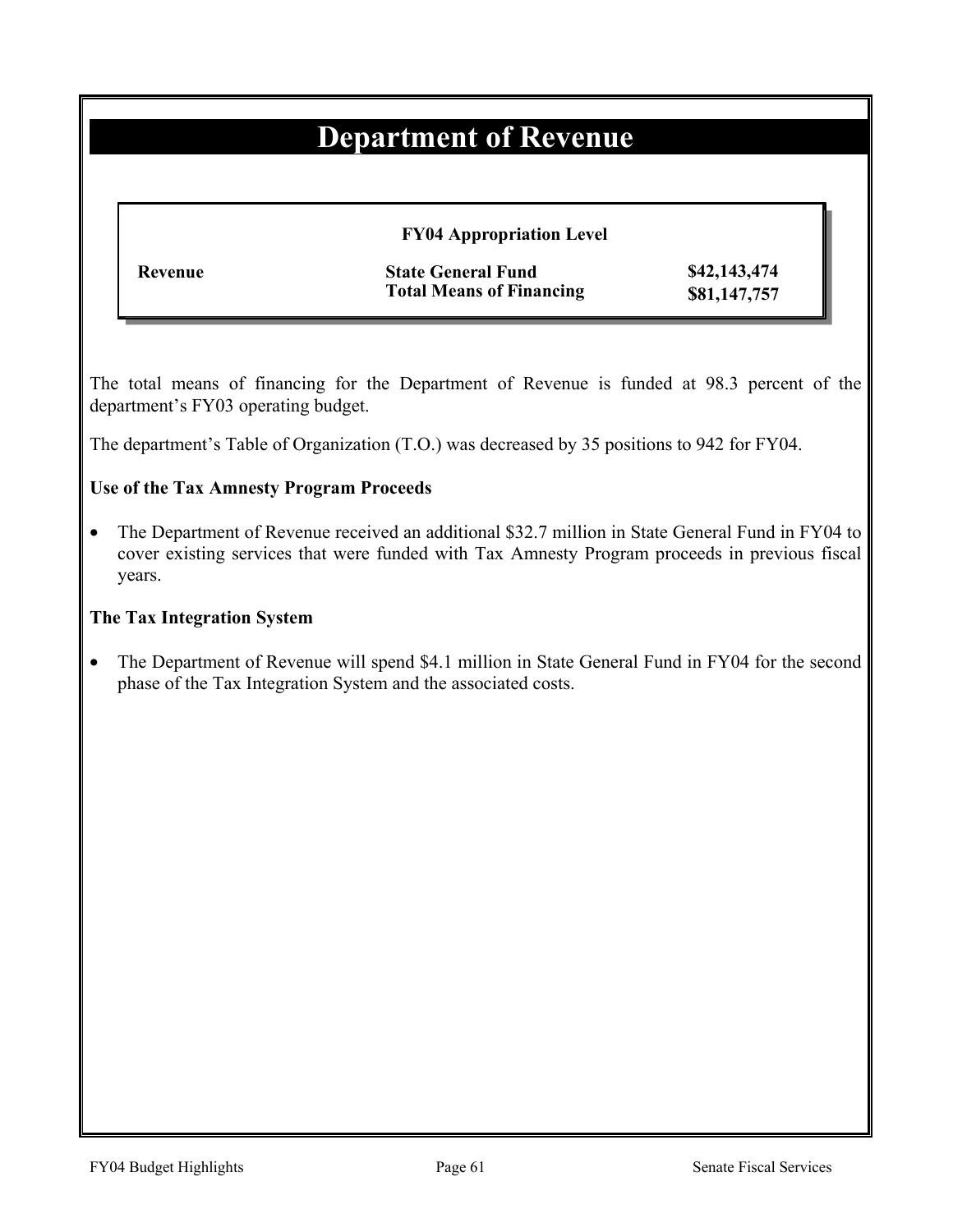# **Environmental Quality**

| <b>FY04 Appropriation Level</b> |                                                              |                               |  |
|---------------------------------|--------------------------------------------------------------|-------------------------------|--|
| <b>Environmental Quality</b>    | <b>State General Fund</b><br><b>Total Means of Financing</b> | \$12,927,087<br>\$138,856,714 |  |

The total means of financing for the Department of Environmental Quality is funded at 108.6 percent of the department's FY03 operating budget.

The department's Table of Organization (T.O) was increased by 8 positions to 1,010 for FY04.

- The Office of Environmental Assessment received additional funding of \$0.6 million in Statutory Dedications from the Environmental Trust Fund and 2 positions in the base budget for vehicle emissions inspection and maintenance as part of the implementation of new, federally mandated, on-board diagnostic test requirements in the Baton Rouge area. This is in response to Baton Rouge being classified as an ozone non-attainment area.
- The department received a line-item amendment for \$0.3 million in Statutory Dedications from the Environmental Trust Fund, including 6 positions, to establish a Criminal Investigation Section in the Office of the Secretary. A large part of the need for this section is due to reports of widespread fraud with the Waste Tire Program. People in other states have been bringing in waste tires from their state to Louisiana to collect on a \$2 per tire disposal fee, which has depleted the balance of the Waste Tire Fund.
- A total of \$0.3 million in statutory dedications and Federal Funds was added to move 4 positions for the community outreach section in the Office of the Secretary.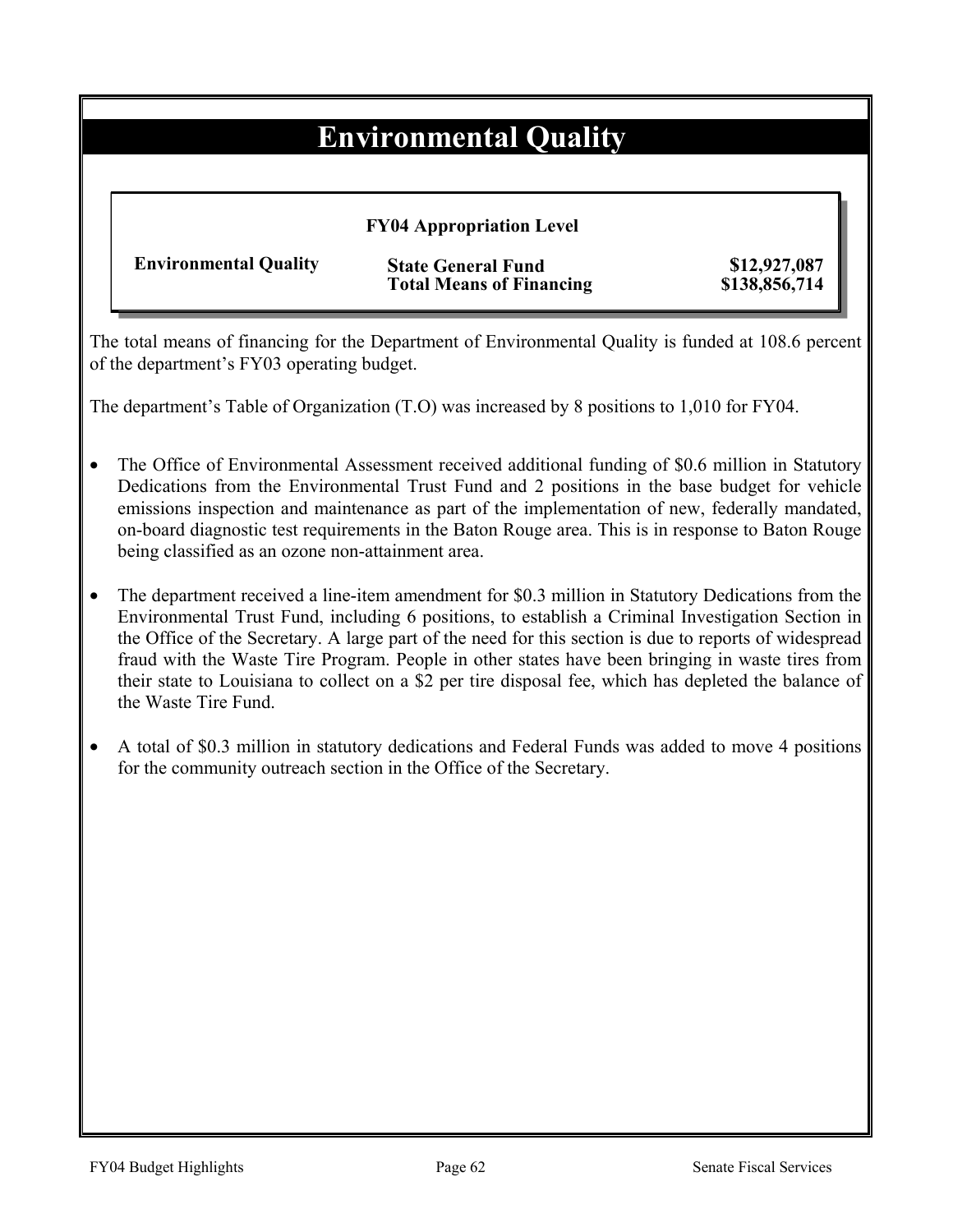## **Labor**

# **FY04 Appropriation Level**

**Labor State General Fund Total Means of Financing**

 **\$2,070,428 \$229,208,736**

The total means of financing for the Department of Labor is funded at 55.5 percent of the department's FY03 operating budget.

The department's Table of Organization (T.O.) was increased by 2 positions to 1,208 for FY04.

- The Department of Labor had significant overall reductions in Statutory Dedications (-\$109.2) million) and in Federal Funds (-\$72.5 million). This is due mainly to non-recurring carry-forwards (-\$110.1 million total); non-recurring of the final Welfare-to-Work grant which ended in January 2003 (-\$8.5 million total); decreasing of Federal Funds to more accurately reflect historical spending patterns of the department (-\$31.6 million); and non-recurring of the Reed Act (-\$26.5) million Statutory Dedications).
- A total of \$874,460 in Statutory Dedications and Federal Funds was added for AST costs (Administrative, Services and Technical) in the Office of Workforce Development.
- A couple of amendments from State General Fund were added in the Office of Workforce Development:

\$400,000 — New Orleans Computer Technical Village; and, \$300,000 — New Orleans Opportunities Industrialization Center.

• Two (2) positions were also added to the Office of Workforce Development per Act 58 (SB 574) of the 2003 Regular Session of the Legislature, which created the Strategies to Empower People (STEP) program in the Department of Social Services. This program will replace the FIND Work program in DSS and will be the mechanism through which welfare recipients will be transitioned to the workforce. These positions mirror 2 positions added in the Workforce Commission for the same purpose. All 4 positions are to be funded from Temporary Assistance for Needy Families (TANF) money.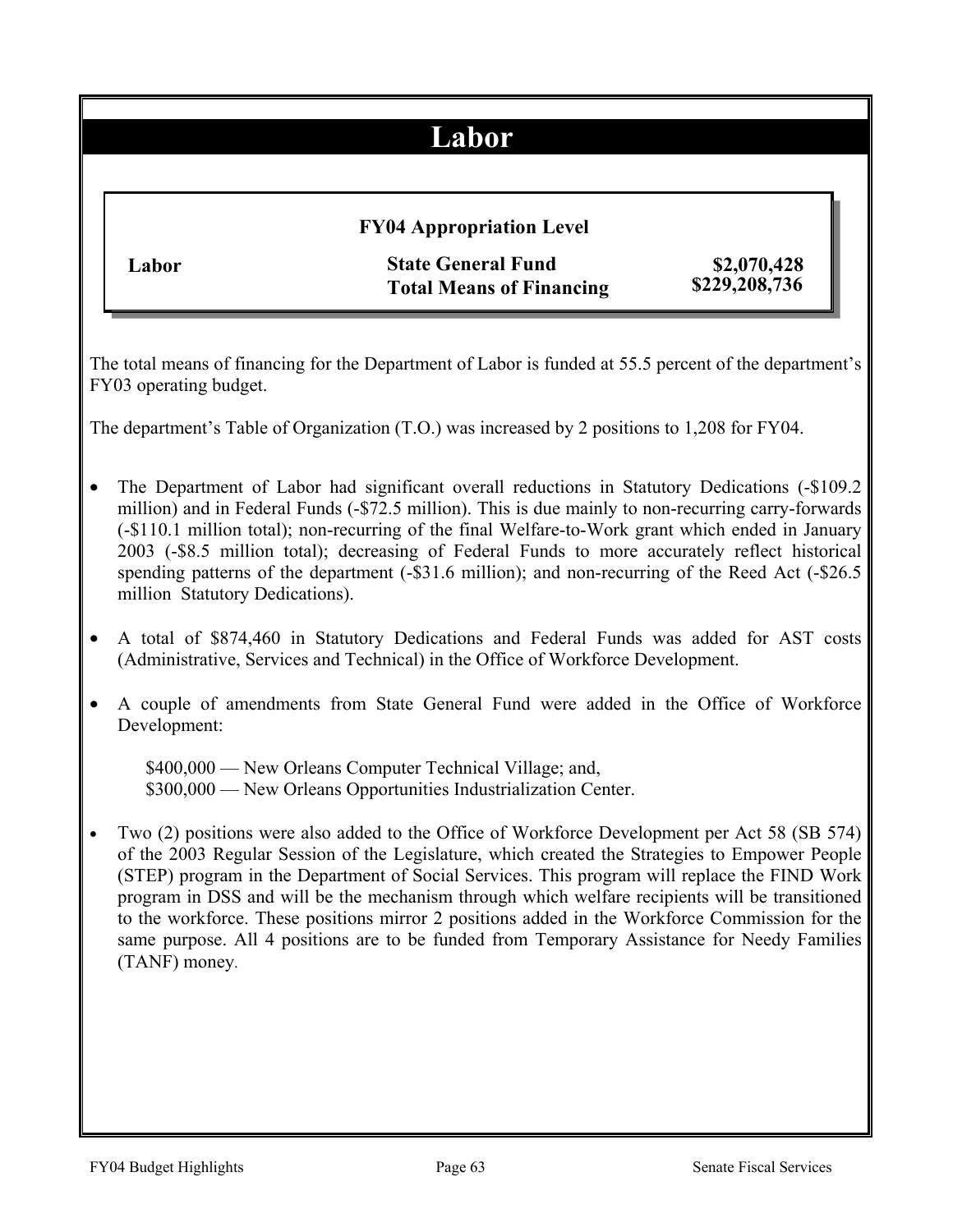# **Wildlife and Fisheries**

|                               | <b>FY04 Appropriation Level</b>                              |                     |
|-------------------------------|--------------------------------------------------------------|---------------------|
| <b>Wildlife and Fisheries</b> | <b>State General Fund</b><br><b>Total Means of Financing</b> | \$0<br>\$96,176,162 |

The total means of financing for the Department of Wildlife and Fisheries is funded at 120.0 percent of the department's FY03 operating budget.

The department's Table of Organization (T.O.) remained the same at 792 positions for FY04.

### **Pay Raise For Enforcement Agents Statewide**

- Wildlife agents were provided a 10 percent pay raise during the course of the FY03 budget cycle. Funding for the annualization of the pay raise for FY04 is from statutory dedications.
- The source of revenue for the statutory dedication had previously been deposited into the State General Fund from the Atchafalaya Wildlife Management Area (WMA) mineral revenue. The Division of Administration diverted \$9 million of what would have been State General Fund into the Conservation Fund last fall when the mineral contract expired on the WMA and was renewed with the stipulation that the money generated go into the Conservation Fund. A portion of the Conservation Fund is now available to the department for the pay raise, although without initial legislative approval.

### **Federal Funding for Hurricane Related Damages to Coastal Fisheries Habitats**

- Through line-item amendments, the department has approximately \$11.6 million in Federal Funds appropriated to provide direct assistance to coastal fisheries habitats, shrimpers, and the seafood industry due to hurricane-related damages.
- Federal funding of approximately \$1.4 million has also been provided for development of shortterm and long-term oyster reef restoration projects.

### **Other Significant Budget Adjustments**

- A line-item amendment was provided in the Office of the Secretary in the amount of \$50,000 in Statutory Dedications from the Conservation Fund to the Louisiana Charter Boat Association for printing and distribution of materials promoting Louisiana's charter boat industry.
- A line-item amendment allocating \$100,000 from the Office of Fisheries for aquatic weed control at Bayou Desiard in Ouachita Parish was vetoed by the governor because funds were already provided for eradication of aquatic weeds in the base budget.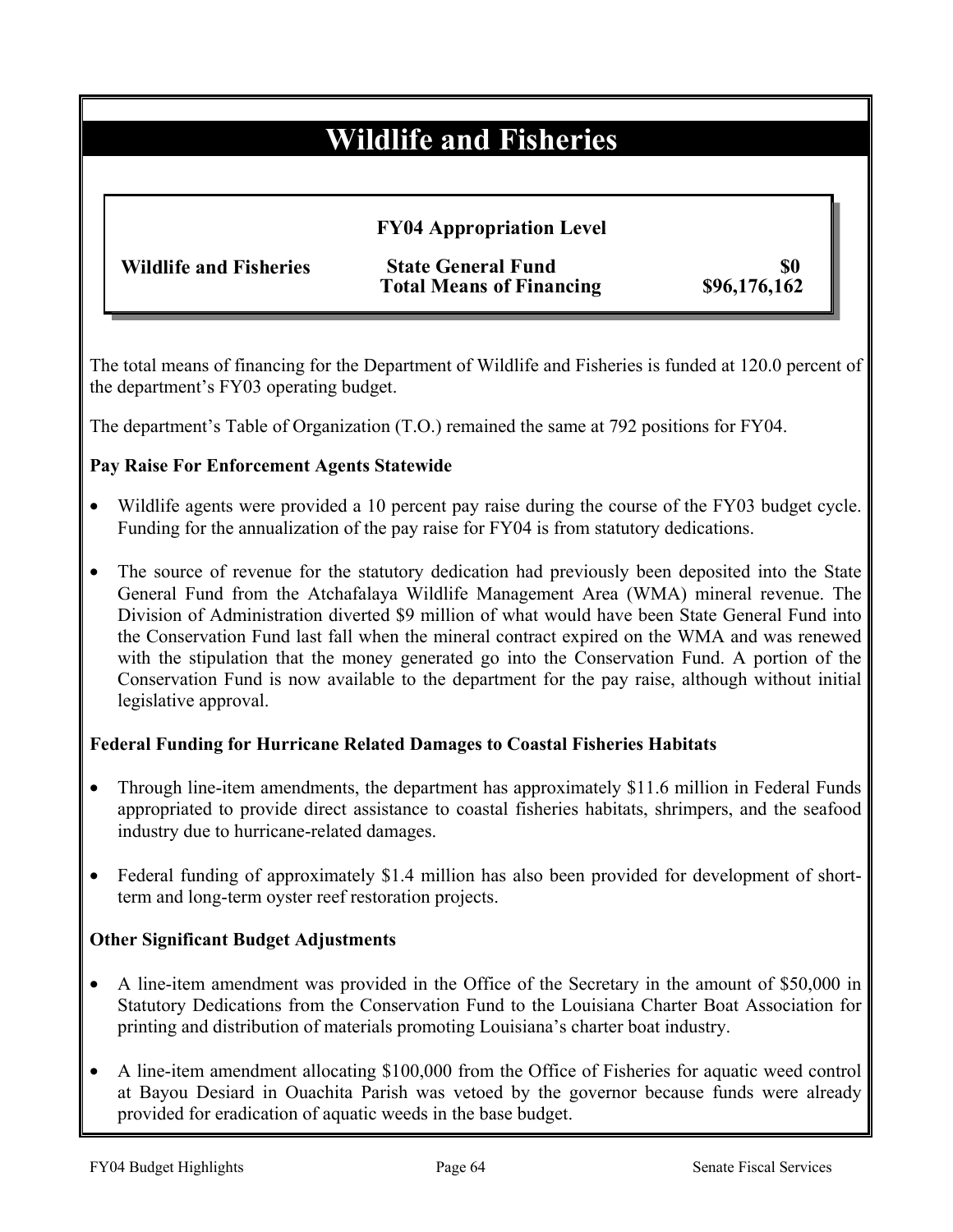# **Department of Civil Service**

**FY04 Appropriation Level**

**Civil Service State General Fund \$1,844,649 Total Means of Financing \$12,966,492** 

The total means of financing for the Department of Civil Service is funded at 104.0 percent of the department's FY03 operating budget. This department includes State Civil Service, Municipal Fire and Police Civil Service, Ethics Administration, State Police Commission, and the Division of Administrative Law.

The department's Table of Organization (T.O.) was decreased by 7 positions to 174 for FY04.

There are no major budgetary changes for this department.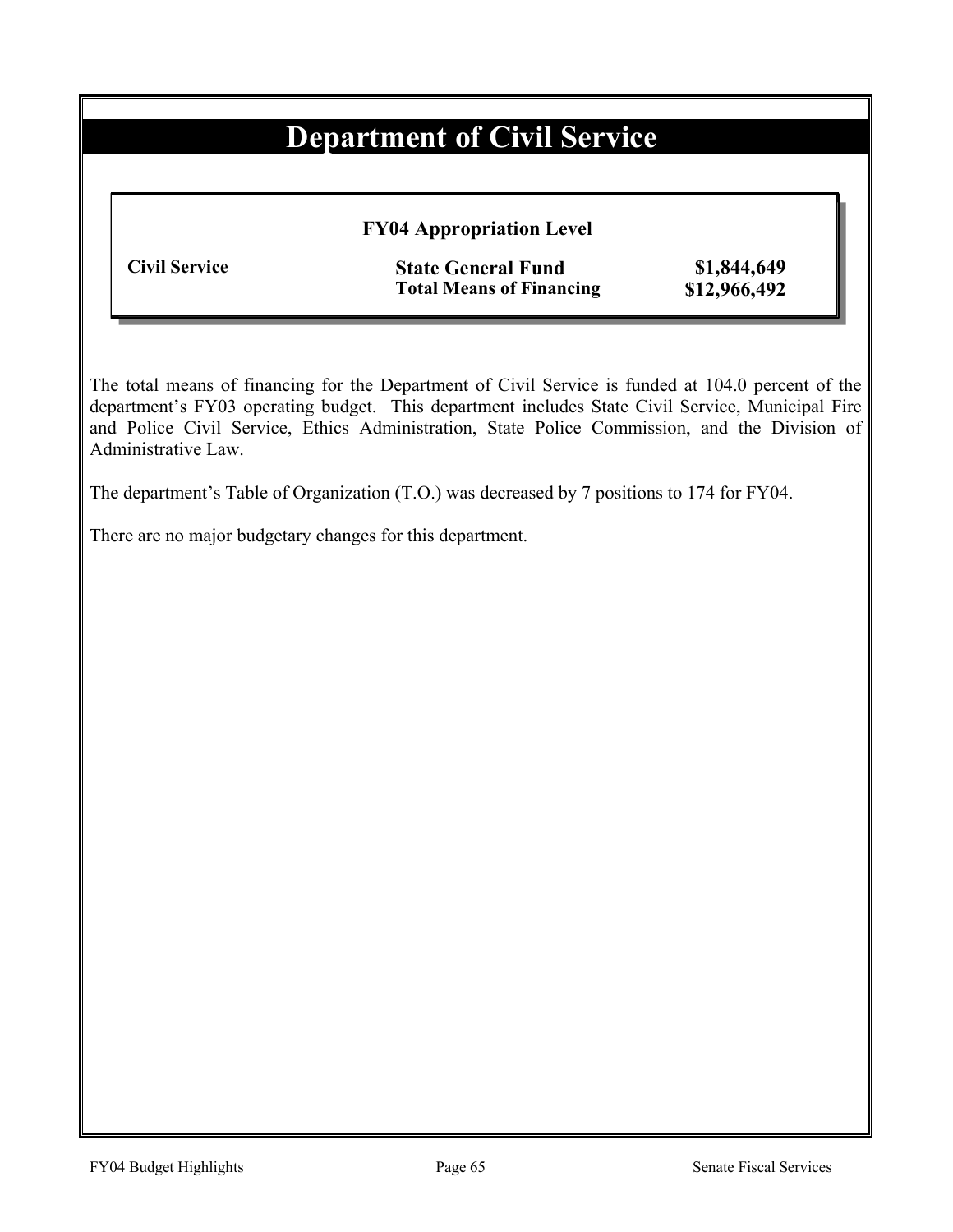## **Retirement Systems**

### **FY04 Appropriation Level**

### **Refining State General Fund \$1,066,108 Total Means of Financing \$1,066,108**

The total means of financing for the Retirement Systems is funded at 9.4 percent of the systems' FY03 operating budget. These systems include the Louisiana State Employees' Retirement System (LASERS) and the Teachers' Retirement System (TRS). This appropriation is only for the administrative costs of operating these retirement systems.

There is no Table of Organization (T.O.) for either of these systems.

Act 14 contains \$33.8 million in Schedule 20 for the increases in retirement costs for state agencies that was allocated to the agencies by the Division of Administration and approved by the Joint Legislative Committee on the Budget at its July meeting.

Act 14 reflects a \$10.3 million decline in Unfunded Accrued Liability (UAL) payments to two (2) state retirement systems: the Louisiana State Employees' retirement System (LASERS) and the Teachers' Retirement System (TRS). The Public Retirement Systems Actuarial Committee voted in May 2003 to apply \$11.0 million in Texaco Settlement Funds to the two (2) systems' UAL payments. As a result, \$4.9 million in UAL payments were completely eliminated for LASERS, and \$5.4 million in payments were eliminated for the TRS. The TRS is still appropriated \$1.1 million for UAL payments in FY 03- 04.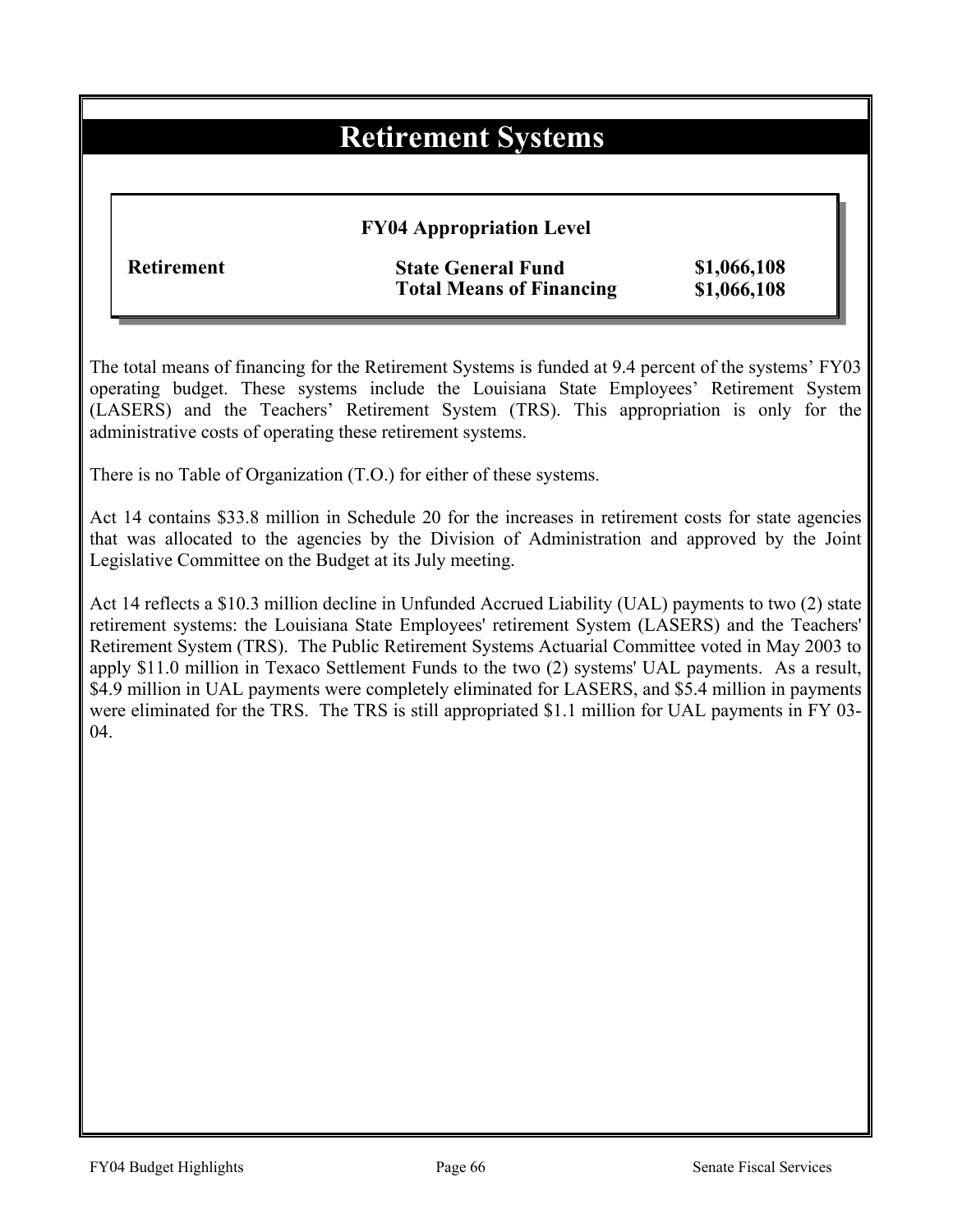# **Higher Education**

| <b>Higher Education</b> | <b>State General Fund</b>       | \$1,045,584,118 |
|-------------------------|---------------------------------|-----------------|
|                         | <b>Total Means of Financing</b> | \$2,230,161,267 |

The total means of financing for Higher Education is funded at 110.8 percent of the FY03 operating budget.

This appropriation includes the Board of Regents, the Louisiana Universities Marine Consortium (LUMCON), and boards and institutions under the management of the Louisiana State University System, the Southern University System, the University of Louisiana System, and the Louisiana Community and Technical Colleges System.

The higher education Table of Organization (T.O.) was decreased by 8 positions to 161 for FY04.

### **Funding of Statewide Adjustments**

Group Insurance Adjustment

• A total appropriation of \$17.1 million department wide to Higher Education for the group insurance adjustment included \$15.9 million in State General Fund. These funds are provided for the purpose of funding the increase in group health insurance premiums for employees.

Risk Management Adjustment

• Higher Education was appropriated \$11.2 million department wide in State General Fund for the purpose of funding the risk management adjustment for the current fiscal year. The total amount of funding provided for the increase in risk management premiums is \$17.1 million.

Annualization of FY03 Classified State Employee Merit Increases

• An appropriation of \$3.6 million in State General Fund was made department wide to Higher Education for the costs to annualize FY03 classified state employee merit increases. The Executive Budget provided \$4,967,078 for this activity, but that amount was reduced during the legislative process. These costs represent that portion of merit increases that were given in the previous fiscal year that will be paid in the current fiscal year.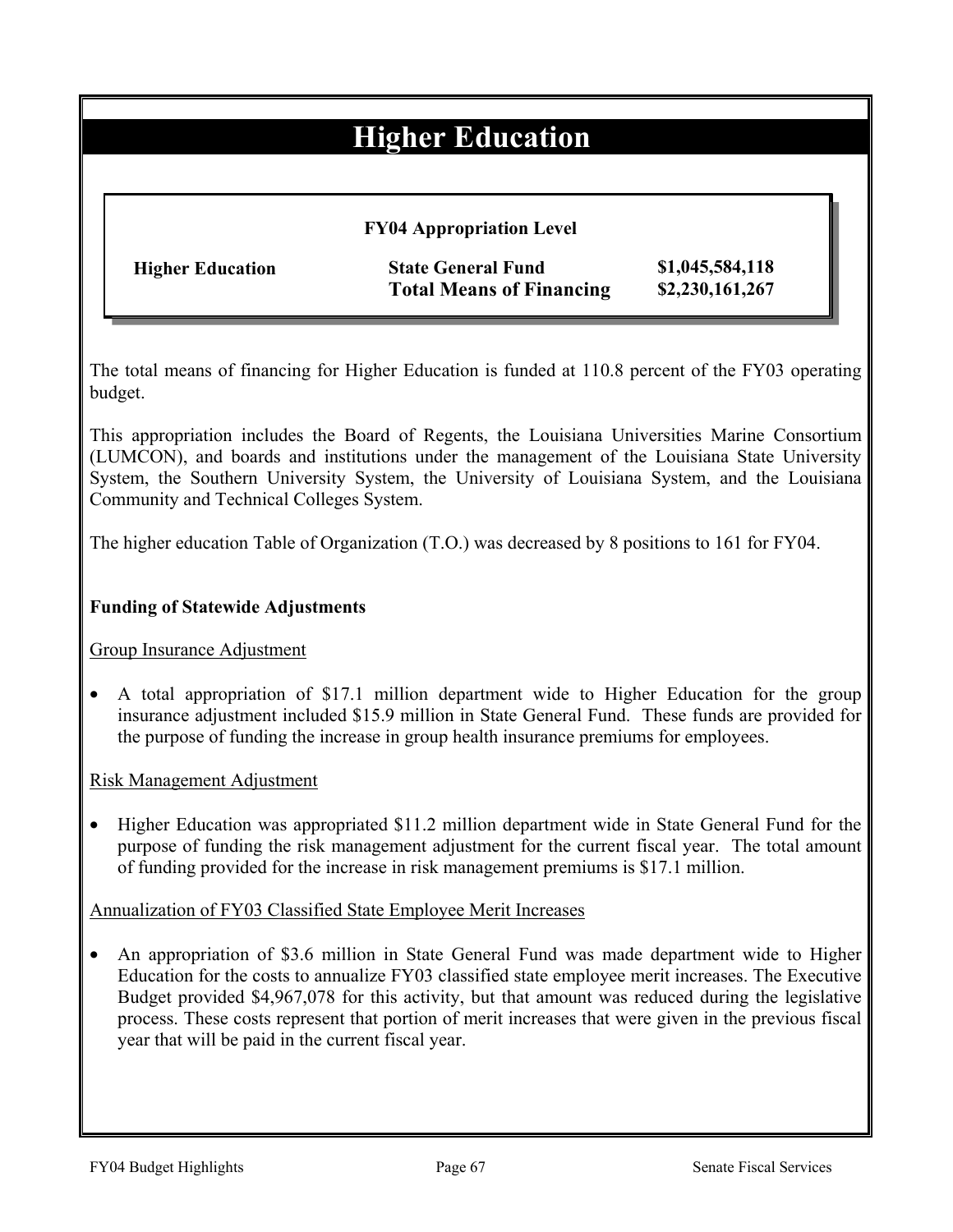## FY04 Classified State Employee Merit Increases

• Higher Education was appropriated \$6 million department wide in State General Fund for the purpose of funding classified state employee merit increases for the current fiscal year. This amount represents full funding of this activity as requested in the Executive Budget. These costs represent that portion of merit increases that will be granted to classified state employees during the current fiscal year.

## **Academic Excellence Fee**

- Act 1132 of 2003 Regular Session authorizes the Southern University System, the Louisiana State University System, the University of Louisiana System, and the Louisiana Community and Technical College System to assess an academic excellence fee for students effective for the Fall of 2003.
	- For the four-year universities, the fee per student shall not exceed \$10 per credit hour and shall not exceed \$120 per academic session. For the community and technical colleges, the fee per student may not exceed \$7.50 per credit hour and shall not exceed \$90 per academic session. The fee will not be payable by the state on behalf of any student receiving an award under the Tuition Opportunity Program for Students.
	- According to the Fiscal Note, this measure is anticipated to increase self-generated revenues by about \$37.7 million for imposing the maximum fee as follows: LSU System, \$15.5 million; Southern University System, \$3.2 million, University of Louisiana System, \$16 million, and the Louisiana Community and Technical College System, \$3 million. The Fiscal Note assumes that no Louisiana Technical College students will pay the fee and that twenty-five percent of the community colleges will have the fee waived due to hardship.
- Act 963 of 2003 authorizes the Southern University and Louisiana State University Systems to impose an increase in the facilities use and maintenance fee at Southern University at New Orleans and the University of New Orleans, respectively.
	- The fee may be increased by \$60 per semester for full-time students and applied proportionally for part-time and summer session students. The fee will not be payable by the state on behalf of any student receiving an award under the Tuition Opportunity Program for Students.
	- According to the Fiscal Note, an assessment of the maximum fee increase will increase selfgenerated revenues by \$2.2 million per year as follows: Southern University at New Orleans, \$400,000; and the University of New Orleans, \$1.8 million.

## **Higher Education Performance and Quality Improvement Distribution Pool**

• The Board of Regents was appropriated \$5.25 million in Higher Education Performance and Quality Improvement Distribution Pool funds for the current fiscal year. These funds will be distributed in accordance with a plan developed and adopted by the Board of Regents and approved by the Division of Administration. These funds will be used to assist the four-year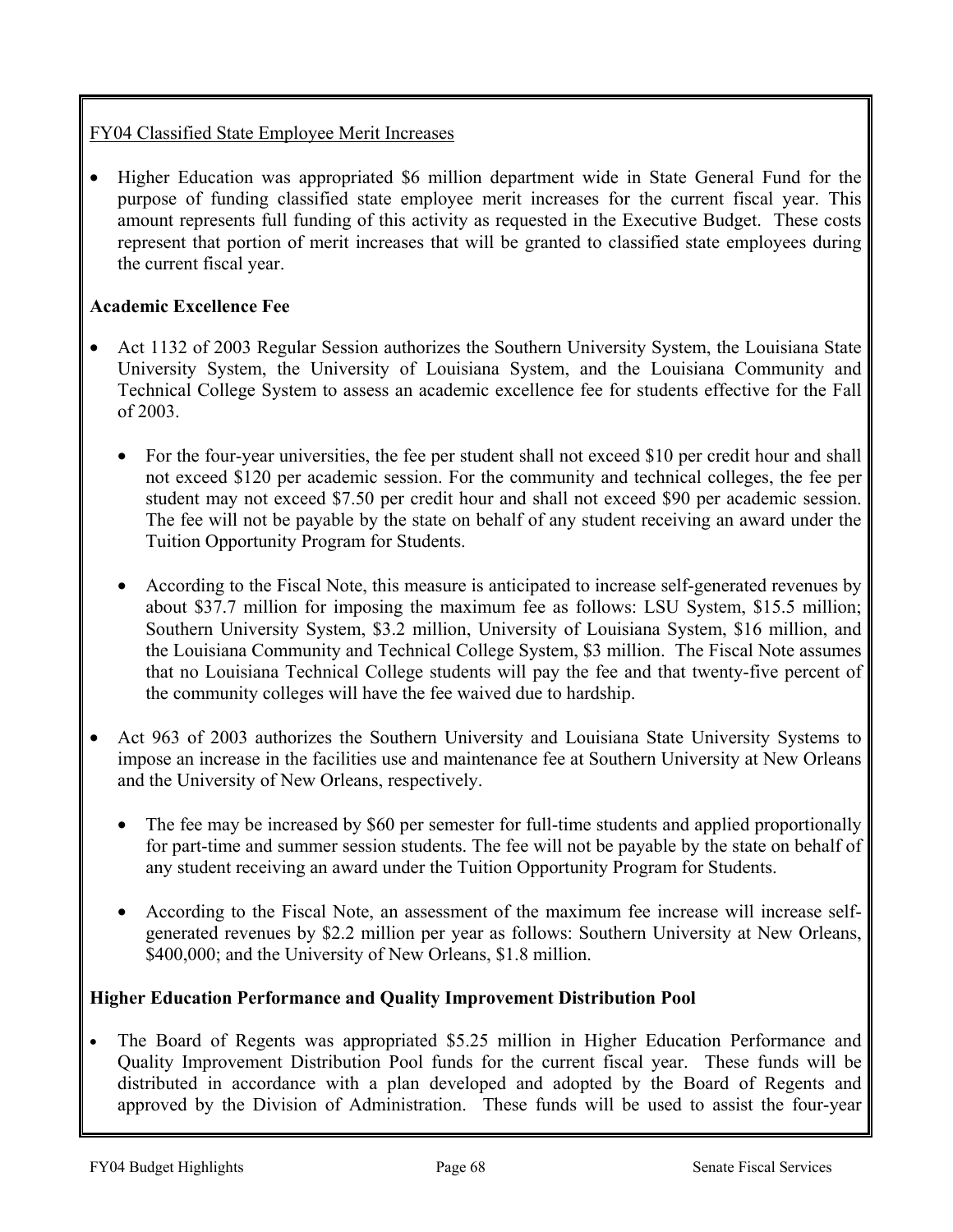institutions with implementation of admissions criteria framework established by the *Master Plan for Public Post-Secondary Education*. Emphasis will be placed on the roles of the universities in each system and will be provided to stabilize budgets, increase accountability, and for the achievement of the goals established in the plan.

### **Community and Technical Colleges Pool**

• The amount of \$5 million was appropriated to the Community and Technical Colleges Development Pool Fund. These funds will be allocated for the further development of community and technical colleges and academic centers to be distributed in accordance with a plan developed by the management boards and the Board of Regents and approved by the Division of Administration. These funds will be provided for the growth in the existing community colleges and for the enrollment, expansion, and development of new community colleges around Louisiana. This fund may aid in the development and operation of the Delta Community College in northeast Louisiana and the growing enrollment from 3,000 to 4,300 students at the Baton Rouge Community College. The amount of \$7.6 million was provided from the community and technical colleges pool in the prior fiscal year.

## **Health Care Workforce Development**

• The Board of Regents was appropriated \$2.7 million for Health Care Workforce Development. These funds are intended to support the activities of the Healthworks Commission created by Act 157 of the 2002 First Extraordinary Session of the Legislature. The Commission was created to address health care workforce and education issues. The Commission is required to study and make recommendations on at least the following workforce and education issues related to recruitment, program capacity, and access. The funding provided for Health Care Workforce Development shall be as follows:

| <b>Institution</b>                                                                      | <b>Purpose</b>                                                                                                                                                                   | Amount                                             |
|-----------------------------------------------------------------------------------------|----------------------------------------------------------------------------------------------------------------------------------------------------------------------------------|----------------------------------------------------|
| Delgado Community College<br>La. Health Works Commission<br>Southeastern La. University | Nurse and allied health workforce training<br>Two positions and expenses<br>Nurse and allied health programs<br>LSU, SU, UL, LCTCS Schools Health and Nursing Education Programs | \$1,600,000<br>\$100,000<br>\$300,000<br>\$700,000 |
| <b>Total</b>                                                                            |                                                                                                                                                                                  | \$2,700,000                                        |

## **University of Louisiana at Monroe – Funding for Pharmacy and Health Sciences**

• The appropriation for the University of Louisiana at Monroe included enhanced funding of \$1.5 million in State General Fund for the Pharmacy Program. The amount of \$1 million was added in the Executive Budget for additional costs associated with the Pharmacy and Health Sciences programs to include funding for the retention and recruitment of faculty and program accreditation. Another \$500,000 was added by line-item amendment for operating expenses of the Pharmacy Program. The program needs at least 12.5 full time equivalent faculty positions to meet clinical rotation needs.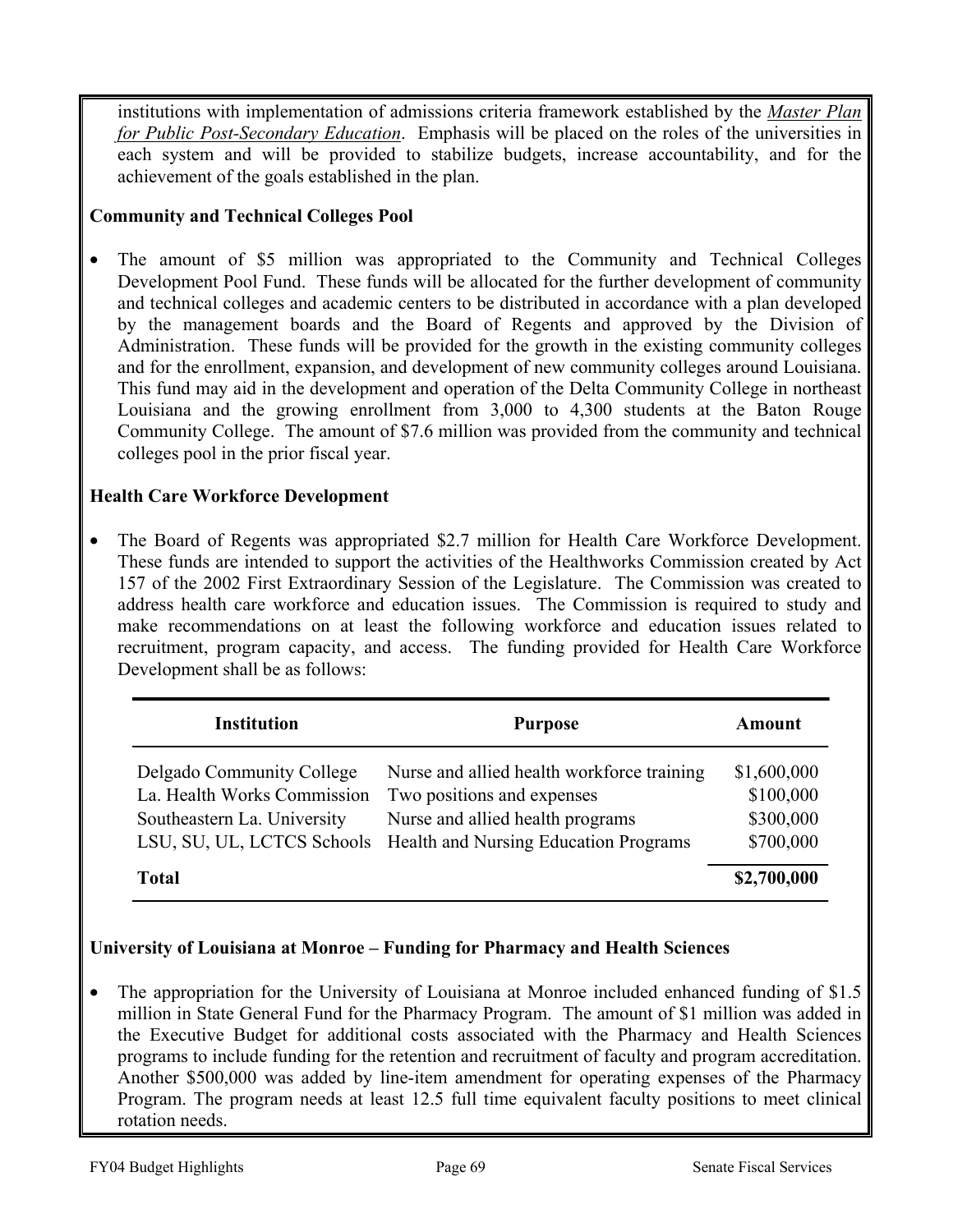# **Faculty Recruitment at the LSU Health Sciences Centers**

• The LSU Board of Supervisors will distribute a State General Fund appropriation of \$1.5 million for faculty recruitment packages between the LSU Health Sciences Center – New Orleans and LSU Health Sciences Center – Shreveport. Both campuses have or anticipate having administrative and facility positions vacant in FY04.

## **Endowed Chairs and Professorships**

• Endowed Chairs and Professorships received a \$2 million enhancement in State General Fund in addition to the \$6 million in Louisiana Quality Education Support (8g) Funds appropriated annually for this activity. These funds are used to match private donations for Endowed Chairs and Professorships at the various higher education institutions.

#### **Pennington Biomedical Research Center**

• An additional \$1 million was appropriated to the Pennington Biomedical Research Center to support a new bio-imaging center and for expanding activities in the four research priorities of nutrition and chronic disease, functional foods, health and performance enhancement, and obesity research. A recommendation of \$1.8 million for these activities was made through the Executive Budget, but this amount was reduced to \$1 million during the legislative process.

#### **Gene Therapy Research Consortium**

• The general appropriation act contained an additional \$610,180 in State General Fund for the Gene Therapy Research Consortium. The total amount of funding included in the budget for the Consortium is \$3.1 million. The additional funding will be used for salaries, supplies, and other operating expenses associated with the implementation of three new core facilities funded through prior year capital construction projects. These facilities include the histology core and the research trials units at the Louisiana State University Health Sciences Center at Shreveport and the stem cell pre-GMP lab at Tulane University. Funds will also be used for staff and faculty recruitment at each of the three primary universities. An additional \$800,000 in State General Fund is included in the budget of the Department of Economic Development for Gene Therapy Lab operating expenses.

#### **Governor's Biotechnology Initiative**

• The appropriation to the Board of Regents for the Governor's Biotechnology Initiative was continued at the prior year funding level of \$4 million. In the prior fiscal year, the amount of \$4 million was appropriated for the Governor's Biotechnology Initiative and for Health Care Workforce Development. Of the prior year appropriation, the amount of \$3.75 million was expended on the biotechnology initiatives and the remainder was split between Delgado Community College and Southeastern Louisiana University on Health Care Workforce Development.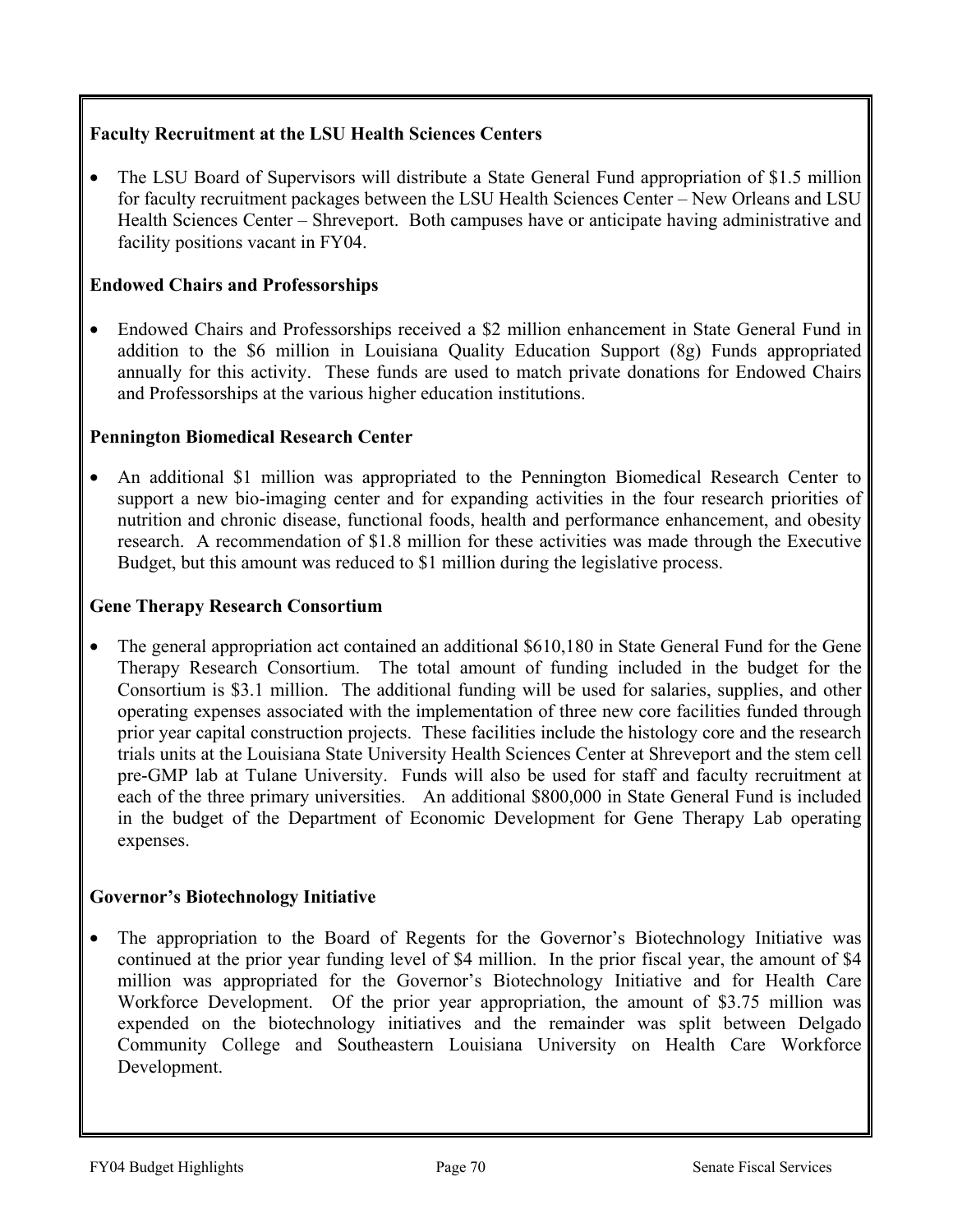- The biotechnology initiative will provide funds to universities to enhance research capacity in emerging fields that are tied to the state's economic development efforts outlined in Vision 20/20. The biotechnology initiative funding will provide for investment in faculty, facilities and research equipment at institutions with expertise in biotechnology research. These funds will be allocated based upon a competitive, peer-reviewed evaluation process.
- The amount of \$1 million is allocated in the Board of Regent's budget for neurobiotechnology initiatives at the LSU Health Sciences Center – New Orleans.

#### **Governor's Information Technology Initiative**

- The appropriation to Higher Education includes continued funding of \$17.5 million in State General Fund for the Governor's Information Technology Initiative. This level of funding was provided for recurring operational expenses in the prior fiscal year.
- An additional \$1 million in State General Fund was included for Internet 2 connectivity at the research schools.
- The Capital Outlay Act, Act 24 of 2003, contains \$3 million in bond financing in the Board of Regents for this initiative. The Governor's Information Technology Initiative was first funded in FY02 through the General Appropriation Act. The table below provides a summary of the historical funding for this initiative:

| Fiscal<br>Year | HB <sub>1</sub><br>Recurring<br>Expenditures | HB <sub>1</sub><br>Non-Recurring<br>Expenditures | HB <sub>2</sub><br>Non-Recurring<br>Expenditures | HB <sub>2</sub><br>Bond<br>Financing | Total        |
|----------------|----------------------------------------------|--------------------------------------------------|--------------------------------------------------|--------------------------------------|--------------|
| 2002           | \$17,500,000                                 | \$5,000,000                                      | \$0                                              | \$0                                  | \$22,500,000 |
| 2003           | \$17,500,000                                 | \$0                                              | \$5,000,000                                      | \$0                                  | \$22,500,000 |
| 2004           | \$18,500,000                                 | \$0                                              | \$0                                              | \$3,000,000                          | \$21,500,000 |
| Total          |                                              |                                                  |                                                  |                                      | \$66,500,000 |

Notes: FY 2002: Act 12 of 2001 included \$17.5 million in State General Fund for the Board of Regents that was budgeted to the various systems by a series of three (3) BA-7's during the fiscal year. The Act further contained \$5 million in non-recurring funds from the Higher Education Initiatives Fund, Library and Scientific Acquisitions Account (page 184).

FY 2003: Act 13 of 2002 continued funding of \$17.5 million in recurring State General Fund for the initiative. Act 23 of 2002, the capital outlay act, contained \$5 million in State General Fund non-recurring revenues for the initiative (page 65).

FY 2004: Act 14 of 2003 continues the \$17.5 million in recurring State General Fund for the initiative and provides an additional \$1 million for Internet 2 connectivity at the research schools. Neither the appropriations bill nor the capital outlay act contain any non-recurring cash for this initiative; however, the capital outlay act, Act 24 of 2003, does contain \$3 million in bond financing in the Board of Regents (page 70).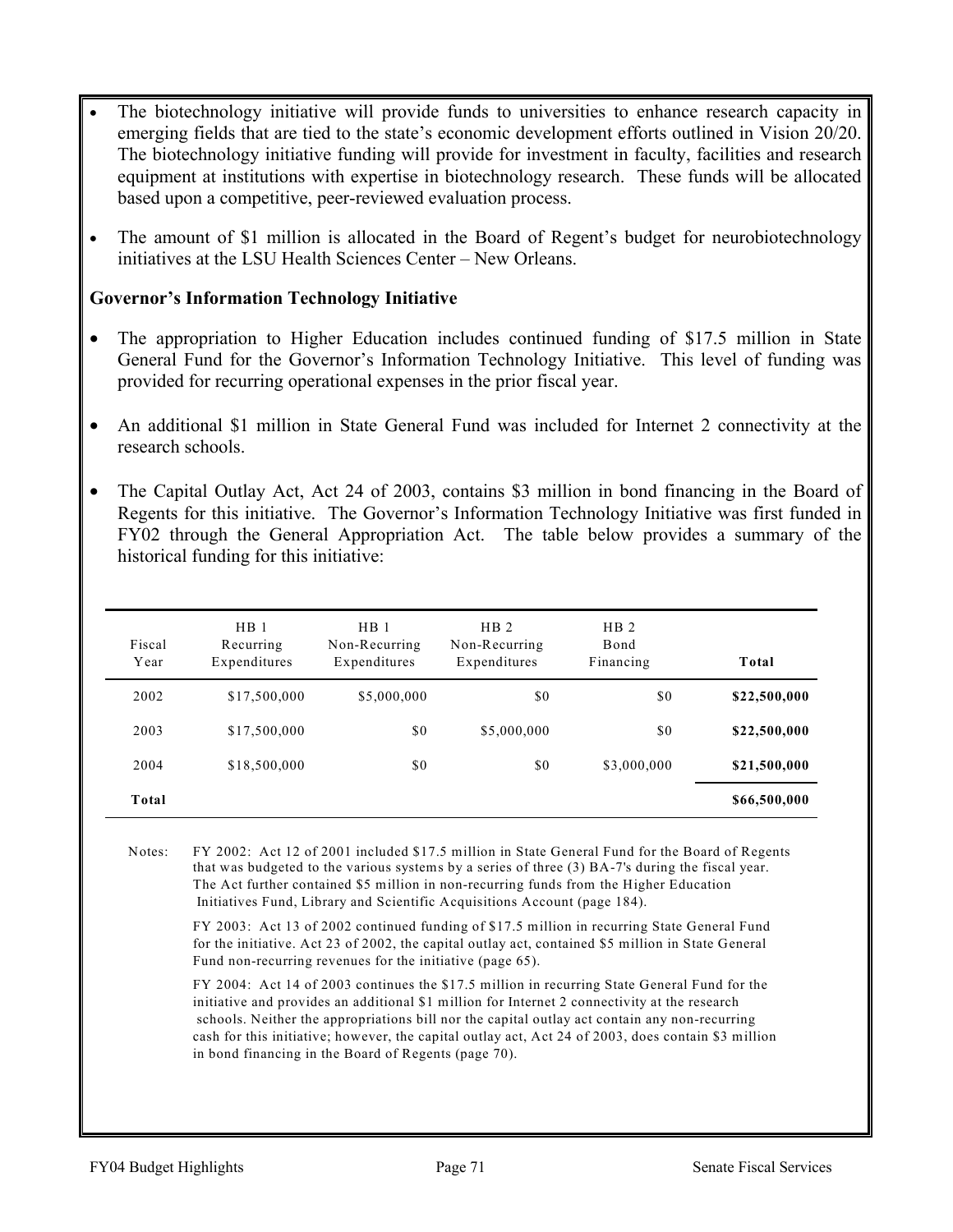# **Aid to Independent Colleges**

• The amount of \$4.3 million is appropriated for eligible Louisiana resident students at the following colleges and universities: Centenary College, Dillard University, Louisiana College, Loyola University, Our Lady of Holy Cross, Tulane University, Tulane University Health Sciences Center, Xavier University, Our Lady of the Lake College, and St. Joseph Seminary College. This level of funding was provided for these activities in the prior fiscal year.

# **Tobacco Tax Health Care Fund Increases**

- The LSU Health Sciences Center New Orleans (HSC-NO) will receive an additional \$6.6 million in the Tobacco Tax Health Care Fund to support the Louisiana Cancer Research Center of the LSU Health Sciences Center – New Orleans/Tulane University Health Sciences Center in FY04. Also, \$8.25 million in unspent funds from FY03 will be carried forward into FY04. This will bring the total expenditures from the fund for the Louisiana Cancer Research Center to \$26.3 million.
- Further, a portion of the \$26.3 million from the fund supporting the Louisiana Cancer Research Center is a dedication of approximately \$7.3 million for general smoking prevention, treatment, and cessation programs benefiting the overall health of Louisiana's citizens, including the creation of smoking prevention mass media programs and evidence-based tobacco control programs within the public hospital system and the public school system. The dedication specifies that Southern University will participate in the planning and expenditure of the funds dedicated to creating these programs.
- The LSU Health Sciences Center Shreveport (HSC-S) will receive an additional \$2.6 million in revenues from the Tobacco Tax Health Care Fund to support its Cancer Center in FY04. This will bring the total expenditures from the fund for HSC-S to \$7 million.
- The Louisiana State University Agricultural Center will receive an increase of \$1.4 million to \$2.6 million in total funding from the Tobacco Tax Health Care Fund for operational expenses.

# **Provision of Health Care Services at the LSU Health Sciences Center – Shreveport**

## University Hospital

- The LSU Health Sciences Center Shreveport (HSC-S) will have to closely monitor expenditures in FY04 at University Hospital.
- Due to the use of short-term financing mechanisms in the Medicaid program and the federally imposed cap on federal matching funds for the provision of health care services for the uninsured, HSC-S faced a reduction of \$8.9 million in FY04 and unfunded costs over \$5.7 million for a total budget problem of \$14.6 million in the early phases of the appropriation process.
- The Senate added \$5.1 million State General Fund and \$3.7 million in additional Medicaid claims in Act 14 to partially offset this reduction.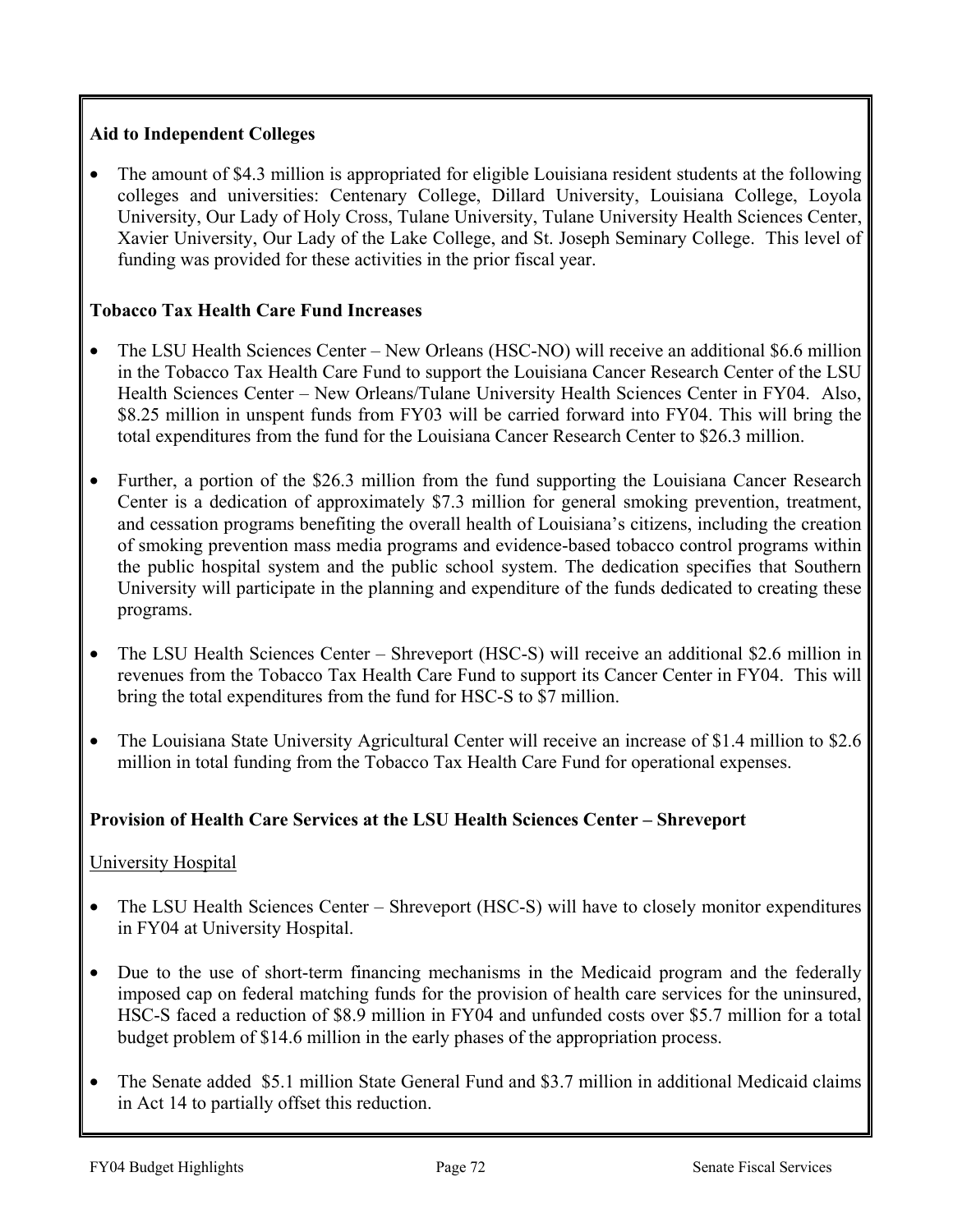- Further, Act 432 (FY03 Supplemental Appropriation Act, originally HB 1968) restored \$3 million to HSC-S's restricted account.
- These actions leave HSC-S with a remaining budget problem of roughly \$2.8 million.

## Prisoner Health Care Services

• Act 14 includes \$4.7 million State General Fund to fund the provision of medical services for state inmates as the federal government ceased providing federal financial participation through the Disproportionate Share Payments program for inmate health care in FY03.

# **Transfer of E. A. Conway Medical Center**

• Under the provisions of Act 872 and Act 906 of the 2003 Regular Session, E. A. Conway Medical Center in Monroe was transferred to the HSC–S on July 1, 2003.

# **Significant Capital Outlay Projects for Higher Education Institutions**

- Act 24 of 2003, the Capital Outlay Act, contains \$37.8 million in Health Education Authority of Louisiana (HEAL) revenue bonds for the planning and construction of a Cancer Consortium Building that will house the Louisiana Cancer Research Center of the Louisiana State University Health Sciences Center – New Orleans and Tulane University Health Sciences Center.
- On the LSU Health Sciences Center Shreveport campus, \$58.0 million is budgeted in federal funds and revenue bonds for a Clinical and Research Institute and \$23.1 million for an Ambulatory Care Building in Priority 1 General Obligation Bonds in Act 24.
- The capital outlay appropriation for the Board of Regents included \$15 million for Library, Institutional, and Scientific Equipment Acquisitions. This appropriation included \$7.3 million in State General Fund, \$4.2 million in State General Fund non-recurring revenues, and \$3.5 million in Priorities 2 and 5 General Obligation Bonds.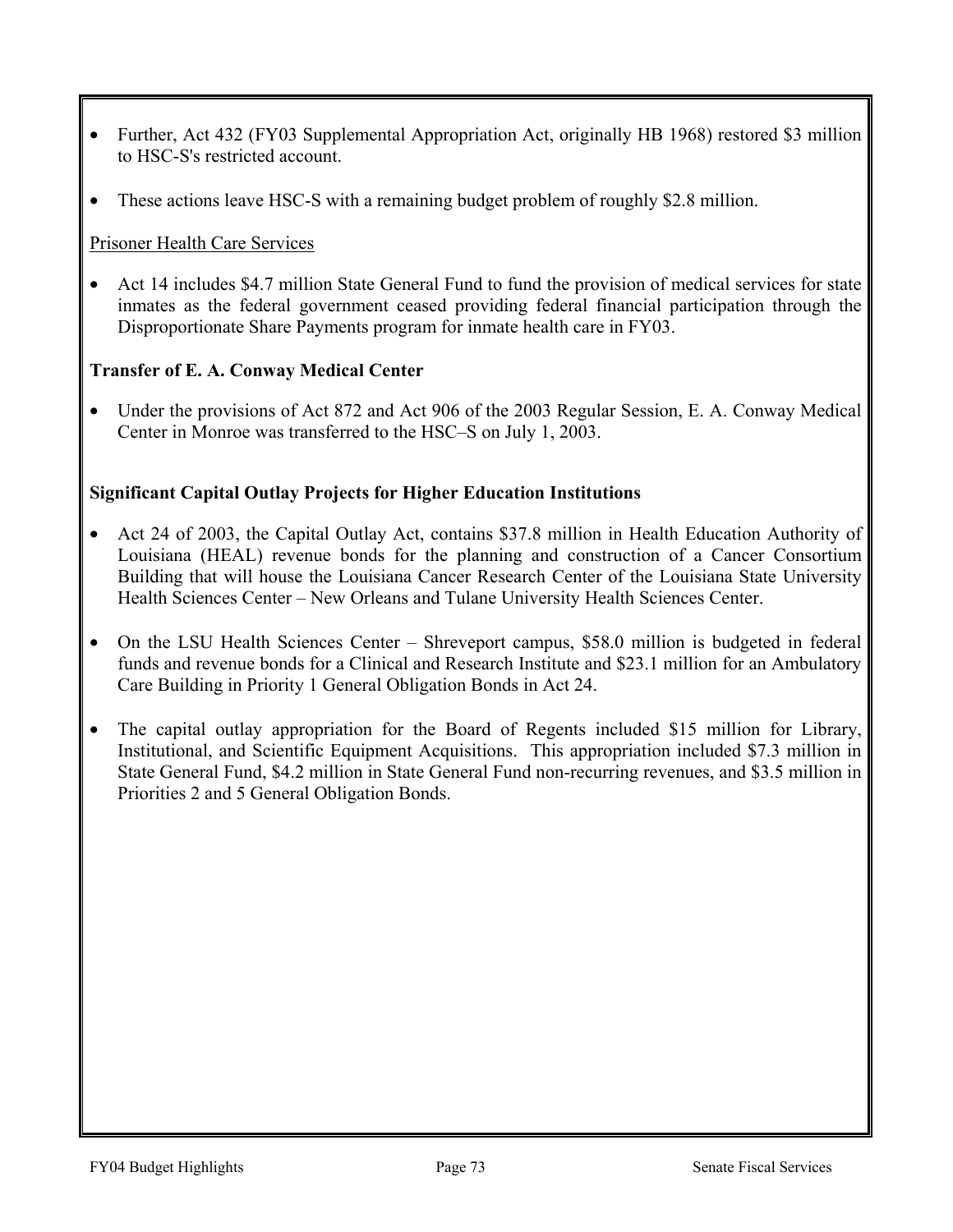# **Special Schools and Commissions**

## **FY04 Appropriation Level**

| <b>Other Education</b> |  |
|------------------------|--|
|------------------------|--|

**State General Fund \$134,301,709 Total Means of Financing \$240,307,306** 

The total means of financing for Special Schools and Commissions is funded at 104.7 percent of the schools' and commissions' FY03 operating budgets.

These agencies include: the Louisiana School for the Visually Impaired (LSVI); the Louisiana School for the Deaf (LSD); the Louisiana Special Education Center (LSEC); the Louisiana School for Math, Science and the Arts (LSMSA); the Office of Student Financial Assistance (OSFA); the Louisiana Educational Television Authority (LETA); the Council for the Development of French in Louisiana (CODOFIL), the Board of Elementary and Secondary Education (BESE); the Louisiana Systemic Initiatives Program (LaSIP); and the New Orleans Center for Creative Arts – Riverfront (NOCCA - R).

The schools' and commissions' Table of Organization (T.O.) remained constant at 1,045 positions for FY04.

## **Tuition Opportunity Program for Students (TOPS)**

- The FY04 appropriation for TOPS is \$103 million.
- The amount of \$9.9 million was added for funding to TOPS based on a projected 800 additional scholarship awardees and a 3.0 percent tuition increase at the state's colleges and universities.
- This additional amount increases TOPS to \$203.8 million for FY04. TOPS awardees will total 38,255 in FY04.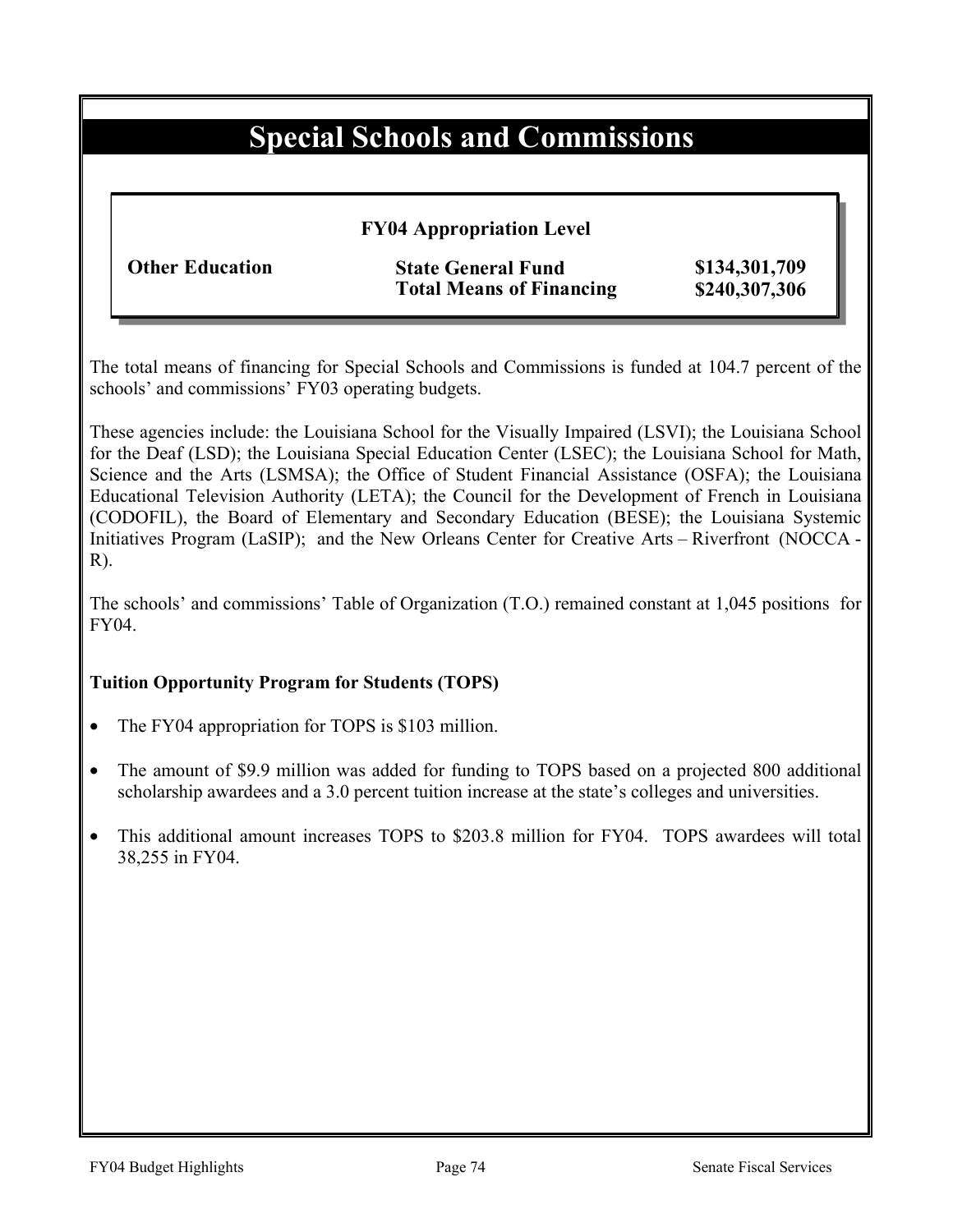# **Department of Education**

## **FY04 Appropriation Level**

**Education State General Fund \$2,367,213,628 Total Means of Financing \$3,670,047,874**

The total means of financing for the Department of Education (DOE) is funded at 101.3 percent of the department's FY03 operating budget.

The department's Table of Organization (T.O.) was reduced by 18 positions to 1,019 for FY04.

# **Minimum Foundation Program (MFP)**

- Act 14 provides over \$2.5 billion in funding for the Minimum Foundation Program (MFP) pursuant to HCR 235, the state's K-12 spending formula crafted by the Board of Elementary and Secondary Education (BESE) and approved by the Louisiana Legislature. The formula is based on a school district's enrollment, wealth, and how much money it raises locally.
- The FY04 MFP, with an additional \$64.9 million in funding, reflects a 2.3 percent increase in basic state aid to public schools over the FY03 level. The MFP's per pupil amount increases by 2.75 percent from \$3,276 in FY03 to \$3,366 in FY04, accounting for \$38 million of the total increase in the MFP.
- Whereas HCR 235's formula is \$8.4 million higher than the \$2.5 billion appropriated level, the formula's "more or less estimated" price tag in Act 14 is flexible, and the formula is based on schools' estimated enrollments and needs. Statewide enrollment is expected to drop by 9,000 students in FY04, and this estimate will likely change in January 2004, when actual enrollment figures are compiled.
- The FY04 MFP includes an increase of \$45.9 million for school districts to be divided between teacher pay raises and other expenses. Of this amount, an estimated \$24.8 million will be used to increase teacher pay in 51 of the state's 68 school districts. These pay increases are not across-theboard raises, and school districts have the discretion to determine how the funds are to be distributed. In the last year, the seventeen (17) school districts not receiving money in FY04 for teacher pay raises experienced major enrollment drops, increases in local wealth, or other technicalities related to the MFP formula's complex components. The Department of Education has informed school districts that teacher pay raises cannot be implemented until after actual enrollment figures are compiled and the final MFP budget is released in January or February 2004.
- Approximately \$21.1 million of the \$45.9 million increase in the MFP will be used to pay for other operating expenses. School districts, however, maintain that higher insurance and retirement costs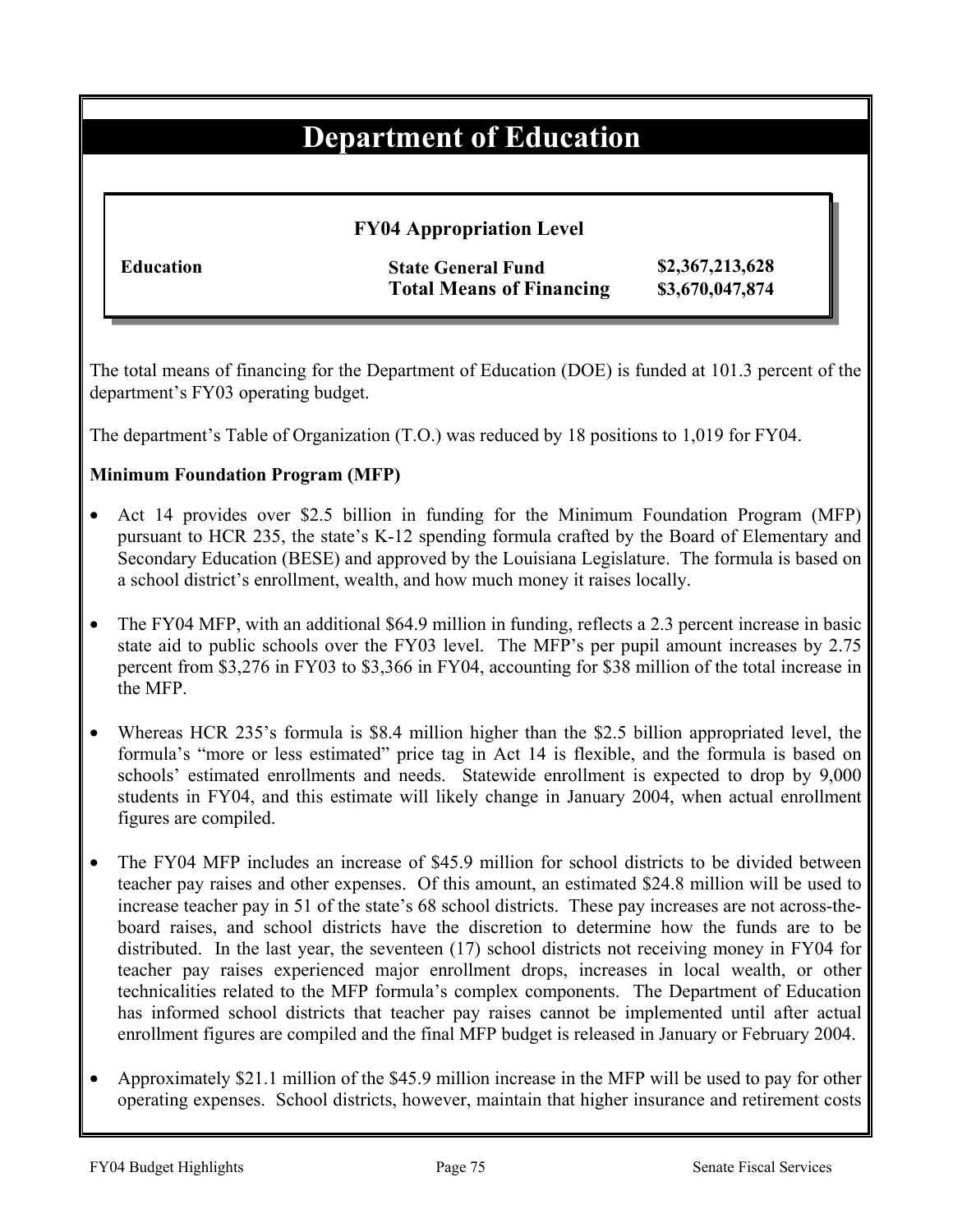alone will cost \$116 million in FY04. As a result, many districts will balance their FY04 budgets by hiring fewer teachers, placing more students in classrooms, or trimming other operating expenses.

- The FY04 MFP also includes \$19 million, first enacted in FY03 as a one-time bonus, for pay raises for support workers such as bus drivers, teachers' aides, custodians, cooks, clerks and other nonteaching staff. The Department of Education will allocate these funds to the school districts based on estimated FY04 student enrollment.
- The FY04 MFP also includes **\$**1.1 million for a new provision to facilitate the transfers of students from failing schools to better performing schools.
- The FY04 MFP utilizes \$142.6 million in federal funds under the terms of the Jobs and Growth Tax Relief Reconciliation Act of 2003. These funds are part of the \$20 billion state fiscal relief package passed by Congress in May 2003.
- Act 432, which makes supplemental appropriations for FY03, appropriates \$3.8 million for partial restoration of funding to sixteen (16) local school districts impacted by reductions in the MFP formula for FY02. This is the second of three (3) such appropriations.

# **LA 4 Pre-Kindergarten Program**

- The LA 4 Early Childhood Education Program is funded at \$39.0 million in Act 14 with federal Temporary Assistance for Needy Families (TANF) funds. LA 4 targets at-risk 4-year-olds and is intended to play an essential role in improving the educational performance of the state's public schools, especially in high-poverty areas.
- The Governor's Executive Budget had originally proposed that the program be funded in FY04 at \$40 million, an increase of \$10 million over FY03. At \$40 million, existing programs in nineteen (19) school districts were to be expanded, and new programs in three (3) districts were to be implemented. At one point in the legislative budgetary process, LA 4 was reduced by \$4.75 million and the TANF funds were reallocated to public housing, shelters for battered women and substance abuse clinics. Department of Education officials maintain that LA 4's final \$39.0 million appropriation in Act 14 will allow for the enrollment of 2,000 more students.

## **Accountability**

Act 14 appropriates a total of \$50 million for School Accountability initiatives in FY04. The following significant changes in accountability are as follows:

• Taken together, the High Stakes Summer School Remediation Program and the LEAP 21 Tutoring Program were budgeted at \$14.9 million in FY03. The Governor's Executive Budget recommended that these two (2) program be budgeted at \$21.3 million in FY04, reflecting a 43 percent increase. Act 14 appropriates nearly \$17 million for these two programs, a 14 percent increase over the FY03 level. This lower level of funding reflects recent LEAP 21 testing trends in that whereas 96,000 students required remediation in FY03. The Department of Education estimates that only 88,000 will require remediation in FY04.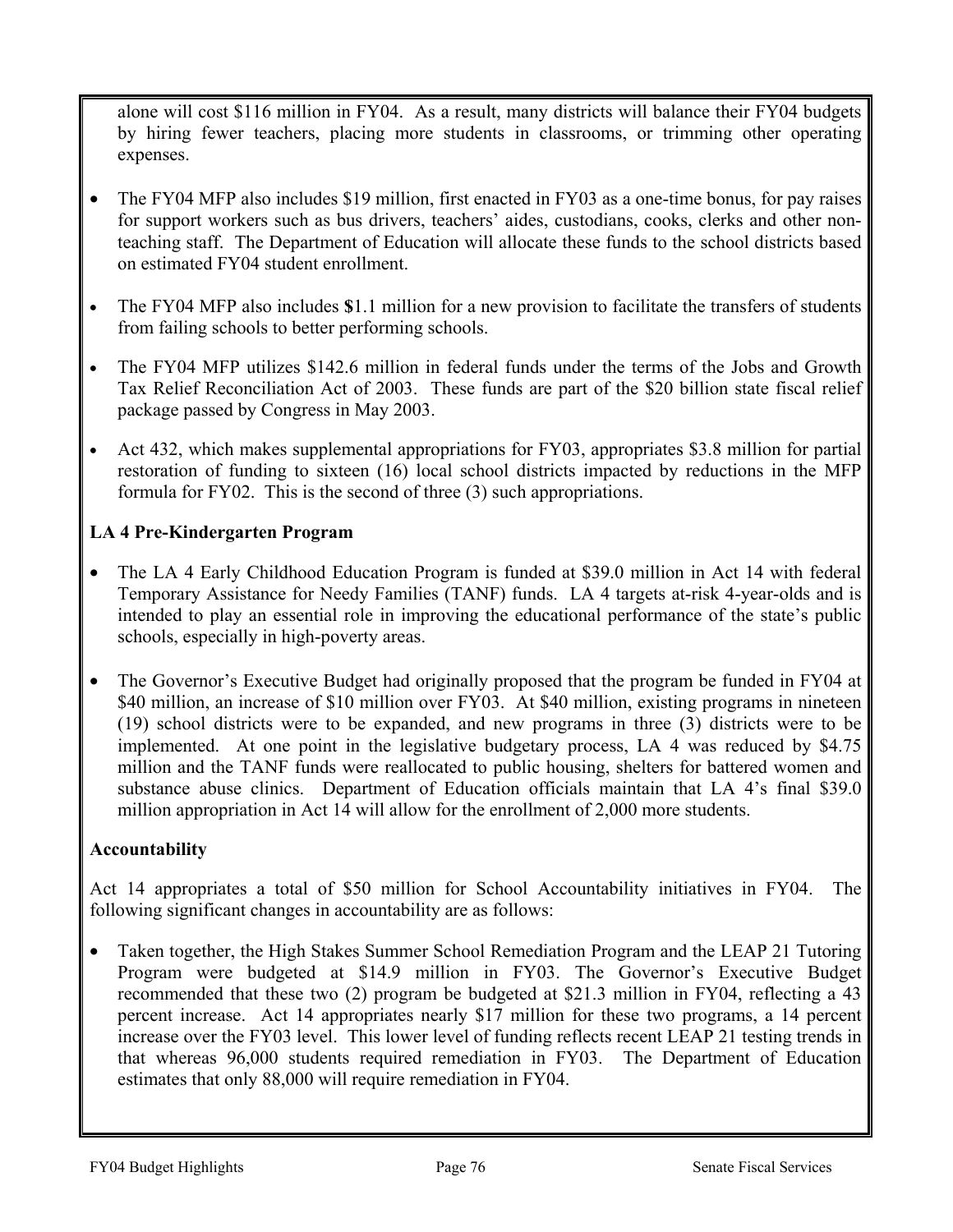- Further, \$1.5 million from the Academic Improvement Fund is appropriated in Act 14 for High Stakes Remediation and LEAP 21 Tutoring.
- The Governor vetoed language in Act 14 that would have authorized the Commissioner of Administration to reduce spending in the High Stakes Summer School Remediation Program and the LEAP 21 Tutoring Program in school districts where students performed better than expected on the LEAP 21 standardized test. Rather than cutting funds for the two programs, the Governor's veto message maintained that the unexpended funds should be used to improve passage rates on the test.
- Act 14 provides \$5 million for the K-12 Accountability Awards program for high-performing schools. The Governor's Executive Budget had originally sought \$10 million for this purpose.
- The Distinguished Educators Program is enhanced by \$1 million in Act 14. The Governor's Executive Budget earlier proposed a \$2 million increase.
- Act 14 appropriates an additional \$1 million for the Learning Intensive Networking Communities for success (LINCS) Program to facilitate certifying teachers online.

# **Professional Development**

• Over \$1 million is appropriated in Act 14 to provide stipends for school counselors, teachers, and school psychologists who receive professional certification.

# **Federal Funding**

- The Governor vetoed spending authorization for \$65.2 million in Federal Funds for programs designed to help disabled and disadvantaged students throughout the state's school systems. The Governor's veto message cited the Department of Education's historical \$100 million excess budget authority in the federal Title I and Individuals with Disabilities Education Act (IDEA) programs over the last few years and maintained that the additional \$65.2 million "unnecessarily increases the overall size of the state's budget".
- The U.S. House of Representatives recently voted to increase federal financing for public education by 4.1 percent in FY04. Title I, which targets low-income students, would increase by \$11.7 million in Louisiana if the Congressional bill is enacted into law. Similarly, Louisiana's IDEA allocation would increase by more than \$14 million.

# **Charter Schools**

• Act 14 provides \$20.0 million for Type 2 charter school funding for FY04. This represents a \$2.0 million decrease from the amount appropriated for FY03. Most of the Type 2 charter school funding (\$19.5 million) is distributed to nine (9) schools through a funding formula devised by the Department of Education. The remaining \$0.5 million is earmarked for two (2) charter schools in the New Orleans area: SABIS/Milestone (\$332,594) and the International School of Louisiana (\$142,406). Act 14 mandates that the SABIS/Milestone charter school must be reorganized in order to receive any state funding. This reorganization was achieved by July 1, 2003.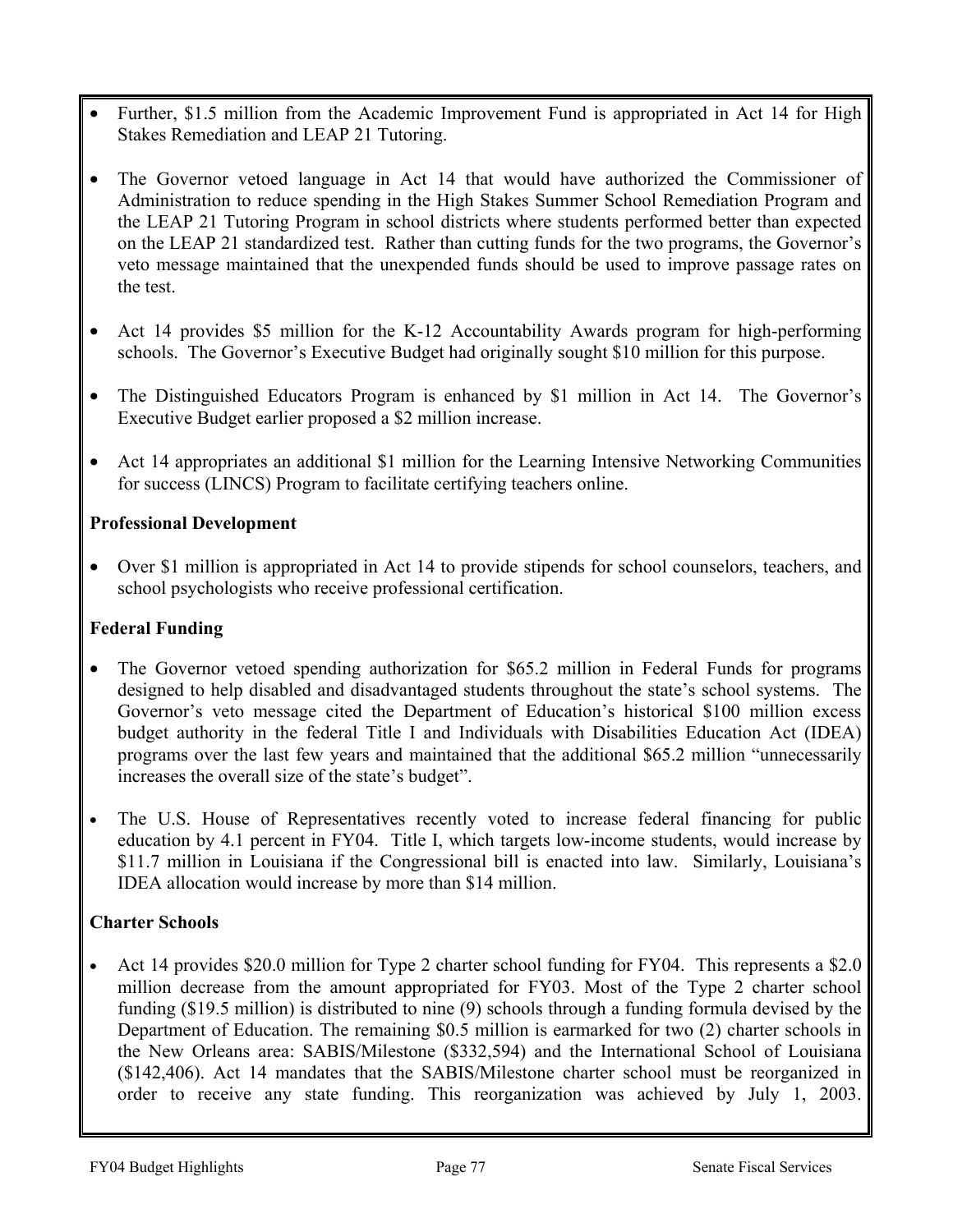# **LSU Health Sciences Center – Health Care Services Division**

#### **FY03 Appropriation Level**

| <b>Health Care Services</b> | <b>State General Fund</b>       | \$68,121,034 |
|-----------------------------|---------------------------------|--------------|
| <b>Division</b>             | <b>Total Means of Financing</b> | \$68,121,034 |

The total means of financing for LSU Health Sciences Center-Health Care Services Division is funded at 220.7 percent of the department's FY03 operating budget.

There is no Table of Organization (T.O.) for this department.

#### **Budget Status**

- The LSU Health Sciences Center Health Care Services Division (HCSD) will restructure service provision across its facilities in FY04 in response to a \$50 million budget reduction from its midyear FY03 base budget.
- Due to the use of short-term financing mechanisms in the Medicaid program and the federally imposed cap on federal matching funds for the provision of health care services for the uninsured, HCSD faced a reduction of \$98 million in FY04 in the early phases of the appropriation process.
- The Senate added \$35.6 million State General Fund in Act 14 to partially offset this reduction.
- Further, Act 432 (FY03 Supplemental Appropriation Act, originally HB 1968 of the 2003 Regular Session) restored \$14.4 million to HCSD's restricted account.
- Assuming constant earnings in non-state funded revenues, HCSD's estimated budget is \$803 million for FY 2004 or -6.6 percent below the final projection of revenues and expenditures for FY03.
- HCSD is currently working to finalize a budget for FY04 that will be presented to the LSU Board of Supervisors for approval at its August 2003 meeting.

## **Unfunded Mandates**

• No adjustments were made to compensate in the budget for the increased costs of operating these facilities upon which HCSD has no control such as employee merit increases, the increased costs of group insurance premiums, or the ever growing costs of medical and pharmaceutical goods and supplies.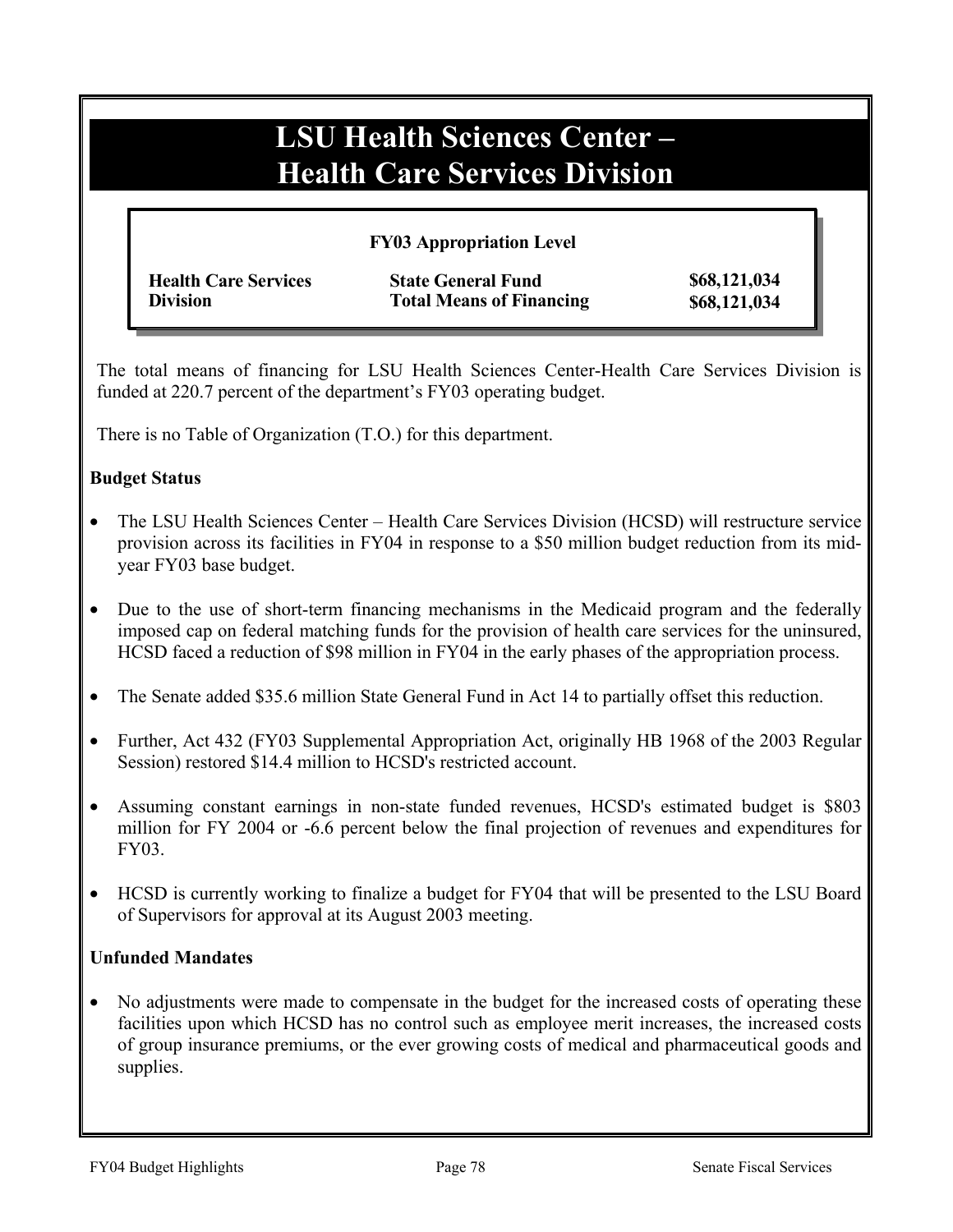• These costs amount to roughly \$20 million and HCSD will have to achieve operating efficiencies to absorb these costs thereby growing HCSD's \$50 million budget shortfall into a \$70 million budget problem.

## **Augmenting Administrative and Financial Management Flexibility**

- Act 906, originally Senate Bill 867 of the 2003 Regular Session, overhauled the governing statutes for the Health Care Services Division.
- This act removes the statutory right to open access to broad-based care in the HCSD facilities while still guaranteeing emergency care to anyone. As such, HCSD will be able to offset, to a degree, reduced revenues by charging non-indigent patients for care. The act defines indigent patients as "any person whose income is below two hundred percent of the federal poverty level and is uninsured."
- Prior to the passage of Act 906, HCSD needed legislative approval to grow any facility's expenditures greater than 2 percent or reduce any facility's expenditures more than 10 percent.
- Under Act 906, the 2 percent growth cap was eliminated. Further, HCSD may reduce expenditures up to 35 percent of a facility's budget in one fiscal year with limits on reductions in subsequent fiscal years without prior legislative approval.
- Legislative approval is required before any emergency room or an entire facility may be closed completely.
- Finally, the act authorized the transfer of E. A. Conway Medical Center in Monroe from HCSD to the LSU Health Sciences Center – Shreveport on July 1, 2003. Of the \$73.0 million originally appropriated to HCSD, approximately \$4.9 million will be transferred with E.A. Conway Medical Center to HSC-S.

## **Paying for Prisoner Health Care Services**

- Act 14 contains \$32.6 million State General Fund for the expenditures associated with the provision of health care services to state and local inmates at the HCSD facilities.
- The State General Fund is necessary as the federal government stopped providing federal financial participation through the Disproportionate Share Payments program for inmate health care prior to the commencement of SFY03.

## **Disease Management Program**

• HCSD will spend \$4.5 million State General Fund on its Disease Management Program in FY04. This is an increase of \$1 million from the FY03 base budget for this program.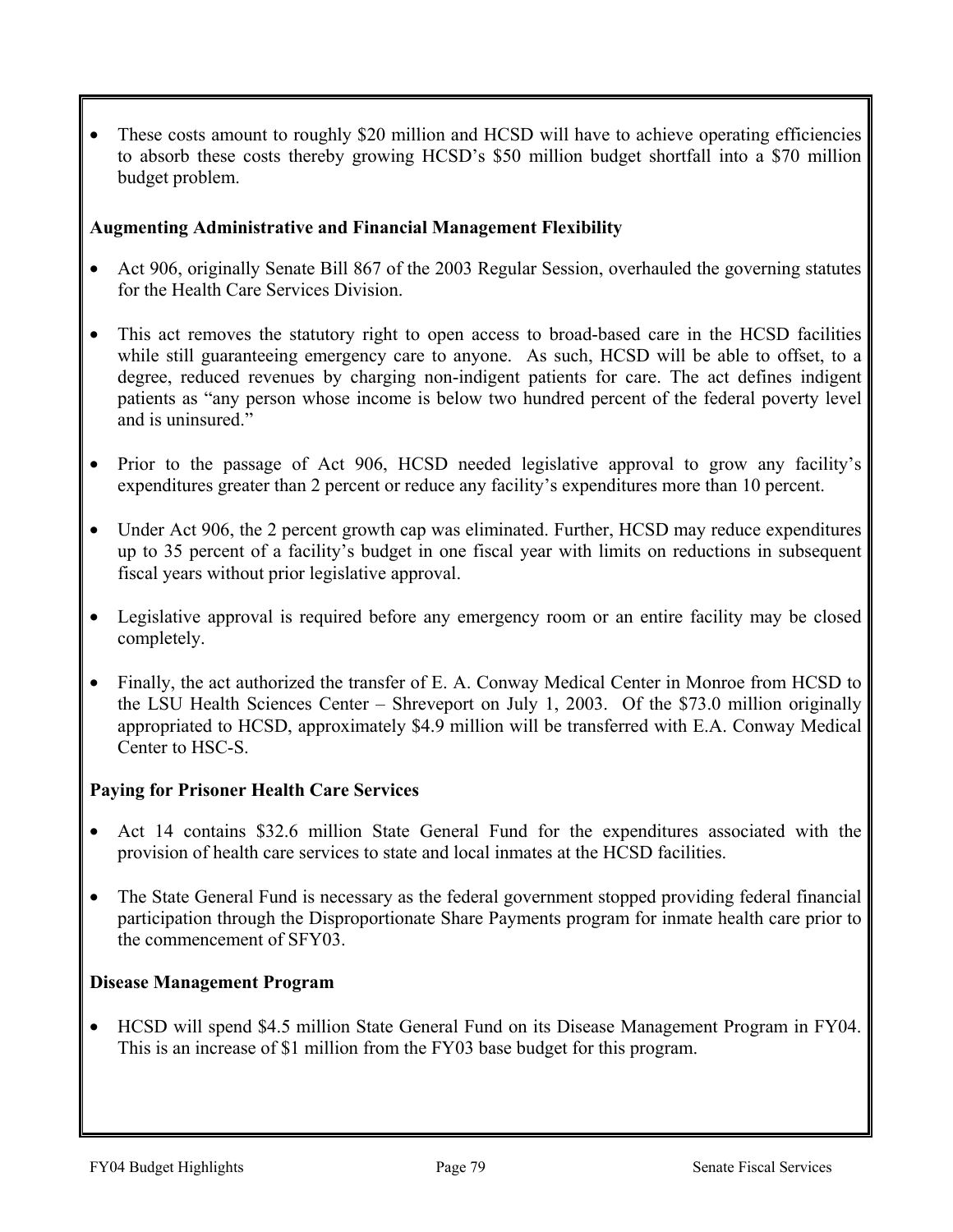- The Disease Management Program targets symptom and illness management through the use of treatment protocols emphasizing preventive care, the instructing of patients on the proper use of pharmaceutical goods and services for their illness, and the case management of patients' care.
- The diseases/conditions targeted by HCSD are congestive heart failure, HIV/AIDS, diabetes, asthma, and cancer. The new \$1 million will be used to augment the operations of the various outpatient pharmacies run by HCSD at its facilities.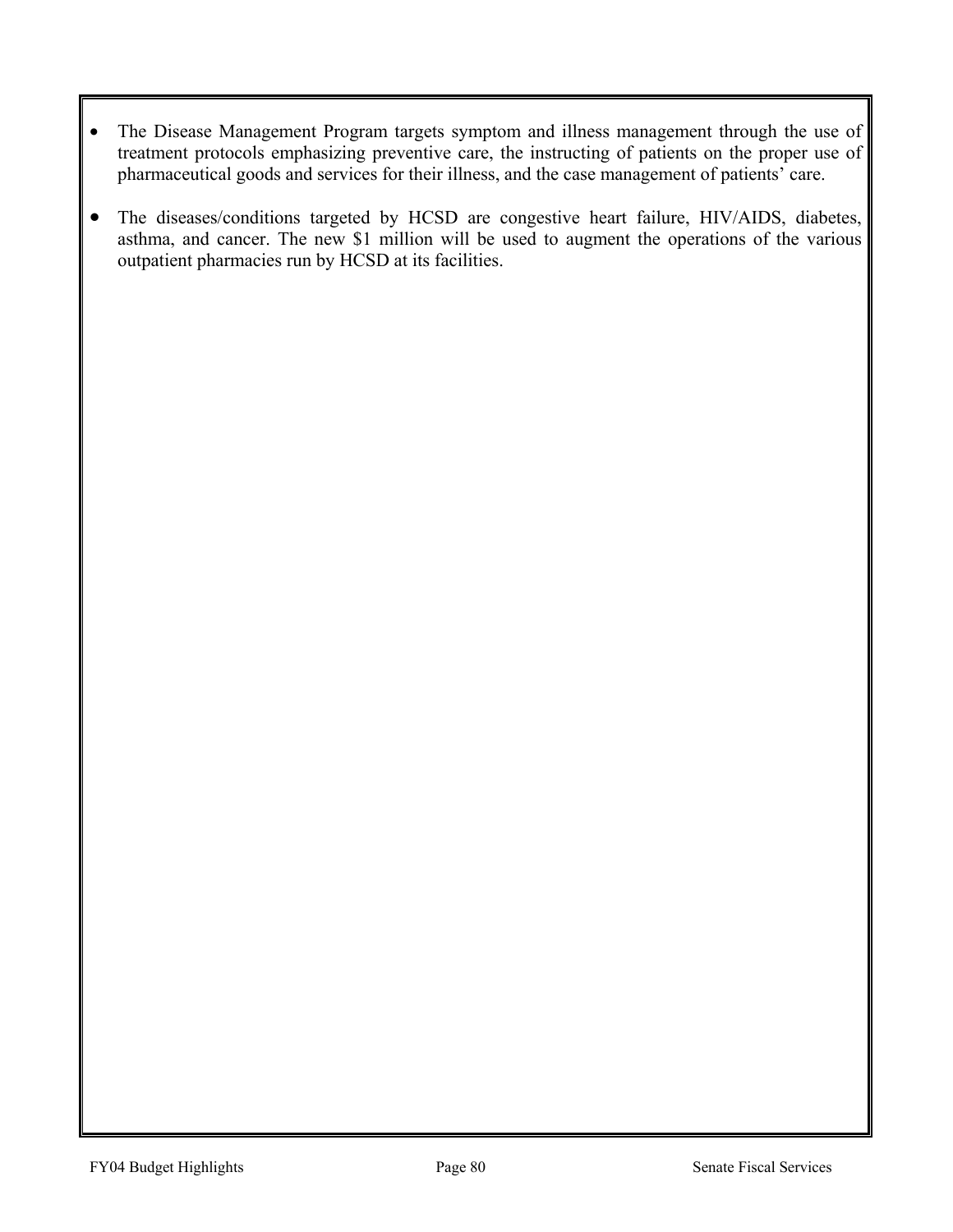# **Other Requirements**

## **State Aid to Local Government Entities**

• A total of \$7.8 million is appropriated to various public and quasi-public entities for local governmental purposes.

#### **Sheriffs' Housing of State Inmates**

• A total of \$147.8 million State General Fund was provided for housing approximately 18,000 state inmates in local facilities for FY04. Funding is provided for these inmates in the amount of \$22.39 per day.

#### **Supplemental Payments to Law Enforcement Personnel**

• A total of \$70.7 million in State General Fund was provided for Supplemental Pay for local law enforcement officers for FY04. Municipal police, firefighters, and deputy sheriffs receive \$300 per month in supplemental pay, while constables and justices of the peace receive \$75 per month.

| Municipal Police                     | \$23,240,088 |
|--------------------------------------|--------------|
| Firefighters                         | \$18,007,488 |
| Constables and Justices of the Peace | \$720,000    |
| Deputy Sheriffs                      | \$28,762,776 |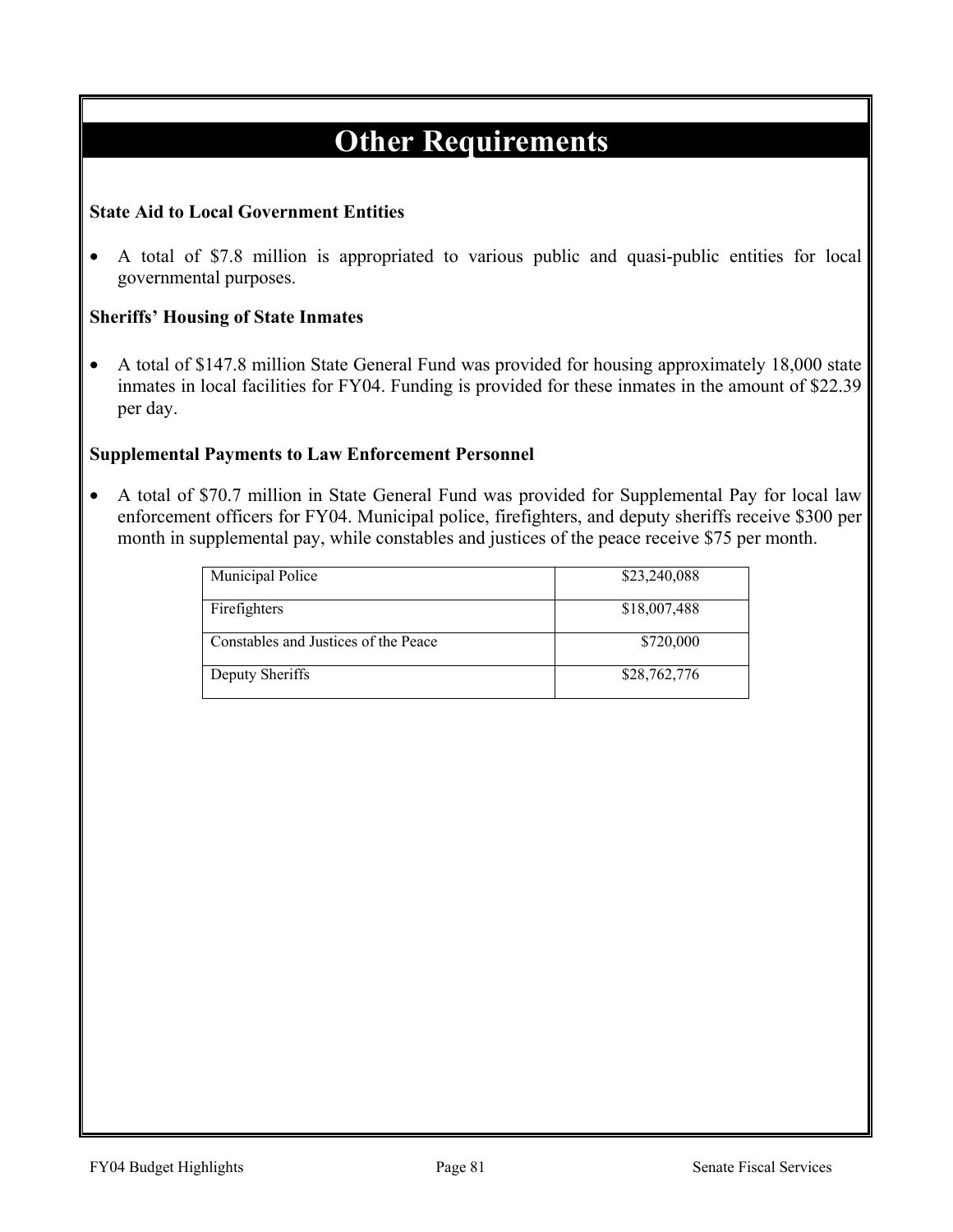# **Homeland Security Funding in FY04**

In FY04, the state will spend about \$57 million (mostly Federal Funds) on Homeland Security Initiatives in various departments.

# **Military Affairs**

• The Office of Military Affairs received \$34.5 million in Federal Funds for homeland security activities. Over \$21 million of this funding will be interagency transferred to the Office of State Police in the Department of Public Safety for homeland security activities and domestic preparedness grants for local entities.

# **Office of State Police**

• The Office of State Police received \$21.3 million from the Department of Military Affairs as a part of the federally funded activities Military Affairs coordinates for homeland security activities and domestic preparedness grants to local governments.

# **DHH Office of the Secretary**

• DHH will carry forward \$1.9 million of a Federal grant received in FY03 for the multi-year development of a bio-terrorism response plan. This project is a cooperative endeavor uniting DHH with the Louisiana Hospital Association and the LSU Health Sciences Center.

## **Office of Public Health**

• Continued into FY04, the OPH budget contains \$20.5 million and 44 positions to detect and/or respond to a bio-terrorism event.

# **Office of Mental Health**

• \$300,000 and 4 positions are continued in OMH's budget for FY04 to train mental health professionals for mass crisis.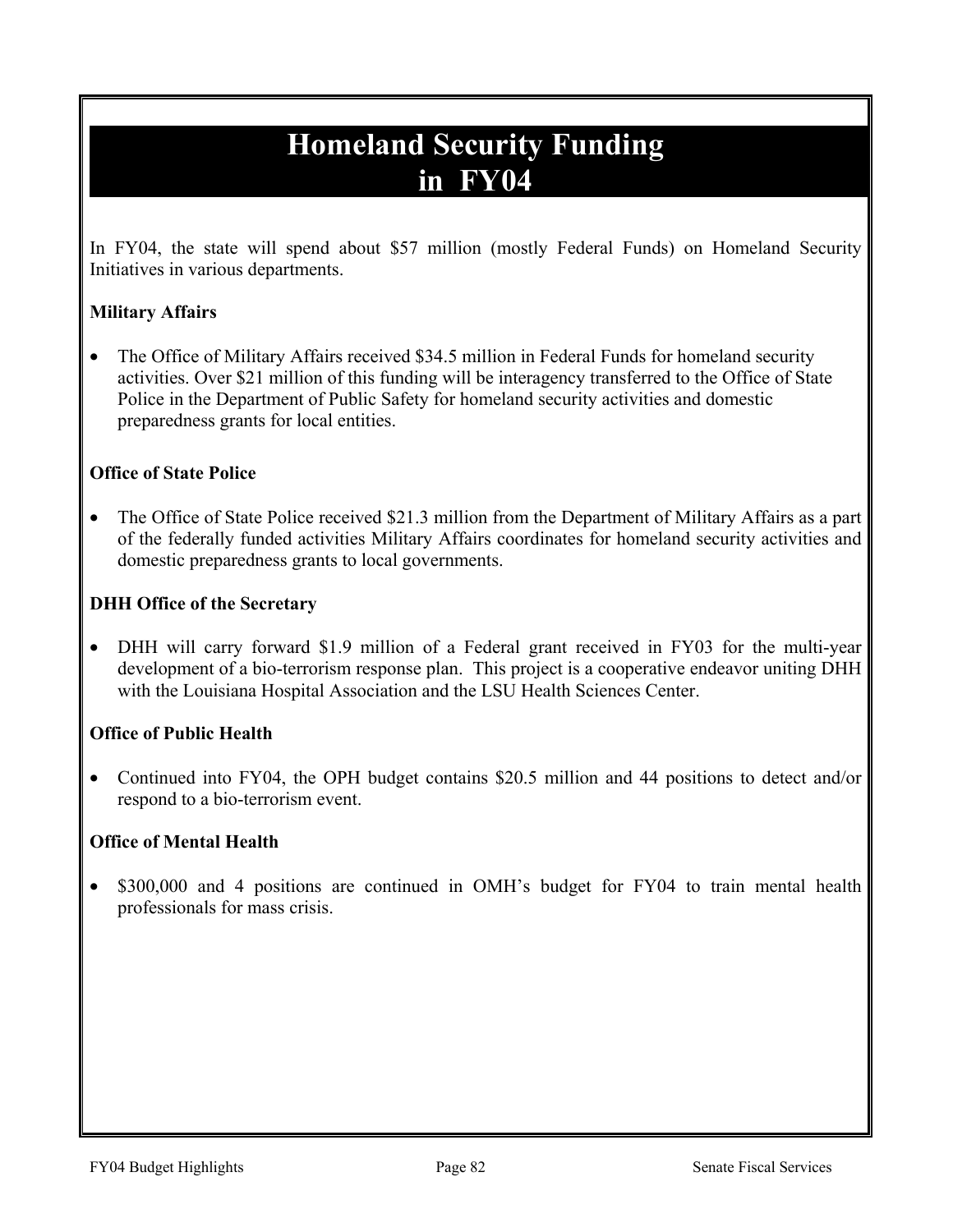# **FY04 Gubernatorial Veto Messages**

July 15, 2003

Mr. Alfred W. Speer Clerk of the House of Representatives State Capitol Baton Rouge, Louisiana 70804

Mr. Michael S. Baer, III Secretary of the Senate State Capitol Baton Rouge, Louisiana 70804

## RE: **House Bill No. 1** of the 2003 Regular Session of the Legislature

An Act making appropriations for the ordinary expenses of the executive branch of state government, pensions, public schools, public roads, public charities, and state institutions and providing with respect to the expenditure of said appropriations.

Dear Gentlemen:

As authorized by Article III, Section 18(B), and more particularly, Article IV, Section 5(G)(1) of the Constitution of Louisiana, I have exercised my right to veto 6 items or provisions of the general appropriation bill.

#### **VETO MESSAGE NO. 1:**

Page 17, Lines 1 through 6

This language requires that the Division of Administration transfer \$10,000 to the Department of Natural Resources through Interagency Transfers for development and implementation of the Integrated Statewide Information Systems (ISIS) upload utility program for entry of the Fiscal Year 2003-2004 budget into the Advantage Financial System. The Division of Administration is responsible for providing ISIS support. However, the Division of Administration will not be involved in the development of this utility program, nor will the Division of Administration be able to provide IT support for the program. This project may also conflict with other IT projects involving ISIS. If funded, it should be the responsibility of the user agencies to fund the project.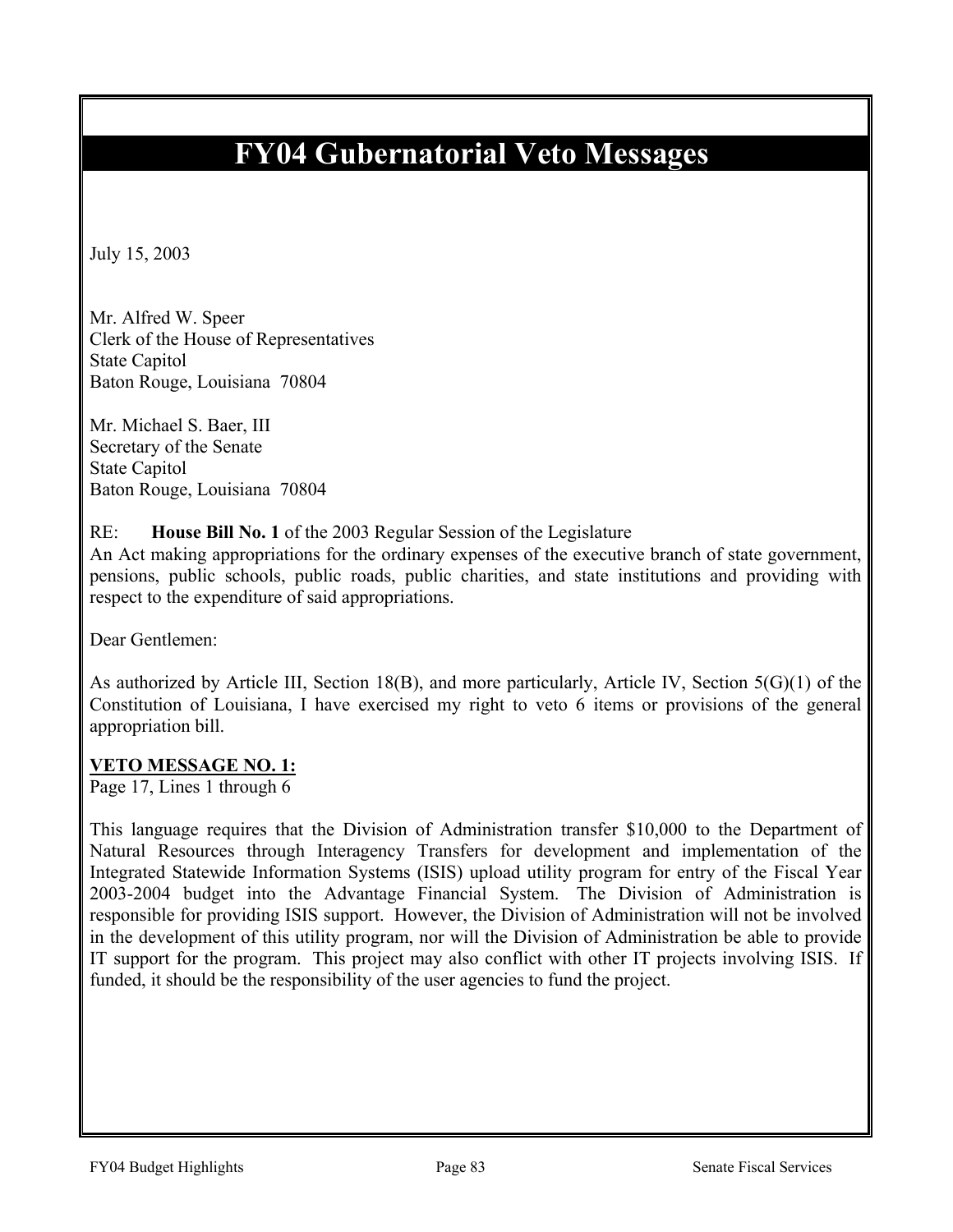Mr. Speer and Mr. Baer Page Two July 15, 2003

# **VETO MESSAGE NO. 2:**

Page 153, Lines 7 through 11

This amendment provides \$152,506 in additional state general fund support for salaries and related benefits for two additional tax commissioners for the Louisiana Tax Commission. Funding for this amendment is contingent upon passage of House Bill No. 987 during the 2003 Regular Session. Since House Bill No. 987 failed to pass, there is no need for this appropriation.

## **VETO MESSAGE NO. 3:**

Page 166, Lines 44 through 45

This amendment in the Office of Fisheries provides that \$100,000 of the funds appropriated to this agency shall be expended on aquatic weed control at Bayou Desiard in Ouachita Parish. This would provide excess funding for treating aquatic weeds in Bayou Desiard. Increased funding for eradicating noxious aquatic weeds in Louisiana waterways was provided in the 2003-2004 executive budget recommendations, and should be adequate to cover Bayou Desiard cost.

## **VETO MESSAGE NO. 4**

Page 241, Lines 20-27

This item is language that authorizes and directs the commissioner of administration to unallot, in certain circumstances, funds appropriated for High Stakes Remediation and LEAP 21 Tutoring per the review and approval of the **Joint Legislative Committee on the Budget**. Funds appropriated for these purposes are used by local school districts to improve the passage rate on the high stakes LEAP tests and are not intended to be unallotted using a per pupil formula. Using such a formula to unallot funds as directed in this language conflicts with the original intent of this funding which is to provide both additional assistance to those students who may be at risk of failing the LEAP test on their first try and the most effective summer school remediation efforts possible. In fact, rather than unallot funds from districts that have outperformed their projected failure rates, we should reward them with flexibility to re-invest saved funds into further enhancing the effectiveness of tutoring and remediation programs.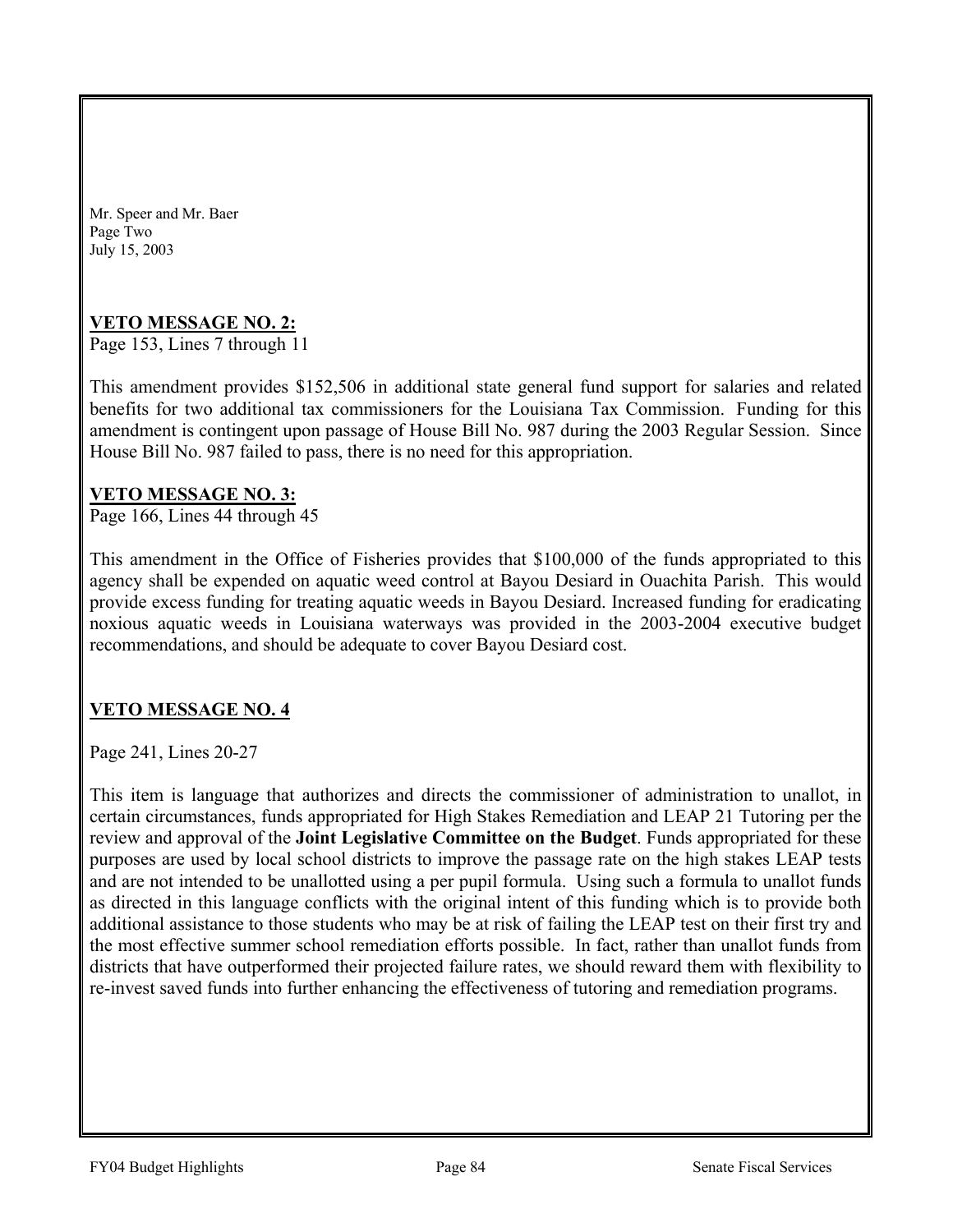Mr. Speer and Mr. Baer Page Three July 15, 2003

## **VETO MESSAGE NO. 5:**

Page 243, Lines 15 through 23

This item would provide \$65,174,952 to the Disadvantaged or Disabled Student Support Program from Title I and Individuals with Disabilities Education Act (IDEA) federal funds. Analysis of federal funds in Subgrantee Assistance indicates a history of excess budget authority averaging \$100.2 million per year over the last three fiscal years - meaning approximately 15 percent of the appropriated amount in this category has been left unspent. Based upon this analysis, this additional budget authority is not needed and unnecessarily increases the overall size of the state's budget. In fact, this type of excess budget authority has led to a situation in which state budget authority has exceeded expenditures by an average of over \$500 million per year over the past three years.

## **VETO MESSAGE NO. 6:**

Page 264, Lines 28 through 33

This amendment provides \$200,000 from statutory dedications for the New Orleans Business and Industrial District for cleaning of district properties. Funding for this amendment is contingent upon passage of House Bill No.1817 during the 2003 Regular Session. Since House Bill No. 1817 failed to pass, there is no need for this appropriation.

Sincerely,

M. J. "Mike" Foster, Jr.

jw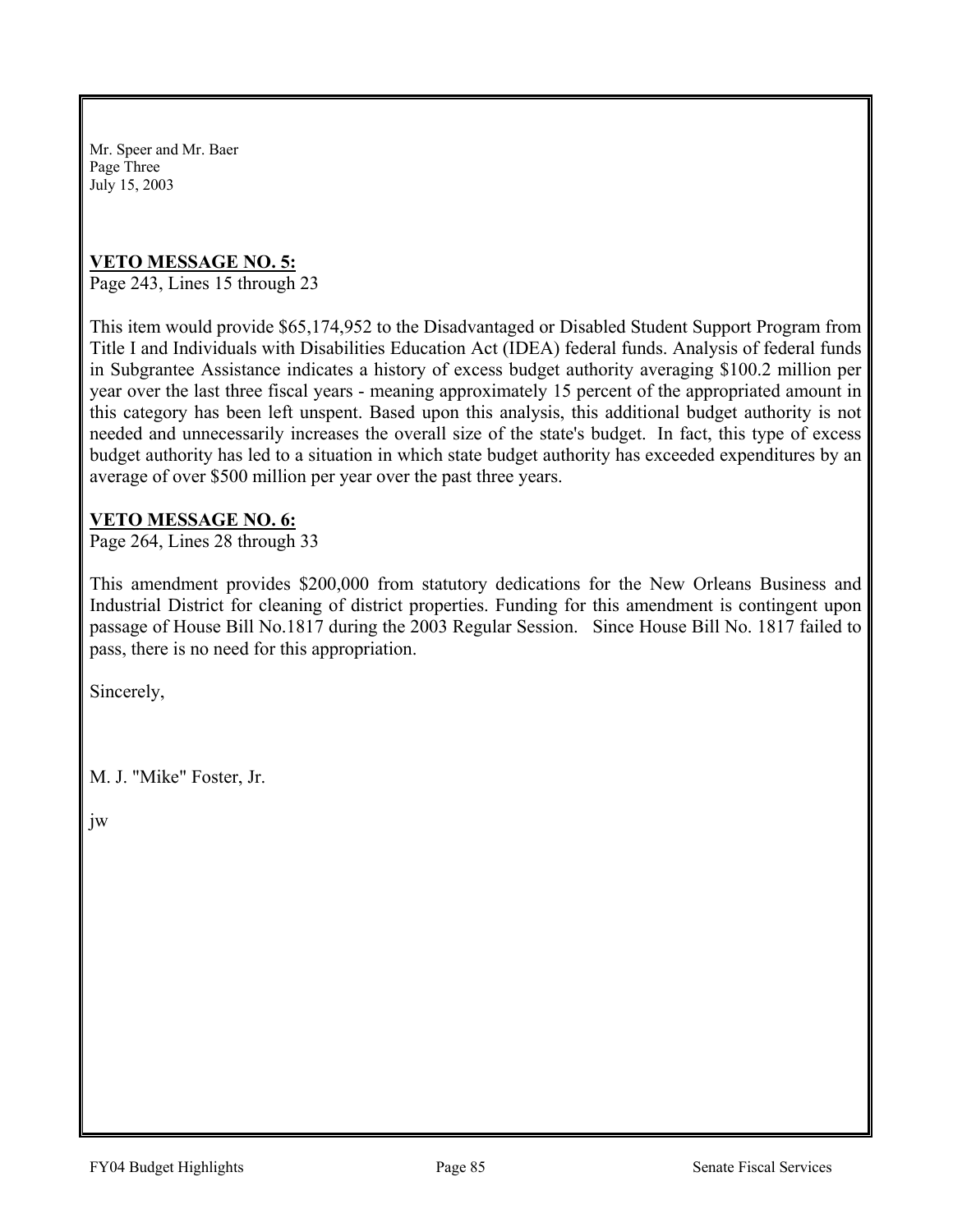# **FY04 Capital Outlay Act 24 (HB 2)**

The FY04 Capital Outlay Act (Act 24) contains appropriations in the amount of roughly \$3.86 billion. The primary funding source for the capital outlay program is General Obligation Bonds, followed by Transportation Trust Funds and Revenue Bonds. Additionally, Act 24 includes \$24.6 million in State General Fund, of which \$4.2 million is non-recurring.

Statutory Dedications include \$361,000 from the Economic Development Award Program (EDAP) - Louisiana Opportunity Fund; \$4.9 million from the State Parks preventative Maintenance/Major Repairs and Improvements Fund; \$154.8 million from the 16¢ dedicated Transportation Trust Fund; \$1.5 million from the Rockefeller Wildlife Refuge and Game Preserve Fund; \$1.3 million from the Conservation Fund; \$950,000 from the Louisiana Duck Stamp Fund; \$1.75 million from the Wildlife Habitat Natural Heritage Trust Fund; \$250,000 from the Rockefeller Wildlife Refuge Trust and Protection Fund; and \$1.2 million from the Artificial Reef Development Fund.

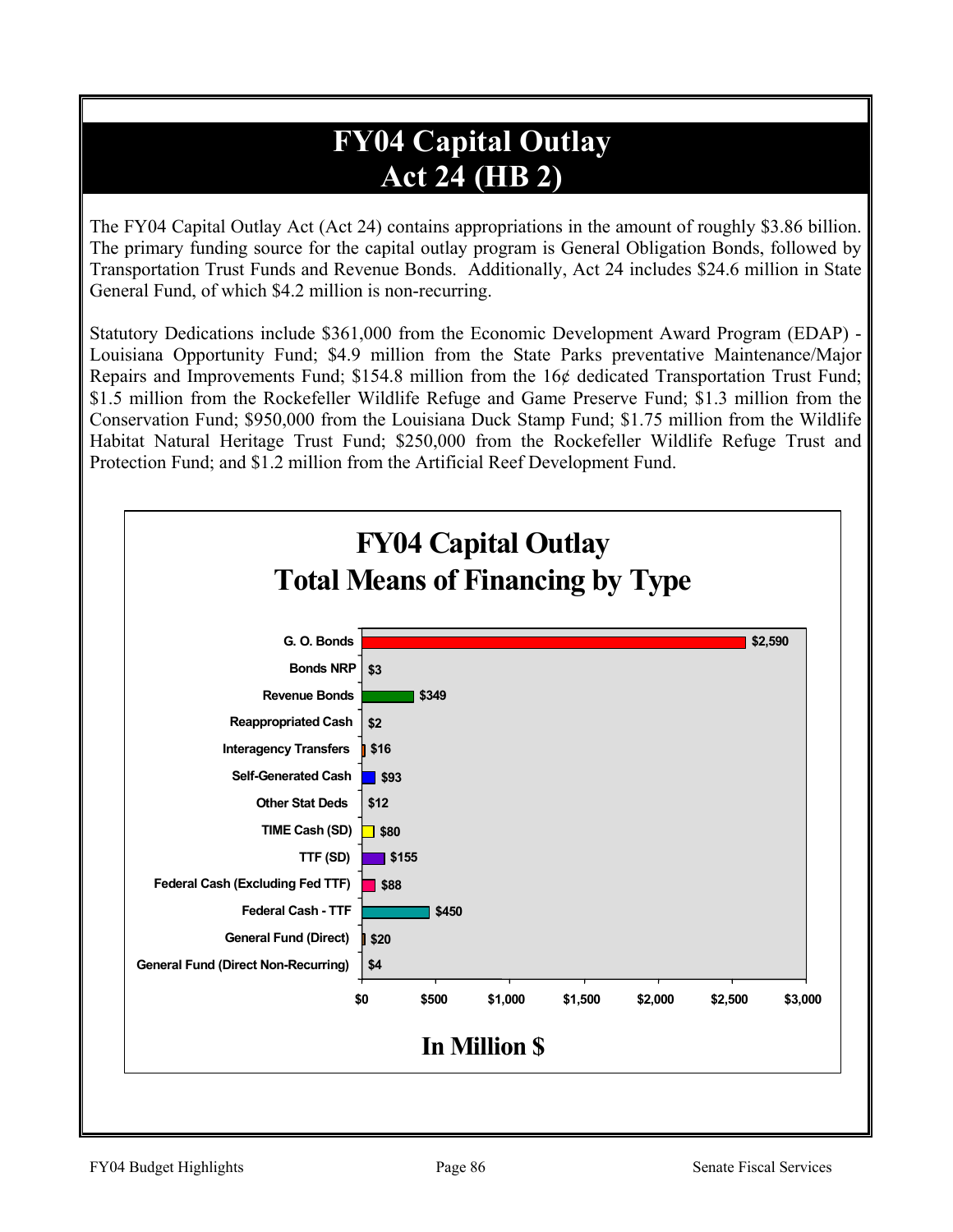The distribution of capital outlay by expenditure category is represented in the chart below. The largest recipients of capital outlay funds are Higher Education, Department of Transportation and Development and Other Non-State entities (includes parishes, municpalities and other non-state entities whose monies do not go to either police juries or municipal governing authorities), respectively.



The section below lists selected projects by department and represents some of the major initiatives under planning, design and/or construction. The amounts listed indicate the state portion only for each project and does not include total dollars.

# EXECUTIVE -

Capitol Complex  $$20,590,000$ 

Funding continues for the \$320 million government building boom known as the Capitol Complex project. The complex is the development of state office buildings in downtown Baton Rouge, with the purpose being efficiency through consolidation and cost savings by canceling and avoiding leases by relocating state employees from leased space to state owned buildings.

 Statewide Roofing, Waterproofing, and Related Repairs and Equipment Replacement \$19,000,000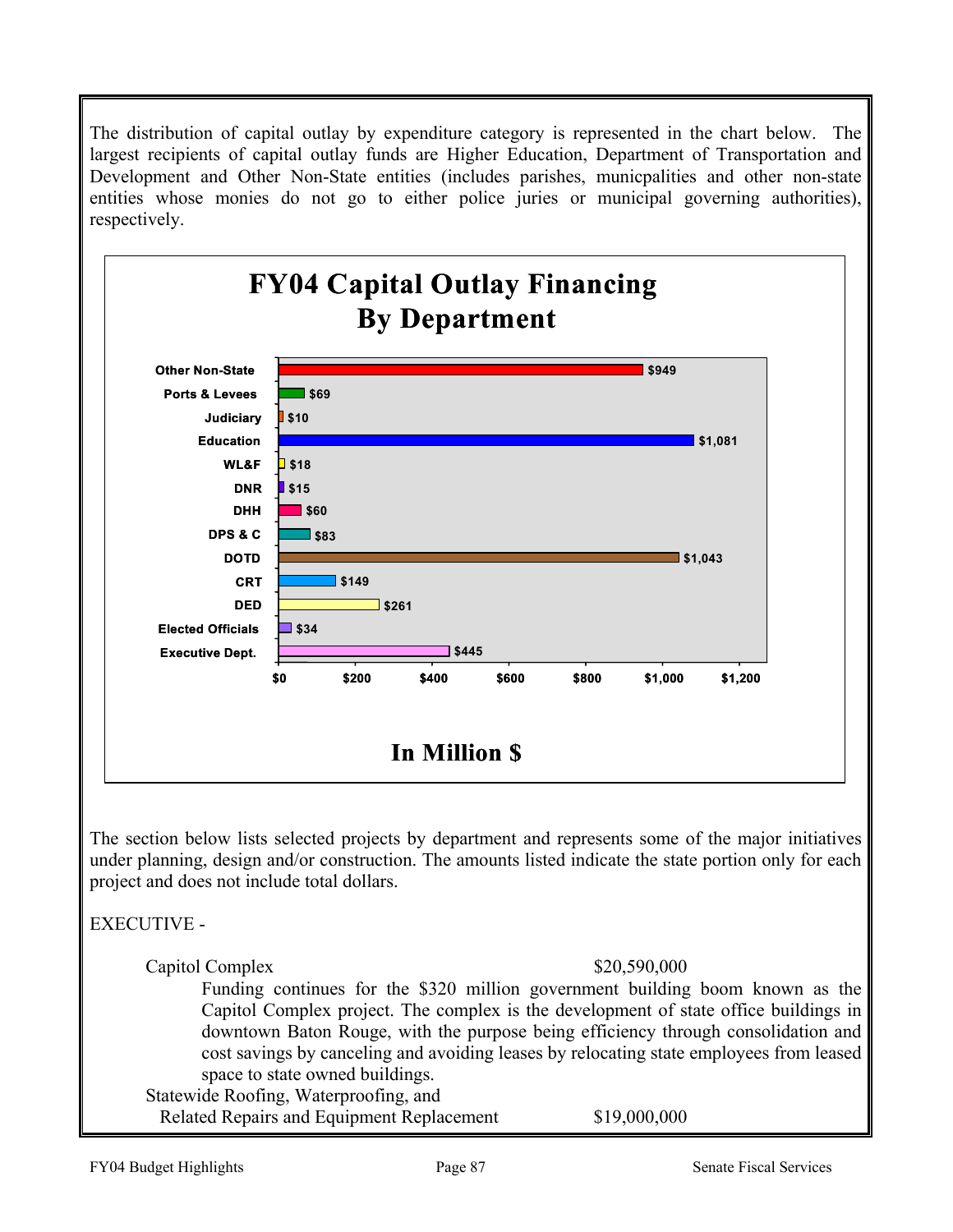| Compliance with the Americans with Disabilities Act                                        | \$12,120,000                |
|--------------------------------------------------------------------------------------------|-----------------------------|
| Technical College Campus Buildings Major Repairs,                                          |                             |
| <b>Equipment Replacement and Site Work</b>                                                 | \$19,000,000                |
| Third Street Art Block Project                                                             | \$25,765,000                |
| Department of Military Affairs (various projects)                                          | \$16,385,000                |
| Louisiana Stadium and Exposition District                                                  | \$6,500,000                 |
| Department of Veterans' Affairs (various projects)                                         | \$21,350,000                |
| ELECTED OFFICIALS -                                                                        |                             |
| Old State Capitol Renovations                                                              | \$6,655,000                 |
| Eddie Robinson Museum (Lincoln)                                                            | \$5,500,000                 |
| Agri & Forestry – Fire Suppression Equipment                                               | 500,000                     |
| ECONOMIC DEVELOPMENT -                                                                     |                             |
| Louisiana Gene Therapy Research Consortium                                                 | \$16,445,000                |
| The Louisiana Gene Therapy Research Constortium is a center which will develop,            |                             |
| support, leverage and expand gene therapy medical research throughout Louuisiana and       |                             |
| create a critical mass of scientists, state-of-the art laboratories and research equipment |                             |
| in Louisiana, which will attract millions of dollars of research grants from sources       |                             |
| outside Louisiana.                                                                         |                             |
| Acadiana Immersion Technology Center (AITC)                                                | \$18,000,000                |
| The AITC is a multi-company merger of Acadiana's core industries, institutions,            |                             |
| strengths, and technology in compliance with DED's Vision 20/20.                           |                             |
| <b>Wet-Lab Business Incubators</b>                                                         | \$18,000,000                |
| WetLab Incubators (Shreveport, Baton Rouge, New Orleans) will enable the                   |                             |
| development and operation of wetlab incubators to support the biomedical,                  |                             |
| environmental and food related DED Vision 20/20 technology clusters at each of the         |                             |
| three research centers in the state. Each of the wet-labs is expected to create 10 new     |                             |
| jobs by the establishment of 20 companies.                                                 |                             |
| Economic Development Award Program, Including                                              |                             |
| The Louisiana Opportunity Fund for Infrastructure<br>Steel Mill Project (statewide)        | \$4,700,000<br>\$10,000,000 |
| <b>National Finance Center</b>                                                             | \$5,000,000                 |
| Homeland Security and Environmental Technical                                              |                             |
| Center                                                                                     | \$6,500,000                 |
| Dock Improvements (various parishes)                                                       | \$29,850,000                |
| \$8 million of these funds are being used to provide infrastructure and dry dock           |                             |
| assosciated with the location of new Bollinger Shipyard projects. Bollinger is required    |                             |
| to create 510 new jobs in Louisiana within 12 months of the date of the cooperative        |                             |
| endeavor with the state. Bollinger is also required to maintain a minimum average          |                             |
| annual employment level in Louisiana of 2,955 jobs through June 30, 2013. Bollinger        |                             |
| is also required to match the state's investment with equivalent investments of its own    |                             |
| funds by making at least an additional \$8 million in capital improvements, over and       |                             |
| above the funds provided by the State for the Drydock at the shipyards.                    |                             |
|                                                                                            |                             |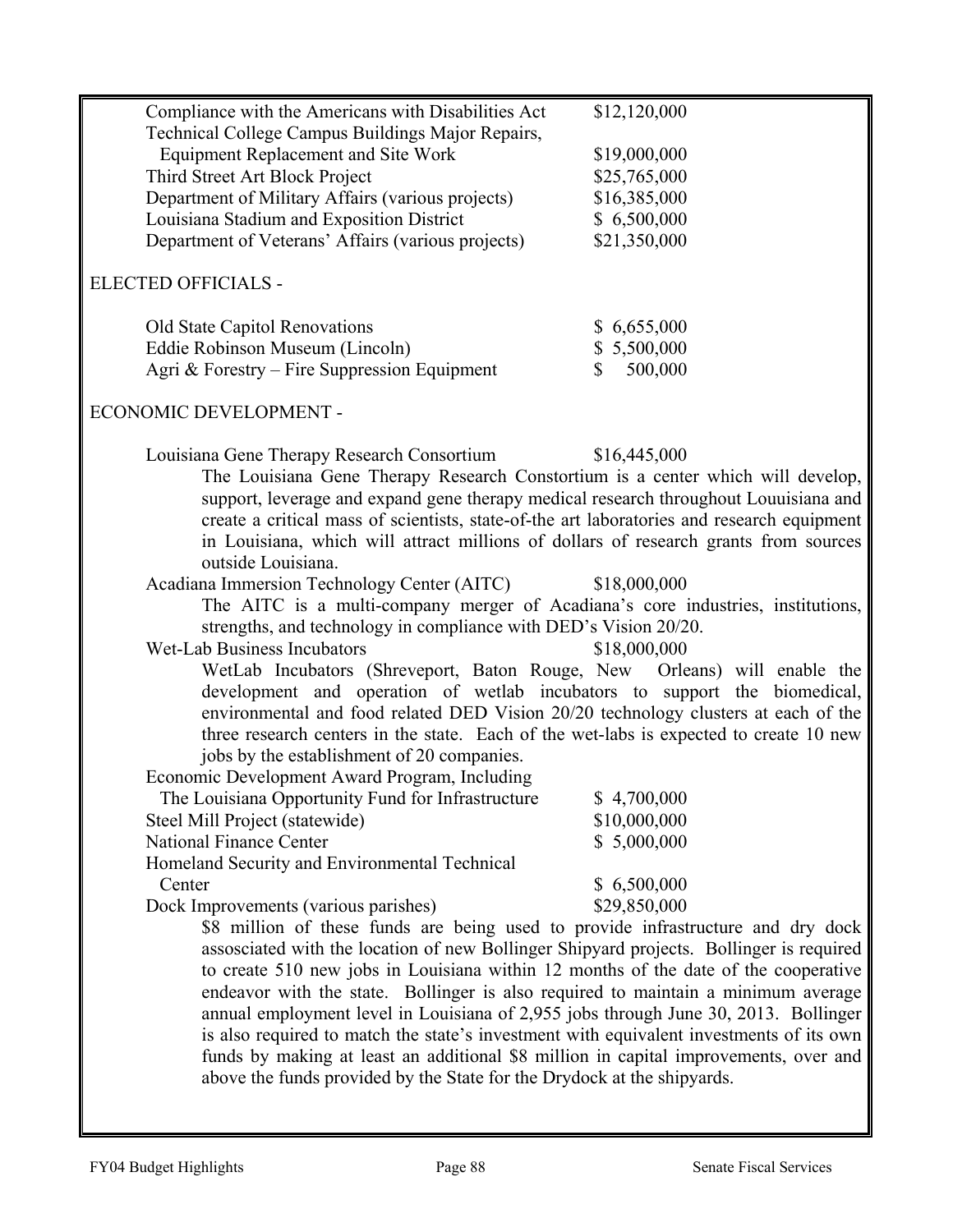| <b>TRANSPORTATION AND DEVELOPMENT -</b>                                                                                                                                                                                                                                                                                                                                                                                                                                                                       |                                                                                                                                                                                |
|---------------------------------------------------------------------------------------------------------------------------------------------------------------------------------------------------------------------------------------------------------------------------------------------------------------------------------------------------------------------------------------------------------------------------------------------------------------------------------------------------------------|--------------------------------------------------------------------------------------------------------------------------------------------------------------------------------|
| Highway Program (Up to \$4 million for Secretary's<br>Emergency Fund)<br>Secretary's Emergency Fund for Bridge Damages<br><b>TIME</b> Program<br>I-49 from Shreveport to Arkansas Line<br>Port Construction and Development Priority Program<br>Statewide Flood Control Program<br><b>Bundicks Lake Level Control Structure</b><br>Westbank Hurricane Protection Project<br>Morganza to Gulf of Mexico Flood Control<br><b>Comite River Diversion Canal</b><br>State Aviation and Airport Improvement Program | \$557,400,000<br>\$20,000,000<br>\$80,000,000<br>\$10,000,000<br>\$20,000,000<br>\$10,000,000<br>\$13,400,000<br>\$ 36,000,000<br>\$113,395,000<br>\$29,980,000<br>\$8,400,000 |
| <b>HEALTH AND HOSPITALS -</b>                                                                                                                                                                                                                                                                                                                                                                                                                                                                                 |                                                                                                                                                                                |
| Redevelopment of Hot Wells<br>New Office of Public Health Central Laboratory                                                                                                                                                                                                                                                                                                                                                                                                                                  | \$10,000,000<br>\$20,200,000                                                                                                                                                   |
| NATURAL RESOURCES -                                                                                                                                                                                                                                                                                                                                                                                                                                                                                           |                                                                                                                                                                                |
| Atchafalaya Basin Protection and Enhancement                                                                                                                                                                                                                                                                                                                                                                                                                                                                  | \$14,580,000                                                                                                                                                                   |
| <b>WILDLIFE AND FISHERIES -</b>                                                                                                                                                                                                                                                                                                                                                                                                                                                                               |                                                                                                                                                                                |
| Wildlife Land Acquisition                                                                                                                                                                                                                                                                                                                                                                                                                                                                                     | \$10,250,000                                                                                                                                                                   |
| <b>HIGHER EDUCATION -</b>                                                                                                                                                                                                                                                                                                                                                                                                                                                                                     |                                                                                                                                                                                |
| Louisiana State University and Agricultural and Mechanical College                                                                                                                                                                                                                                                                                                                                                                                                                                            |                                                                                                                                                                                |
| Choppin Hall Annex Chemistry Lab Building<br><b>Engineering and Chemistry Buildings</b><br><b>Parking Facilities</b><br>Residential College One<br>Music and Dramatic Arts Facilities<br><b>Student Union Renovation and Addition</b>                                                                                                                                                                                                                                                                         | \$12,000,000<br>\$29,195,000<br>\$18,500,000<br>\$29,100,000<br>\$22,100,000<br>\$13,300,000                                                                                   |
| Louisiana State University at Alexandria<br>Multi-Purpose Academic Center                                                                                                                                                                                                                                                                                                                                                                                                                                     | \$12,400,000                                                                                                                                                                   |
| University of New Orleans<br><b>Student Housing Renovation</b><br><b>Business Administration Building</b><br><b>Campus Parking Garage</b>                                                                                                                                                                                                                                                                                                                                                                     | \$12,805,000<br>\$21,070,000<br>\$21,700,000                                                                                                                                   |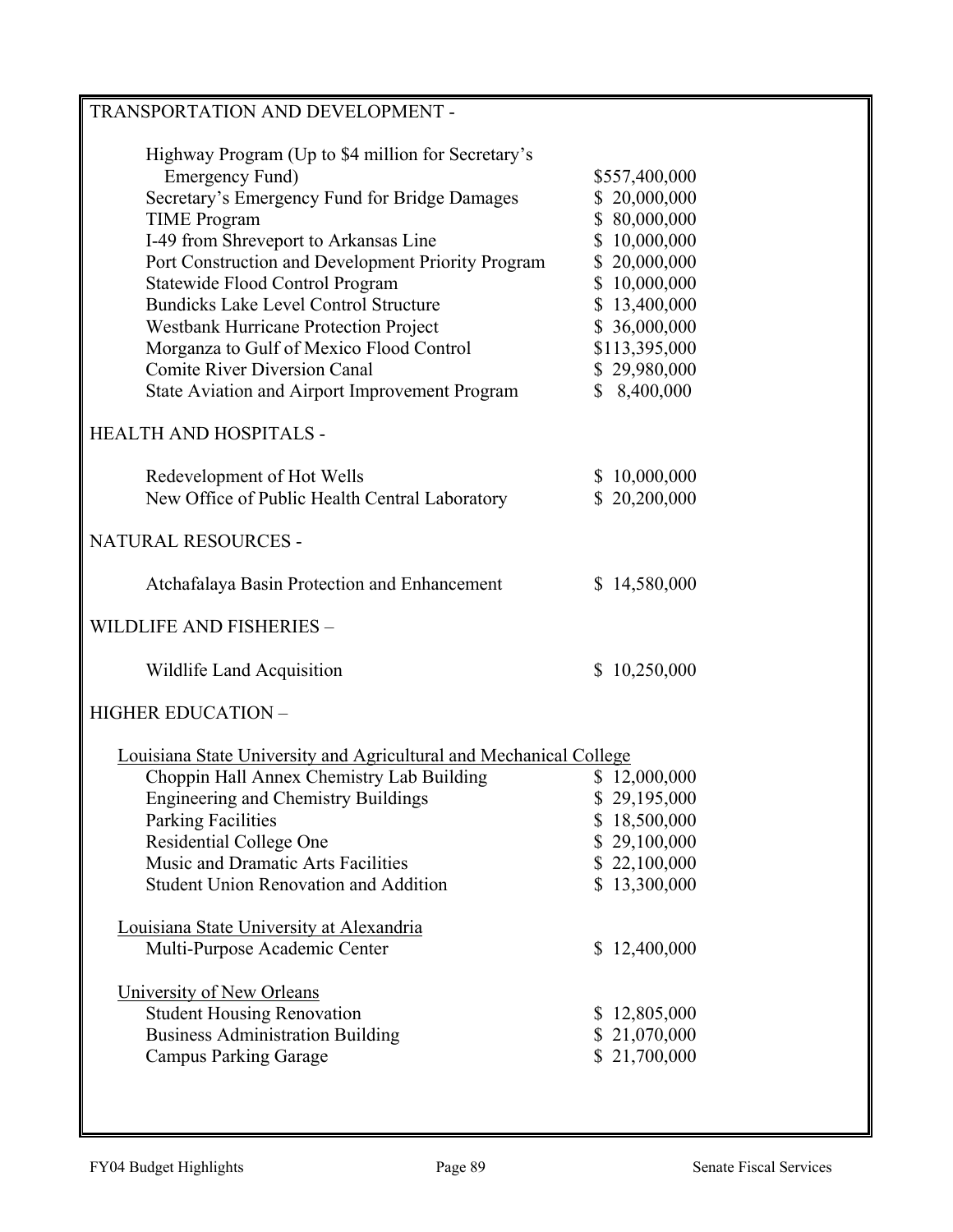| Louisina State University Health Sciences Center - New Orleans                                  |                 |
|-------------------------------------------------------------------------------------------------|-----------------|
| Human Development Center                                                                        | \$16,335,000    |
| <b>Cancer Prevention Pavilion</b>                                                               | \$22,355,000    |
| Charity Hospital Nursing Building Renovations                                                   | \$19,150,000    |
| (LSU Health Sciences Center Shreveport)                                                         |                 |
| Clinical and Research Institute                                                                 | \$32,927,000    |
| <b>Allied Health Facility</b>                                                                   | \$12,205,000    |
| <b>Ambulatory Care Building</b>                                                                 | \$23,085,000    |
|                                                                                                 |                 |
| Louisiana State University Health Sciences Center - New Orleans - Health Care Services Division |                 |
| <b>Critical Care Center Charity Hospital</b>                                                    | \$142,000,000   |
|                                                                                                 |                 |
| Louisiana State University Agricultural Center                                                  |                 |
| Animal and Food Science Facilities                                                              | \$16,130,000    |
|                                                                                                 |                 |
| Southern University – Baton Rouge                                                               |                 |
| Center for Technology and Information Systems                                                   | \$10,805,000    |
| Dorm Renovation or Construction, Phase III                                                      |                 |
|                                                                                                 | \$13,505,000    |
|                                                                                                 |                 |
| University of Louisiana System Board of Supervisors                                             |                 |
| <b>Land Acquisitions</b>                                                                        | 5,000,000<br>\$ |
| Major Repairs and Reroofing, ADA Compliance and Life                                            |                 |
| Safety Code Corrections to Campus Buildings                                                     | \$11,220,000    |
|                                                                                                 |                 |
| <b>Grambling State University</b>                                                               |                 |
| Health and Physical Education and Recreation                                                    |                 |
| <b>Assembly Center</b>                                                                          | \$23,750,000    |
|                                                                                                 |                 |
| <b>McNeese State University</b>                                                                 |                 |
| Shearman Fine Arts Building Renovation and Addition                                             | \$12,770,000    |
|                                                                                                 |                 |
| University of Louisiana at Monroe                                                               |                 |
| Health Sciences Building Renovation and Expansion                                               | \$14,675,000    |
|                                                                                                 |                 |
| University of Southeastern Louisiana                                                            |                 |
| Academic and Laboratory Facility                                                                | \$12,550,000    |
|                                                                                                 |                 |
| University of Louisiana at Lafayette                                                            |                 |
| F. G. Mouton Hall Renovation and Expansion                                                      | \$10,195,000    |
|                                                                                                 |                 |
| <b>River Parishes Community College</b>                                                         |                 |
| <b>General Purpose Building</b>                                                                 | \$13,500,000    |
|                                                                                                 |                 |
| Louisiana Delta Community College                                                               |                 |
| <b>Campus Development</b>                                                                       | \$13,950,000    |
|                                                                                                 |                 |
| <b>Board of Regents</b>                                                                         |                 |
|                                                                                                 |                 |
| Library, Instructional and Scientific Equipment                                                 |                 |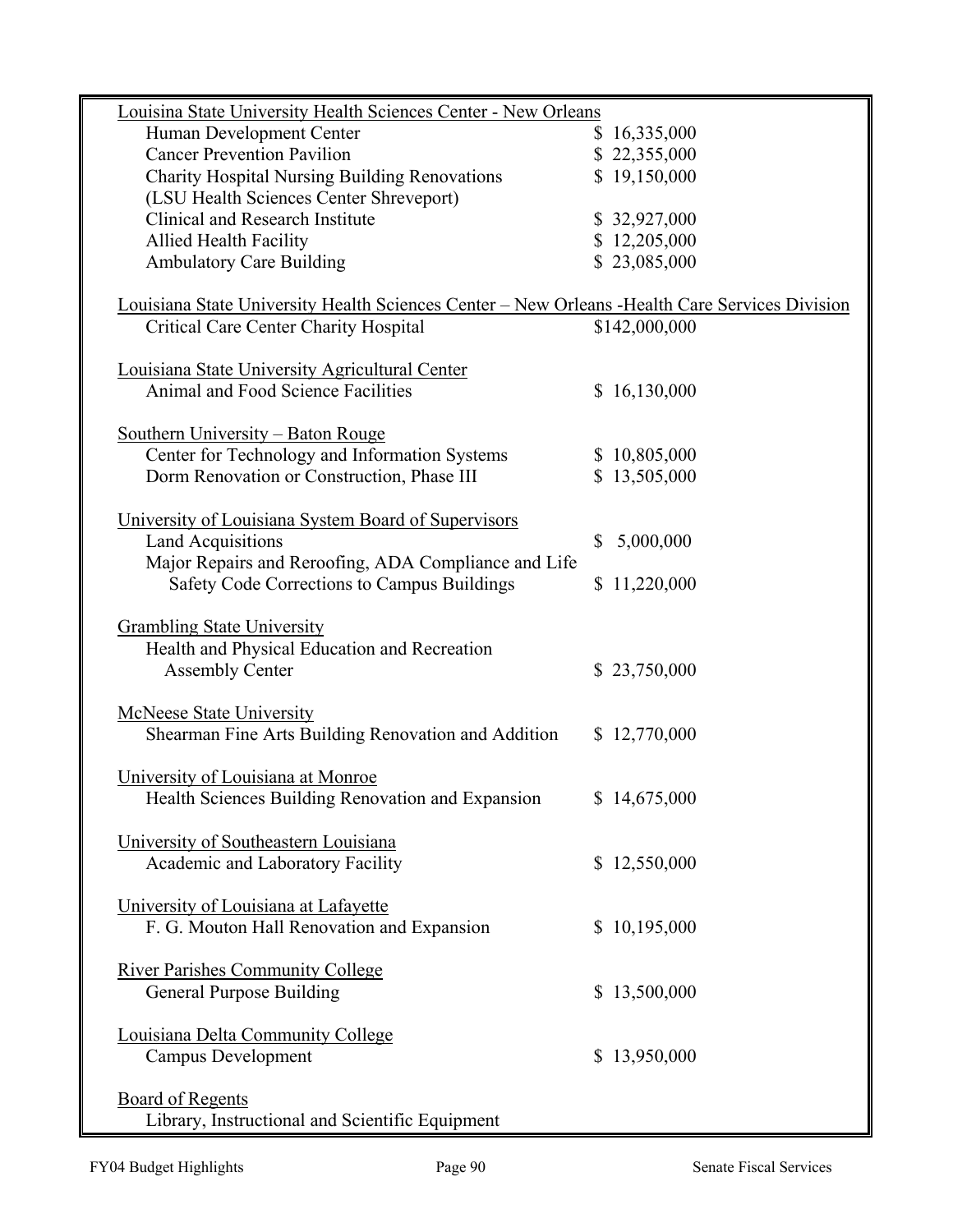| Acquisitions                                    | \$15,000,000  |
|-------------------------------------------------|---------------|
| Land Acquisition for Post Secondary Educational |               |
| Institutions                                    | \$11,000,000  |
| System-Wide Telecommunications Wiring and       |               |
| Equipment                                       | \$10,000,000  |
|                                                 |               |
| JUDICIARY-                                      |               |
| 400 Royal Street Building Renovation            | \$10,410,000  |
| NON-STATE ENTITIES -                            |               |
|                                                 |               |
| Bayou Dechene Reservoir (Caldwell)              | \$10,315,000  |
| Performing Arts Center (Jefferson)              | \$20,000,000  |
| Seapoint Container Handling Transshipment       |               |
| Facility (Plaquemines)                          | \$20,000,000  |
| Riverside Centroplex Arena and Theatre          |               |
| Renovations (Baton Rouge)                       | \$26,500,000  |
| Lincoln Beach Restoration and Site Improvements |               |
| (New Orleans)                                   | \$10,130,000  |
| Airport to CBD Light Rail Line (New Orleans)    | \$82,500,000  |
| <b>Shreveport Convention Center Complex</b>     | \$12,000,000  |
| Port-de-Luce Reservoir (Winn)                   | \$9,600,000   |
| The Audubon Institute - Audubon 2000            |               |
| Renovations (New Orleans)                       | \$29,300,000  |
| Ernest N. Morial New Orleans Exhibition Hall    |               |
| <b>Authority Phase IV</b>                       | \$100,000,000 |
| Baton Rouge Metro Airport – North and East Side |               |
| <b>Infrastructure and Development</b>           | \$10,500,000  |
| National D-Day Museum Expansion (New Orleans)   | \$30,000,000  |
| Health Education Authority of Louisiana -       |               |
| Cancer Consortium Building (Orleans)            | \$37,822,000  |

(Note: Listing only includes selected projects greater than \$10 million for non-state entities.)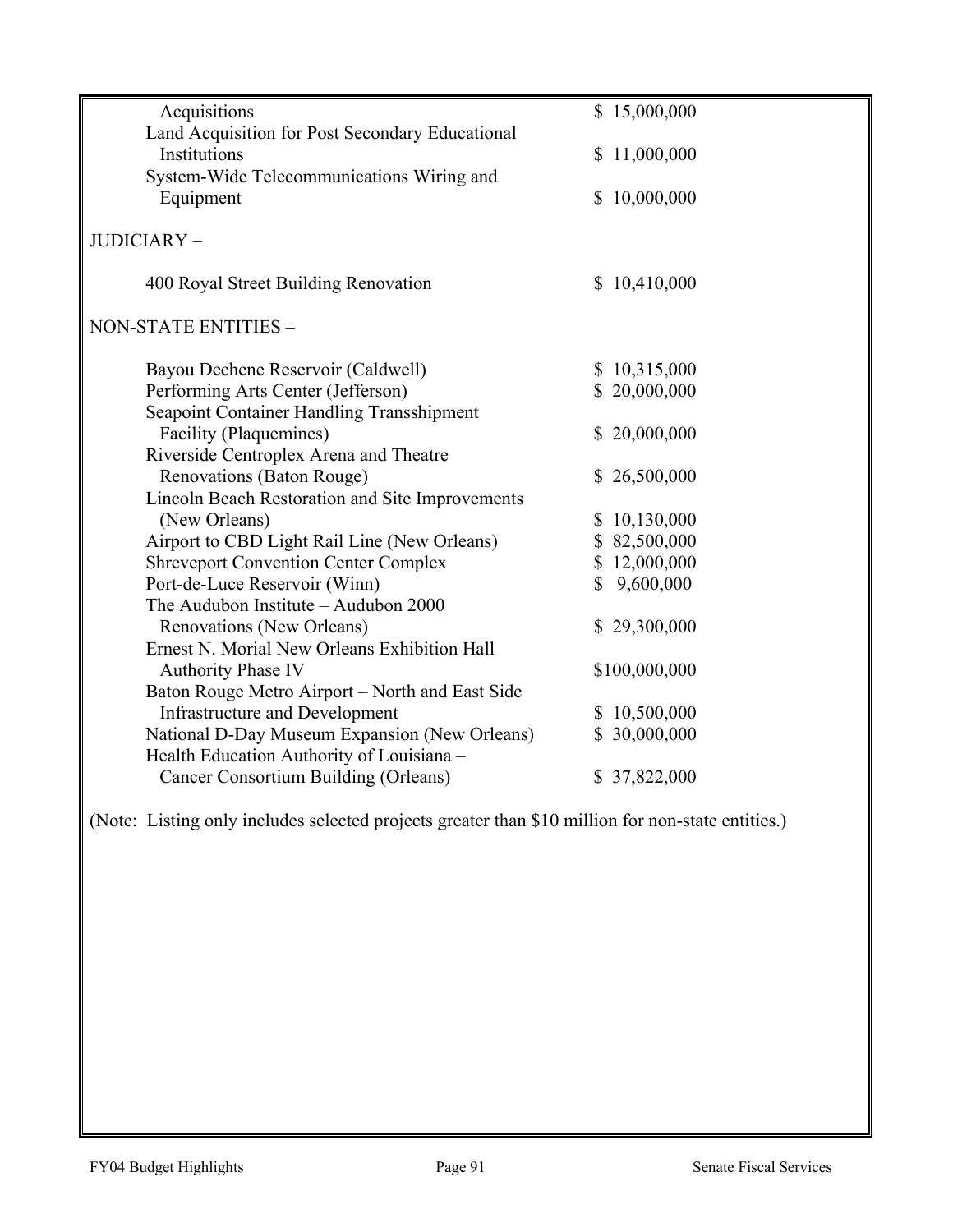# **FY04 Ancillary Enterprises Act 44 (HB 1779)**

The Ancillary Appropriation Act provides for the operations of certain enterprise operations, internal service funds, and auxiliary accounts for certain state institutions and agencies. The State Group Benefits Program Office, Risk Management, and the Office of Telecommunications Management comprise the largest budget entitities.

## **State Group Benefits Program**

- Total funding for State Group Benefits is \$934.1 million, which includes \$99.4 million for a 12.4 percent rate increase.
- This budget completes the three-year phase-in increasing the employer share to 75 percent of the PPO premium amount.

## **Office of Risk Management (ORM)**

- Total funding for Risk Management for FY04 is \$174.7 million.
- The funding supports coverage for the state to pay claims relative to losses for medical malpractice, property, comprehensive general liability, personal injury, miscellaneous torts, and professional legal defense costs associated with risk litigation.
- The amount appropriated for payment of claims from premiums charged to State agencies more closely reflects anticipated needs than in the previous years. In the last three fiscal years, the State has appropriated various amounts from the Office of Risk Management reserve fund to the operating budget of the agency to meet claims in each respective year. The balance in the reserve fund had reached \$173 million in FY00, but will begin FY04 with about \$2.5 million.

## **Office of Telecommunications Management (OTM)**

• Total funding for OTM is \$62.7 million.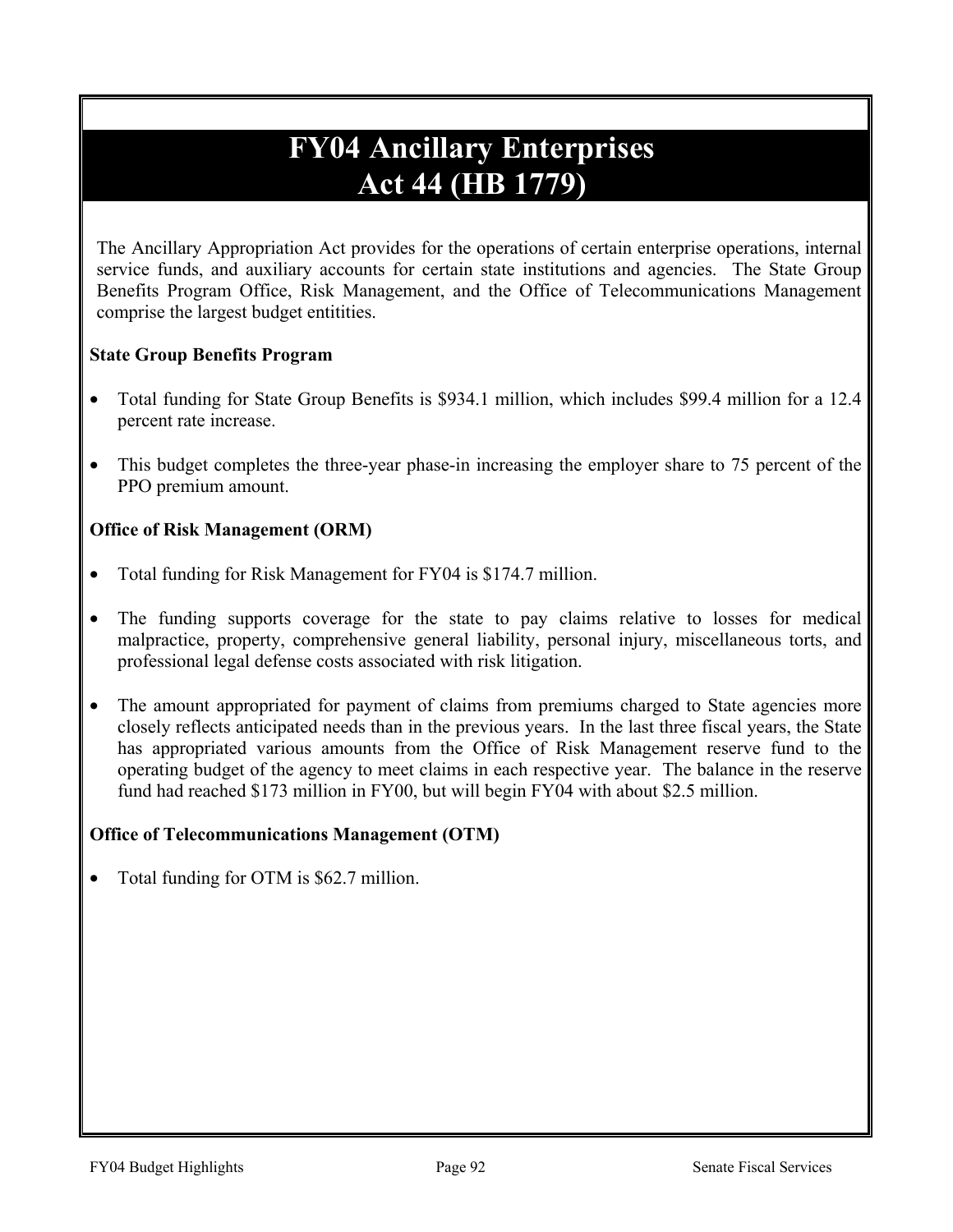# **FY03 Supplemental Appropriations Act 432 (HB 1968)**

The use of "Rainy Day" funds to offset a potential state deficit and a portion of the "Temporary State Fiscal Relief" funding appropriated by the federal government provided the two main funding sources for the FY03 Supplemental Appropriations Act.

When the official revenue forecast projected revenues collections in the General Fund below the level appropriated in the FY03 budget, the Legislature acted by approving the use of \$86 million from the Budget Stabilization Fund to eliminate a deficit and maintain state expenditures.

Then, as FY03 was drawing to a close, Congress passed the Jobs and Growth Tax Relief Reconciliation Act of 2003, which included an appropriation \$20 billion nationwide for temporary fiscal relief for state governments. The relief was aimed at the Medicaid program, unfunded federal mandates, and general government services. The amount of \$35.3 million, out of almost \$300 million in relief monies for Louisiana, were appropriated in FY03.

In addition, Act 432 directed the defeasance of \$95.4 million in state debt and funded a variety of state obligations that developed during the course of FY03.

Finally, Act 432 reorganized the means of finance in FY03 in various agencies across state government to maximize all revenues available to Louisiana in both FY03 and FY04 in response to the bleak revenue outlook for these two fiscal years.

# **Supplemental Appropriations and Budget Reductions for FY03**

Act 432 provided funding from various Means of Financing for numerous items arising during the course of the fiscal year as well making the necessary budget reductions to balance the FY03 budget. The following major expenditure items include:

- \$26 million State General Fund to the Emergency Preparedness Program to match FEMA monies for the costs associated with Tropical Storm Isidore and Hurricane Lili;
- \$17.4 million from the Education Excellence Fund either to local school districts or to state schools, charter schools and private schools only in the event a rehearing is granted and the Louisiana Supreme Court overturns the trial court judgment in the *East Baton Rouge Parish School Board and Calcasieu School Board v. Murphy J. "Mike" Foster, Jr., et al. lawsuit;*
- \$15.3 million State General Fund to HCSD for medical care for state prisoners;
- \$9.7 million State General Fund for deposit into the Louisiana Medical Assistance Trust Fund;
- \$3.7 million State General Fund for partial restoration of reductions in the MFP in FY02;
- \$3 million State General Fund for additional costs of housing state inmates in local jails.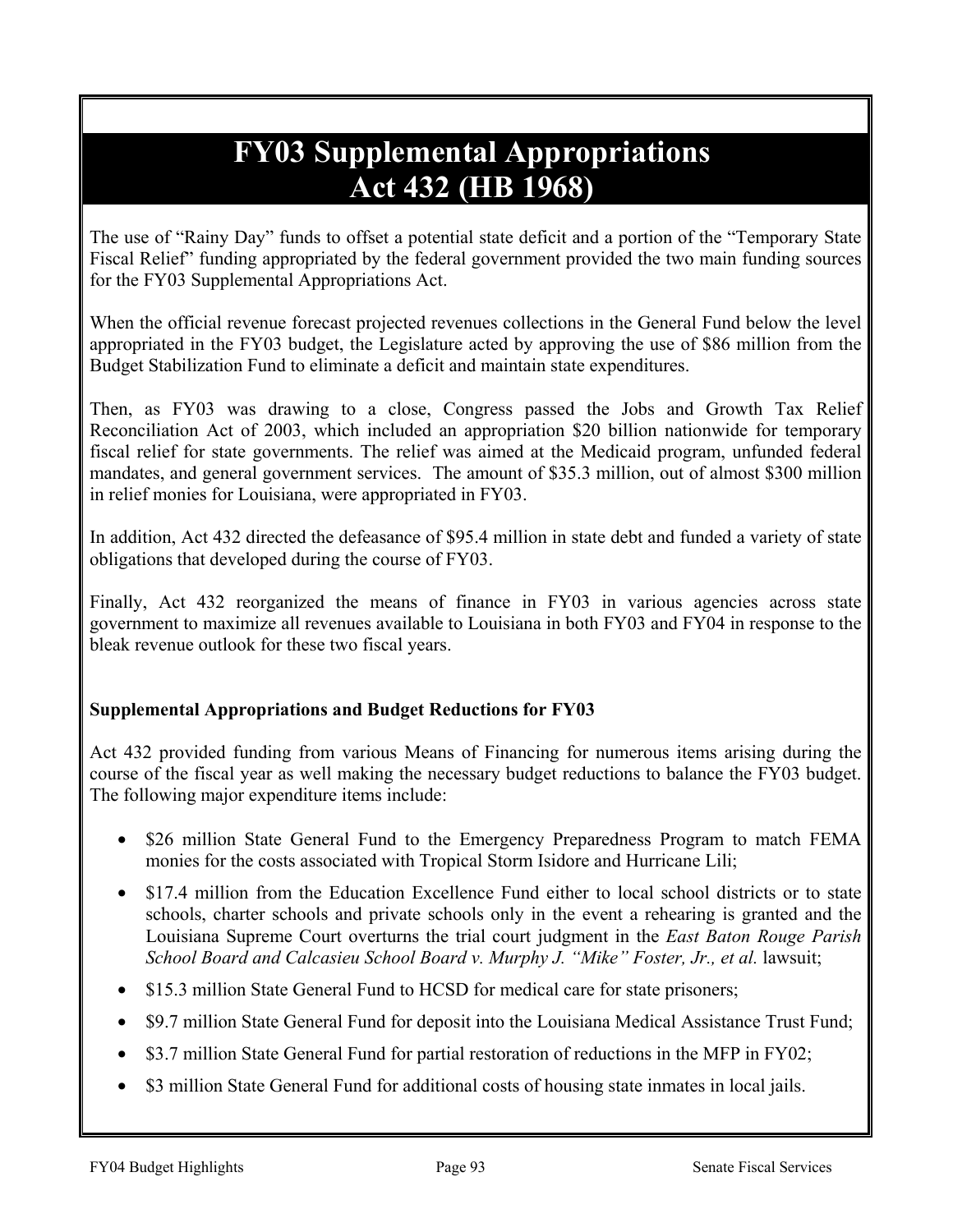- \$9.1 million to DOE for distribution to city, parish, and other local school systems from the Education Excellence Fund;
- \$2.2 million to DOTD for the Port Allen and Morley railroad bridges; and,
- \$2 million to DOR to offset a shortfall in penalty collections.
- Act 432 also incorporated the appropriation of the \$86.4 million from the Budget Stabilization Fund to offset a shortfall in the State General Fund.
- In addition, this legislation directed the use of \$95.4 million in non-recurring monies for debt defeasance.
- The larger set of budget reductions included a reduction of \$54.6 million State General Fund in conjunction with \$89.6 million in matching Federal Funds appropriated in the FY03 General Appropriation Act, Act 13 of the 2002 Regular Session, relative to freeze orders issued during the fiscal year.
- A smaller set of budget reductions totaled \$8.2 million State General Fund and was targeted at specific agencies or expenditures.

## **State Fiscal Relief Per the Federal Jobs and Growth Tax Relief Reconciliation Act of 2003**

- Federal Temporary State Fiscal Relief Funds in the amount of \$9.4 million were utilized in FY03 to reduce a like amount of State General Fund for the provision of essential government services or to cover state costs of complying with any federal mandate.
- The Medicaid program realized \$25.9 million in additional federal funds per the enhancement of the Federal Medical Assistance Percentage (FMAP) thereby freeing State General Fund originally appropriated in Act 13 for FY03 Medicaid expenditures to match additional expenditures in the Medicaid program and reduce the dependence on other means of finance:
	- \$14.4 million was returned to HCSD's restricted account that was to be used as match for additional Medicaid payments to the charity hospitals.
	- \$3 million was returned to LSU HSC-S that was to be used as match for Medicaid cost report payments.
	- \$11.9 million in Federal Funds were added to match \$4.1 million in excess State General Fund generating a total of \$16 million for the payment of Medicaid cost reports to non-state hospitals.
	- \$10.3 million in Federal Funds were added to match \$3.6 million in excess State General Fund generating a total of \$13.9 million for Medicaid "outlier" payments to hospitals.
	- \$1.5 million in Federal Funds were added to match \$0.5 million in excess State General Fund generating a total of \$2 million to fund a special pool for Medicaid "outlier" payments to hospitals.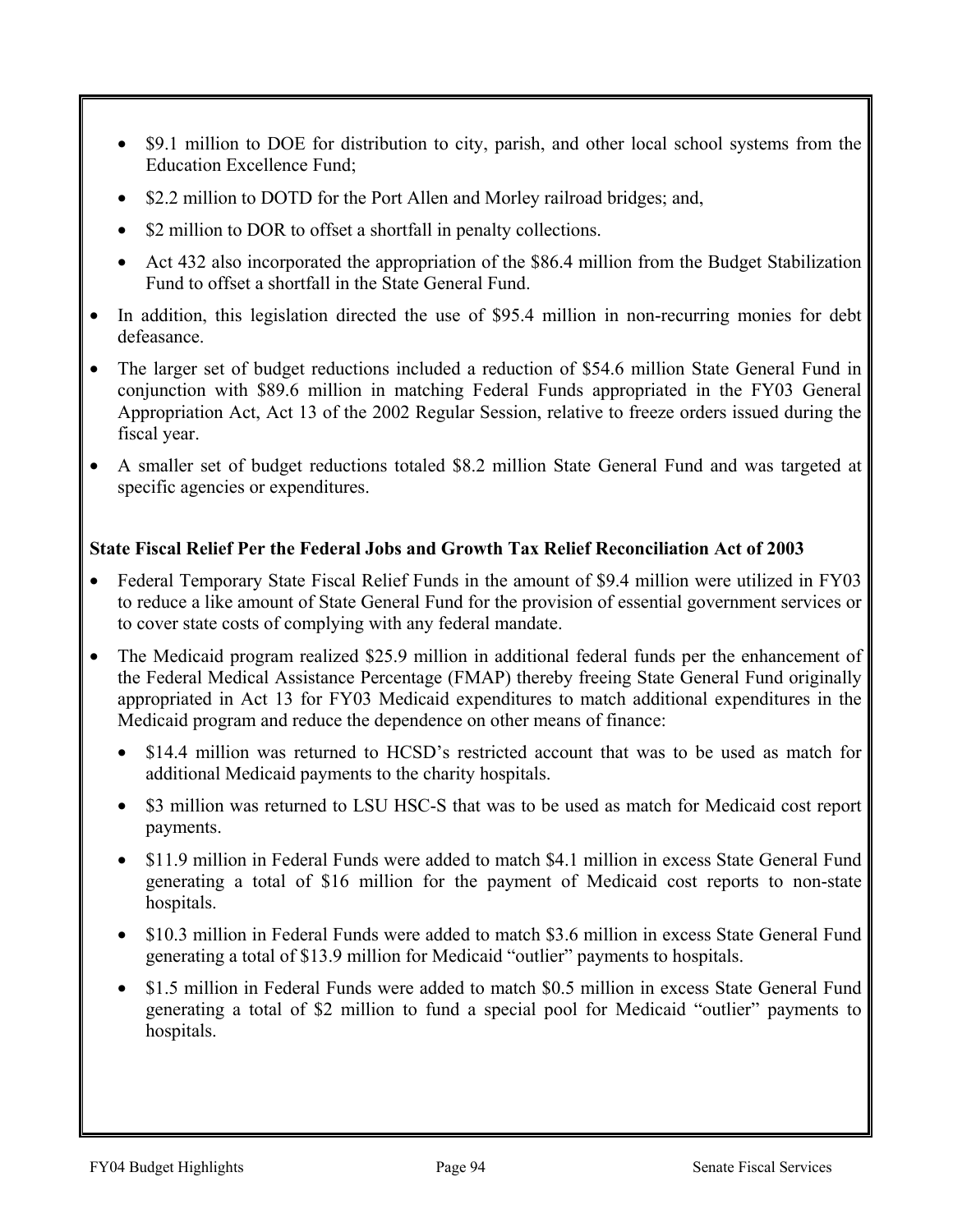# **Means of Financing Substitutions**

In the individual departments, Act 432 realigned revenue sources either to adjust for higher or lower than anticipated revenue collections in fees and/or statutory dedications, to incorporate additional federal funding, or to maximize non-State General Fund monies wherever possible:

- \$2.2 million swap of Fees and Self-generated Revenues for Transportation Trust Fund monies in DOTD's budget for the District Operations Program;
- \$11.3 million swap among State General Fund, Fees and Self-generated Revenues, State Police Salary Fund, and the Riverboat Gaming Enforcement Fund in DPS's budget for operational expenses of the Office of Management and Finance and the State Police for its Traffic Enforcement, Criminal Investigations, Operational Support, and Gaming Enforcement Programs;
- \$7 million swap of State General Fund for Medicaid Trust Fund for the Elderly monies to support implementation of the Medicaid case-mix reimbursement methodology for long-term care facilities;
- \$6 million swap of Louisiana Fund monies for Health Excellence proceeds for the Louisiana Children's Health Insurance Program (LaCHIP);
- \$4.8 million swap of State General Fund for Health Trust Fund and Health Excellence Fund monies in the financing of the Medicaid Payments to Private Providers Program;
- \$2 million swap of State General Fund and Federal Funds for Fees and Self-generated Revenues in DSS's budget for the Client Services Program; and,
- \$2.9 million swap of State General Fund for Interagency Transfers and Federal Funds in LSU HSC-Shreveport's budget for personnel costs.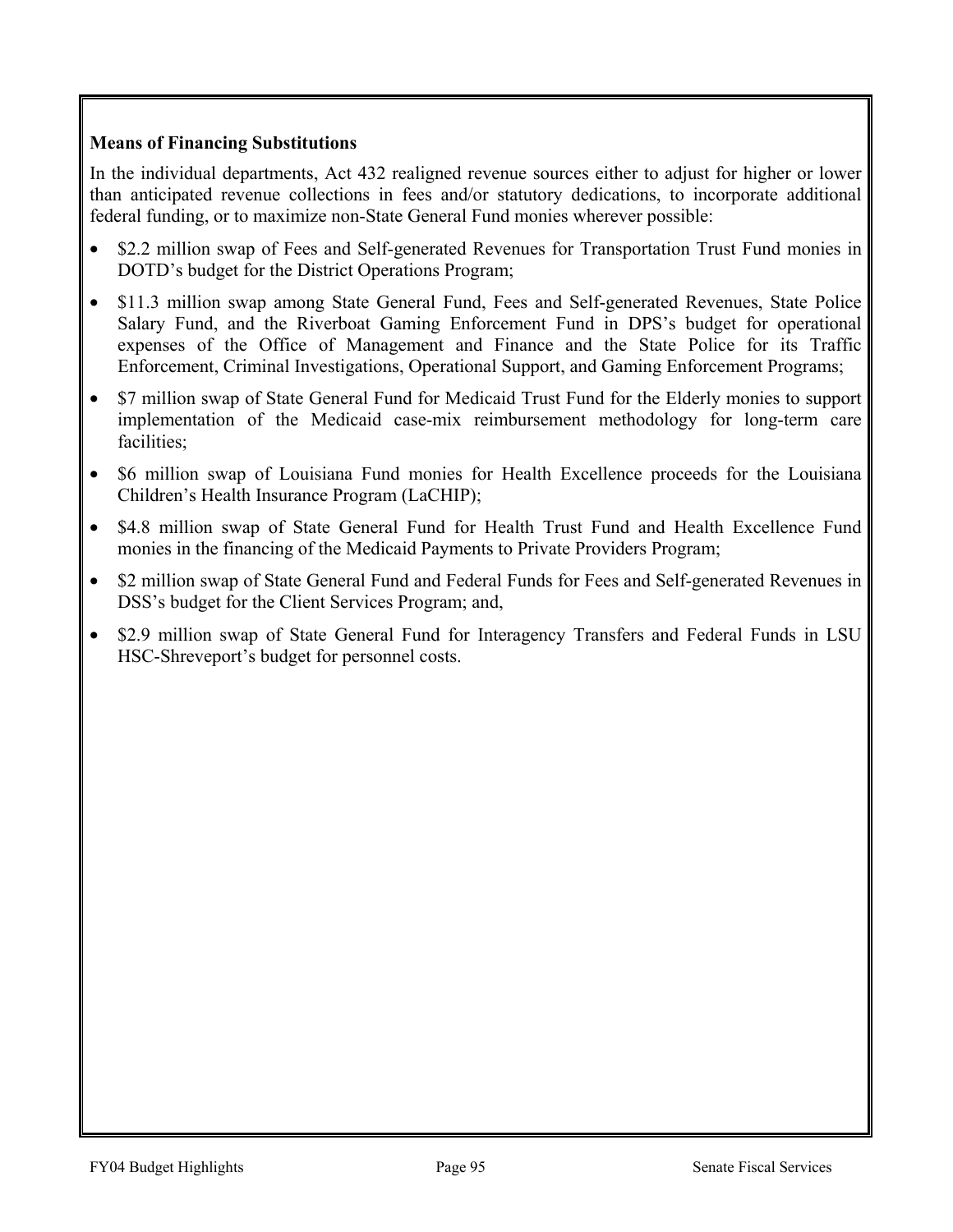# **Significant Legislation Handled in Senate Finance Committee During the 2003 Regular Session**

**Act 11 (House Bill 1887 by Representatives LeBlanc and DeWitt and Senators Dardenne and Schedler)** provides procedures for the calculation of an inflation factor and the subsequent appropriation from the Millennium Trust. Prior law failed to specify the calculation method for allocating interest for appropriation. Under Act 11, the amount available for appropriation is derived by a formula established by law. The formula is the amount of estimated aggregate investment earnings recognized by REC less the product of the inflation factor determined by the REC multiplied by the amount of aggregate investment earnings for the previous fiscal year. The change was made effective for FY03 and thereafter.

**Act 487 (Senate Bill 346 by Senator Dardenne)** provides for DNA sampling and testing of persons arrested for or convicted of a felony. To cover the expenses associated with the passage of this legislation, \$4 million was appropriated in Act 14.

**Act 1210 (Senate Bill 1025 by Senator Dardenne)** provides for securitizing the entire income stream from the tobacco settlement by the State Bond Commission, subject to approval of the Joint Legislative Committee on the Budget and a majority of the Legislature. Currently, 60 percent of the settlement proceeds have been sold. The Act authorizes the sale of the remaining 40 percent. All net proceeds, less financing costs, are transferred to the Millennium Trust.

**Act 1300 (Senate Bill 213 by Senator Dardenne)** is a proposed constitutional amendment that creates the Louisiana Coastal Restoration Fund in the state treasury. The proposed amendment requires the treasurer to transfer into the fund up to 20 percent of the proceeds received as a result of any future securitzation, based on the following criteria: 1) written certification of federal fund availability; 2) transfer from the funds only in the amounts necessary to match federal funds and not to exceed 20 percent in the aggregate of the securitization; and 3) transfers from the Health Excellence, Education Excellence, and TOPS funds in equal thirds.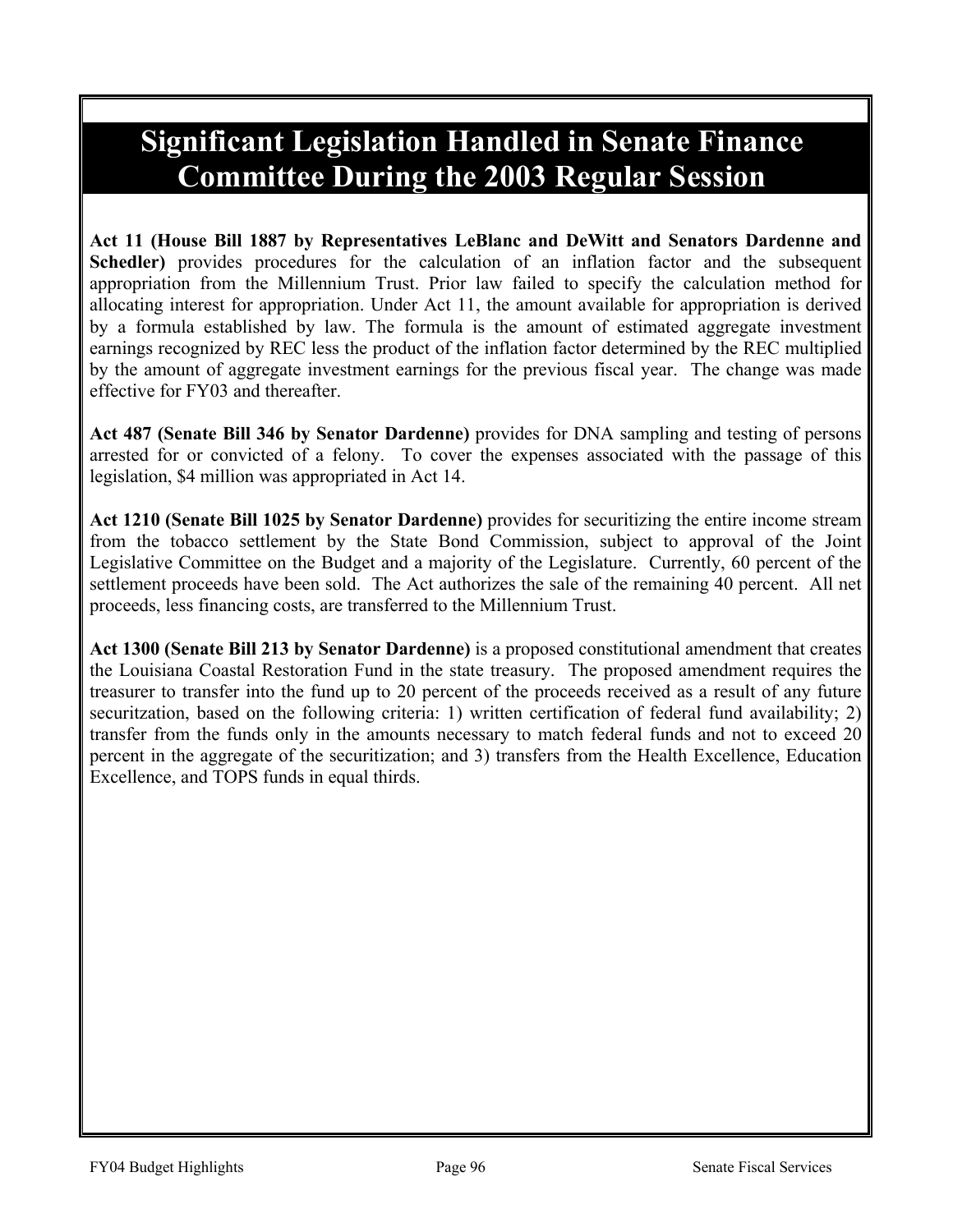# **Joint Legislative Committee on the Budget Requirements in Act 14**

Throughout Act 14, there are appropriations contingent upon or preamble provisions specifying Joint Legislative Committee on the Budget action or review. As warranted, notification to, submission of reports to, and/or review by the Joint Legislative Committee on the Budget may be necessary from departments and/or the Division of Administration. The following section lists such matters and provides page and line numbers in the General Appropriation Act (Act 14) for easy reference.

# **Preamble**

# • **Page 1, lines 13, 15-16, 20-21, and 22**

 Section 2.A. All money from federal, interagency, statutory dedications, or self-generated revenues shall be available for expenditure in the amounts herein appropriated. Any increase in such revenues shall be available for allotment and expenditure by an agency on approval of an increase in the appropriation by the commissioner of administration and the **Joint Legislative Committee on the Budget**. Any increase in such revenues for an agency without an appropriation from the respective revenue source shall be incorporated into the agency's appropriation on approval of the commissioner of administration and the **Joint Legislative Committee on the Budget**. In the event that these revenues should be less than the amount appropriated, the appropriation shall be reduced accordingly. To the extent that such funds were included in the budget on a matching basis with state funds, a corresponding decrease in the state matching funds may be made. Any federal funds which are classified as disaster or emergency may be expended prior to approval of a BA-7 by the **Joint Legislative Committee on the Budget** upon the secretary's certifying to the governor that any delay would be detrimental to the state. The **Joint Legislative Committee on the Budget** shall be notified in writing of such declaration and shall meet to consider such action, but if it is found by the committee that such funds were not needed for an emergency expenditure, such approval may be withdrawn and any balance remaining shall not be expended.

# • **Page 2, line 4**

B. The commissioner of administration is hereby authorized and directed, pursuant to a plan submitted to and approved by the **Joint Legislative Committee on the Budget**, to reduce the State General Fund (Direct) appropriations contained in this Act by a total amount of \$142,568,000 and to increase the Federal Funds means of financing for such appropriations by a like amount. Such adjustments in means of financing may only be made for purposes which provide essential government services or which cover state costs of complying with any federal intergovernmental mandate (as defined in Section 421(5) of the Congressional Budget Act of 1974) to the extent that the mandate applies to the state, and the federal government has not provided funds to cover the costs. Such adjustments must be consistent with the certifications provided by the state to the secretary of the Treasury that the proposed use of funds to be received by the state under Federal Temporary State Fiscal Relief in Federal Fiscal Years 2003 and 2004 are consistent with federal requirements.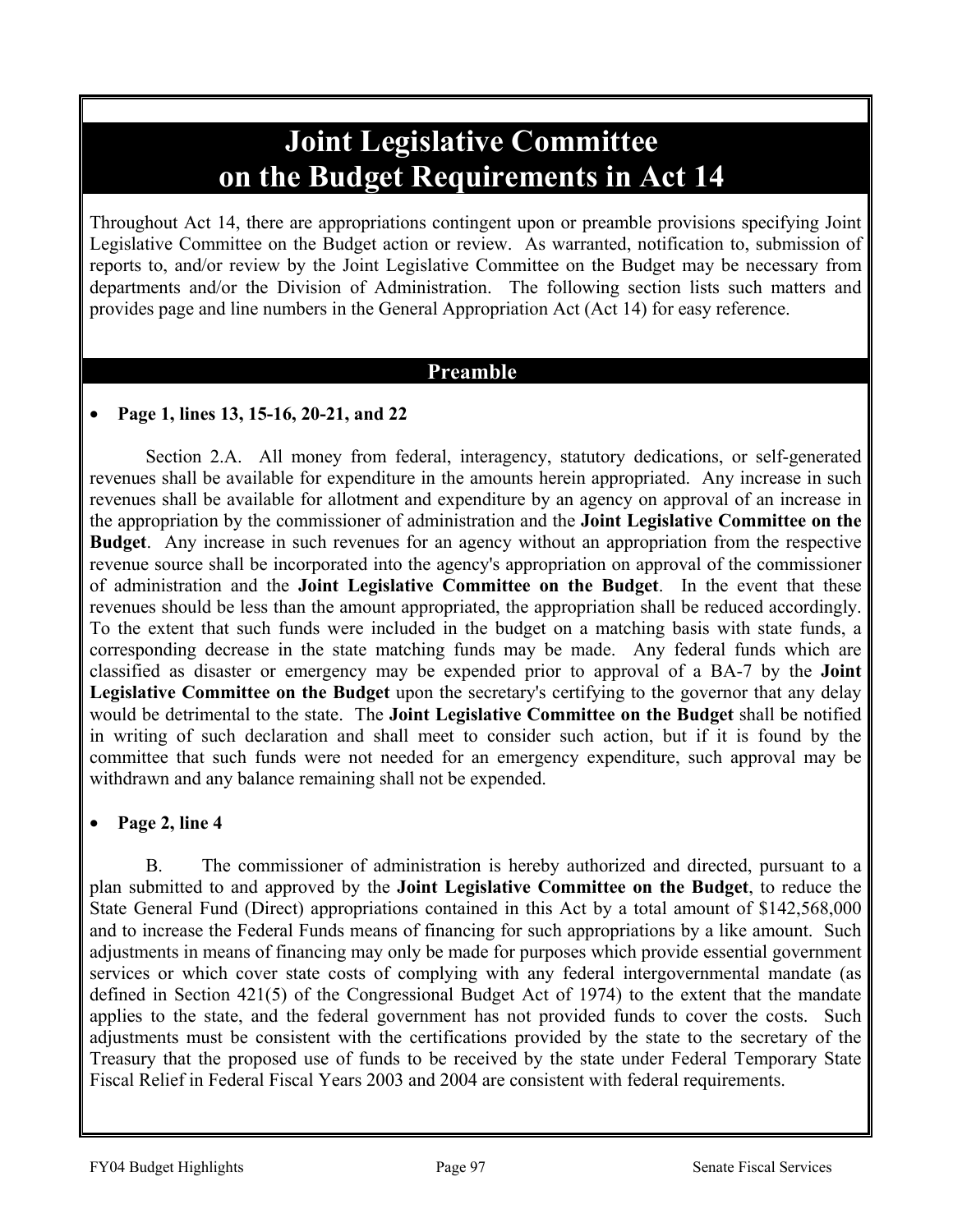# • **Page 2, line 21**

 Section 3.A. Notwithstanding any other law to the contrary, the functions of any department, agency, programs, or budget units of executive branch, except functions in departments, agencies, programs, or budget units of other statewide elected officials, may be transferred to a different department, agency, program, or budget unit for the purpose of economizing the operations of state government by executive order of the governor. Provided, however, that each such transfer must, prior to implementation, be approved by the commissioner of administration and **Joint Legislative Committee on the Budget**. Further, provided that no transfers pursuant to this Section shall violate the provisions of Title 36, Organization of the Executive Branch of State Government.

# • **Page 3, lines 17 and 21**

B. Unless explicitly stated otherwise, each of the program objectives and the associated performance indicators contained in this Act shall reflect the key performance standards to be achieved for the 2003-2004 Fiscal Year and shall constitute the set of key objectives and key performance indicators which are reportable quarterly for Fiscal Year 2003-2004 under the Louisiana Governmental Performance and Accountability Act, Act, particularly R.S. 39:2(23) and (24) and R.S. 39:87.3. Agencies with supporting objectives, performance indicators, and performance standards designated as "To be established" in the Executive Budget shall submit the actual values for such objectives, performance indicators, and performance standards associated with the financing and key performance data contained in this Act to the Division of Administration, Office of Planning and Budget, and the Performance Review Subcommittee of the **Joint Legislative Committee on the Budget** no later than August 15, 2003. The changes to supporting performance data will be submitted in a format to be determined by the commissioner of administration. Such performance data shall be subject to the review and approval of both the Division of Administration and the Performance Review Subcommittee of the **Joint Legislative Committee on the Budget**.

## • **Page 3, lines 26 and 29**

 Section 6. Unless expressly provided in this Act, funds cannot be transferred between departments or schedules receiving appropriations. However, any unencumbered funds which accrue to an appropriation within a department or schedule of this Act due to policy, programmatic, or costsaving/avoidance measures may, upon approval by the commissioner of administration and the **Joint Legislative Committee on the Budget**, be transferred to any other appropriation within that same department or schedule. Each request for the transfer of funds pursuant to this Section shall include full written justification. The commissioner of administration, upon approval by the **Joint Legislative Committee on the Budget**, shall have the authority to transfer between departments funds associated with lease agreements between the state and the Office Facilities Corporation.

# • **Page 4, lines 27-28**

(3) The number of authorized positions approved in this Act for each department, agency, or program may also be increased by the commissioner of administration when sufficient documentation of other necessary adjustments is presented and the request is deemed valid. The total number of such positions so approved by the commissioner of administration may not be increased in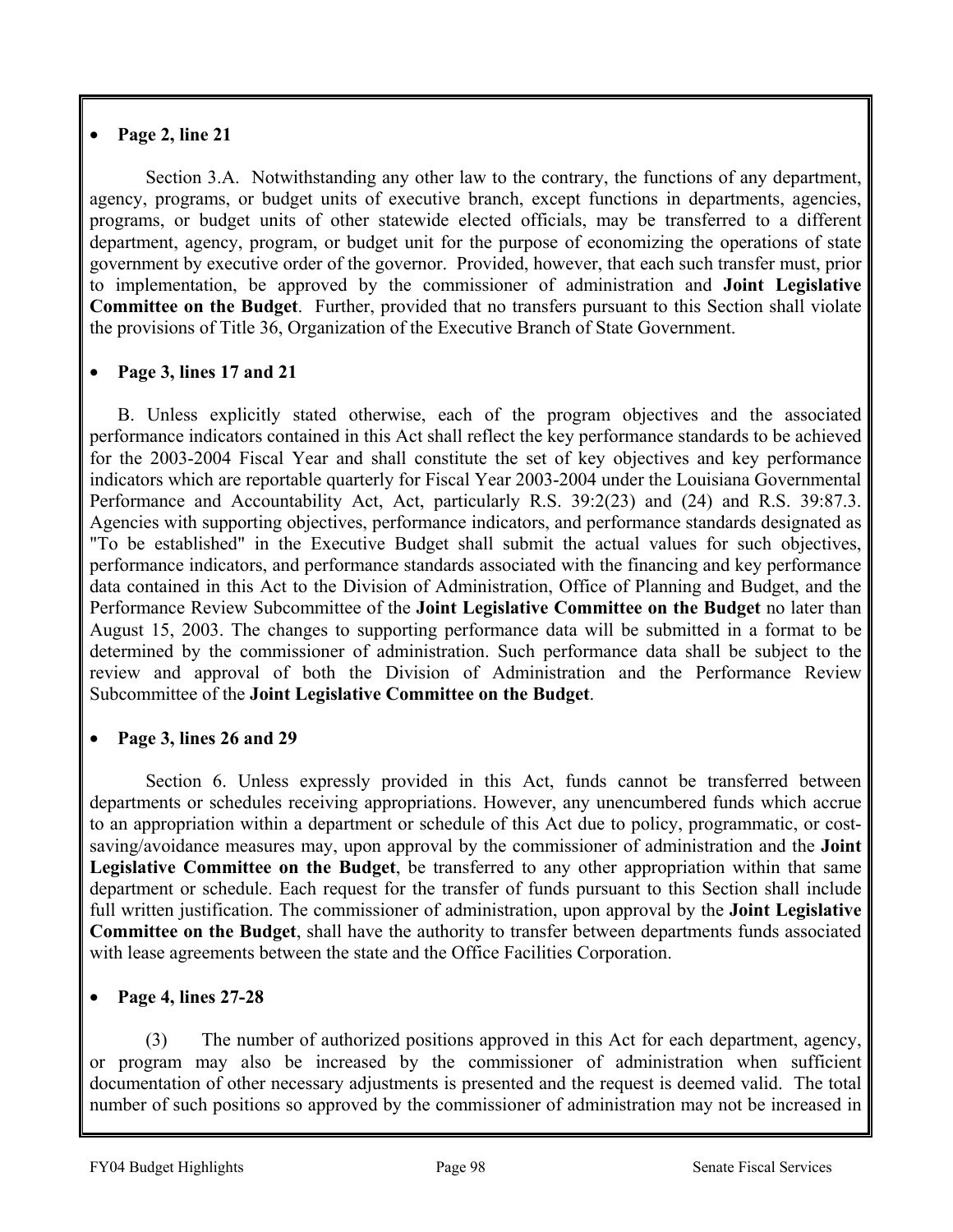excess of three hundred fifty. However, any request which reflects an annual aggregate increase in excess of twenty-five positions for any department, agency, or program must also be approved by the **Joint Legislative Committee on the Budget**.

# • **Page 5, lines 6-7**

 (6) The commissioner of administration, upon approval of the **Joint Legislative Committee on the Budget**, shall have the authority to transfer positions between departments, agencies, or programs or to increase or decrease positions and associated funding necessary to effectuate such transfers.

# • **Page 8, line 11**

 Section 15. Any unexpended or unencumbered reward monies received by any state agency during Fiscal Years 2001-2002 and 2002-2003 pursuant to the Exceptional Performance and Efficiency Incentive Program may be carried forward for expenditure in Fiscal Year 2003-2004, in accordance with the respective resolution granting the reward. The commissioner of administration shall implement any internal budgetary adjustments necessary to effectuate incorporation of these monies into the respective agencies' budgets for Fiscal Year 2003-2004, and shall provide a summary list of all such adjustments to the Performance Review Subcommittee of the **Joint Legislative Committee on the Budget** by September 15, 2003.

• **Page 8, lines 22, 23, 24, 26, and 29 and Page 9, line 1** 

 Section 17. All BA-7 budget transactions, including relevant changes to performance information, submitted in accordance with this Act or any other provisions of law which require approval by the **Joint Legislative Committee on the Budget** or joint approval by the commissioner of administration and the **Joint Legislative Committee on the Budget** shall be submitted to the commissioner of administration, **Joint Legislative Committee on the Budget** and Legislative Fiscal Office a minimum of sixteen working days prior to consideration by the **Joint Legislative Committee on the Budget**. Each submission must include full justification of the transaction requested, but submission in accordance with this deadline shall not be the sole determinant of whether the item is actually placed on the agenda for a hearing by the **Joint Legislative Committee on the Budget**. Transactions not submitted in accordance with the provisions of this Section shall only be considered by the commissioner of administration and **Joint Legislative Committee on the Budget** when extreme circumstances requiring immediate action exist.

# • **Page 10, line 2**

B.(1) No funds appropriated in this Act shall be transferred to a public or quasi public agency or entity which is not a budget unit of the state unless the intended recipient of those funds presents a comprehensive budget to the legislative auditor and the transferring agency showing all anticipated uses of the appropriation, an estimate of the duration of the project, and a plan showing specific goals and objectives for the use of such funds, including measures of performance. In addition, and prior to making such expenditure, the transferring agency shall require each recipient to agree in writing to provide written reports to the transferring agency at least every six months concerning the use of the funds and the specific goals and objectives for the use of the funds. In the event the transferring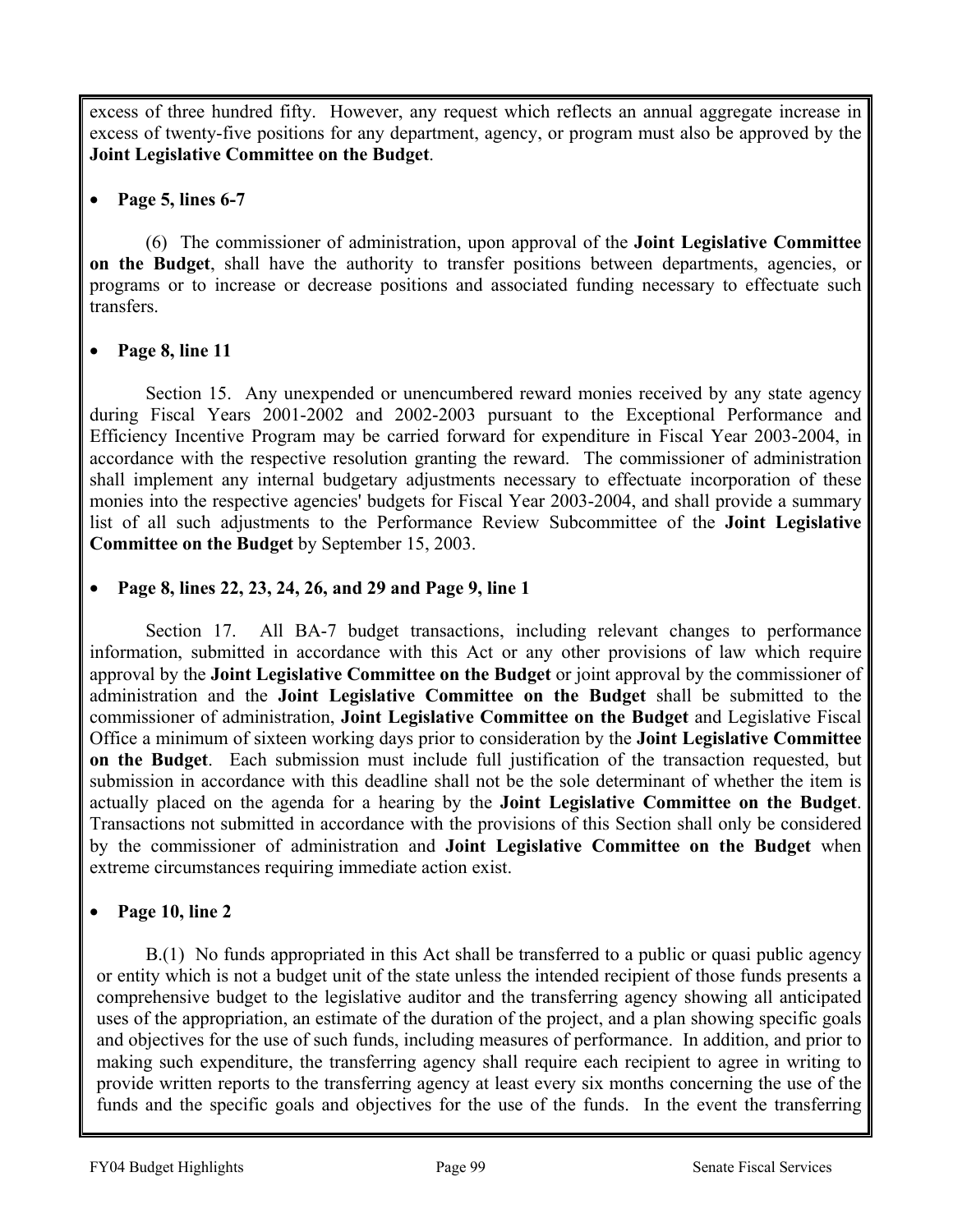agency determines that the recipient failed to use the funds set forth in its budget within the estimated duration of the project or failed to reasonably achieve its specific goals and objectives for the use of the funds, the transferring agency shall demand that any unexpended funds be returned to the state treasury unless approval to retain the funds is obtained from the division of administration and the **Joint Legislative Committee on the Budget**. Each recipient shall be audited in accordance with R.S. 24:513. If the amount of the public funds received by the provider is below the amount for which an audit is required under R.S. 24:513, the transferring agency shall monitor and evaluate the use of the funds to ensure effective achievement of the goals and objectives.

## **Division of Administration**

## • **Page 15, line 25**

**Objective:** The Office of Facility Planning and Control (OFPC) will analyze 100 percent of the information in the Energy Use and Cost Database received by agencies in FY 03-04 to identify facilities with elevated energy use and costs and prepare a report for the **Joint Legislative Committee on the Budget** and the Legislative Fiscal Office by June 30, 2004.

#### **Performance Indicator:**

Percentage of information analyzed in database and developed into an Energy Report 100% and the state of the state  $100\%$ 

# **Secretary of State**

#### • **Page 32, line 36**

## **04-139 SECRETARY OF STATE**

The authority and responsibility for the administration of the appropriation contained in Schedule 04- 144 shall be transferred to the Secretary of State upon the expiration of the term of office of the Commissioner of Elections in office on the effective date of this Act or upon a vacancy in the office of the Commissioner of Elections, whichever occurs first, pursuant to the provisions of Act No. 451 of the 2001 Regular Session of the Legislature. Upon the expiration of the term of office of the Commissioner of Elections in office on the effective date of this Act or upon a vacancy in the office of the Commissioner of Elections, whichever occurs first, the State Treasurer is authorized to transfer funding and the commissioner of administration is authorized to transfer authorized positions between Schedule 04-144 and Schedule 04-139 to effect the consolidation of functions required to implement Act No. 451 of the 2001 Regular Session of the Legislature with approval of the commissioner of administration and the **Joint Legislative Committee on the Budget**.

# **Department of Public Safety and Corrections**

## **CORRECTIONS SERVICES**

## • **Page 73, lines 18-19**

Notwithstanding any law to the contrary, the secretary of the Department of Public Safety and Corrections – Corrections Services may transfer, with the approval of the Commissioner of Administration via midyear budget adjustment (BA-7 Form), up to twenty-five (25) authorized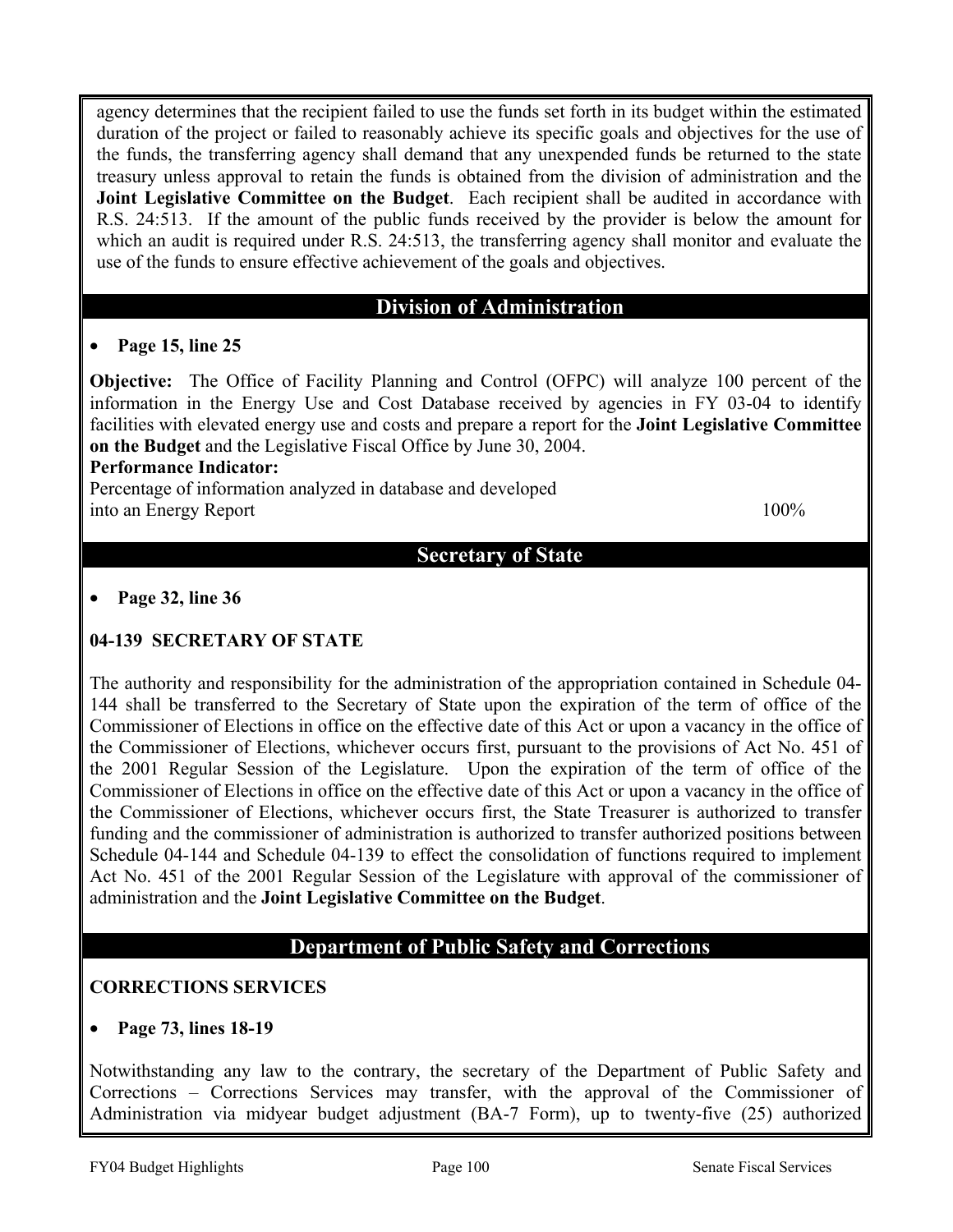positions and associated personal services funding from one budget unit to any other budget unit and/or between programs within any budget unit within this schedule. Not more than an aggregate of 100 positions and associated personal services may be transferred between budget units and/or programs within a budget unit without the approval of the **Joint Legislative Committee on the Budget**.

# **PUBLIC SAFETY SERVICES**

## • **Page 98, lines 22-23**

Payable out of the State General Fund (Direct) for operations of the State Crime Laboratory, provided, however, that none of the funding appropriated herein shall be used for costs not directly related with the State Crime Laboratory; the Department of Public Safety and Corrections, Public Safety Services shall also develop a plan for equitable distribution of the funds appropriated herein to crime laboratories in the state and said plan shall be submitted to the **Joint Legislative Committee on the Budget** for its review and approval  $\qquad \qquad$  \$ 500,000

# **Department of Health and Hospitals**

## • **Page 103, line 30**

For Fiscal Year 2003-2004, cash generated by each budget unit within Schedule 09 may be pooled with any other budget unit within Schedule 09 to avoid a cash deficit. No budget unit may expend more revenues than are appropriated to it in this Act except upon the approval of the Division of Administration and the **Joint Legislative Committee on the Budget**, or as may otherwise be provided for by law.

## • **Page 103, line 45**

The secretary shall implement reductions in the Medicaid program as necessary to control expenditures to the level approved in this Schedule. Notwithstanding any law to the contrary, the secretary is hereby directed to utilize various cost-containment measures to accomplish these reductions, including but not limited to precertification, preadmission screening, diversion, fraud control and utilization review, and other measures as allowed by federal law. Notwithstanding any law to the contrary and specifically R.S. 39:82(E), for Fiscal Year 2003-2004 any over-collected funds, including interagency transfers, fees and self-generated revenues, federal funds, and surplus statutory dedicated funds generated and collected by any agency in Schedule 09 during Fiscal Year 2002-2003 may be carried forward and expended in Fiscal Year 2003-2004 in the Medical Vendor Program. Revenues from refunds and recoveries in the Medical Vendor Program are authorized to be expended in Fiscal Year 2003-2004. No such carried forward funds, which are in excess of those appropriated in this Act, may be expended without the express approval of the Division of Administration and the **Joint Legislative Committee on the Budget**.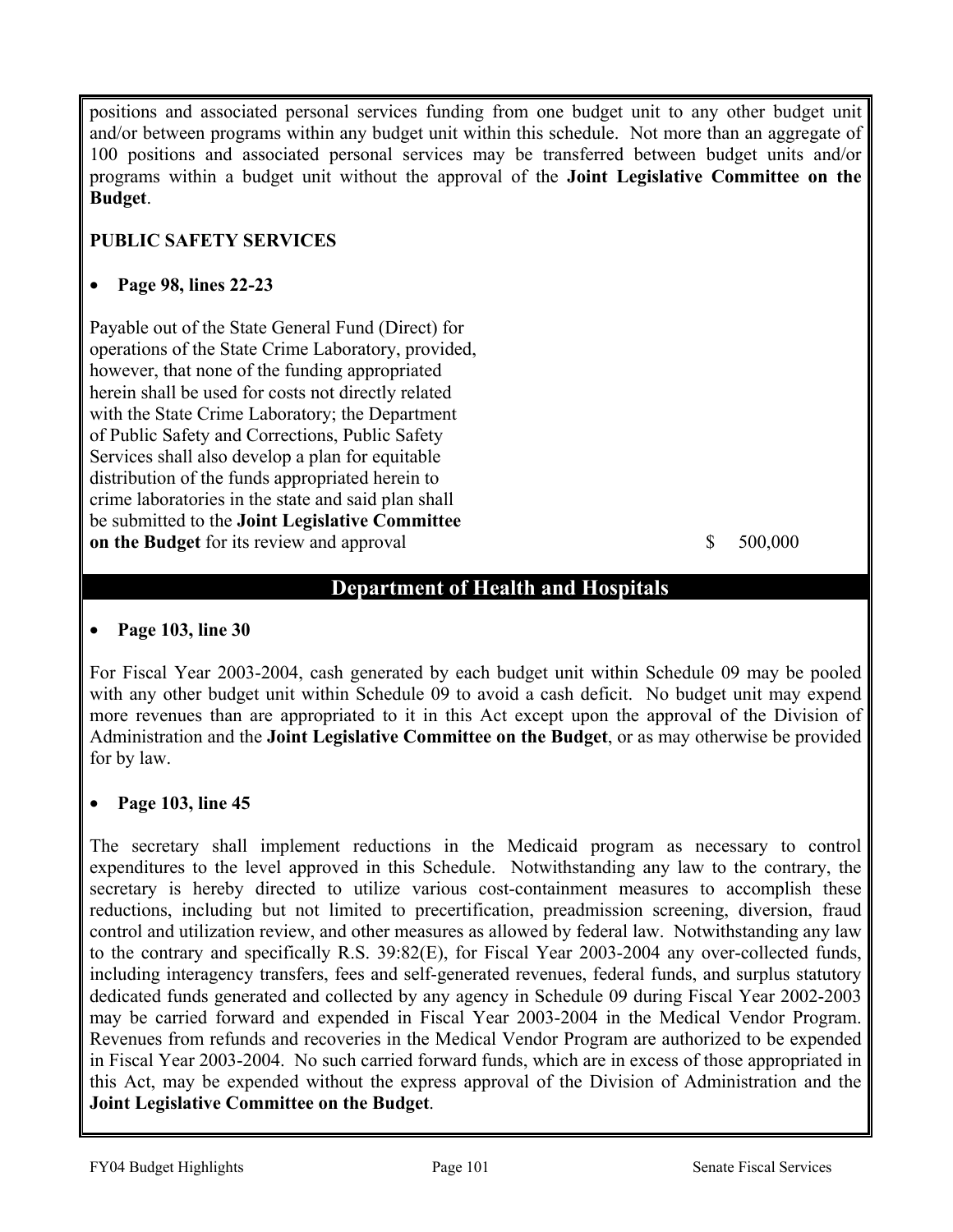# • **Page 103, line 53**

Notwithstanding any law to the contrary, the secretary of the Department of Health and Hospitals may transfer, with the approval of the commissioner of administration via midyear budget adjustment (BA-7 Form), up to twenty-five (25) authorized positions and associated personal services funding from one budget unit to any other budget unit and/or between programs within any budget unit within this schedule. Not more than an aggregate of 100 positions and associated personal services may be transferred between budget units and/or programs within a budget unit without the approval of the **Joint Legislative Committee on the Budget**.

# • **Page 104, line 7**

In the event this Act provides for increases or decreases in funds for agencies within Schedule 09 which would impact services provided by 09-300 (Jefferson Parish Human Services Authority) and 09-302 (Capital Area Human Services District), the commissioner of administration is authorized to transfer funds on a pro rata basis within the budget units contained in Schedule 09 in order to effect such changes. The commissioner shall provide written documentation of all such transfers approved after the initial notifications of the appropriation to the **Joint Legislative Committee on the Budget**.

# • **Page 104, lines 9-10**

Provided, however, that the department shall submit a plan detailing the programmatic allocations of appropriations for the Medical Vendor Program in this Act to the **Joint Legislative Committee on the Budget** for its review no later than September 1, 2003, and monthly thereafter. The report shall present a detailed account of actual Medical Vendor Program expenditures for Fiscal Year 2002-2003 from schedule 09-306; this report shall include the department's most recent projection of comparable Medical Vendor Program expenditures for Fiscal Year 2003-2004.

# • **Page 104, lines 15-16**

The secretary, with the concurrence of the commissioner of administration and the **Joint Legislative Committee on the Budget**, shall have the authority to consolidate the Patient Care and Community Support programs, when such consolidation supports the transfer of residents in facilities with 16 or more beds to appropriate placements that utilize home or community-based care services, or increases family and provider capacity to maintain persons with complex medical or behavioral needs in a community setting.

# • **Page 104, line 24**

Provided, however, that the department shall develop and submit a plan, detailing both the programmatic and financial implications, for downsizing the state institution-based services for the developmental disabled to the House and Senate Committees on Health and Welfare as well as the **Joint Legislative Committee on the Budget** no later than December 31, 2003. In the formulation of this plan, the department shall seek the input of family members of individuals residing in each of the state developmental centers.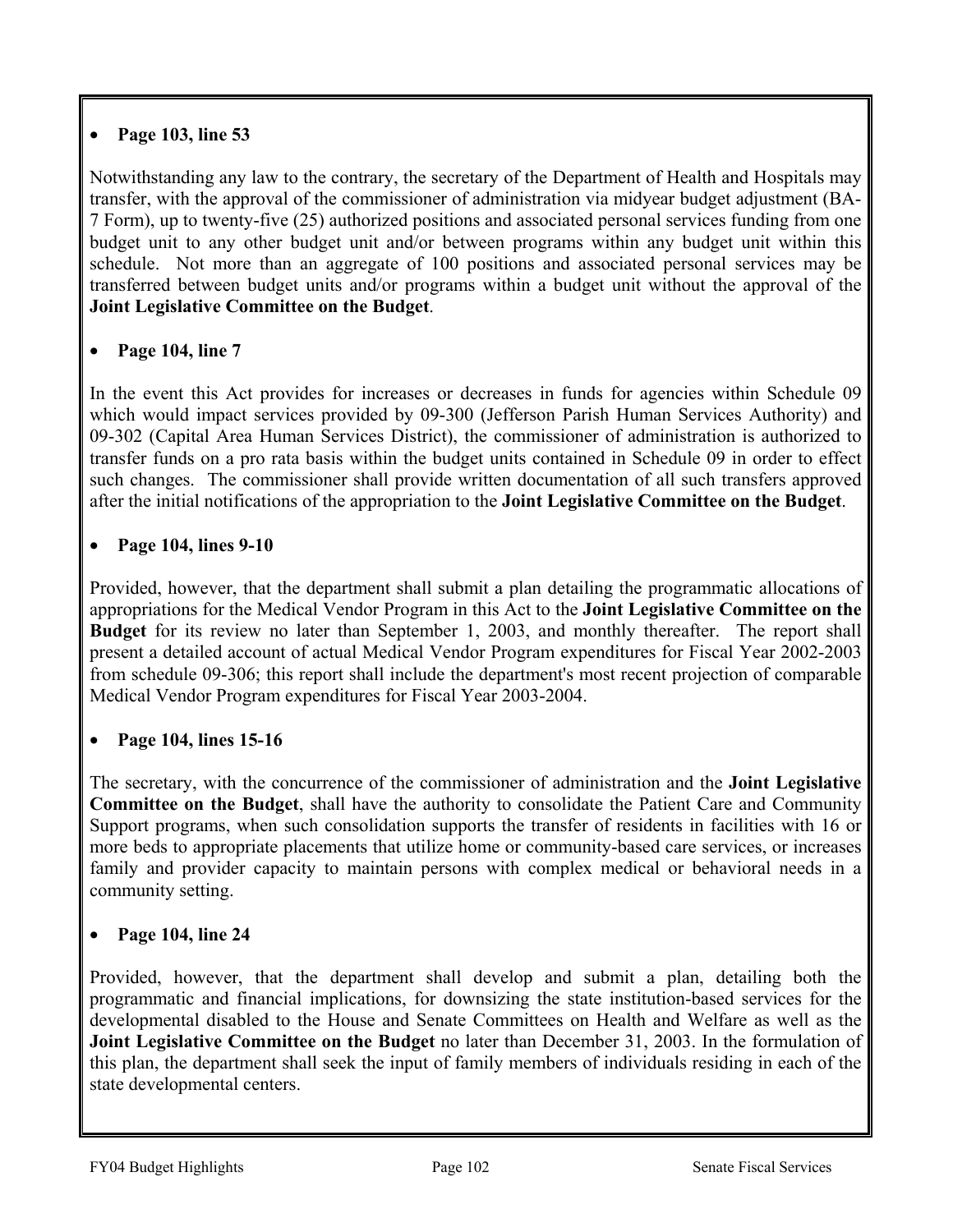## • **Page 104, lines 29-30**

Provided, however, that the performance data which coincides with the appropriations contained herein shall be submitted no later than August 15, 2003 by the secretary to the commissioner of administration and the Performance Review Committee of the **Joint Legislative Committee on the Budget** for approval and incorporation into the Fiscal Year 2003-2004 budget. All key and supporting objectives, performance indicators and performance standards for Fiscal Year 2003 2004 shall be included in this submission.

# • **Page 104, lines 36-37**

The secretary is authorized to fully implement the Nursing Home Intergovernmental Transfer Program as authorized by R.S. 46:2692 and in accordance with the Cooperative Endeavor Agreements between DHH and the qualifying nursing facilities. The department shall submit a written report to the Intergovernmental Transfer Subcommittee of the **Joint Legislative Committee on the Budget** after each quarterly intergovernmental transfer.

# • **Page 110, lines 43-44**

Provided, however, that of the funds appropriated herein for the Payments to Private Providers Program, the Department of Health and Hospitals shall maintain a prescription drug limit for Medicaid recipients of no more that eight per month, unless the recipient's physician specifically overrides this limit. Further, the department shall report to the **Joint Legislative Committee on the Budget** no later than October 15, 2003, the impact resulting from the current monthly prescription limit and whether or not the department plans to implement lower prescription limits or other cost containment measures.

# • **Page 111, line 30**

**D. Intergovernmental transfers with state agencies.** The department is authorized and directed to develop and implement an intergovernmental transfer program for state and private facilities providing residential care for the mentally retarded. Upon implementation, the secretary shall report quarterly to the **Joint Legislative Committee on the Budget** as to the amounts received.

## • **Page 111, lines 37-38**

The department shall cooperate with any public agency other than a public hospital that provides health care services to Medicaid recipients and that desires to certify that such expenditures are eligible for federal financing participation. It shall assist any such public agency in identifying and meeting federal or other requirements to qualify for receipt of federal funds based on certification. In the event that a public agency qualifies for federal funds as a result of such certifications, DHH shall, with approval of the **Joint Legislative Committee on the Budget**, claim federal funds based on these certifications and pay such amount to the certifying public agency.

## • **Page 112, line 17**

Provided, however, that the commissioner of administration shall reduce the total appropriation contained herein for the Payments to Private Providers Program by \$21,130,068, of which \$5,390,280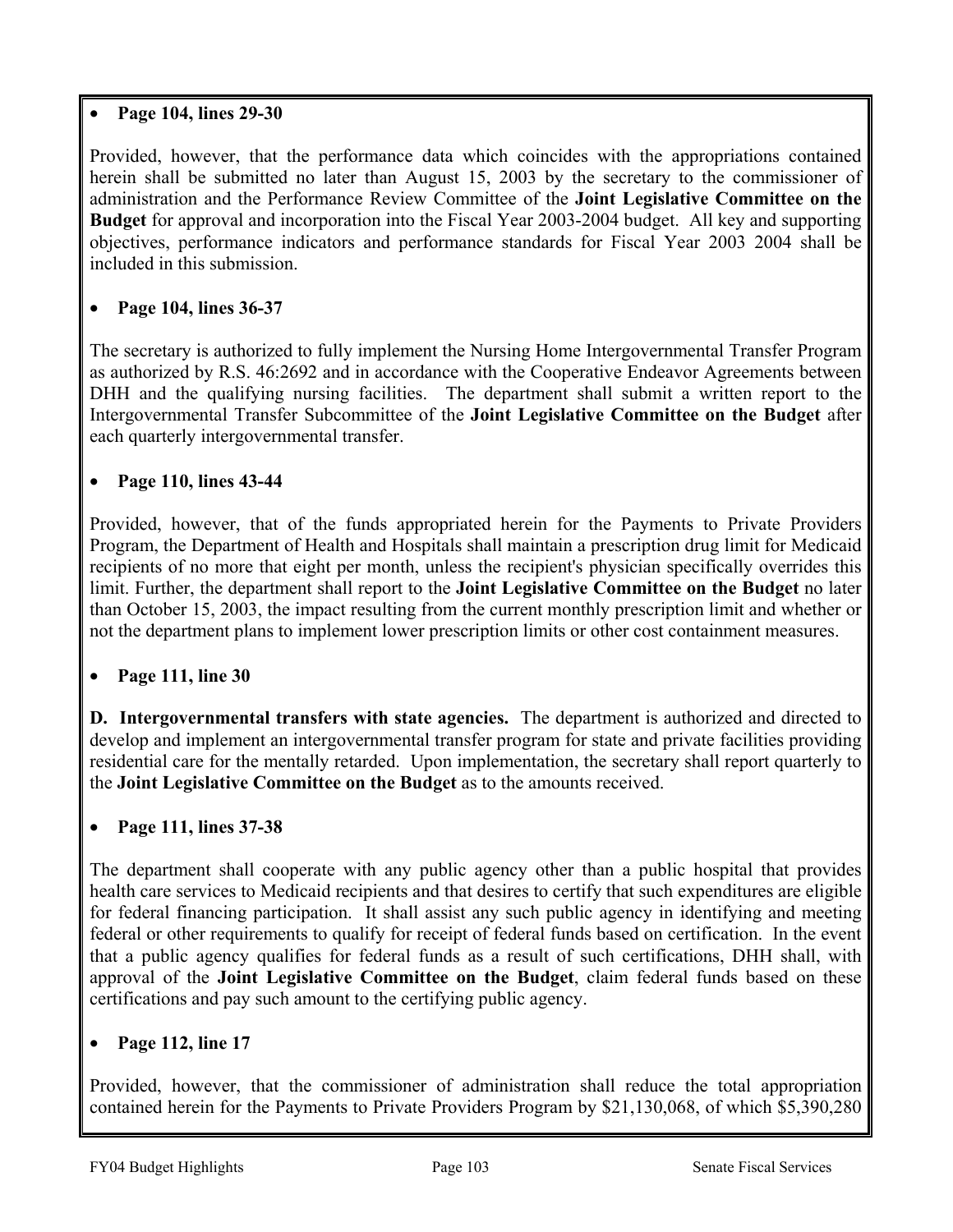shall be State General Fund (Direct) and \$15,739,788 shall be Federal Funds, and such reduction shall be allocated as follows: \$9,653,810 shall be reduced from the allocation for Behavior Management Services and the department is hereby directed to develop administrative rules and take other actions necessary to provide these services as of January 1, 2004; \$500,000 shall be reduced from the allocation for other private providers services; \$1,577,052 shall be reduced from the allocation for the Assisted Living Program, thereby eliminating all funding allocated for Assisted Living Services; and \$9,399,206 shall be reduced from the allocation for the Personal Care Attendant State Plan Options Services and the department is hereby directed to develop administrative rules and take other actions to provide these services as of October 1, 2003, upon first receiving the approval of the **Joint Legislative Committee on the Budget** to proceed in offering Personal Care Attendant State Plan Options Services at that time.

# • **Page 113, lines 10-11**

Provided, however, it is the intent of the legislature to provide waiver services whenever possible rather than state plan option services. Provided, further, that the Department of Health and Hospitals shall seek approval from the federal court in the case of "Barthelemy v. Hood" to shift the amounts allocated in the Payments to Private Providers Program for personal care attendant services from state plan option services to waiver services. Should the court fail to approve the plan for a full waiver program, then the **Joint Legislative Committee on the Budget**, in conjunction with the Department of Health and Hospitals, shall develop and adopt a plan in accordance with the court's orders.

# **Department of Social Services**

## • **Page 138, lines 47-48, and 50**

These funds shall be expended in accordance with an implementation plan, which provides for geographically balanced distributions, needs assessment, program evaluation recommendations, and encourages the use of faith-based and community-based collaborative in the implementation of new initiatives and existing initiatives. Agencies responsible for administering TANF-Funded Initiatives shall develop measurable and reportable performance indicators that will be tracked and documented as part of their overall record of program effectiveness. Such implementation plan shall be approved by the Division of Administration no later than August 1, 2003 and the **Joint Legislative Committee on the Budget** upon request, after approval of Implementation Plan from the Division of Administration. The Division of Administration in collaboration with the Department of Social Services shall report to the **Joint Legislative Committee on the Budget** regarding the status of TANF-Funded Initiatives, upon request.

# • **Page 139, lines 6-7**

The Department of Social Services shall provide the Division of Administration Federal reporting form titled ACF-196, which accounts for the Temporary Assistance to Needy Families Block Grant expenditures, on a quarterly basis prior to federal submission deadline for joint approval. A copy of approved ACF-196 shall be submitted to the **Joint Legislative Committee on the Budget** prior to federal submission deadline.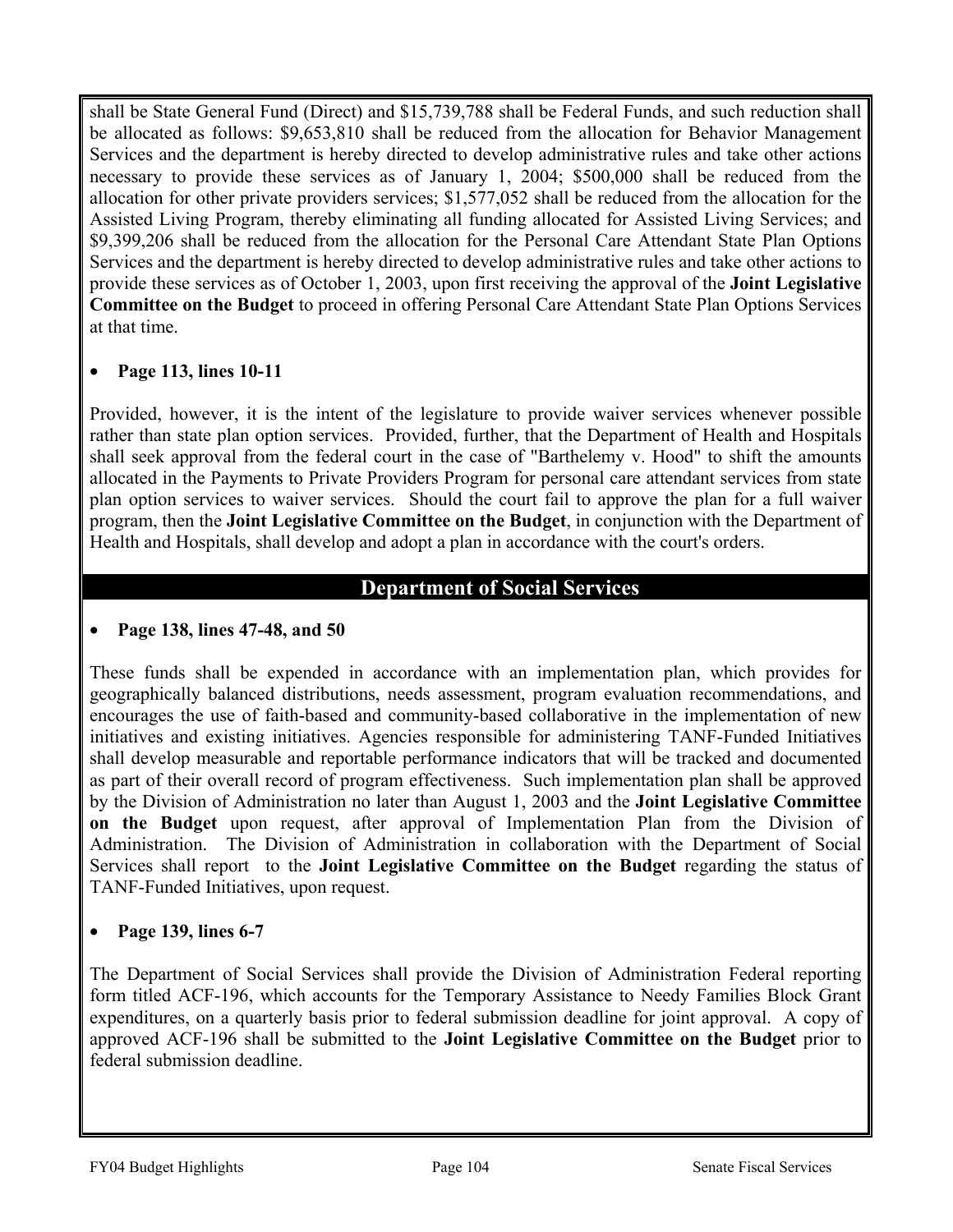# **Higher Education - Preamble**

#### • **Page 173, line 19**

Provided, however, that general performance information associated with Alternative Teacher Certification shall be submitted no later than August 15, 2003, by the Board of Regents to the commissioner of administration and the Performance Review Subcommittee of the **Joint Legislative Committee on the Budget** for approval and incorporation into the Fiscal Year 2003-2004 budget. This information shall be submitted in conformance with the forms and guidelines established by the Division of Administration.

#### • **Page 174, line 5**

The commissioner of administration, upon final approval of the Board of Regents, is hereby authorized to transfer and create separate budget allocations under the Louisiana Community and Technical College Board of Supervisors for the SOWELA and L. E. Fletcher campuses of the Louisiana Technical College. The establishment of the SOWELA and L. E. Fletcher campuses as separate allocations is to be associated with the development of these campuses as technical community colleges. This transfer shall include all funding and performance information associated with each campus. The performance information for the respective campuses shall be consistent with the current performance objectives and indicators for both technical and community colleges. Performance information shall be submitted no later than August 15, 2003, by the respective campuses, as well as related adjustments for the Louisiana Technical College, to the commissioner of administration and the Performance Review Committee of the **Joint Legislative Committee on the Budget** for approval and incorporation into the Fiscal Year 2003-2004 budget. This information shall be submitted in conformance with the forms and guidelines established by the Division of Administration.

# **LSU Board of Supervisors**

#### • **Page 178, lines 20-21**

Out of the funds appropriated herein to the LSU Board of Supervisors, the following amounts shall be allocated to each higher education institution. The State General Fund and Total Financing allocation shall only be changed upon approval of the **Joint Legislative Committee on the Budget**.

## **Southern University Board of Supervisors**

#### • **Page 190, lines 44-45**

Out of the funds appropriated herein to the Southern University Board of Supervisors the following amounts shall be allocated to each higher education institution. The State General Fund and Total Financing allocation shall only be changed upon approval of the **Joint Legislative Committee on the Budget**.

# **University of Louisiana Board of Supervisors**

• **Page 197, line 12**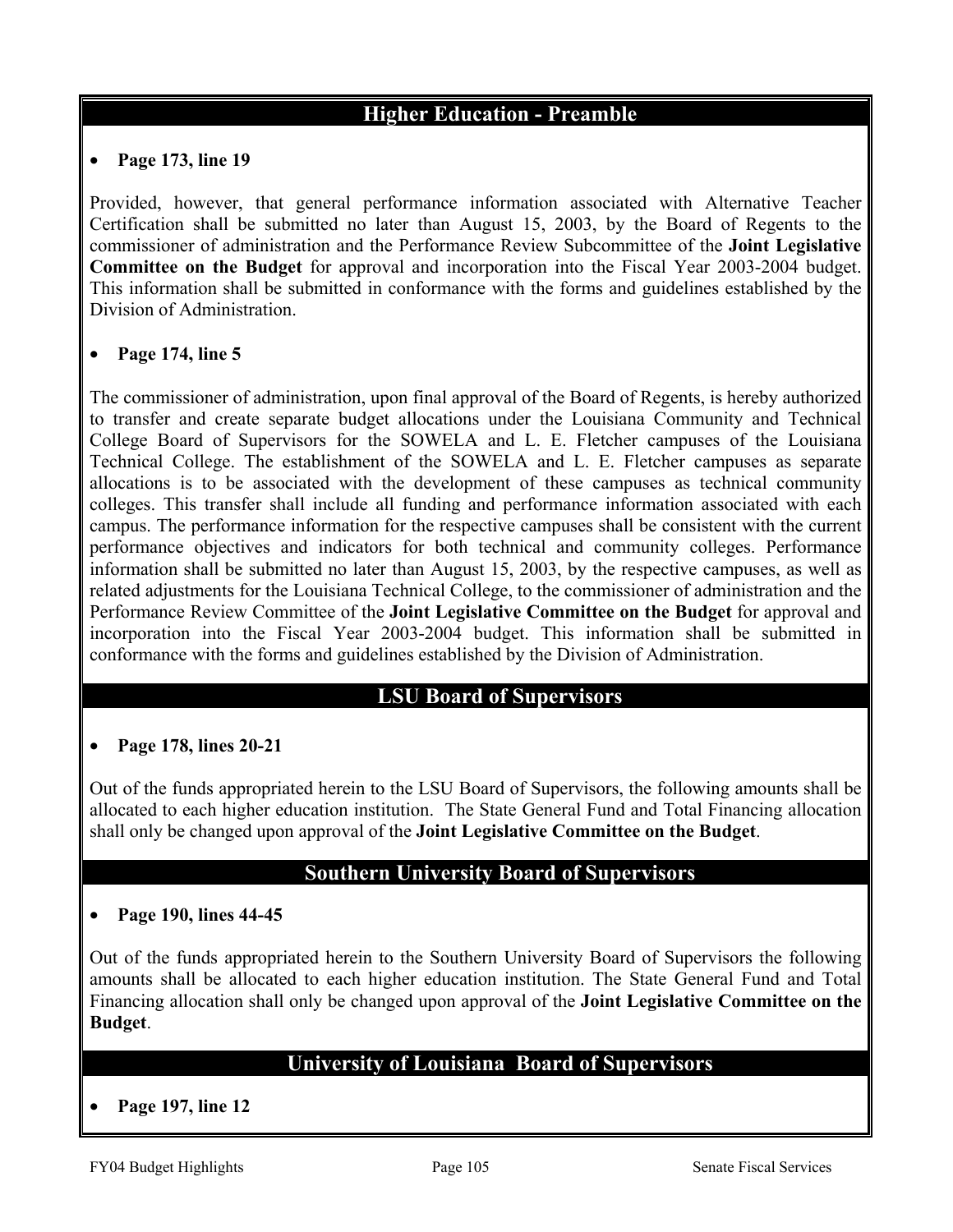Out of the funds appropriated herein to the University of Louisiana Board of Supervisors (ULS), the following amounts shall be allocated to each higher education institution. The State General Fund and Total Financing allocation shall only be changed upon approval of the **Joint Legislative Committee on the Budget**.

# **Community and Technical College Board of Supervisors**

#### • **Page 207, line 20**

Out of the funds appropriated herein to the Board of Supervisors of Community and Technical Colleges, the following amounts shall be allocated to each higher education institution. The State General Fund and Total Financing allocation shall only be changed upon approval of the **Joint Legislative Committee on the Budget**.

## **Department of Education**

## • **Page 241, line 27 - MJF VETO NO. 7**

*Provided, however, in the event the Board of Elementary and Secondary Education's LEAP for the 21st Century-High Stakes Testing Policy provides that students scoring at or above the Approaching Basic level on the English Language Arts and Mathematics components may be promoted to the fifth grade or the ninth grade, as applicable, the commissioner of administration is hereby authorized and directed to determine the amount of savings resulting from such policy and unallot from the State General Fund (Direct) appropriated herein for High Stakes Remediation and LEAP 21 Tutoring the amount of such savings, subject to the review and approval of the Joint Legislative Committee on the Budget.*

#### • **Page 241, lines 32-33**

Provided, however, that of the State General Fund (Direct) appropriated for Type 2 Charter Schools, the amount of \$19,540,487 is to be allocated to existing Type 2 Charter Schools. After allocations are made for existing Type 2 Charter Schools and funds are available, the Board of Elementary and Secondary Education may make allocations to other approved Type 2 Charter Schools, subject to review and revision by the **Joint Legislative Committee on the Budget**.

#### • **Page 243, lines 22–23 – MJF VETO NO. 5**

*Payable out of Federal funds for the Disadvantaged or Disabled Student Support Program from Title 1 and Individuals with Disabilities Education Act Federal Funds; provided, however, that prior to the expenditure of such funds, the Department of Education shall submit a detailed plan for the*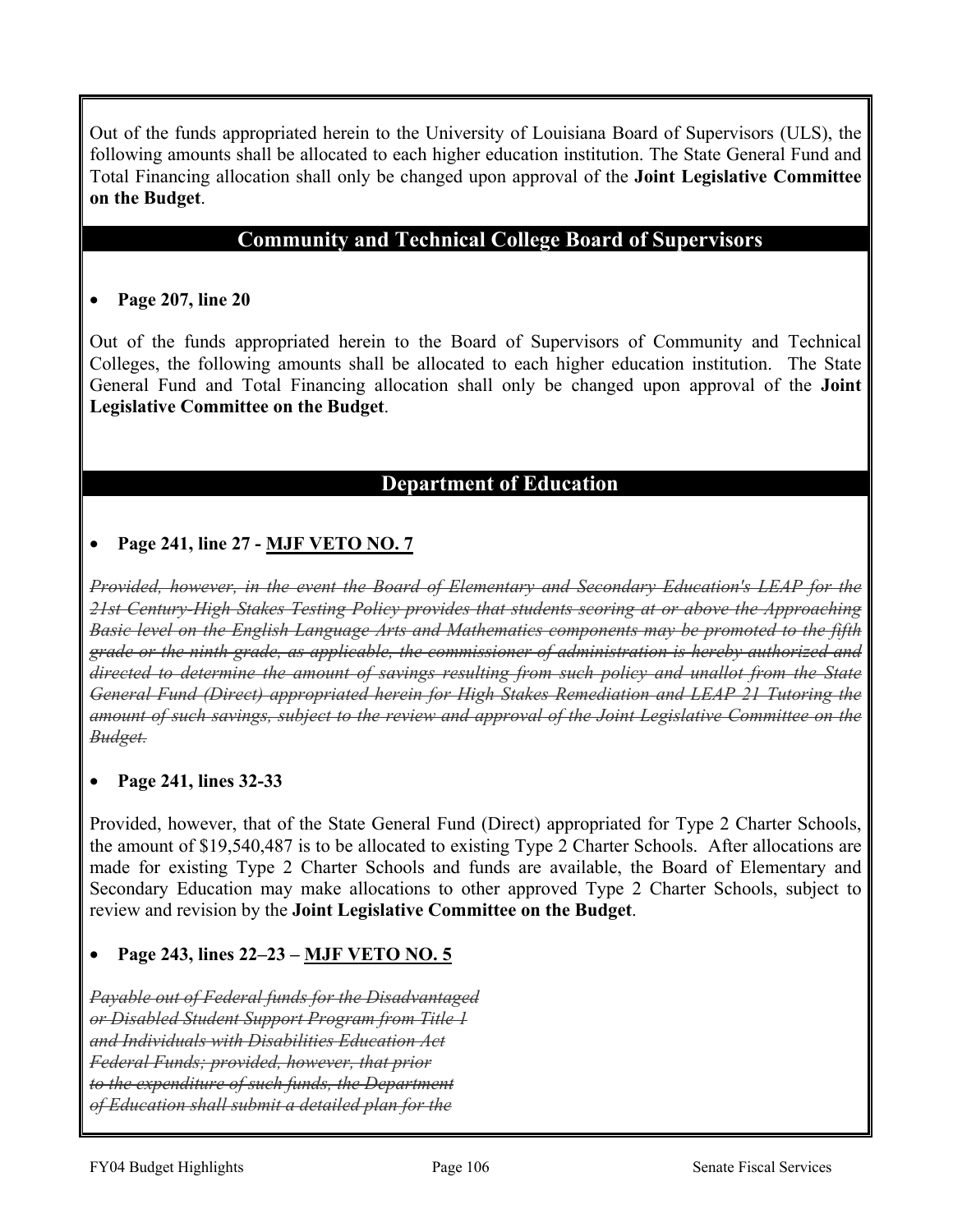*use of these Federal Funds to the Joint Legislative Committee on the Budget for review and approval \$ 65,174,952*

#### • **Page 245, lines 23-24**

If a student reported in the October 1, 2002 MFP Student Count transfers to a Type 2 Charter School as of October 1, 2003 for whom funding is contained in the appropriation herein, the commissioner of administration is authorized, with the approval of the **Joint Legislative Committee on the Budget**, to transfer the state per pupil amount for that student to Subgrantee Assistance for Type 2 Charter Schools.

#### • **Page 249, line 6**

In the event the student juvenile offender population at Special School District #1 Instruction or Special School District #2 Instruction is reduced due to a transition to other secure and non-secure facilities, any reduction in the operating expenses of Special School District #1 or Special School District #2 resulting from those actions shall be transferred to the Department of Public Safety and Corrections, Office of Youth Development, subject to the review and approval of the **Joint Legislative Committee on the Budget**, and shall only be used for the purpose of enhancing the community-based system of care for juvenile offenders.

#### • **Page 249, lines 9-10**

No later than the seventh of each month, Special School Districts shall submit to the **Joint Legislative Committee on the Budget** a monthly enrollment and expense report indicating the total number of students at both Special School District #1 Instruction and Special School District #2 Instruction, the number of students enrolled in special education programs, and the monthly budgeted and actual expenditures for the previous month.

## **Other Requirements**

#### • **Page 273, lines 13-14**

Provided, however, that the commissioner of administration is hereby authorized and directed to make the necessary adjustments to all appropriations in this Act and the Ancillary Appropriation Act which originated as House Bill No. 1779 of the 2003 Regular Session of the Legislature for agency, program or budget units for the purpose of allocating these funds in accordance with a plan submited to and approved by the **Joint Legislative Committee on the Budget**.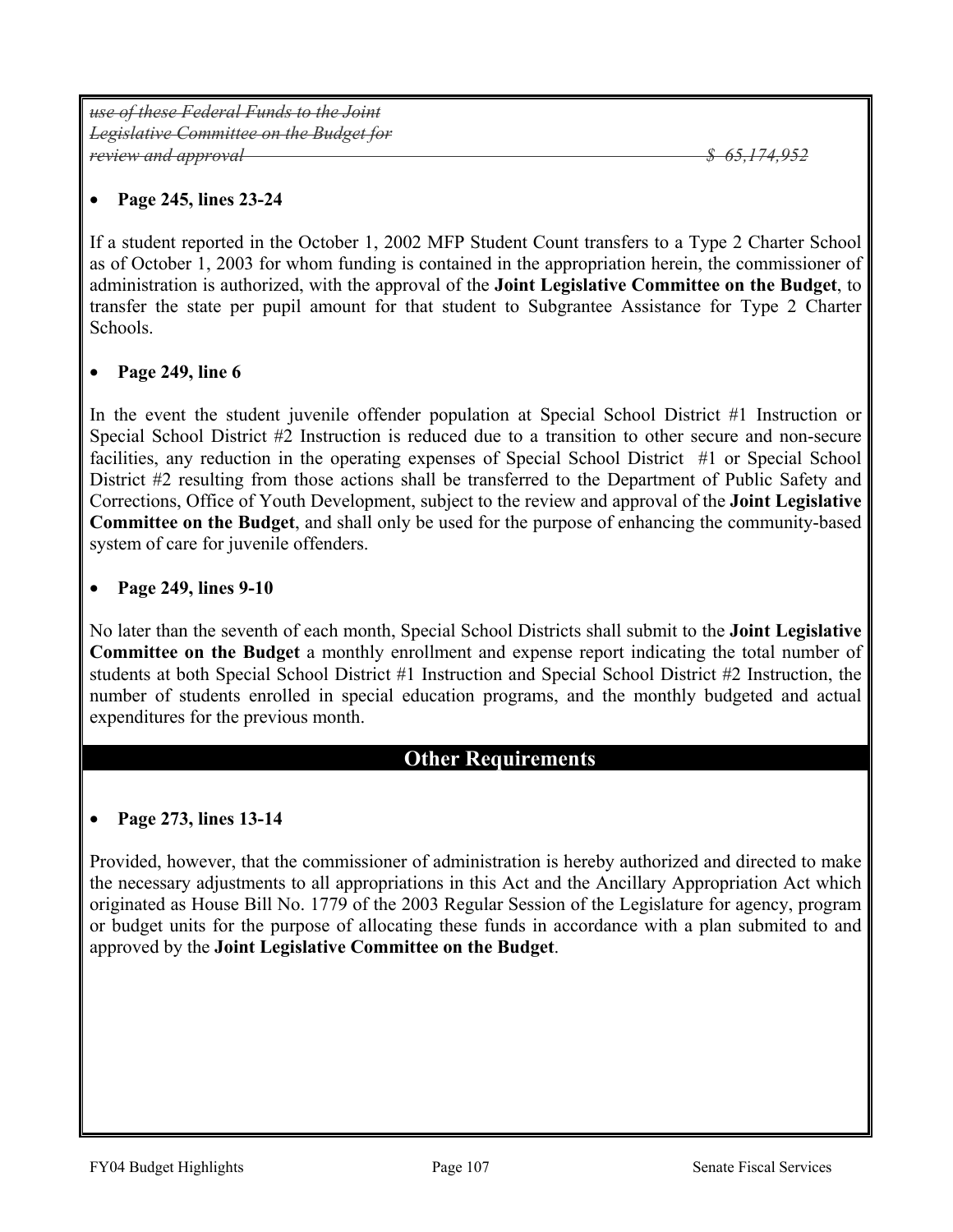# **2003 Enacted Legislation with an Impact upon the Joint Legislative Committee on the Budget**

In addition to the requirements in Act 14 relative to the Joint Legislative Committee on the Budget (JLCB), there were a number of bills passed by the Legislature during the 2003 Regular Session of the Legislature that also require action by the Budget Committee.

| Bill No.    | Act No.         | Author         | Impact                                                                                                                                                                                                                                                                                                                                                                                                                                                                                                                                                                                                                                                               | <b>Effective</b><br>Date      |
|-------------|-----------------|----------------|----------------------------------------------------------------------------------------------------------------------------------------------------------------------------------------------------------------------------------------------------------------------------------------------------------------------------------------------------------------------------------------------------------------------------------------------------------------------------------------------------------------------------------------------------------------------------------------------------------------------------------------------------------------------|-------------------------------|
| <b>HB29</b> | Act 390         | Rep. Salter    | Repeals R.S. 38:2241.2, which required DOTD to present<br>quarterly reports to JLCB on all construction projects for which<br>a final engineering estimate had not been completed within 45<br>days of the acceptance of the project.                                                                                                                                                                                                                                                                                                                                                                                                                                | Gov.<br>Signature             |
|             | HB1052 Act 1055 | Rep. LeBlanc   | Provides for the JLCB or Litigation Subcommittee of JLCB to<br>be allowed to obtain dollar amounts billed by and paid to<br>contract attorneys and experts in defense of claims against the<br>state that the chairman, vice chairman or subcommittee deems<br>necessary to perform functions and duties relative to<br>performance evaluation or determination of budget policy.                                                                                                                                                                                                                                                                                    | Gov <sub>1</sub><br>Signature |
|             | HB1068 Act 1057 | Rep. LeBlanc   | Authorizes the Division of Administration to submit<br>recommendations requesting the JLCB to adjust performance<br>data for executive branch agencies. Authorizes the JLCB to<br>approve any adjustment to agencies it deems appropriate. Also<br>provides that an agency which needs judicial review of an<br>adjudication, but does not prevail shall pay court cost for the<br>other party.                                                                                                                                                                                                                                                                      | Gov.<br>Signature             |
|             | HB1387 Act 1271 | Rep. Lancaster | Provides that any agency required to make payments for<br>litigation expenses under final disposition of a judicial review<br>shall do so out of its regular operating budget and shall submit<br>a detailed report of all such payments from the prior fiscal year<br>to its legislative oversight committees and to the JLCB no later<br>than Nov. 15 of each year.                                                                                                                                                                                                                                                                                                | Gov.<br>Signature             |
| HB1403      | Act 959         | Rep. Alario    | Provides for any university or higher education facility to<br>undertake any new construction, maintenance, or repair project<br>not exceeding \$5 million solely funded from self-generated<br>revenues, grants, donations, or local or federal funds without<br>being included in the capital outlay bill, provided the project is<br>approved by the appropriate management board, the Board of<br>Regents, the division of administration, the office of facility<br>planning and control, and the JLCB. This exemption applies<br>only to projects that could not be accomplished in the normal<br>capital outlay process due to timing or funding constraints. | Gov.<br>Signature             |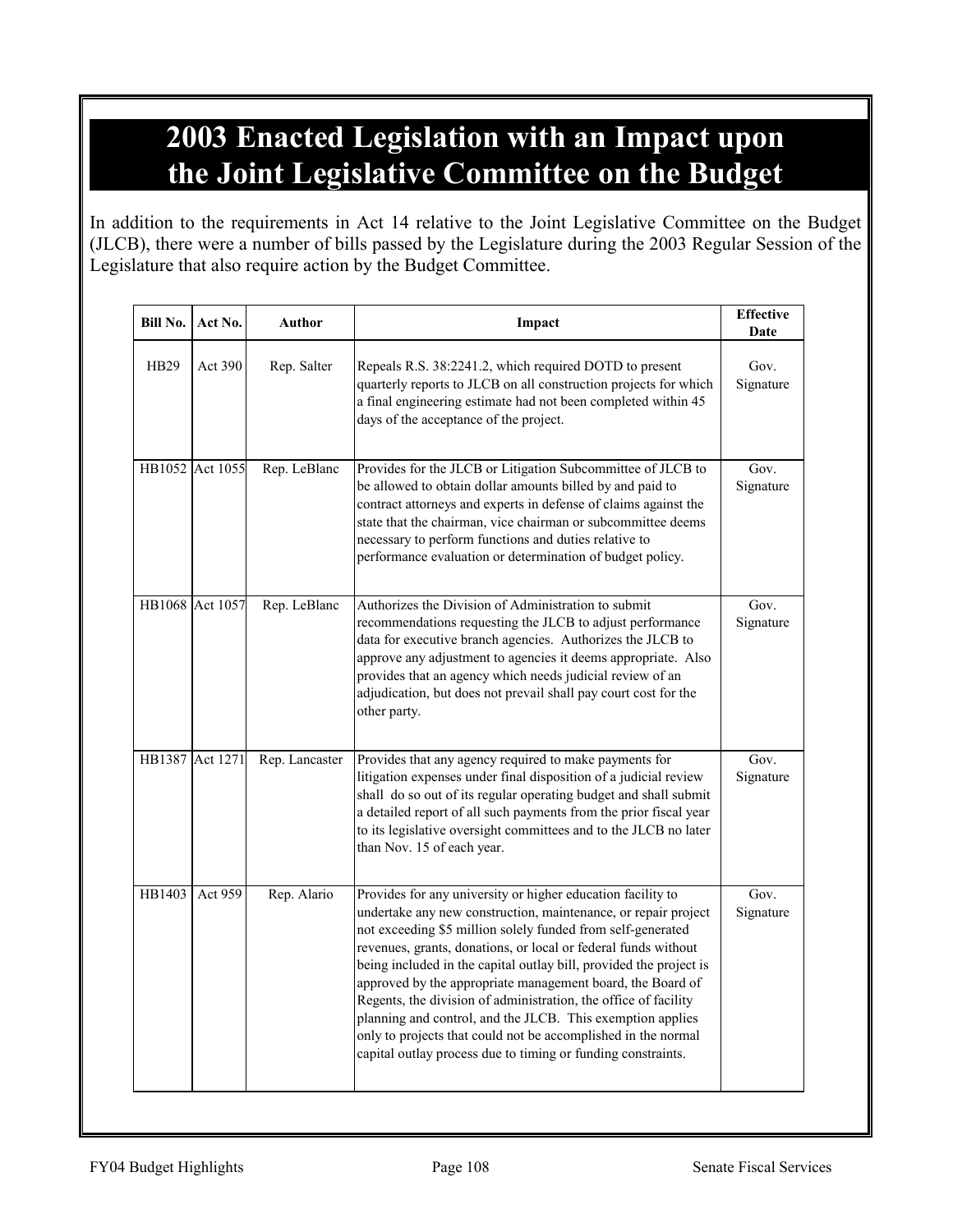| <b>Bill No.</b> | Act No.         | <b>Author</b>            | Impact                                                                                                                                                                                                                                                                                                                                                                                                                                                                                                                                                                                                                                   | <b>Effective</b><br>Date                       |
|-----------------|-----------------|--------------------------|------------------------------------------------------------------------------------------------------------------------------------------------------------------------------------------------------------------------------------------------------------------------------------------------------------------------------------------------------------------------------------------------------------------------------------------------------------------------------------------------------------------------------------------------------------------------------------------------------------------------------------------|------------------------------------------------|
|                 | HB1536 Act 1105 | Rep. LeBlanc             | Provides that the Board of Regents develop a state tuition and<br>fee policy which shall be applicable to each public<br>postsecondary education institution and system in the state and<br>that the Board of Regents and each of the management boards<br>report annually to the JLCB no later than Feb. 1 of each year on<br>the status of the implementation of the state tuition and fee<br>policy.                                                                                                                                                                                                                                  | Gov.<br>Signature                              |
|                 | HB1633 Act 1281 | Rep. Murray,<br>et al.   | Provides that if a new casino support services contract is not in<br>place between the gaming control board and the governing<br>authority of the parish where the official gaming establishment<br>is located by March 31 of any year, the contract currently in<br>effect shall be submitted to the JLCB for approval of the amount<br>of the contract at the next meeting of the committee. If the<br>JLCB approves the contract, it shall remain in full force and<br>effect. If the JLCB disapproves or does not act on the contract, it<br>shall be null, void, and of no effect.                                                  | <b>Became Law</b><br>Without Gov.<br>Signature |
| HB1756          | Act 734         | Rep. Peychaud,<br>et al. | Provides for the creation of the Louisiana Housing Trust Fund,<br>and for the Louisiana Housing Finance Agency to submit rules<br>and regulations for such fund to the JLCB for review.                                                                                                                                                                                                                                                                                                                                                                                                                                                  | Gov.<br>Signature                              |
|                 | HB1819 Act 1136 | Rep. Walsworth           | Provides that the maximum amount of security to be posted in<br>all appeals in civil litigation relating to the Master Settlement<br>Agreement also applies to affiliates of a signatory to the<br>agreement and all defendants. Act 1136 also authorizes the<br>securitization (sale) of the remainder of the tobacco settlement<br>proceeds, requires approval of the State Bond Commission, the<br>JLCB, and the majority of the legislature, in session or by mail<br>ballot. Provides for deposit of any securitization to be deposited<br>into the Millennium Trust Fund. (Securitization also<br>authorized by Act 1210 of 2003.) | Gov.<br>Signature<br>(July 2, 2003)            |
|                 |                 |                          | HB1852 Act 1141 Rep. Carter, et al. Authorizes imposition of additional costs and service charges in<br>all cases in the 19th JDC for the purpose of retiring debt<br>associated with the planning and construction of a facility<br>housing the 19th JDC, the clerk of court, and the EBR Family<br>Court. Prohibits expenditure of such monies unless approved<br>by the JLCB and State Bond Commission.                                                                                                                                                                                                                               | Effective<br>August 15,<br>2003                |
| HB1949          | Act 983         | Rep. Peychaud            | Relative to the promulgation of certain rules and regulations by<br>the Louisiana Housing Finance Agency which are exempt from<br>Administrative Procedure Act requirements, new law requires<br>the agency to submit rules affecting the La. Housing Trust Fund,<br>the Low Income Energy Assistance (LIHEAP) program, the<br>Weatherization Program (WAP), and Section 8 Contract<br>Administration Program to the JLCB for review.                                                                                                                                                                                                    | Gov.<br>Signature<br>(July 1, 2003)            |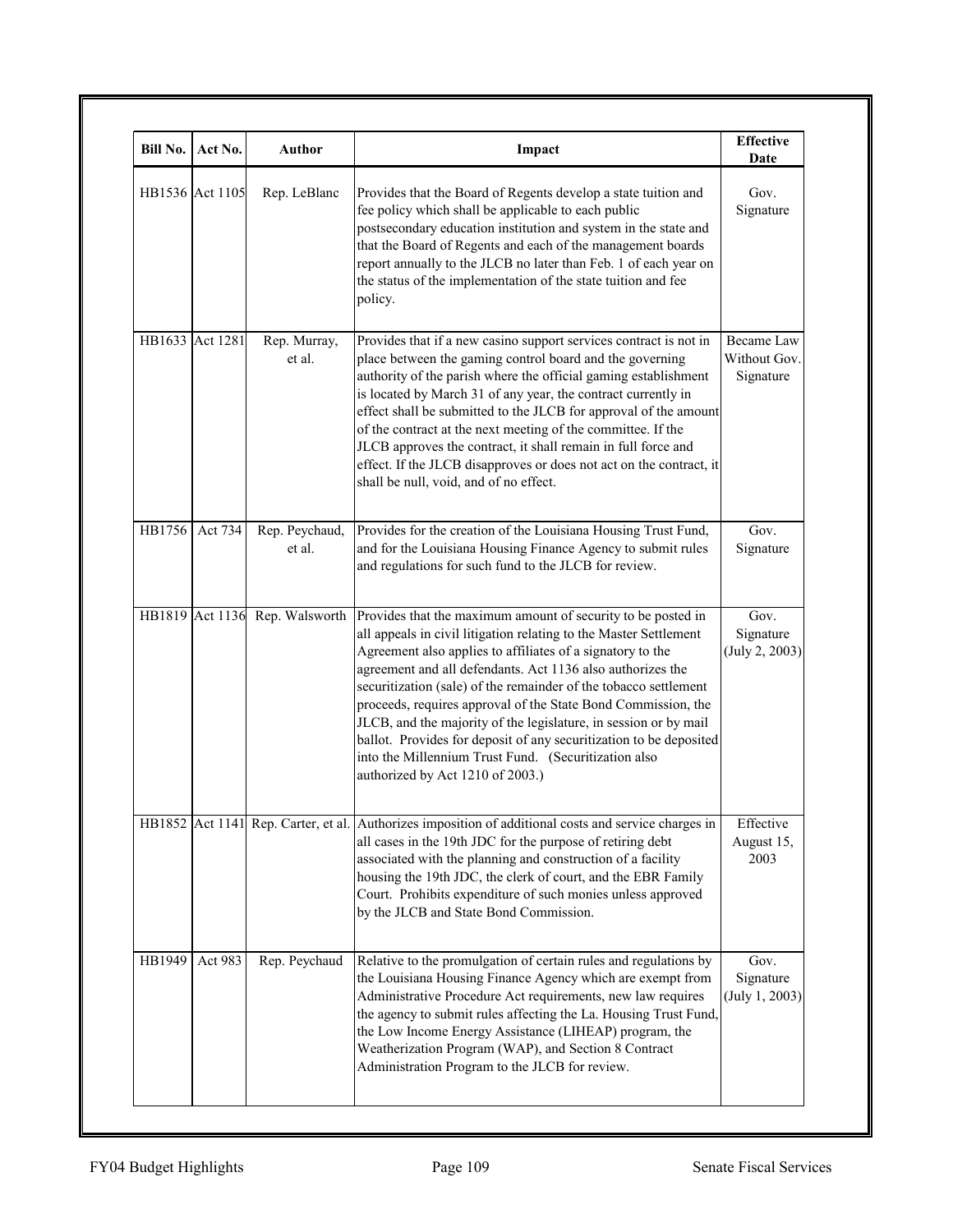| Bill No.    | Act No.         | Author                     | Impact                                                                                                                                                                                                                                                                                                                                                                                                                                                                                                                                                                                                                                                                                                                                                                                                                                                                                                                                           | <b>Effective</b><br>Date            |
|-------------|-----------------|----------------------------|--------------------------------------------------------------------------------------------------------------------------------------------------------------------------------------------------------------------------------------------------------------------------------------------------------------------------------------------------------------------------------------------------------------------------------------------------------------------------------------------------------------------------------------------------------------------------------------------------------------------------------------------------------------------------------------------------------------------------------------------------------------------------------------------------------------------------------------------------------------------------------------------------------------------------------------------------|-------------------------------------|
|             | HB2018 Act 1225 | Rep. Landrieu,<br>et al.   | Enacts the Juvenile Justice Reform Act of 2003 and creates the<br>Juvenile Justice Reform Act Implementation Commission. Also<br>provides for the closure of the Swanson Correctional Center for<br>Youth-Madison Parish Unit at Tallulah as a facility for juveniles<br>and requires the submission of such closure plans developed by<br>DPS&C to the governor, the Juvenile Justice Reform Act<br>Implementation Commission, and JLCB on or before August 1,<br>2003. Also requires submission of a plan for the transitioning<br>of the youths from Swanson facility to the JLCB no later than<br>August 1, 2003. Requires the Juvenile Justice Reform Act<br>Implementation Commission to submit any recommendations<br>regarding suggested executive or legislative action and funding<br>needs for juvenile facilities or services to the governor,<br>legislature, and the JLCB prior to the 2004 Regular Session of<br>the Legislature. | Effective<br>August 15,<br>2003     |
| <b>SB86</b> | Act 801         | Sen. Hines, et al.         | Creates the Louisiana Seniors Pharmacy Assistance Program<br>under the secretary of DHH for the purpose of providing<br>financial assistance to certain eligible senior citizens for the<br>purchase of prescription drugs. Requires the JLCB and the<br>Senate and House committees on Health and Welfare to<br>approve the maximum annual drug benefit proposed by the<br>secretary. Implementation is dependent upon appropriation of<br>funds.                                                                                                                                                                                                                                                                                                                                                                                                                                                                                               | Gov.<br>Signature<br>(July 1, 2003) |
| SB231       | Act 1178        | Sen. Theunissen,<br>et al. | Relative to the School and District Accountability Rewards<br>Fund, authorizes the Department of Education to use monies<br>appropriated from the fund in accordance with a plan BESE<br>submits to the JLCB for review and approval.                                                                                                                                                                                                                                                                                                                                                                                                                                                                                                                                                                                                                                                                                                            | Gov.<br>Signature                   |
| SB305       | Act 207         | Sen. Schedler,<br>et al.   | Establishes the Louisiana Medicaid Buy-In Program for Persons<br>with Disabilities. Beginning January 1, 2004, and semiannually<br>thereafter, requires DHH to submit information to the JLCB and<br>Senate and House Health and Welfare committees on the status<br>of the program, including the number of enrollees, the estimated<br>cost, estimated value of FICA taxes paid by program<br>participants, and any recommendations for expanding coverage<br>in the buy-in program.                                                                                                                                                                                                                                                                                                                                                                                                                                                           | Effective<br>August 15,<br>2003     |
| SB382       | Act 813         | Sen. Schedler,<br>et al.   | Expands health care for the low-income uninsured through a<br>Health Insurance Flexibility and Accountability (HIFA)<br>demonstration initiative. Directs DHH to apply to the federal<br>Centers for Medicare and Medicaid Services (CMS) for a<br>waiver plan, including cost estimates. Submission of the plan is<br>contingent upon the approval of the plan by the JLCB.                                                                                                                                                                                                                                                                                                                                                                                                                                                                                                                                                                     | Effective<br>August 15,<br>2003     |